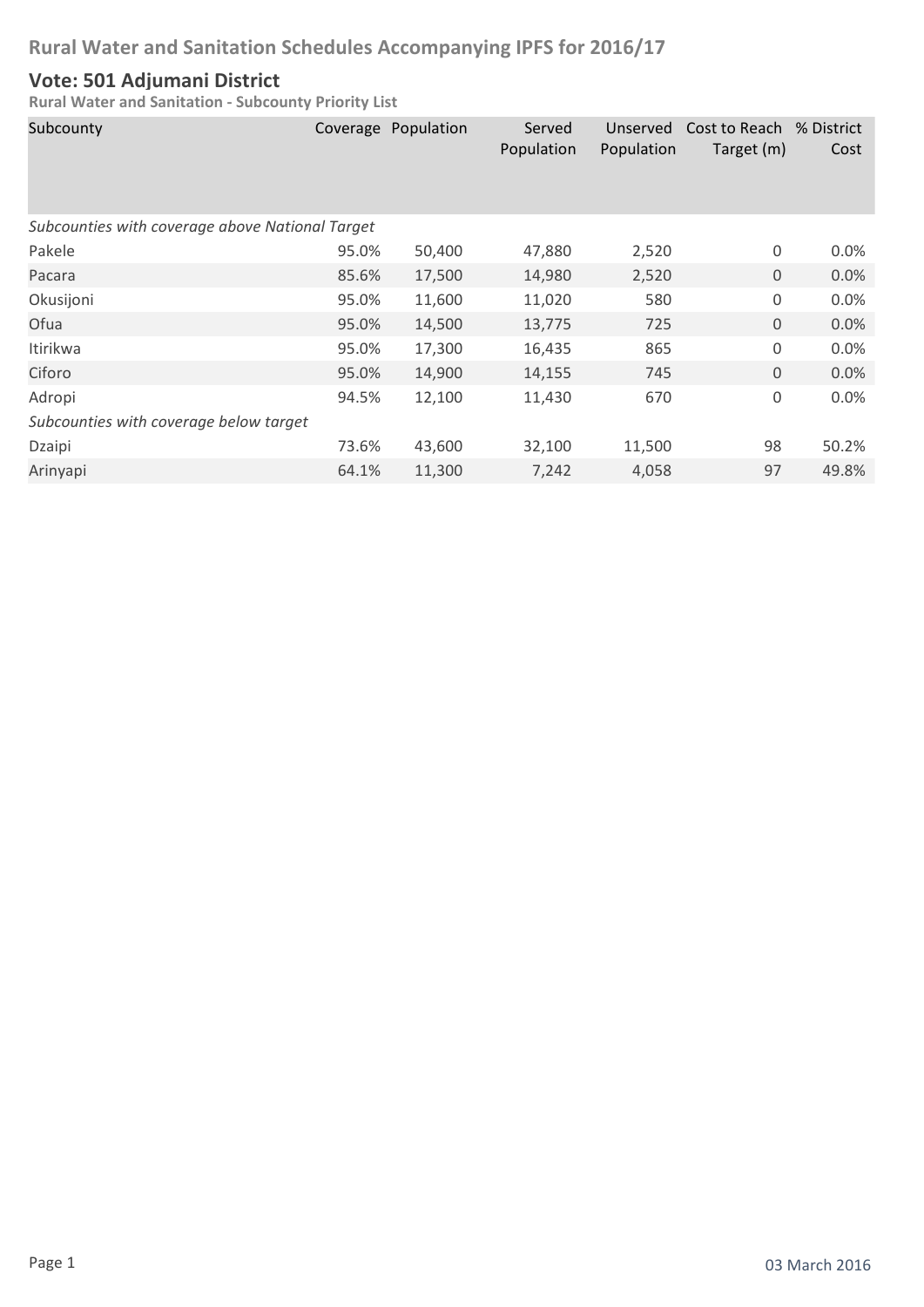### **Vote: 502 Apac District**

| Subcounty                                       |       | Coverage Population | Served<br>Population | Unserved<br>Population | Cost to Reach % District<br>Target (m) | Cost    |  |  |
|-------------------------------------------------|-------|---------------------|----------------------|------------------------|----------------------------------------|---------|--|--|
| Subcounties with coverage above National Target |       |                     |                      |                        |                                        |         |  |  |
| Chegere                                         | 83.7% | 37,800              | 31,638               | 6,162                  | 0                                      | $0.0\%$ |  |  |
| Aduku                                           | 95.0% | 30,700              | 29,165               | 1,535                  | $\mathbf 0$                            | 0.0%    |  |  |
| Abongomola                                      | 81.5% | 36,300              | 29,590               | 6,710                  | 0                                      | 0.0%    |  |  |
| Subcounties with coverage below target          |       |                     |                      |                        |                                        |         |  |  |
| Nambeiso                                        | 52.8% | 51,300              | 27,068               | 24,232                 | 828                                    | 28.9%   |  |  |
| Inomo                                           | 65.6% | 31,800              | 20,866               | 10,934                 | 241                                    | 8.4%    |  |  |
| Ibuje                                           | 66.2% | 42,600              | 28,182               | 14,418                 | 308                                    | 10.7%   |  |  |
| Chawente                                        | 58.7% | 36,000              | 21,114               | 14,886                 | 440                                    | 15.4%   |  |  |
| Apac                                            | 61.9% | 56,000              | 34,680               | 21,320                 | 562                                    | 19.6%   |  |  |
| Akokoro                                         | 60.6% | 44,400              | 26,892               | 17,508                 | 486                                    | 17.0%   |  |  |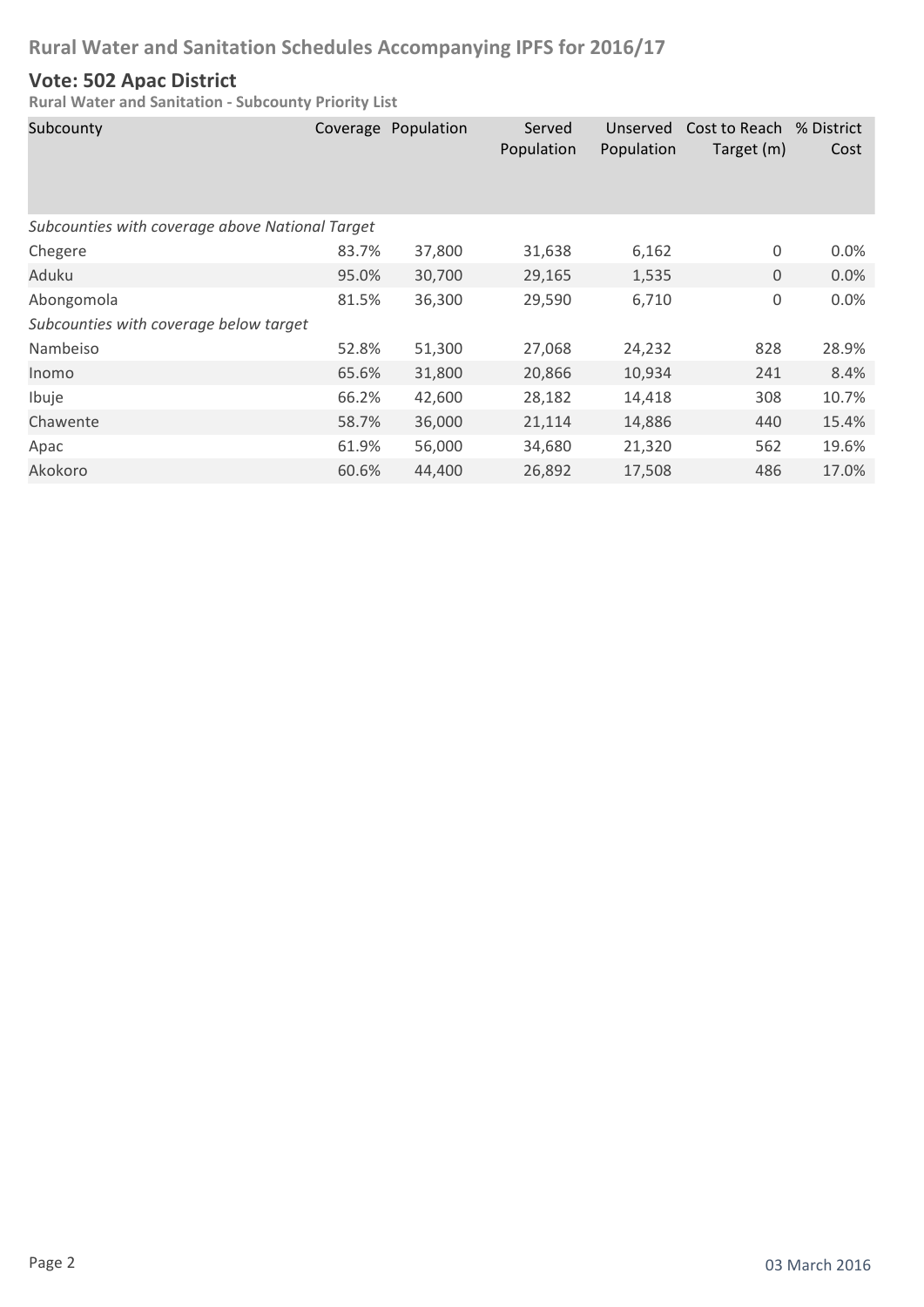### **Vote: 503 Arua District**

| Subcounty                                       |       | Coverage Population | Served<br>Population | Unserved<br>Population | Cost to Reach % District<br>Target (m) | Cost  |  |  |
|-------------------------------------------------|-------|---------------------|----------------------|------------------------|----------------------------------------|-------|--|--|
| Subcounties with coverage above National Target |       |                     |                      |                        |                                        |       |  |  |
| Manibe                                          | 94.0% | 30,400              | 28,572               | 1,828                  | 0                                      | 0.0%  |  |  |
| Anyiribu                                        | 80.0% | 8,300               | 6,642                | 1,658                  | $\mathsf{O}\xspace$                    | 0.0%  |  |  |
| Arivu                                           | 95.0% | 25,600              | 24,320               | 1,280                  | $\mathsf{O}\xspace$                    | 0.0%  |  |  |
| Ayivuni                                         | 78.6% | 23,700              | 18,636               | 5,064                  | $\mathsf{O}\xspace$                    | 0.0%  |  |  |
| <b>Bileafe</b>                                  | 95.0% | 22,500              | 21,375               | 1,125                  | $\mathsf{O}\xspace$                    | 0.0%  |  |  |
| Adumi                                           | 95.0% | 32,200              | 30,590               | 1,610                  | $\mathsf{O}\xspace$                    | 0.0%  |  |  |
| Logiri                                          | 90.8% | 39,300              | 35,692               | 3,608                  | $\mathsf{O}\xspace$                    | 0.0%  |  |  |
| Vurra                                           | 95.0% | 46,900              | 44,555               | 2,345                  | $\mathsf{O}\xspace$                    | 0.0%  |  |  |
| Okollo                                          | 94.2% | 20,000              | 18,836               | 1,164                  | $\mathsf{O}\xspace$                    | 0.0%  |  |  |
| Oluko                                           | 77.3% | 40,400              | 31,222               | 9,178                  | $\mathsf{O}\xspace$                    | 0.0%  |  |  |
| Pawor                                           | 82.3% | 10,100              | 8,312                | 1,788                  | $\mathsf{O}\xspace$                    | 0.0%  |  |  |
| Rhino Camp                                      | 95.0% | 25,200              | 23,940               | 1,260                  | $\mathsf{O}\xspace$                    | 0.0%  |  |  |
| Uleppi                                          | 95.0% | 9,200               | 8,740                | 460                    | $\mathsf{O}\xspace$                    | 0.0%  |  |  |
| Uriama                                          | 81.8% | 26,300              | 21,524               | 4,776                  | $\mathbf 0$                            | 0.0%  |  |  |
| Subcounties with coverage below target          |       |                     |                      |                        |                                        |       |  |  |
| Omugo                                           | 48.1% | 45,600              | 21,942               | 23,658                 | 1,889                                  | 20.6% |  |  |
| Pajulu                                          | 72.2% | 63,400              | 45,764               | 17,636                 | 438                                    | 4.8%  |  |  |
| Katrini                                         | 70.8% | 33,800              | 23,928               | 9,872                  | 301                                    | 3.3%  |  |  |
| Dadamu                                          | 54.3% | 43,200              | 23,474               | 19,726                 | 1,404                                  | 15.3% |  |  |
| Rigbo                                           | 44.6% | 32,900              | 14,660               | 18,240                 | 1,531                                  | 16.7% |  |  |
| Udupi                                           | 65.5% | 43,500              | 28,474               | 15,026                 | 720                                    | 7.9%  |  |  |
| Aroi                                            | 75.8% | 25,500              | 19,318               | 6,182                  | 45                                     | 0.5%  |  |  |
| All-Vu                                          | 47.4% | 42,400              | 20,110               | 22,290                 | 1,799                                  | 19.6% |  |  |
| Ajia                                            | 76.3% | 28,600              | 21,812               | 6,788                  | 30                                     | 0.3%  |  |  |
| Ogoko                                           | 41.7% | 19,900              | 8,300                | 11,600                 | 1,008                                  | 11.0% |  |  |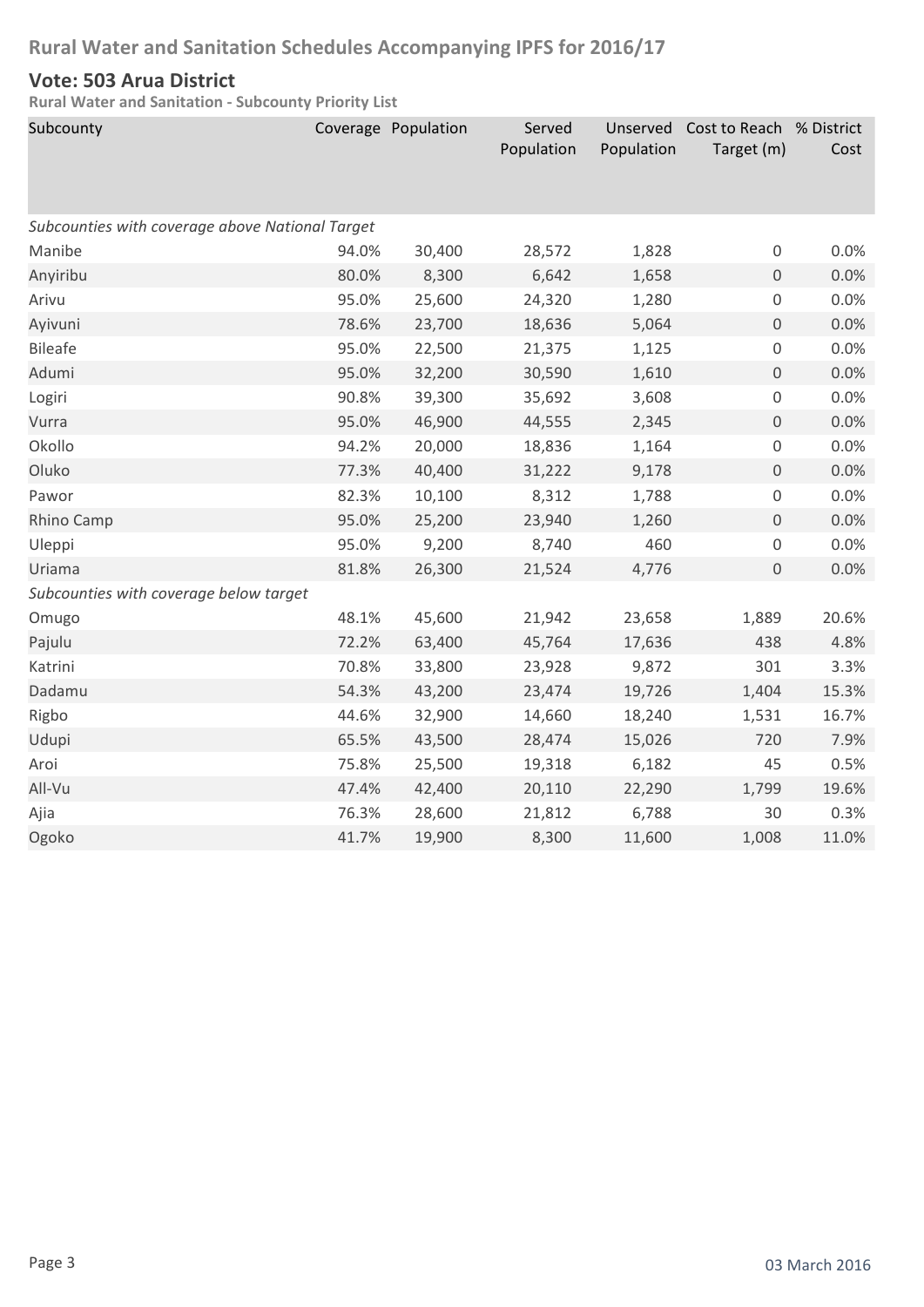### **Vote: 504 Bugiri District**

| Subcounty                                       |       | Coverage Population | Served<br>Population | Unserved<br>Population | Cost to Reach<br>Target (m) | % District<br>Cost |
|-------------------------------------------------|-------|---------------------|----------------------|------------------------|-----------------------------|--------------------|
| Subcounties with coverage above National Target |       |                     |                      |                        |                             |                    |
| Muterere                                        | 94.1% | 30,200              | 28,432               | 1,768                  | $\boldsymbol{0}$            | 0.0%               |
| <b>Bulidha</b>                                  | 95.0% | 27,500              | 26,125               | 1,375                  | 0                           | 0.0%               |
| Subcounties with coverage below target          |       |                     |                      |                        |                             |                    |
| Nankoma                                         | 61.6% | 45,300              | 27,900               | 17,400                 | 396                         | 7.5%               |
| Nabukalu                                        | 37.7% | 39,600              | 14,936               | 24,664                 | 884                         | 16.7%              |
| Kapyanga                                        | 41.5% | 65,300              | 27,100               | 38,200                 | 1,317                       | 24.9%              |
| Iwemba                                          | 53.0% | 21,500              | 11,400               | 10,100                 | 293                         | 5.5%               |
| <b>Buwunga</b>                                  | 50.6% | 50,500              | 25,548               | 24,952                 | 757                         | 14.3%              |
| <b>Buluguyi</b>                                 | 50.0% | 34,500              | 17,236               | 17,264                 | 530                         | 10.0%              |
| <b>Bulesa</b>                                   | 48.5% | 43,400              | 21,066               | 22,334                 | 702                         | 13.2%              |
| <b>Budhaya</b>                                  | 53.0% | 30,600              | 16,206               | 14,394                 | 418                         | 7.9%               |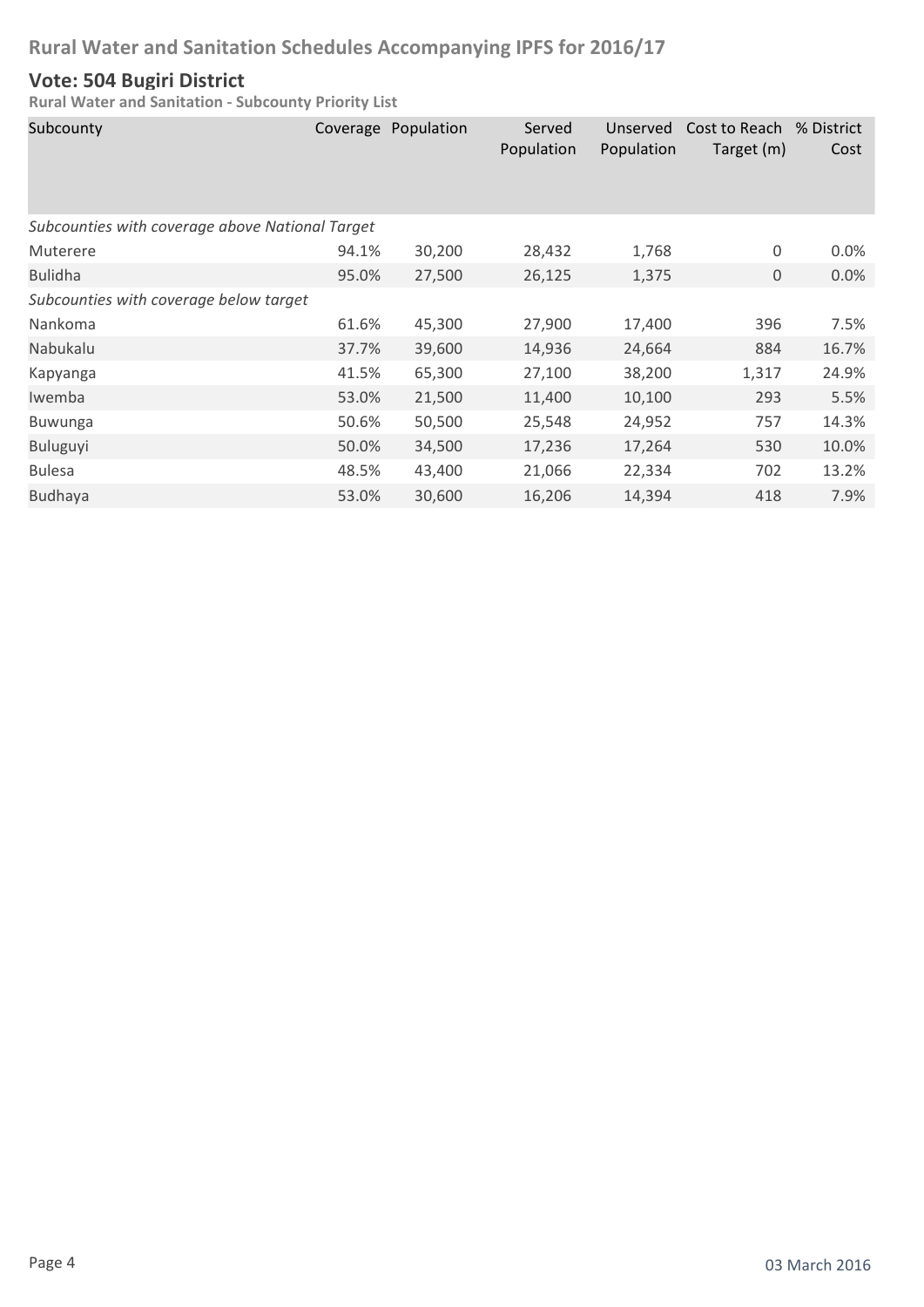### **Vote: 505 Bundibugyo District**

| Subcounty                                       |       | Coverage Population | Served<br>Population | Unserved<br>Population | Cost to Reach<br>Target (m) | % District<br>Cost |
|-------------------------------------------------|-------|---------------------|----------------------|------------------------|-----------------------------|--------------------|
| Subcounties with coverage above National Target |       |                     |                      |                        |                             |                    |
| Sindila                                         | 83.2% | 11,500              | 9,568                | 1,932                  | $\boldsymbol{0}$            | 0.0%               |
| Ndugutu                                         | 95.0% | 12,000              | 11,400               | 600                    | $\mathbf 0$                 | 0.0%               |
| <b>Busaru</b>                                   | 95.0% | 15,700              | 14,915               | 785                    | 0                           | 0.0%               |
| Bukonzo                                         | 95.0% | 11,000              | 10,450               | 550                    | $\mathbf 0$                 | 0.0%               |
| Subcounties with coverage below target          |       |                     |                      |                        |                             |                    |
| Ntotoro                                         | 35.1% | 11,100              | 3,900                | 7,200                  | 393                         | 10.6%              |
| Ngamba                                          | 38.3% | 11,300              | 4,330                | 6,970                  | 370                         | 10.0%              |
| Mirambi                                         | 54.7% | 13,800              | 7,550                | 6,250                  | 260                         | 7.0%               |
| Kisuba                                          | 44.6% | 17,700              | 7,900                | 9,800                  | 485                         | 13.1%              |
| Kirumya                                         | 45.4% | 11,600              | 5,268                | 6,332                  | 310                         | 8.4%               |
| Kasitu                                          | 29.9% | 22,100              | 6,606                | 15,494                 | 881                         | 23.8%              |
| Harugale                                        | 74.2% | 13,300              | 9,862                | 3,438                  | 32                          | 0.9%               |
| Bubukwanga                                      | 53.5% | 24,400              | 13,066               | 11,334                 | 484                         | 13.1%              |
| <b>Bubandi</b>                                  | 51.7% | 23,000              | 11,886               | 11,114                 | 493                         | 13.3%              |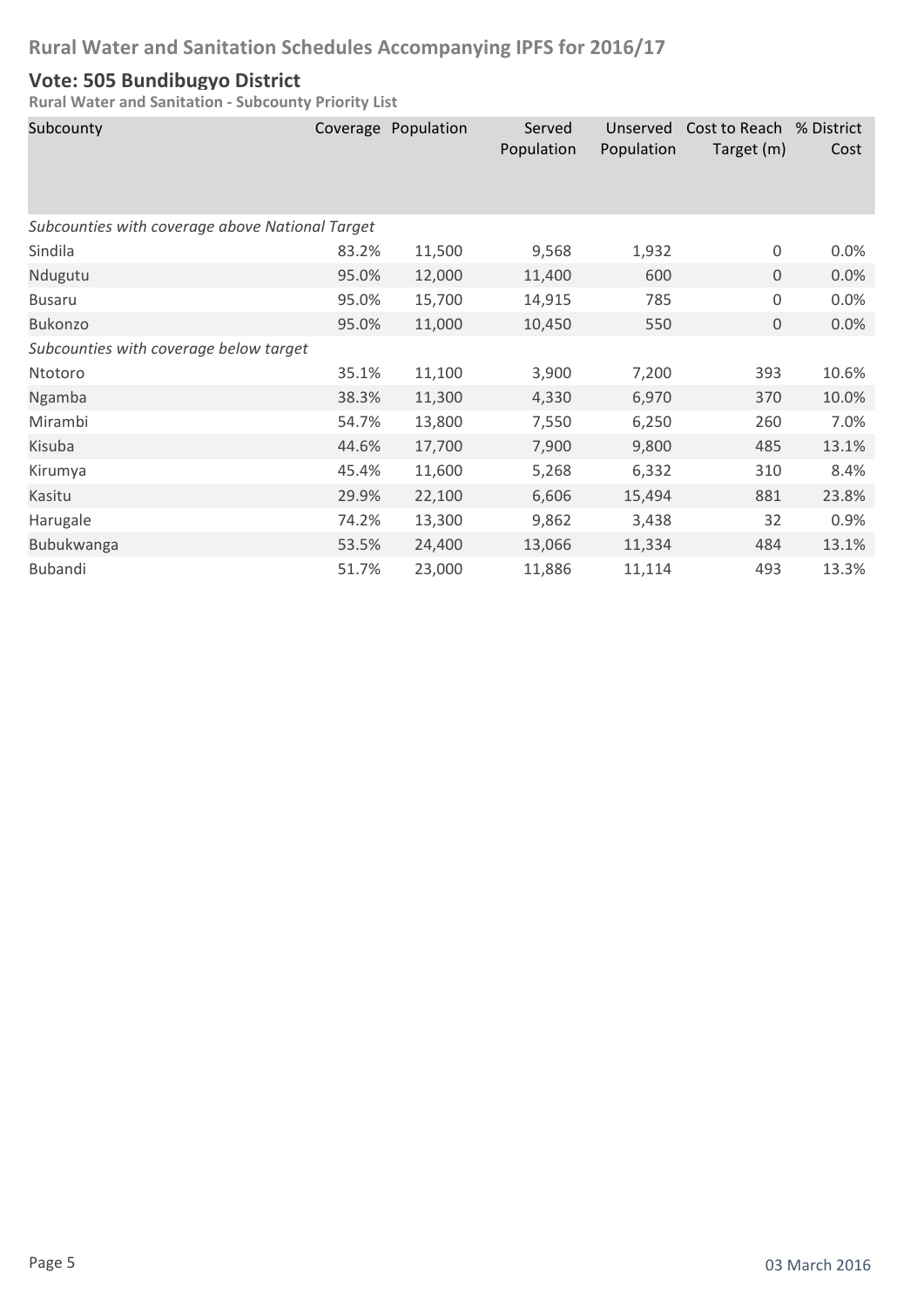### **Vote: 506 Bushenyi District**

| Subcounty                                       |       | Coverage Population | Served<br>Population | Unserved<br>Population | Cost to Reach % District<br>Target (m) | Cost |  |  |
|-------------------------------------------------|-------|---------------------|----------------------|------------------------|----------------------------------------|------|--|--|
| Subcounties with coverage above National Target |       |                     |                      |                        |                                        |      |  |  |
| Ruhumuro                                        | 87.1% | 13,900              | 12,106               | 1,794                  | 0                                      | 0.0% |  |  |
| Nyabubaare                                      | 83.1% | 37,400              | 31,090               | 6,310                  | $\boldsymbol{0}$                       | 0.0% |  |  |
| Kyeizooba                                       | 95.0% | 26,900              | 25,555               | 1,345                  | 0                                      | 0.0% |  |  |
| Kyamuhunga                                      | 91.8% | 36,600              | 33,604               | 2,996                  | $\mathbf 0$                            | 0.0% |  |  |
| Kyabugimbi                                      | 95.0% | 19,700              | 18,715               | 985                    | 0                                      | 0.0% |  |  |
| Kakanju                                         | 95.0% | 23,300              | 22,135               | 1,165                  | $\mathbf 0$                            | 0.0% |  |  |
| Ibaare                                          | 95.0% | 11,900              | 11,305               | 595                    | 0                                      | 0.0% |  |  |
| <b>Bumbaire</b>                                 | 95.0% | 14,700              | 13,965               | 735                    | $\mathbf 0$                            | 0.0% |  |  |
| <b>Bitooma</b>                                  | 86.9% | 13,700              | 11,906               | 1,794                  | 0                                      | 0.0% |  |  |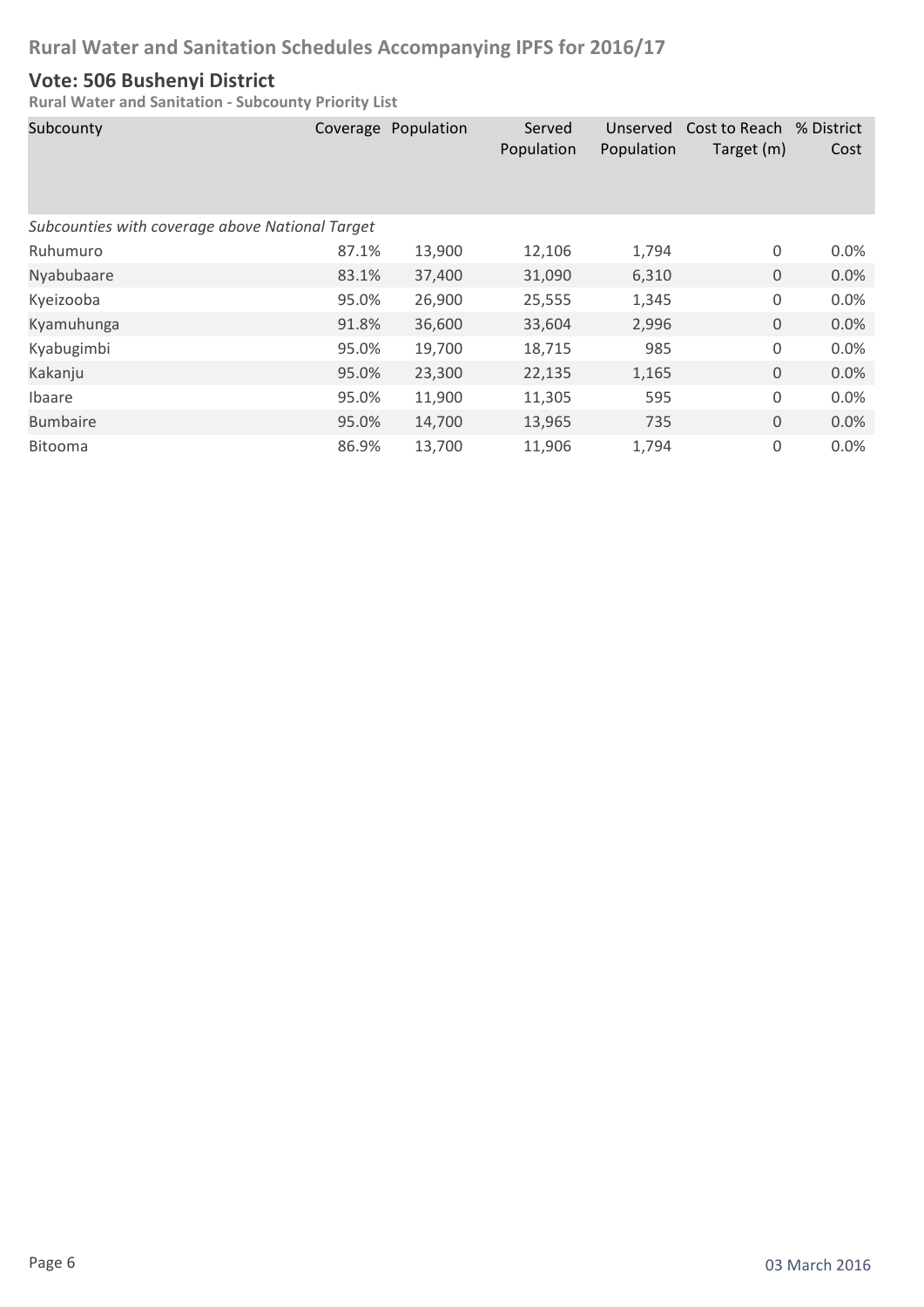### **Vote: 507 Busia District**

| Subcounty                                       |       | Coverage Population | Served<br>Population | Unserved<br>Population | Cost to Reach % District<br>Target (m) | Cost  |
|-------------------------------------------------|-------|---------------------|----------------------|------------------------|----------------------------------------|-------|
| Subcounties with coverage above National Target |       |                     |                      |                        |                                        |       |
| Masaba                                          | 81.8% | 24,600              | 20,124               | 4,476                  | 0                                      | 0.0%  |
| Lumino                                          | 94.2% | 15,400              | 14,512               | 888                    | $\overline{0}$                         | 0.0%  |
| <b>Busitema</b>                                 | 95.0% | 18,400              | 17,480               | 920                    | 0                                      | 0.0%  |
| <b>Bulumbi</b>                                  | 95.0% | 16,100              | 15,295               | 805                    | $\mathbf 0$                            | 0.0%  |
| <b>Buhehe</b>                                   | 84.0% | 21,000              | 17,630               | 3,370                  | $\mathsf 0$                            | 0.0%  |
| Subcounties with coverage below target          |       |                     |                      |                        |                                        |       |
| Sikuda                                          | 51.8% | 19,700              | 10,212               | 9,488                  | 250                                    | 14.8% |
| Masinya                                         | 54.3% | 20,800              | 11,300               | 9,500                  | 237                                    | 14.1% |
| Masafu                                          | 72.8% | 21,300              | 15,500               | 5,800                  | 45                                     | 2.7%  |
| Majanji                                         | 69.5% | 11,900              | 8,268                | 3,632                  | 45                                     | 2.7%  |
| Lunyo                                           | 73.7% | 15,800              | 11,642               | 4,158                  | 26                                     | 1.6%  |
| Dabani                                          | 65.6% | 30,800              | 20,212               | 10,588                 | 176                                    | 10.5% |
| <b>Buyanga</b>                                  | 48.8% | 20,100              | 9,812                | 10,288                 | 285                                    | 17.0% |
| <b>Buteba</b>                                   | 62.8% | 29,000              | 18,212               | 10,788                 | 207                                    | 12.3% |
| <b>Busime</b>                                   | 35.4% | 19,500              | 6,906                | 12,594                 | 408                                    | 24.3% |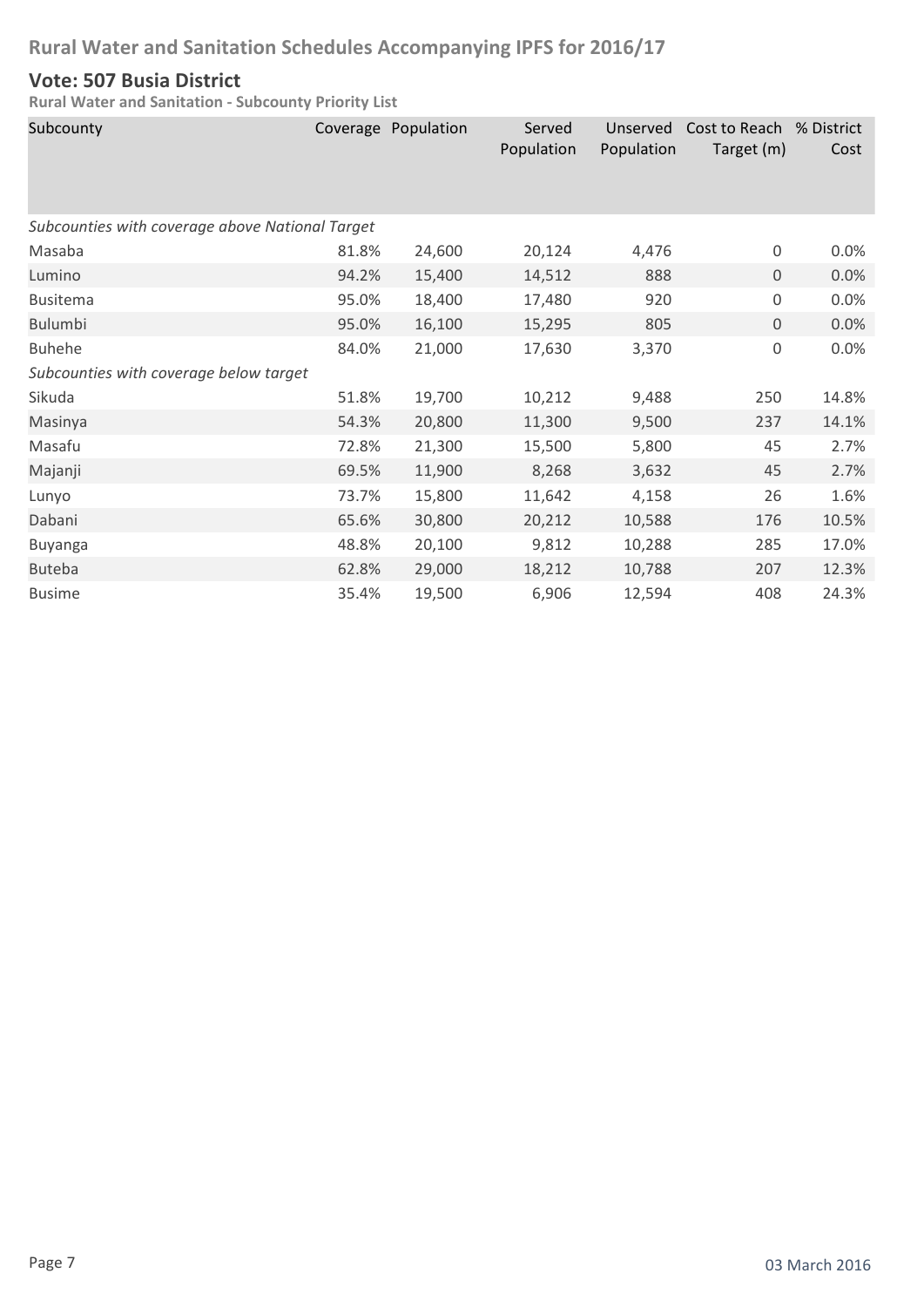### **Vote: 508 Gulu District**

| Subcounty                                       |       | Coverage Population | Served<br>Population | Unserved<br>Population | Cost to Reach % District<br>Target (m) | Cost |
|-------------------------------------------------|-------|---------------------|----------------------|------------------------|----------------------------------------|------|
| Subcounties with coverage above National Target |       |                     |                      |                        |                                        |      |
| Unyama                                          | 95.0% | 18,000              | 17,100               | 900                    | 0                                      | 0.0% |
| Patiko                                          | 93.1% | 19,600              | 18,242               | 1,358                  | 0                                      | 0.0% |
| Palaro                                          | 95.0% | 14,300              | 13,585               | 715                    | 0                                      | 0.0% |
| Paicho                                          | 93.4% | 25,800              | 24,090               | 1,710                  | $\mathbf 0$                            | 0.0% |
| <b>Bungatira</b>                                | 92.0% | 34,900              | 32,124               | 2,776                  | 0                                      | 0.0% |
| Awach                                           | 86.1% | 20,700              | 17,824               | 2,876                  | 0                                      | 0.0% |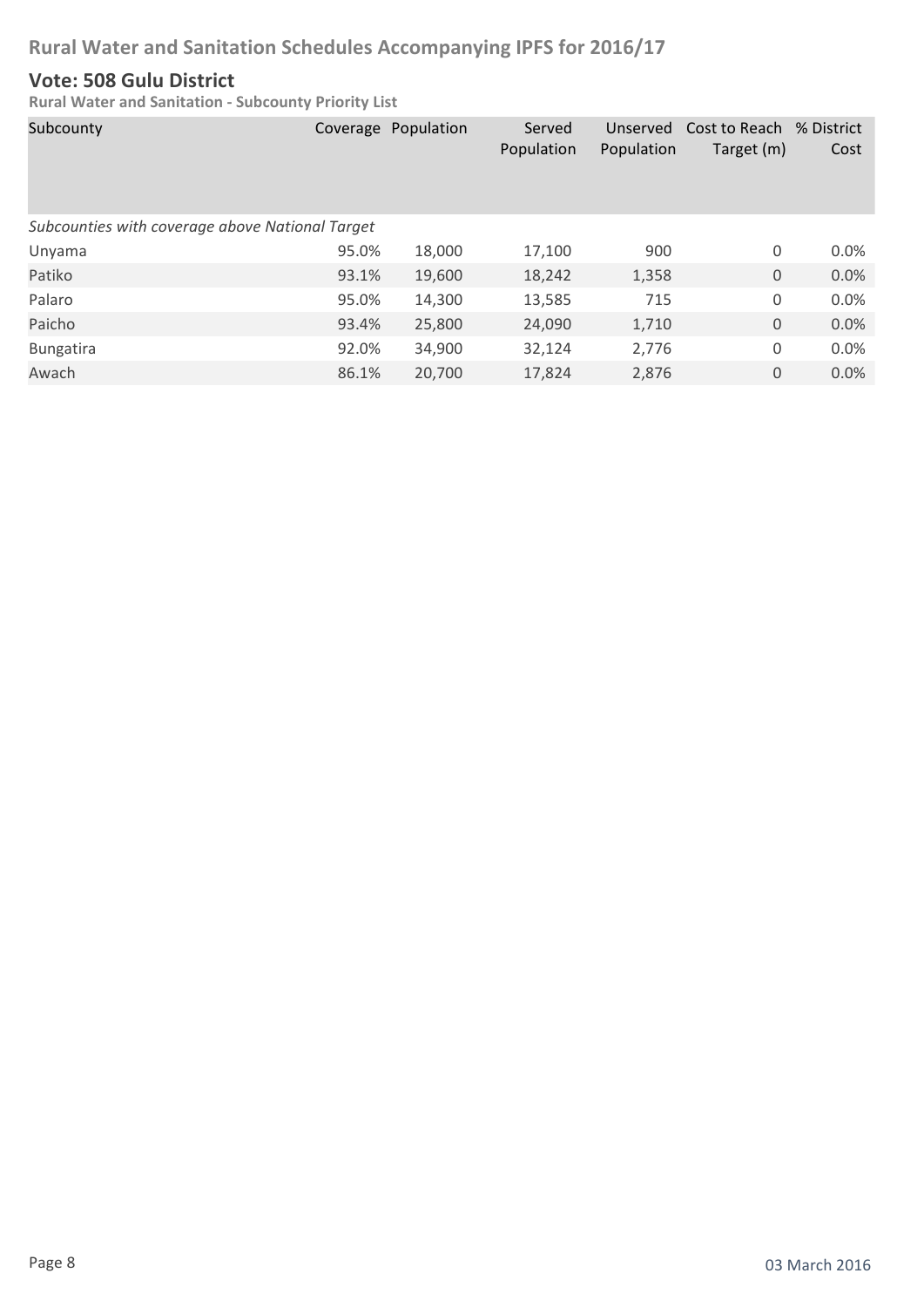### **Vote: 509 Hoima District**

| Subcounty                              |                                                 | Coverage Population | Served<br>Population | Unserved<br>Population | Cost to Reach<br>Target (m) | % District<br>Cost |  |  |
|----------------------------------------|-------------------------------------------------|---------------------|----------------------|------------------------|-----------------------------|--------------------|--|--|
|                                        | Subcounties with coverage above National Target |                     |                      |                        |                             |                    |  |  |
| Kyabigambire                           | 95.0%                                           | 44,300              | 42,085               | 2,215                  | 0                           | 0.0%               |  |  |
| Kiziranfumbi                           | 95.0%                                           | 38,400              | 36,480               | 1,920                  | $\mathbf 0$                 | 0.0%               |  |  |
| Kitoba                                 | 95.0%                                           | 38,100              | 36,195               | 1,905                  | 0                           | 0.0%               |  |  |
| <b>Buhimba</b>                         | 95.0%                                           | 42,100              | 39,995               | 2,105                  | $\mathbf 0$                 | 0.0%               |  |  |
| <b>Buhanika</b>                        | 95.0%                                           | 15,400              | 14,630               | 770                    | 0                           | 0.0%               |  |  |
| <b>Bugambe</b>                         | 95.0%                                           | 32,500              | 30,875               | 1,625                  | 0                           | 0.0%               |  |  |
| Subcounties with coverage below target |                                                 |                     |                      |                        |                             |                    |  |  |
| Kyangwali                              | 31.2%                                           | 104,900             | 32,772               | 72,128                 | 5,262                       | 52.4%              |  |  |
| Kigorobya                              | 65.0%                                           | 73,800              | 47,942               | 25,858                 | 974                         | 9.7%               |  |  |
| Kabwoya                                | 49.0%                                           | 68,100              | 33,342               | 34,758                 | 2,093                       | 20.8%              |  |  |
| <b>Buseruka</b>                        | 43.3%                                           | 46,400              | 20,108               | 26,292                 | 1,712                       | 17.1%              |  |  |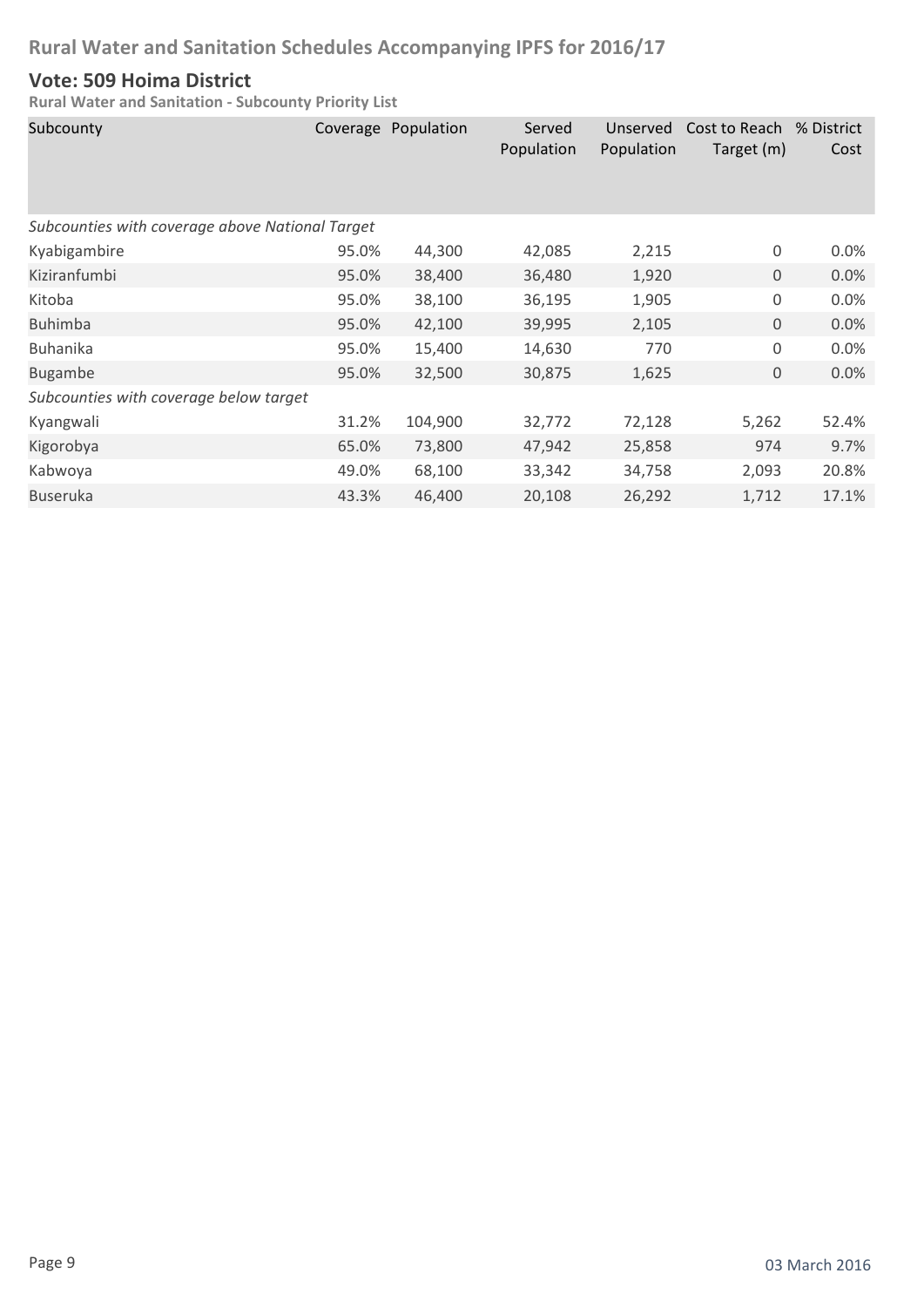### **Vote: 510 Iganga District**

| Subcounty                                       |       | Coverage Population | Served<br>Population | Unserved<br>Population | Cost to Reach % District<br>Target (m) | Cost  |
|-------------------------------------------------|-------|---------------------|----------------------|------------------------|----------------------------------------|-------|
| Subcounties with coverage above National Target |       |                     |                      |                        |                                        |       |
| Namalemba                                       | 95.0% | 24,900              | 23,655               | 1,245                  | 0                                      | 0.0%  |
| Nakigo                                          | 83.7% | 40,200              | 33,656               | 6,544                  | 0                                      | 0.0%  |
| Igombe                                          | 90.6% | 18,100              | 16,406               | 1,694                  | 0                                      | 0.0%  |
| Bulamogi                                        | 95.0% | 31,600              | 30,020               | 1,580                  | 0                                      | 0.0%  |
| Subcounties with coverage below target          |       |                     |                      |                        |                                        |       |
| Nawanyingi                                      | 43.0% | 27,700              | 11,906               | 15,794                 | 431                                    | 14.4% |
| Nawandala                                       | 67.1% | 33,000              | 22,142               | 10,858                 | 149                                    | 5.0%  |
| Namungalwe                                      | 75.2% | 39,400              | 29,636               | 9,764                  | 32                                     | 1.1%  |
| Nambale                                         | 50.1% | 49,500              | 24,784               | 24,716                 | 609                                    | 20.4% |
| Nakalama                                        | 57.7% | 47,500              | 27,424               | 20,076                 | 418                                    | 14.0% |
| Nabitende                                       | 63.7% | 29,700              | 18,924               | 10,776                 | 180                                    | 6.0%  |
| Makuutu                                         | 58.2% | 29,400              | 17,118               | 12,282                 | 252                                    | 8.4%  |
| Ibulanku                                        | 63.1% | 36,000              | 22,712               | 13,288                 | 229                                    | 7.7%  |
| Buyanga                                         | 49.2% | 54,100              | 26,642               | 27,458                 | 686                                    | 23.0% |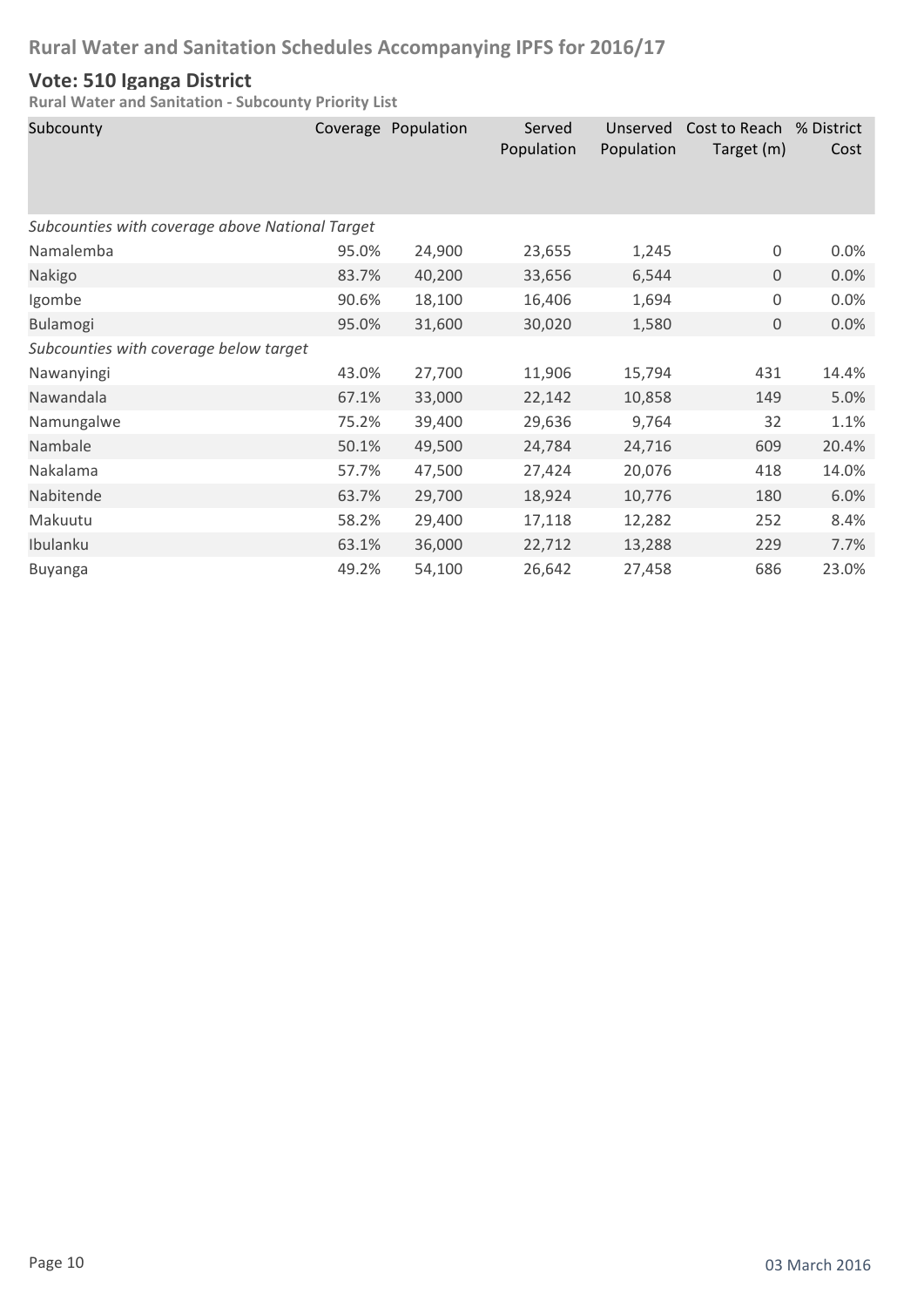### **Vote: 511 Jinja District**

| Subcounty                                       |       | Coverage Population | Served<br>Population | Unserved<br>Population | Cost to Reach<br>Target (m) | % District<br>Cost |
|-------------------------------------------------|-------|---------------------|----------------------|------------------------|-----------------------------|--------------------|
| Subcounties with coverage above National Target |       |                     |                      |                        |                             |                    |
| Buyengo                                         | 95.0% | 33,400              | 31,730               | 1,670                  | 0                           | 0.0%               |
| <b>Buwenge</b>                                  | 95.0% | 48,200              | 45,790               | 2,410                  | $\mathbf 0$                 | 0.0%               |
| Butagaya                                        | 95.0% | 54,300              | 51,585               | 2,715                  | 0                           | 0.0%               |
| <b>Busedde</b>                                  | 95.0% | 37,100              | 35,245               | 1,855                  | $\mathbf 0$                 | 0.0%               |
| <b>Budondo</b>                                  | 95.0% | 53,000              | 50,350               | 2,650                  | 0                           | 0.0%               |
| Subcounties with coverage below target          |       |                     |                      |                        |                             |                    |
| Mafubira                                        | 25.7% | 80,900              | 20,800               | 60,100                 | 3,761                       | 100.0%             |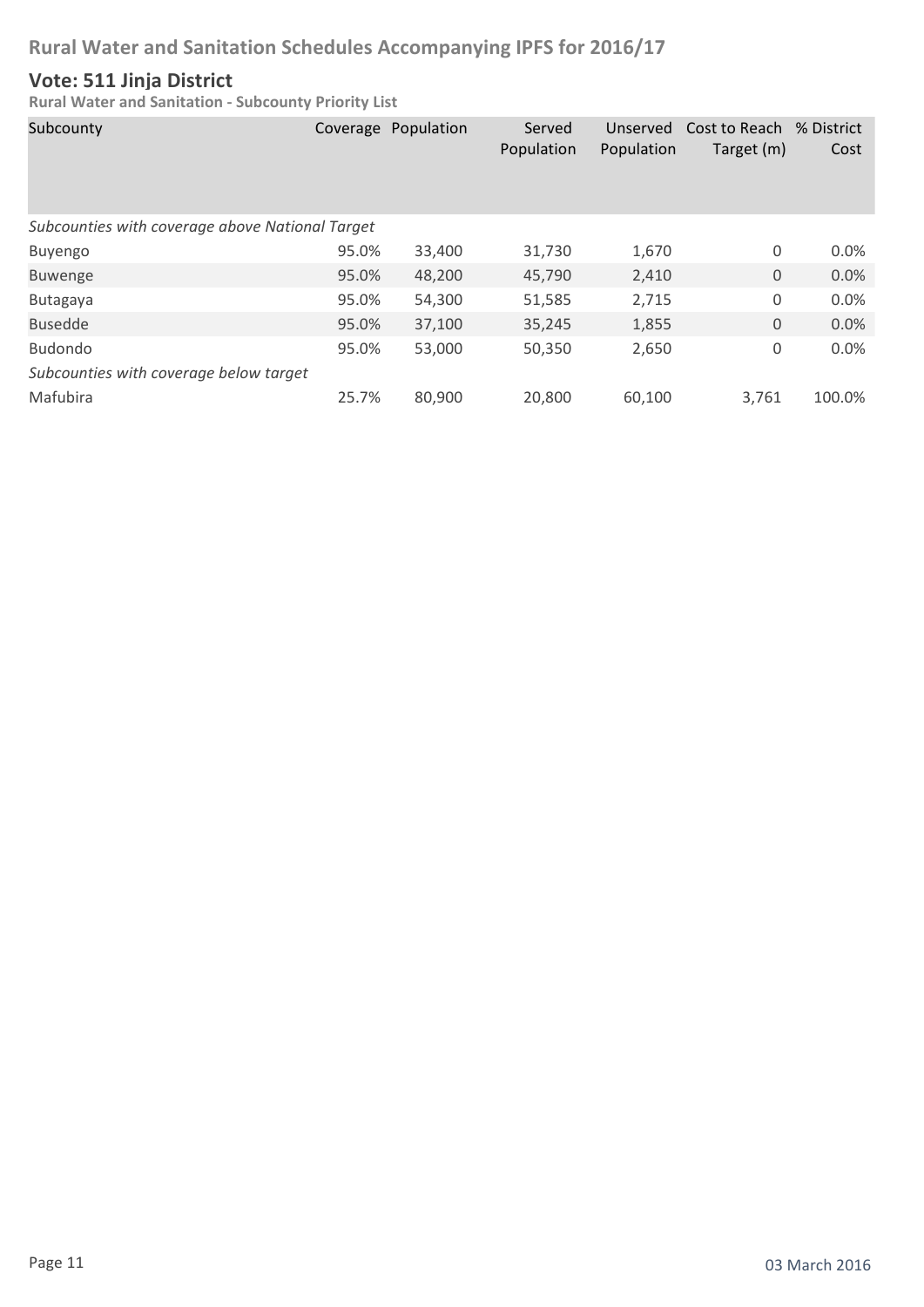### **Vote: 512 Kabale District**

| Subcounty                                       |       | Coverage Population | Served<br>Population | Unserved<br>Population | Cost to Reach<br>Target (m) | % District<br>Cost |  |  |
|-------------------------------------------------|-------|---------------------|----------------------|------------------------|-----------------------------|--------------------|--|--|
| Subcounties with coverage above National Target |       |                     |                      |                        |                             |                    |  |  |
| Rwamucucu                                       | 95.0% | 27,300              | 25,935               | 1,365                  | 0                           | 0.0%               |  |  |
| Rubaya                                          | 95.0% | 28,300              | 26,885               | 1,415                  | 0                           | 0.0%               |  |  |
| Maziba                                          | 95.0% | 21,400              | 20,330               | 1,070                  | 0                           | 0.0%               |  |  |
| Kyanamira                                       | 95.0% | 20,700              | 19,665               | 1,035                  | 0                           | 0.0%               |  |  |
| Kitumba                                         | 81.8% | 19,900              | 16,278               | 3,622                  | 0                           | 0.0%               |  |  |
| Kashambya                                       | 95.0% | 26,500              | 25,175               | 1,325                  | 0                           | 0.0%               |  |  |
| Kamwezi                                         | 95.0% | 28,100              | 26,695               | 1,405                  | 0                           | 0.0%               |  |  |
| Kaharo                                          | 95.0% | 19,600              | 18,620               | 980                    | $\mathbf 0$                 | 0.0%               |  |  |
| <b>Bukinda</b>                                  | 95.0% | 10,300              | 9,785                | 515                    | 0                           | 0.0%               |  |  |
| <b>Buhara</b>                                   | 95.0% | 26,900              | 25,555               | 1,345                  | $\mathbf{0}$                | 0.0%               |  |  |
| Subcounties with coverage below target          |       |                     |                      |                        |                             |                    |  |  |
| Kamuganguzi                                     | 69.4% | 20,900              | 14,498               | 6,402                  | 153                         | 10.1%              |  |  |
| <b>Butanda</b>                                  | 0.8%  | 18,700              | 150                  | 18,550                 | 1,368                       | 89.9%              |  |  |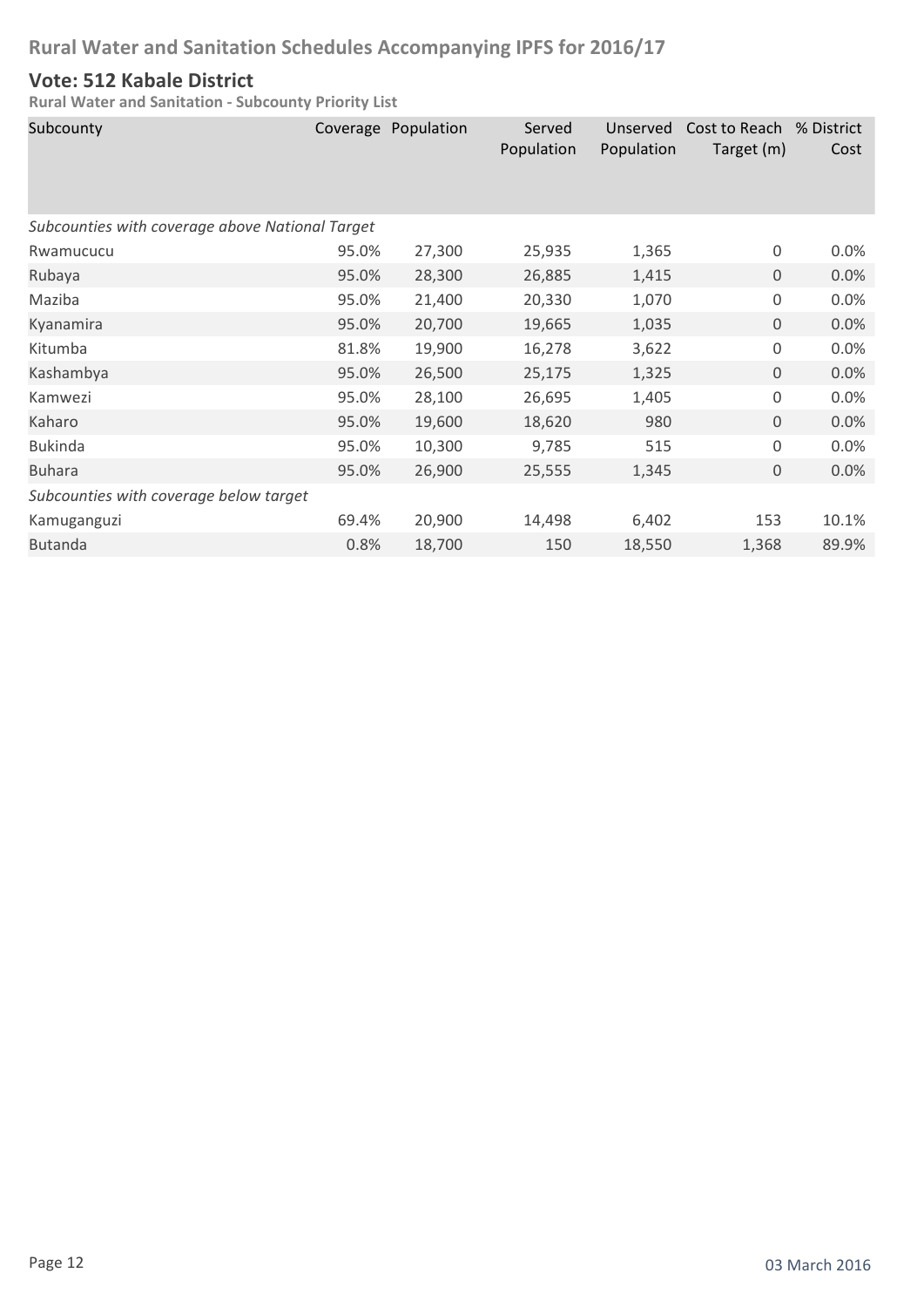### **Vote: 513 Kabarole District**

| Subcounty                                       |       | Coverage Population | Served<br>Population | Unserved<br>Population | Cost to Reach<br>Target (m) | % District<br>Cost |
|-------------------------------------------------|-------|---------------------|----------------------|------------------------|-----------------------------|--------------------|
| Subcounties with coverage above National Target |       |                     |                      |                        |                             |                    |
| Mugusu                                          | 95.0% | 25,200              | 23,940               | 1,260                  | $\boldsymbol{0}$            | 0.0%               |
| Kisomoro                                        | 95.0% | 24,400              | 23,180               | 1,220                  | $\mathsf{O}\xspace$         | 0.0%               |
| Karambi                                         | 83.7% | 27,100              | 22,692               | 4,408                  | $\boldsymbol{0}$            | 0.0%               |
| Hakibale                                        | 95.0% | 38,000              | 36,100               | 1,900                  | 0                           | 0.0%               |
| <b>Busoro</b>                                   | 95.0% | 27,100              | 25,745               | 1,355                  | $\boldsymbol{0}$            | 0.0%               |
| <b>Bukuuku</b>                                  | 95.0% | 14,300              | 13,585               | 715                    | 0                           | 0.0%               |
| <b>Buheesi</b>                                  | 95.0% | 37,600              | 35,720               | 1,880                  | $\boldsymbol{0}$            | 0.0%               |
| Subcounties with coverage below target          |       |                     |                      |                        |                             |                    |
| Rwimi                                           | 51.8% | 18,200              | 9,436                | 8,764                  | 306                         | 12.8%              |
| Kicwamba                                        | 67.2% | 36,600              | 24,604               | 11,996                 | 239                         | 10.0%              |
| Kibiito                                         | 55.6% | 19,500              | 10,836               | 8,664                  | 280                         | 11.7%              |
| Kateebwa                                        | 15.1% | 21,800              | 3,300                | 18,500                 | 902                         | 37.7%              |
| Kasenda                                         | 66.4% | 25,100              | 16,660               | 8,440                  | 178                         | 7.4%               |
| Kabonero                                        | 41.3% | 20,500              | 8,474                | 12,026                 | 489                         | 20.4%              |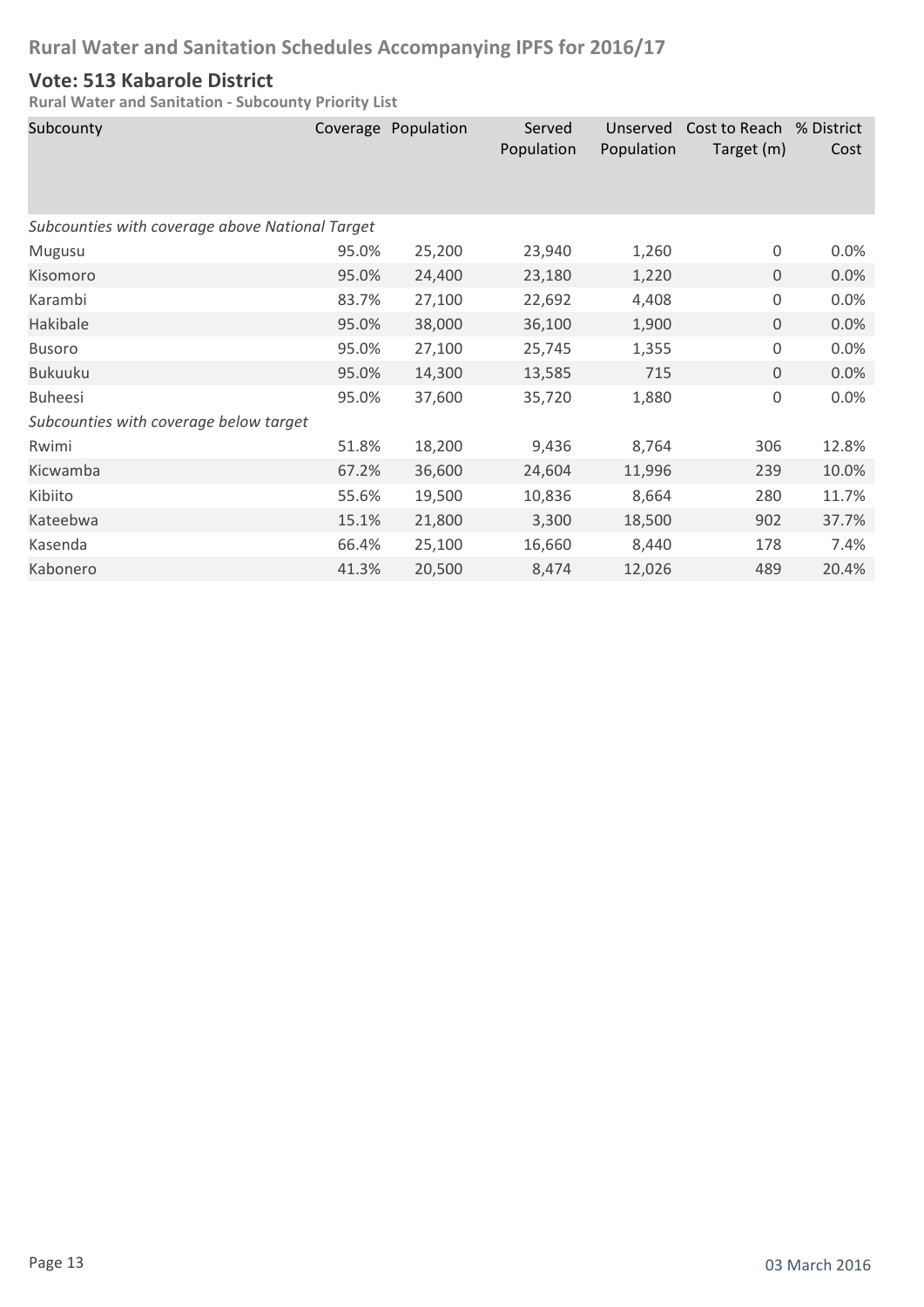### **Vote: 514 Kaberamaido District**

| Subcounty                                       |       | Coverage Population | Served<br>Population | Unserved<br>Population | Cost to Reach<br>Target (m) | % District<br>Cost |
|-------------------------------------------------|-------|---------------------|----------------------|------------------------|-----------------------------|--------------------|
| Subcounties with coverage above National Target |       |                     |                      |                        |                             |                    |
| Apapai                                          | 95.0% | 11,600              | 11,020               | 580                    | 0                           | 0.0%               |
| Alwa                                            | 77.1% | 25,200              | 19,418               | 5,782                  | $\mathbf{0}$                | 0.0%               |
| Subcounties with coverage below target          |       |                     |                      |                        |                             |                    |
| Otuboi                                          | 63.0% | 28,000              | 17,650               | 10,350                 | 298                         | 18.2%              |
| Ochero                                          | 50.2% | 28,100              | 14,118               | 13,982                 | 572                         | 35.1%              |
| Kobulubulu                                      | 75.9% | 19,800              | 15,024               | 4,776                  | 17                          | 1.0%               |
| Kalaki                                          | 73.0% | 17,900              | 13,068               | 4,832                  | 54                          | 3.3%               |
| Kakure                                          | 72.8% | 13,600              | 9,900                | 3,700                  | 44                          | 2.7%               |
| Kaberamaido                                     | 72.4% | 19,100              | 13,824               | 5,276                  | 67                          | 4.1%               |
| <b>Bululu</b>                                   | 60.4% | 22,900              | 13,836               | 9,064                  | 289                         | 17.7%              |
| Aperikira                                       | 69.6% | 15,100              | 10,506               | 4,594                  | 85                          | 5.2%               |
| Anyara                                          | 65.5% | 23,500              | 15,400               | 8,100                  | 205                         | 12.6%              |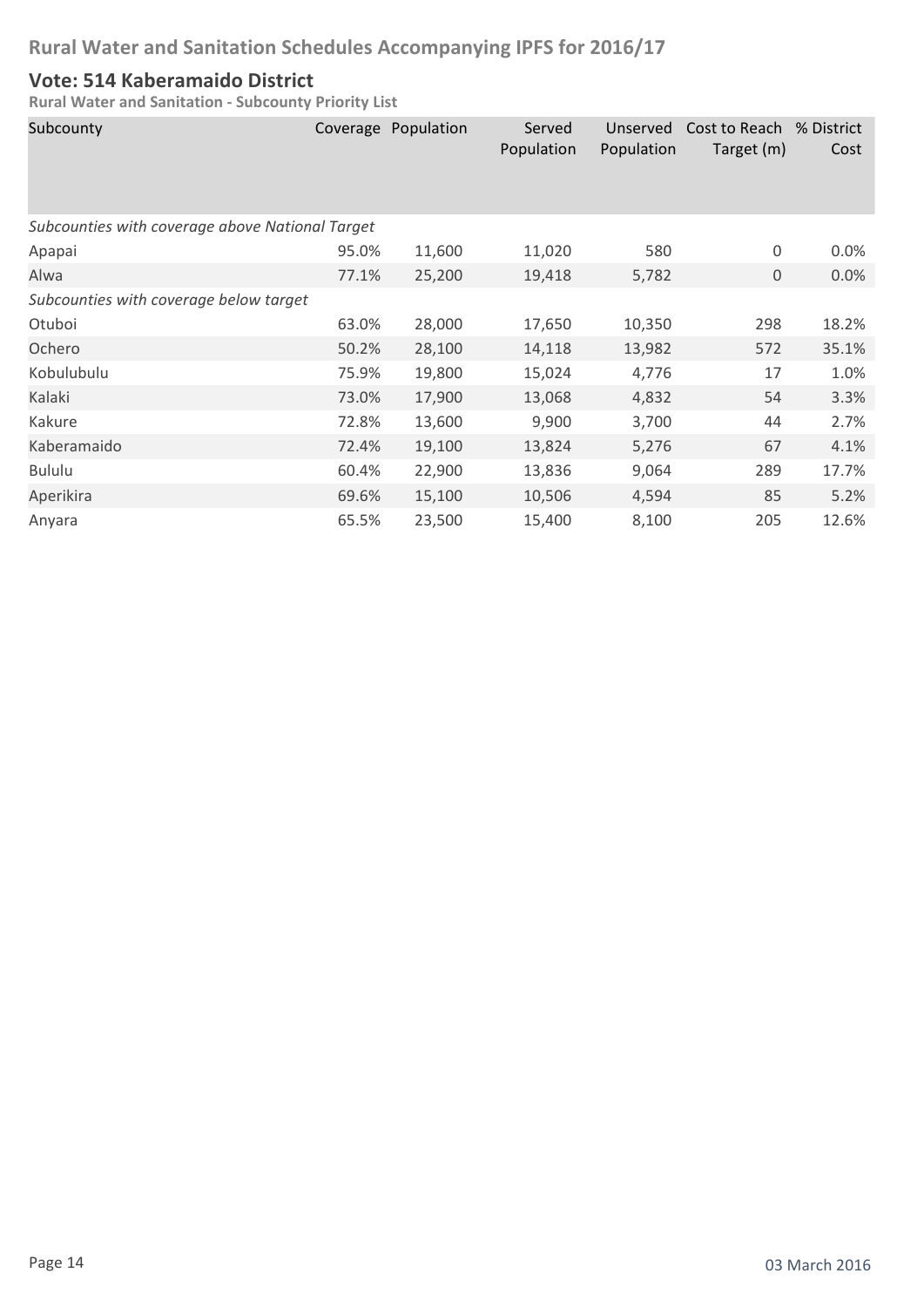### **Vote: 515 Kalangala District**

| Subcounty                                       |       | Coverage Population | Served<br>Population | Unserved<br>Population | Cost to Reach<br>Target (m) | % District<br>Cost |
|-------------------------------------------------|-------|---------------------|----------------------|------------------------|-----------------------------|--------------------|
| Subcounties with coverage above National Target |       |                     |                      |                        |                             |                    |
| Mazinga                                         | 91.2% | 5,600               | 5,106                | 494                    | 0                           | 0.0%               |
| Subcounties with coverage below target          |       |                     |                      |                        |                             |                    |
| Mugoye                                          | 64.2% | 12,900              | 8,282                | 4,618                  | 331                         | 18.9%              |
| Kyamuswa                                        | 67.0% | 5,100               | 3,416                | 1,684                  | 102                         | 5.9%               |
| Bujumba                                         | 51.7% | 12,000              | 6,198                | 5,802                  | 610                         | 34.9%              |
| <b>Bufumira</b>                                 | 49.5% | 10,800              | 5,348                | 5,452                  | 595                         | 34.0%              |
| <b>Bubeke</b>                                   | 66.7% | 5,300               | 3,536                | 1,764                  | 109                         | 6.3%               |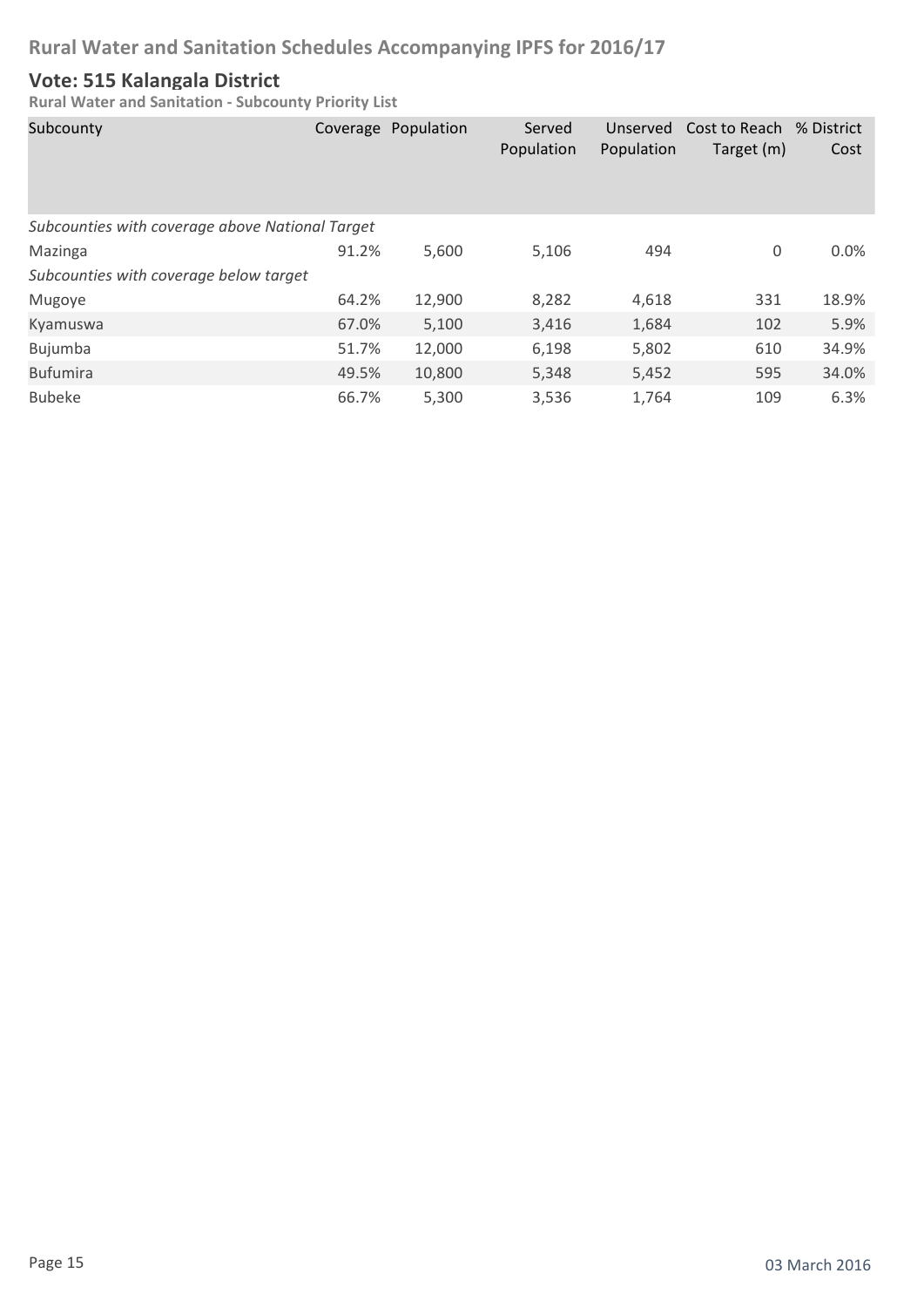### **Vote: 517 Kamuli District**

| Subcounty                                       |       | Coverage Population | Served<br>Population | Unserved<br>Population | Cost to Reach % District<br>Target (m) | Cost  |
|-------------------------------------------------|-------|---------------------|----------------------|------------------------|----------------------------------------|-------|
| Subcounties with coverage above National Target |       |                     |                      |                        |                                        |       |
| Wankole                                         | 95.0% | 21,800              | 20,710               | 1,090                  | 0                                      | 0.0%  |
| Nawanyago                                       | 95.0% | 25,200              | 23,940               | 1,260                  | $\mathbf{0}$                           | 0.0%  |
| Mbulamuti                                       | 81.1% | 32,200              | 26,130               | 6,070                  | $\mathbf 0$                            | 0.0%  |
| Kitayunjwa                                      | 81.6% | 57,700              | 47,056               | 10,644                 | $\overline{0}$                         | 0.0%  |
| <b>Butansi</b>                                  | 78.4% | 31,100              | 24,372               | 6,728                  | 0                                      | 0.0%  |
| Bugulumbya                                      | 92.5% | 38,100              | 35,256               | 2,844                  | $\mathbf 0$                            | 0.0%  |
| Subcounties with coverage below target          |       |                     |                      |                        |                                        |       |
| Namwendwa                                       | 60.3% | 59,300              | 35,730               | 23,570                 | 1,148                                  | 19.5% |
| Namasagali                                      | 44.6% | 39,200              | 17,466               | 21,734                 | 1,471                                  | 25.0% |
| Kisozi                                          | 72.0% | 49,600              | 35,706               | 13,894                 | 287                                    | 4.9%  |
| <b>Bulopa</b>                                   | 63.8% | 30,100              | 19,206               | 10,894                 | 459                                    | 7.8%  |
| Balawoli                                        | 38.4% | 56,500              | 21,714               | 34,786                 | 2,520                                  | 42.8% |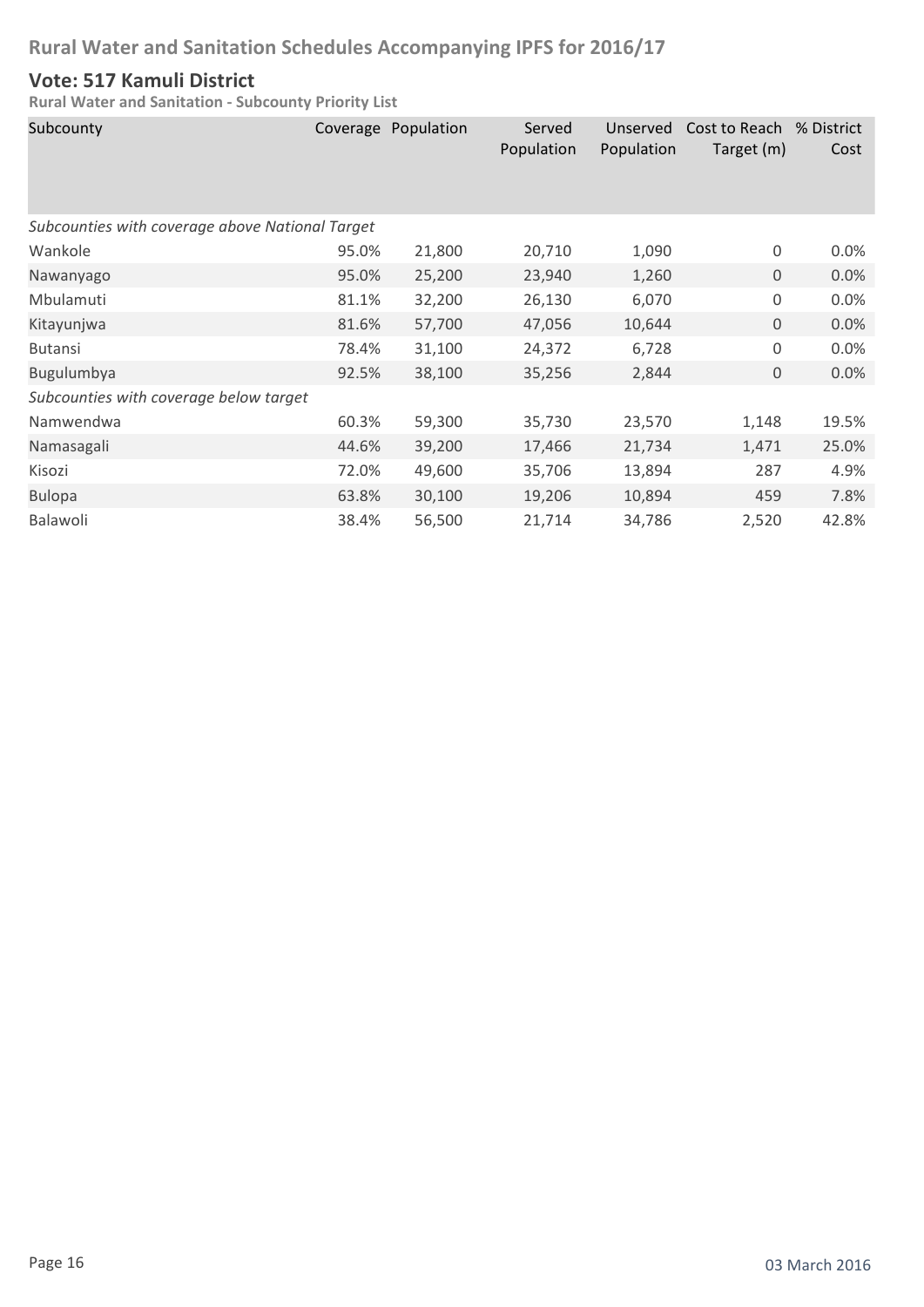### **Vote: 518 Kamwenge District**

| Subcounty                                       |       | Coverage Population | Served<br>Population | Unserved<br>Population | Cost to Reach<br>Target (m) | % District<br>Cost |
|-------------------------------------------------|-------|---------------------|----------------------|------------------------|-----------------------------|--------------------|
| Subcounties with coverage above National Target |       |                     |                      |                        |                             |                    |
| Ntara                                           | 95.0% | 31,300              | 29,735               | 1,565                  | $\boldsymbol{0}$            | 0.0%               |
| Nkoma                                           | 95.0% | 35,200              | 33,440               | 1,760                  | $\boldsymbol{0}$            | 0.0%               |
| Mahyoro                                         | 80.3% | 31,300              | 25,128               | 6,172                  | $\boldsymbol{0}$            | 0.0%               |
| Kicheche                                        | 95.0% | 28,800              | 27,360               | 1,440                  | 0                           | 0.0%               |
| Kanara                                          | 95.0% | 14,700              | 13,965               | 735                    | $\boldsymbol{0}$            | 0.0%               |
| Kamwenge                                        | 95.0% | 24,600              | 23,370               | 1,230                  | $\mathsf{O}\xspace$         | 0.0%               |
| Kabambiro                                       | 95.0% | 17,600              | 16,720               | 880                    | $\boldsymbol{0}$            | 0.0%               |
| <b>Busiriba</b>                                 | 95.0% | 30,700              | 29,165               | 1,535                  | 0                           | 0.0%               |
| <b>Buhanda</b>                                  | 95.0% | 26,200              | 24,890               | 1,310                  | $\boldsymbol{0}$            | 0.0%               |
| Subcounties with coverage below target          |       |                     |                      |                        |                             |                    |
| Nyabbani                                        | 74.8% | 23,500              | 17,578               | 5,922                  | 18                          | 1.4%               |
| Kahunge                                         | 52.0% | 39,400              | 20,490               | 18,910                 | 348                         | 26.4%              |
| <b>Bwizi</b>                                    | 53.2% | 32,700              | 17,408               | 15,292                 | 275                         | 20.8%              |
| <b>Biguli</b>                                   | 25.4% | 37,100              | 9,414                | 27,686                 | 677                         | 51.4%              |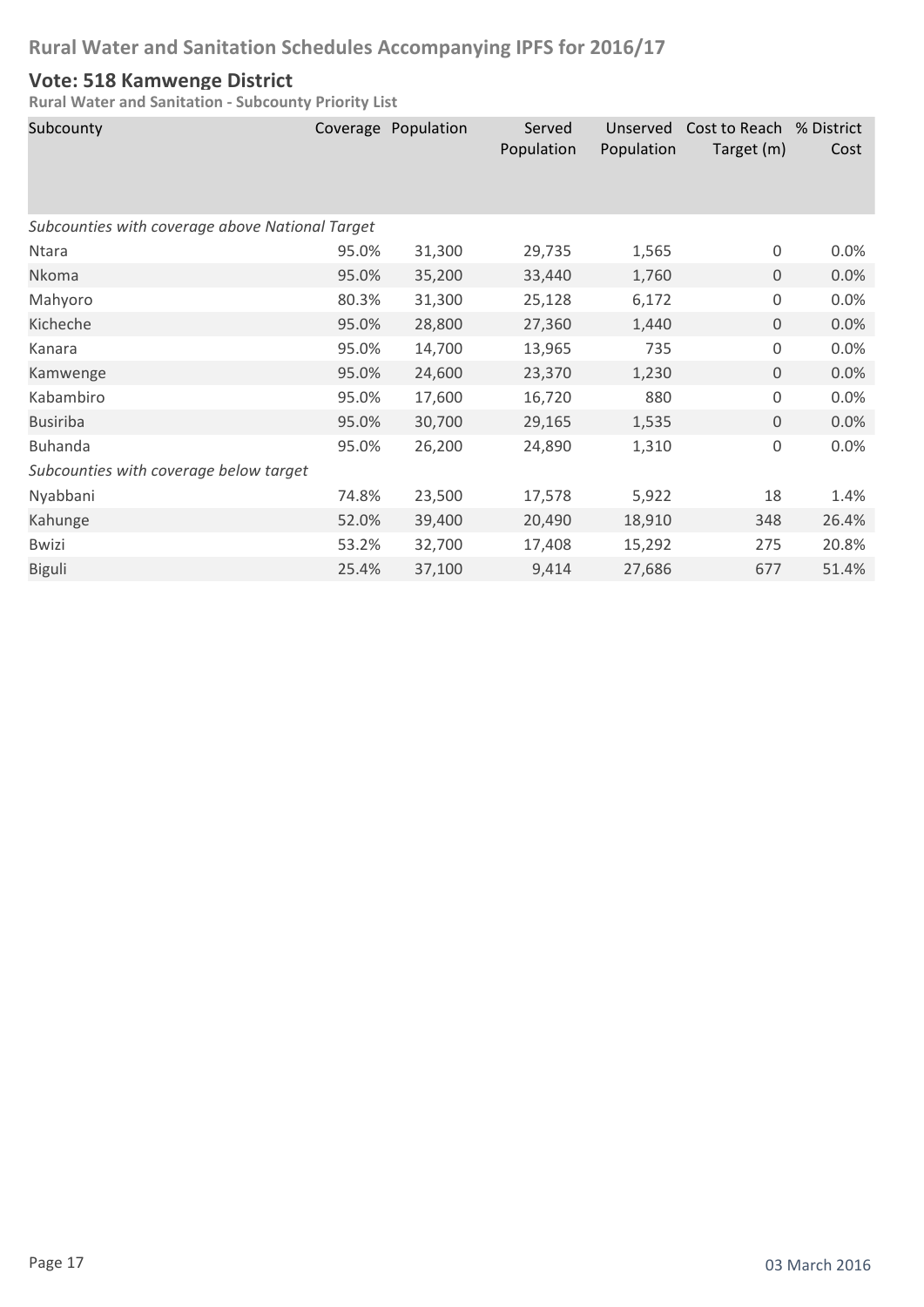### **Vote: 519 Kanungu District**

| Subcounty                                       |       | Coverage Population | Served<br>Population | Unserved<br>Population | Cost to Reach % District<br>Target (m) | Cost  |
|-------------------------------------------------|-------|---------------------|----------------------|------------------------|----------------------------------------|-------|
| Subcounties with coverage above National Target |       |                     |                      |                        |                                        |       |
| Rutenga                                         | 95.0% | 13,800              | 13,110               | 690                    | 0                                      | 0.0%  |
| Rugyeyo                                         | 95.0% | 21,300              | 20,235               | 1,065                  | $\mathbf{0}$                           | 0.0%  |
| Nyamirama                                       | 95.0% | 19,600              | 18,620               | 980                    | $\mathbf 0$                            | 0.0%  |
| Mpungu                                          | 95.0% | 11,600              | 11,020               | 580                    | $\mathbf 0$                            | 0.0%  |
| Kirima                                          | 95.0% | 18,100              | 17,195               | 905                    | 0                                      | 0.0%  |
| Kihiihi                                         | 95.0% | 18,400              | 17,480               | 920                    | $\mathbf 0$                            | 0.0%  |
| Kayonza                                         | 95.0% | 28,500              | 27,075               | 1,425                  | 0                                      | 0.0%  |
| Kanyantorogo                                    | 95.0% | 19,500              | 18,525               | 975                    | $\mathbf 0$                            | 0.0%  |
| Kambuga                                         | 95.0% | 22,800              | 21,660               | 1,140                  | $\mathsf 0$                            | 0.0%  |
| Subcounties with coverage below target          |       |                     |                      |                        |                                        |       |
| Nyakinoni                                       | 2.2%  | 9,000               | 200                  | 8,800                  | 894                                    | 52.8% |
| Kinaaba                                         | 7.0%  | 8,600               | 606                  | 7,994                  | 799                                    | 47.2% |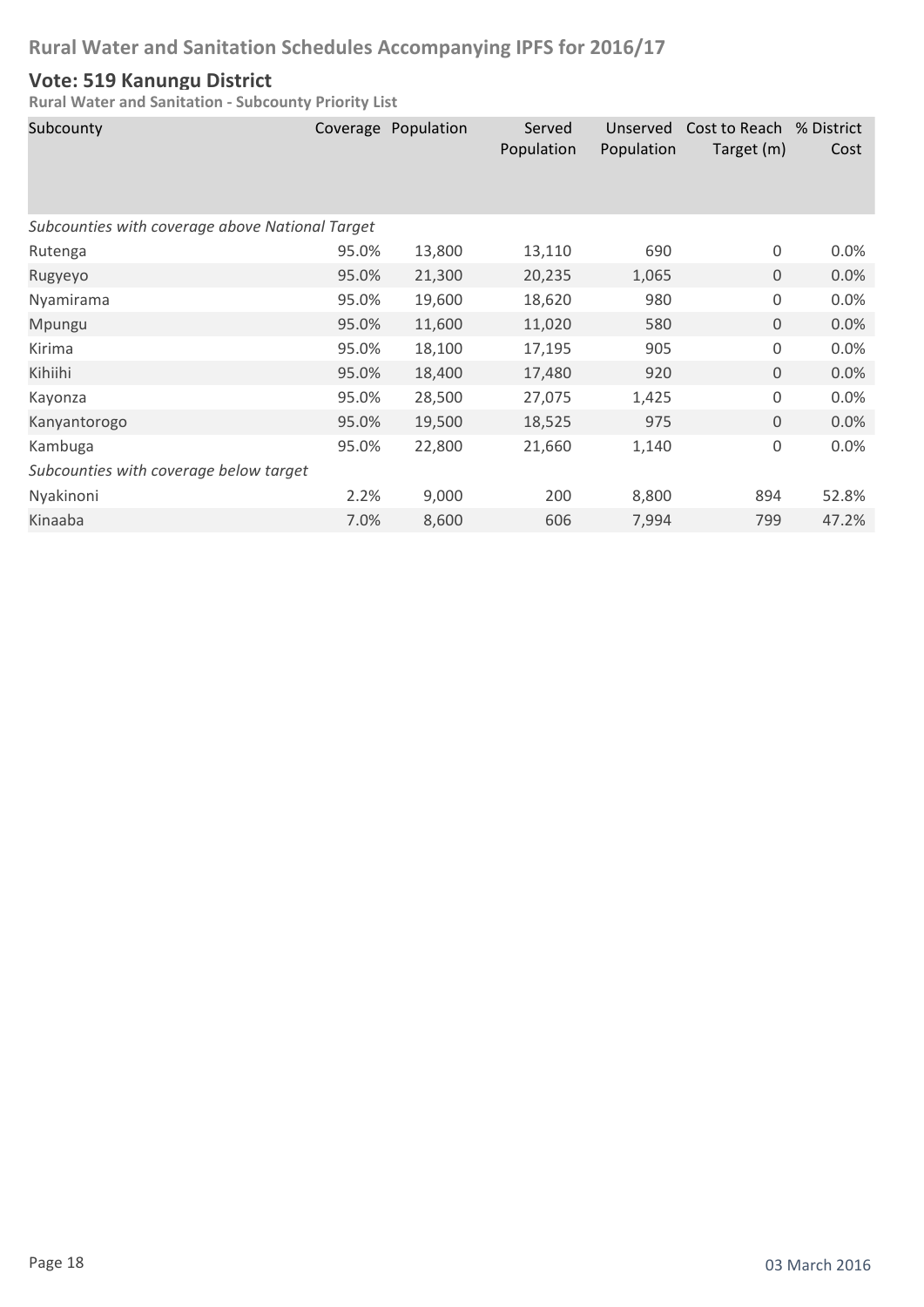### **Vote: 520 Kapchorwa District**

| Subcounty                                       |       | Coverage Population | Served<br>Population | Unserved<br>Population | Cost to Reach<br>Target (m) | % District<br>Cost |  |
|-------------------------------------------------|-------|---------------------|----------------------|------------------------|-----------------------------|--------------------|--|
| Subcounties with coverage above National Target |       |                     |                      |                        |                             |                    |  |
| Sipi                                            | 95.0% | 5,300               | 5,035                | 265                    | $\boldsymbol{0}$            | 0.0%               |  |
| Munarya                                         | 95.0% | 5,800               | 5,510                | 290                    | $\mathbf{0}$                | 0.0%               |  |
| Kaserem                                         | 84.7% | 4,900               | 4,150                | 750                    | $\mathbf 0$                 | 0.0%               |  |
| Kabeywa                                         | 95.0% | 5,600               | 5,320                | 280                    | $\mathbf{0}$                | 0.0%               |  |
| Chema                                           | 95.0% | 9,200               | 8,740                | 460                    | $\mathbf 0$                 | 0.0%               |  |
| Amukol                                          | 92.5% | 4,000               | 3,700                | 300                    | $\boldsymbol{0}$            | 0.0%               |  |
| Subcounties with coverage below target          |       |                     |                      |                        |                             |                    |  |
| Kawowo                                          | 54.7% | 7,400               | 4,050                | 3,350                  | 260                         | 23.2%              |  |
| Kapsinda                                        | 56.9% | 7,200               | 4,100                | 3,100                  | 228                         | 20.4%              |  |
| Gamogo                                          | 29.4% | 3,400               | 1,000                | 2,400                  | 255                         | 22.8%              |  |
| Chepteret                                       | 20.2% | 4,200               | 850                  | 3,350                  | 376                         | 33.6%              |  |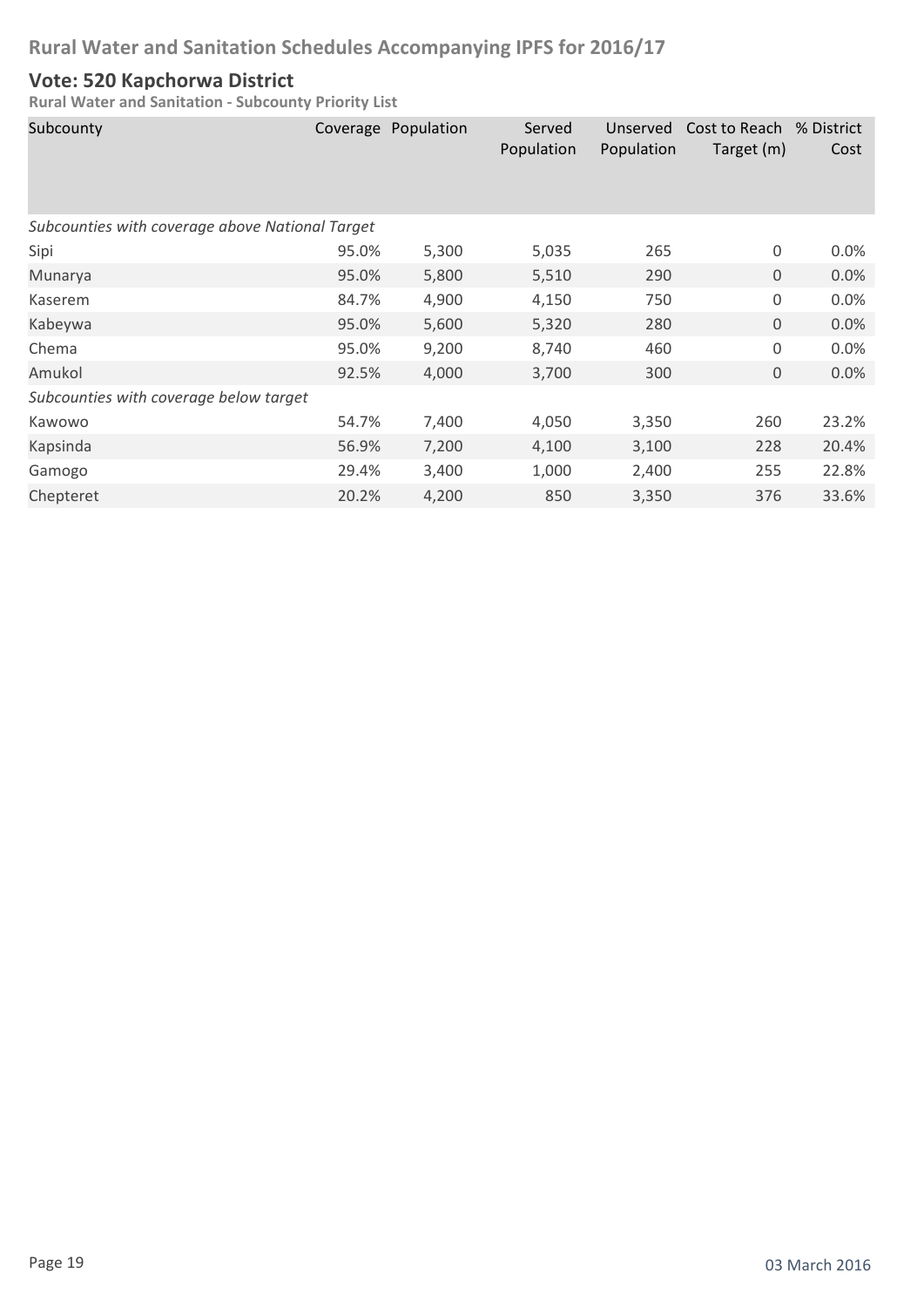### **Vote: 521 Kasese District**

| Subcounty                                       |       | Coverage Population | Served<br>Population | Unserved<br>Population | Cost to Reach % District<br>Target (m) | Cost  |  |  |  |
|-------------------------------------------------|-------|---------------------|----------------------|------------------------|----------------------------------------|-------|--|--|--|
|                                                 |       |                     |                      |                        |                                        |       |  |  |  |
| Subcounties with coverage above National Target |       |                     |                      |                        |                                        |       |  |  |  |
| Kitholhu                                        | 95.0% | 17,800              | 16,910               | 890                    | $\mathsf{O}\xspace$                    | 0.0%  |  |  |  |
| Nyakiyumbu                                      | 89.8% | 32,200              | 28,930               | 3,270                  | $\mathsf{O}\xspace$                    | 0.0%  |  |  |  |
| <b>Bwera</b>                                    | 80.0% | 18,200              | 14,556               | 3,644                  | $\boldsymbol{0}$                       | 0.0%  |  |  |  |
| Ihandiro                                        | 95.0% | 14,200              | 13,490               | 710                    | $\mathsf{O}\xspace$                    | 0.0%  |  |  |  |
| Mahango                                         | 95.0% | 20,600              | 19,570               | 1,030                  | $\mathbf 0$                            | 0.0%  |  |  |  |
| Isango                                          | 95.0% | 8,500               | 8,075                | 425                    | $\boldsymbol{0}$                       | 0.0%  |  |  |  |
| Karambi                                         | 95.0% | 28,300              | 26,885               | 1,415                  | $\mathbf 0$                            | 0.0%  |  |  |  |
| <b>Bugoye</b>                                   | 83.9% | 36,800              | 30,868               | 5,932                  | $\mathsf{O}\xspace$                    | 0.0%  |  |  |  |
| Subcounties with coverage below target          |       |                     |                      |                        |                                        |       |  |  |  |
| <b>Buhuhira</b>                                 | 53.1% | 19,300              | 10,256               | 9,044                  | 301                                    | 3.3%  |  |  |  |
| Bwesumbu                                        | 33.5% | 22,100              | 7,406                | 14,694                 | 627                                    | 7.0%  |  |  |  |
| Karusandara                                     | 75.0% | 12,400              | 9,306                | 3,094                  | 16                                     | 0.2%  |  |  |  |
| Kilembe                                         | 47.1% | 13,900              | 6,550                | 7,350                  | 271                                    | 3.0%  |  |  |  |
| Kisinga                                         | 59.6% | 42,400              | 25,250               | 17,150                 | 483                                    | 5.4%  |  |  |  |
| Kyabarungira                                    | 53.9% | 17,400              | 9,380                | 8,020                  | 262                                    | 2.9%  |  |  |  |
| Rukoki                                          | 7.9%  | 15,200              | 1,200                | 14,000                 | 686                                    | 7.6%  |  |  |  |
| Kyarumba                                        | 34.5% | 44,000              | 15,170               | 28,830                 | 1,221                                  | 13.6% |  |  |  |
| Kyondo                                          | 11.6% | 25,000              | 2,906                | 22,094                 | 1,067                                  | 11.9% |  |  |  |
| Lake Katwe                                      | 57.7% | 24,600              | 14,204               | 10,396                 | 309                                    | 3.4%  |  |  |  |
| Maliba                                          | 42.2% | 49,600              | 20,924               | 28,676                 | 1,127                                  | 12.5% |  |  |  |
| Muhokya                                         | 19.1% | 20,400              | 3,900                | 16,500                 | 771                                    | 8.6%  |  |  |  |
| Mukunyu                                         | 32.4% | 33,200              | 10,760               | 22,440                 | 966                                    | 10.7% |  |  |  |
| Nyakatonzi                                      | 69.2% | 5,200               | 3,600                | 1,600                  | 26                                     | 0.3%  |  |  |  |
| Kitswamba                                       | 34.7% | 31,300              | 10,874               | 20,426                 | 863                                    | 9.6%  |  |  |  |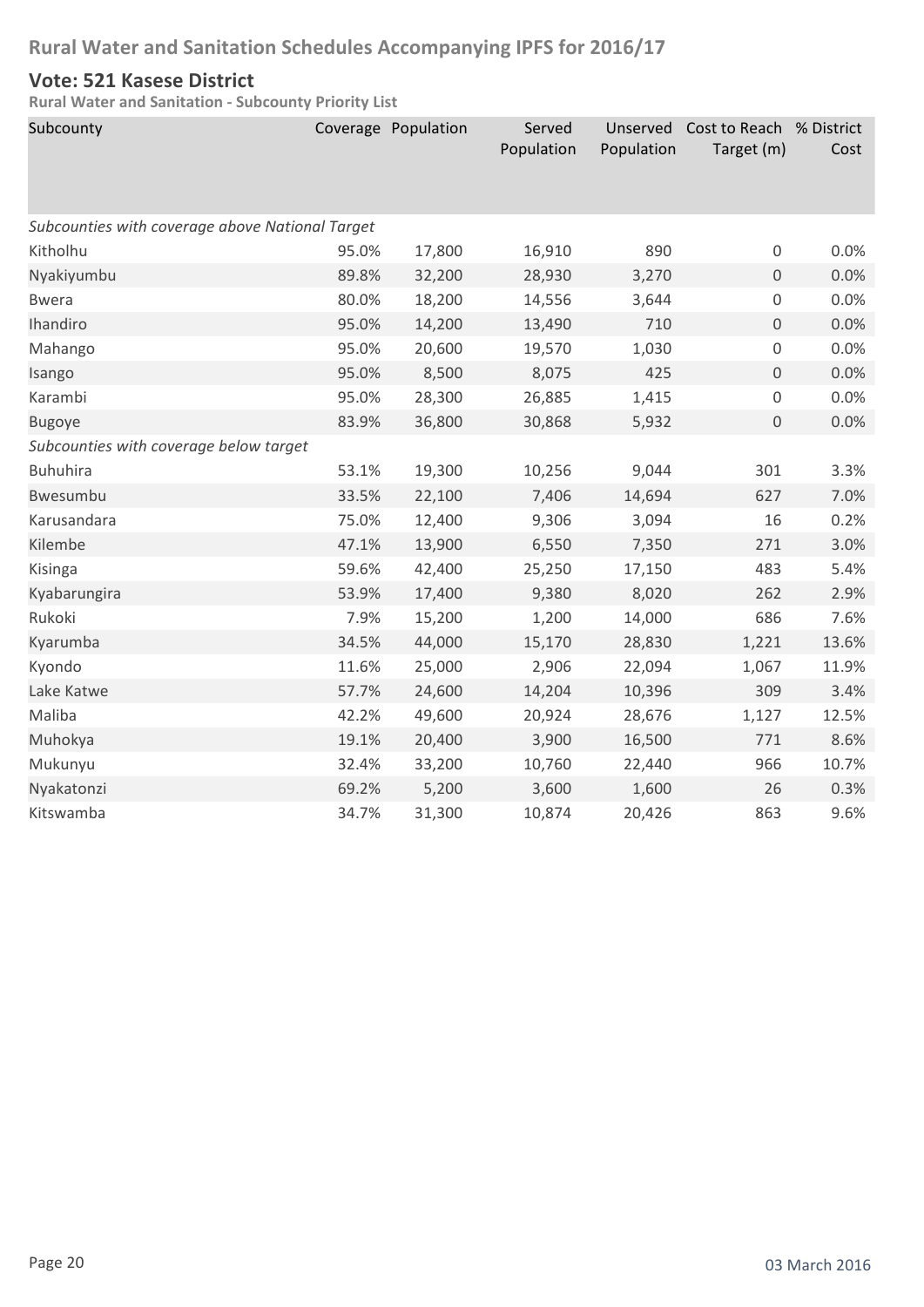### **Vote: 522 Katakwi District**

| Subcounty                                       |       | Coverage Population | Served<br>Population | Unserved<br>Population | Cost to Reach % District<br>Target (m) | Cost |
|-------------------------------------------------|-------|---------------------|----------------------|------------------------|----------------------------------------|------|
| Subcounties with coverage above National Target |       |                     |                      |                        |                                        |      |
| Usuk                                            | 95.0% | 22,300              | 21,185               | 1,115                  | 0                                      | 0.0% |
| Toroma                                          | 95.0% | 12,400              | 11,780               | 620                    | $\mathbf 0$                            | 0.0% |
| Ongongoja                                       | 95.0% | 17,500              | 16,625               | 875                    | 0                                      | 0.0% |
| Omodoi                                          | 95.0% | 17,900              | 17,005               | 895                    | $\mathbf 0$                            | 0.0% |
| Ngariam                                         | 95.0% | 9,200               | 8,740                | 460                    | 0                                      | 0.0% |
| Magoro                                          | 83.9% | 19,500              | 16,362               | 3,138                  | $\boldsymbol{0}$                       | 0.0% |
| Katakwi                                         | 85.7% | 38,500              | 33,006               | 5,494                  | 0                                      | 0.0% |
| Kapujan                                         | 89.6% | 15,100              | 13,536               | 1,564                  | $\mathbf 0$                            | 0.0% |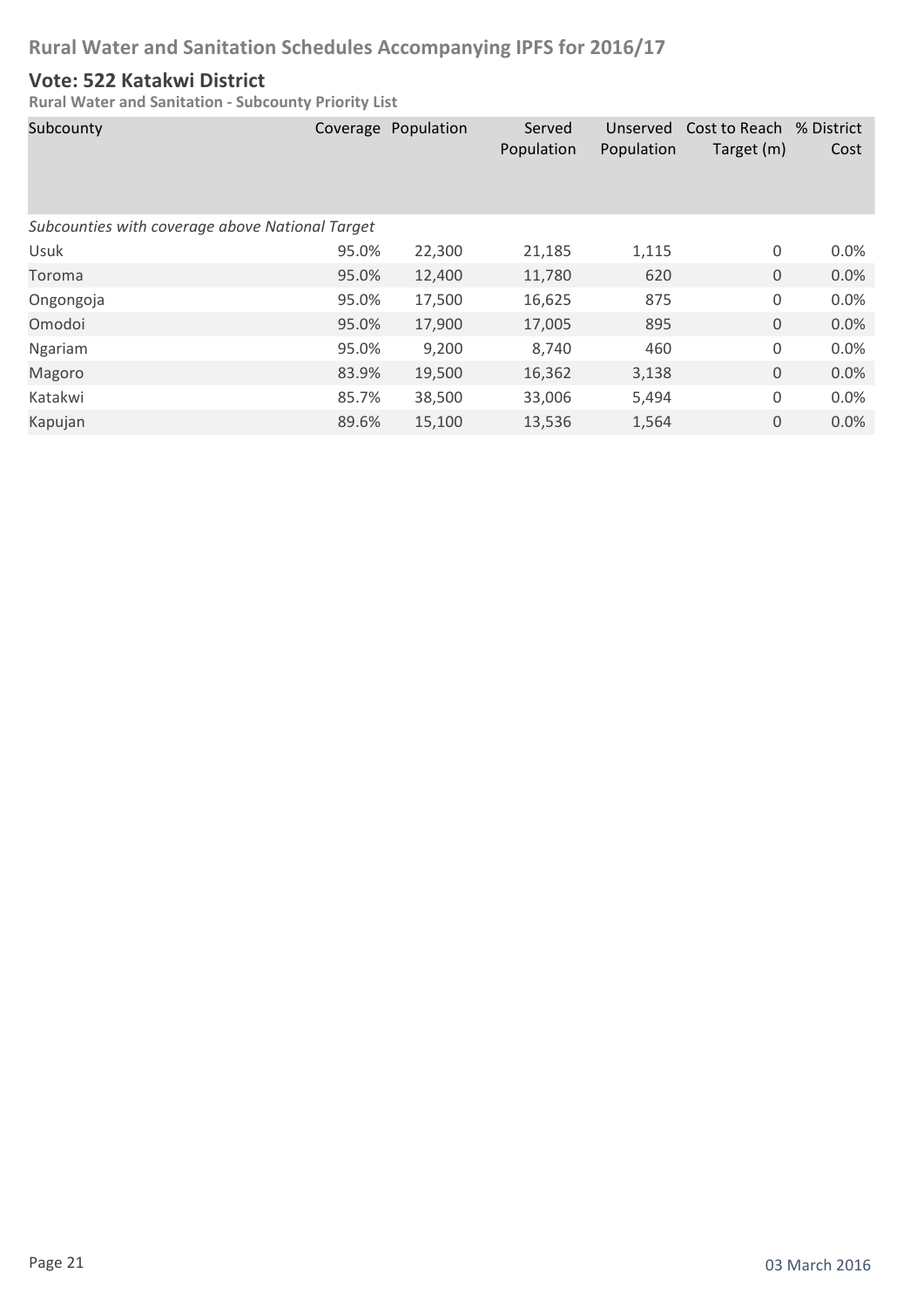### **Vote: 523 Kayunga District**

| Subcounty                                       |       | Coverage Population | Served<br>Population | Unserved<br>Population | Cost to Reach % District<br>Target (m) | Cost  |
|-------------------------------------------------|-------|---------------------|----------------------|------------------------|----------------------------------------|-------|
| Subcounties with coverage above National Target |       |                     |                      |                        |                                        |       |
| Nazigo                                          | 78.0% | 45,900              | 35,818               | 10,082                 | 0                                      | 0.0%  |
| Kayunga                                         | 95.0% | 43,000              | 40,850               | 2,150                  | $\mathbf{0}$                           | 0.0%  |
| Kangulumira                                     | 86.6% | 55,100              | 47,710               | 7,390                  | 0                                      | 0.0%  |
| Subcounties with coverage below target          |       |                     |                      |                        |                                        |       |
| Kitimbwa                                        | 1.9%  | 46,500              | 900                  | 45,600                 | 3,654                                  | 60.4% |
| Kayonza                                         | 64.0% | 60,900              | 39,006               | 21,894                 | 826                                    | 13.6% |
| Galiraaya                                       | 52.2% | 27,700              | 14,454               | 13,246                 | 720                                    | 11.9% |
| <b>Busana</b>                                   | 66.2% | 58,500              | 38,700               | 19,800                 | 664                                    | 11.0% |
| <b>B</b> baale                                  | 66.7% | 17,200              | 11,466               | 5,734                  | 186                                    | 3.1%  |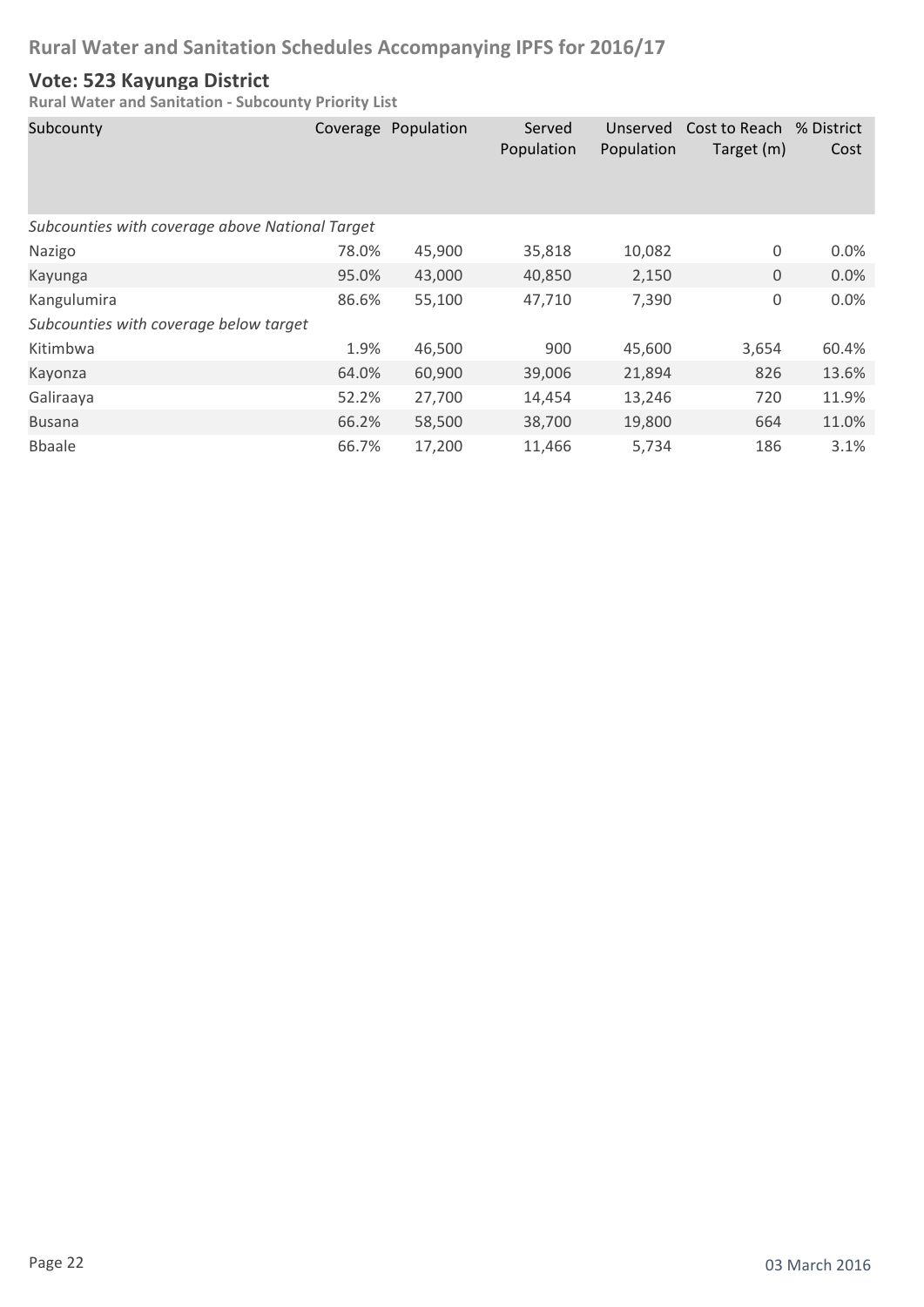### **Vote: 524 Kibale District**

| Subcounty                                       |       | Coverage Population | Served<br>Population | Unserved<br>Population | Cost to Reach<br>Target (m) | % District<br>Cost |
|-------------------------------------------------|-------|---------------------|----------------------|------------------------|-----------------------------|--------------------|
| Subcounties with coverage above National Target |       |                     |                      |                        |                             |                    |
| Mugarama                                        | 95.0% | 13,000              | 12,350               | 650                    | 0                           | 0.0%               |
| <b>Bwamiramira</b>                              | 89.4% | 20,200              | 18,060               | 2,140                  | 0                           | 0.0%               |
| Subcounties with coverage below target          |       |                     |                      |                        |                             |                    |
| Nyamarwa                                        | 26.3% | 22,200              | 5,830                | 16,370                 | 556                         | 42.0%              |
| Nyamarunda                                      | 60.0% | 25,900              | 15,536               | 10,364                 | 218                         | 16.4%              |
| Matale                                          | 73.4% | 19,700              | 14,464               | 5,236                  | 35                          | 2.6%               |
| Kyebando                                        | 57.7% | 25,900              | 14,936               | 10,964                 | 247                         | 18.7%              |
| Bubango                                         | 50.1% | 20,200              | 10,118               | 10,082                 | 268                         | 20.3%              |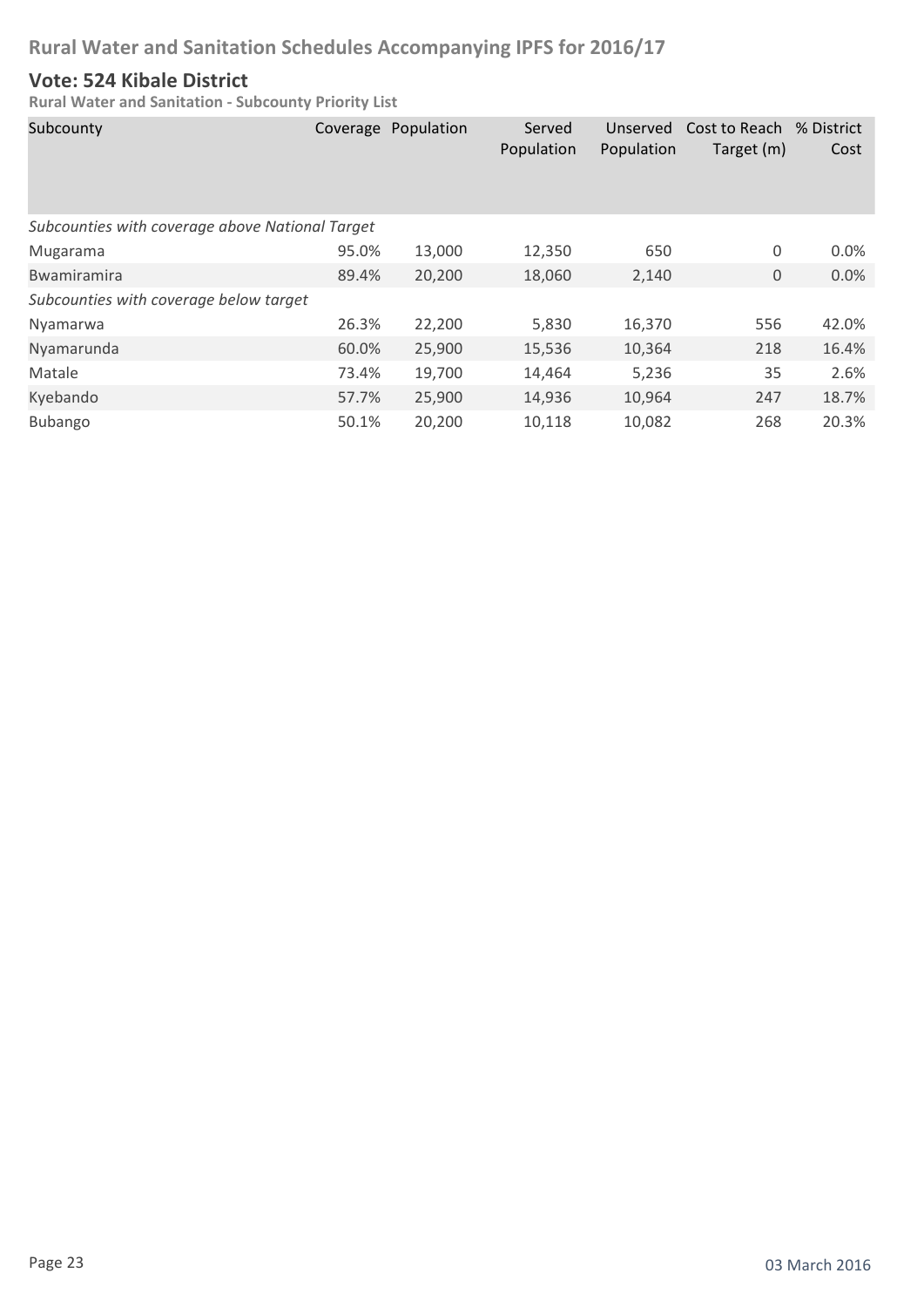### **Vote: 525 Kiboga District**

| Subcounty                                       |       | Coverage Population | Served<br>Population | Unserved<br>Population | Cost to Reach<br>Target (m) | % District<br>Cost |
|-------------------------------------------------|-------|---------------------|----------------------|------------------------|-----------------------------|--------------------|
| Subcounties with coverage above National Target |       |                     |                      |                        |                             |                    |
| Muwanga                                         | 82.5% | 18,800              | 15,502               | 3,298                  | 0                           | 0.0%               |
| Lwamata                                         | 79.4% | 29,500              | 23,436               | 6,064                  | 0                           | 0.0%               |
| Kibiga                                          | 95.0% | 26,800              | 25,460               | 1,340                  | 0                           | 0.0%               |
| <b>Bukomero</b>                                 | 95.0% | 15,700              | 14,915               | 785                    | 0                           | 0.0%               |
| Subcounties with coverage below target          |       |                     |                      |                        |                             |                    |
| Kapeke                                          | 68.4% | 16,700              | 11,424               | 5,276                  | 69                          | 42.1%              |
| Ddwaniro                                        | 61.9% | 13,100              | 8,114                | 4,986                  | 95                          | 57.9%              |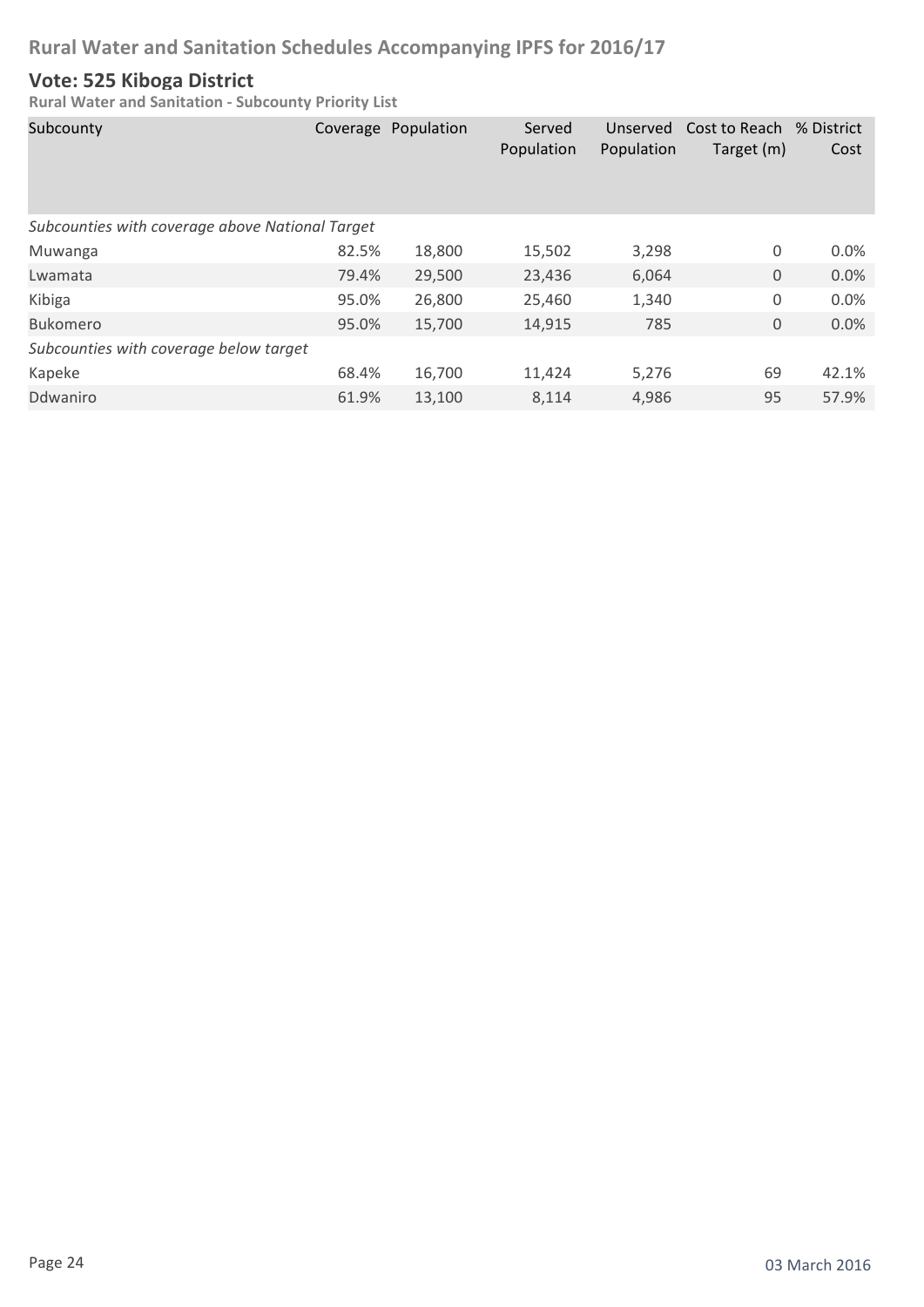### **Vote: 526 Kisoro District**

| Subcounty                                       |       | Coverage Population | Served<br>Population | Unserved<br>Population | Cost to Reach % District<br>Target (m) | Cost    |  |  |
|-------------------------------------------------|-------|---------------------|----------------------|------------------------|----------------------------------------|---------|--|--|
| Subcounties with coverage above National Target |       |                     |                      |                        |                                        |         |  |  |
| Nyundo                                          | 88.9% | 13,700              | 12,186               | 1,514                  | 0                                      | $0.0\%$ |  |  |
| Nyabwishenya                                    | 85.8% | 15,800              | 13,556               | 2,244                  | $\mathbf 0$                            | 0.0%    |  |  |
| Kirundo                                         | 95.0% | 20,800              | 19,760               | 1,040                  | 0                                      | 0.0%    |  |  |
| <b>Busanza</b>                                  | 95.0% | 18,600              | 17,670               | 930                    | $\mathbf 0$                            | 0.0%    |  |  |
| Subcounties with coverage below target          |       |                     |                      |                        |                                        |         |  |  |
| Nyarubuye                                       | 69.6% | 20,300              | 14,130               | 6,170                  | 131                                    | 3.3%    |  |  |
| Murora                                          | 46.7% | 20,000              | 9,330                | 10,670                 | 529                                    | 13.4%   |  |  |
| Muramba                                         | 9.2%  | 37,700              | 3,450                | 34,250                 | 2,228                                  | 56.6%   |  |  |
| Kanaba                                          | 63.7% | 16,700              | 10,642               | 6,058                  | 193                                    | 4.9%    |  |  |
| <b>Bukimbiri</b>                                | 15.5% | 16,000              | 2,472                | 13,528                 | 858                                    | 21.8%   |  |  |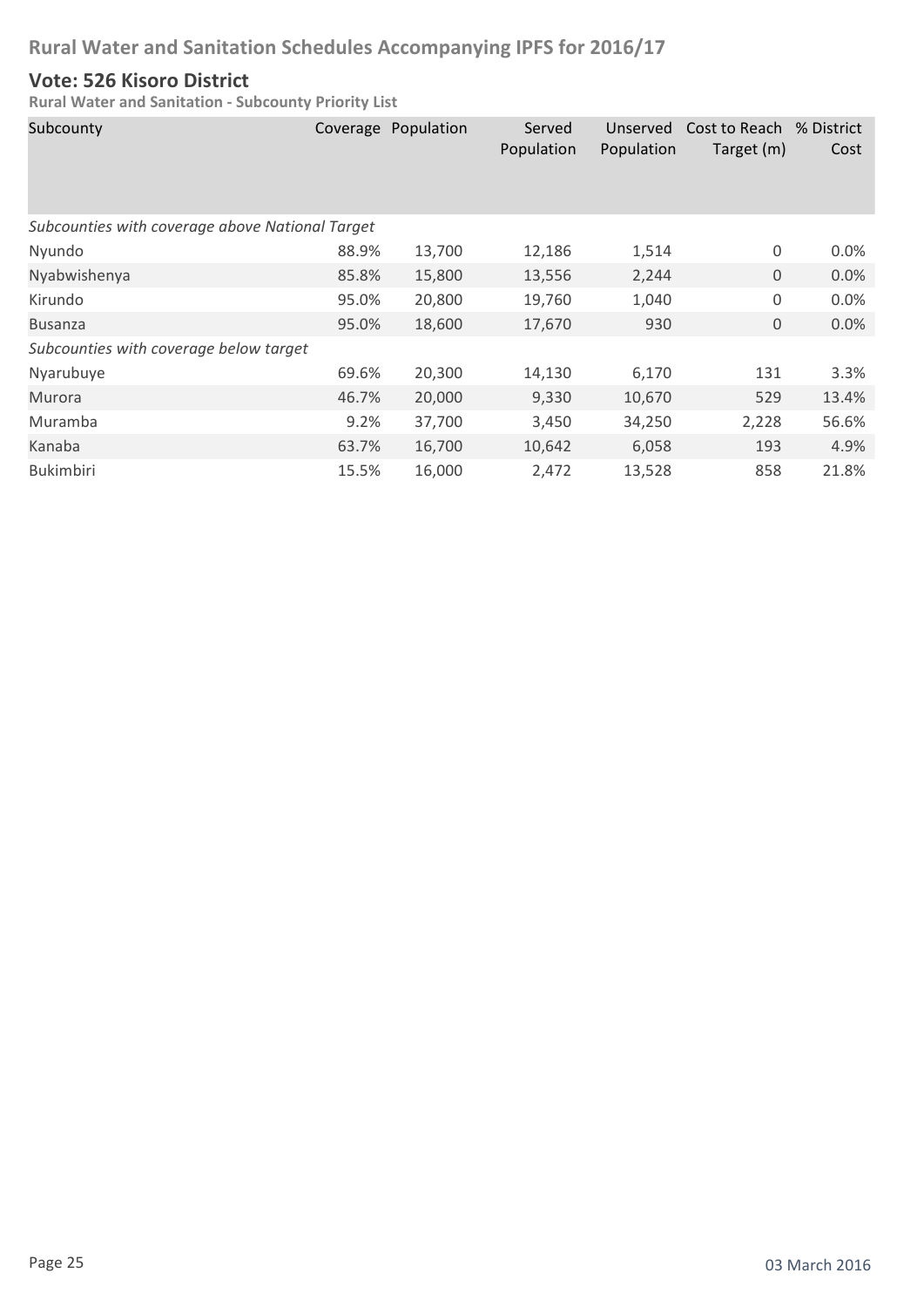### **Vote: 527 Kitgum District**

| Subcounty                                       |       | Coverage Population | Served<br>Population | Unserved<br>Population | Cost to Reach % District<br>Target (m) | Cost    |  |  |
|-------------------------------------------------|-------|---------------------|----------------------|------------------------|----------------------------------------|---------|--|--|
| Subcounties with coverage above National Target |       |                     |                      |                        |                                        |         |  |  |
| Orom                                            | 95.0% | 27,900              | 26,505               | 1,395                  | 0                                      | $0.0\%$ |  |  |
| Namokora                                        | 95.0% | 14,400              | 13,680               | 720                    | $\mathbf 0$                            | 0.0%    |  |  |
| Mucwini                                         | 95.0% | 21,700              | 20,615               | 1,085                  | $\mathsf 0$                            | 0.0%    |  |  |
| Lagoro                                          | 95.0% | 16,200              | 15,390               | 810                    | $\mathbf 0$                            | 0.0%    |  |  |
| Labongo Layamo                                  | 95.0% | 12,100              | 11,495               | 605                    | 0                                      | 0.0%    |  |  |
| Labongo Amida                                   | 95.0% | 16,500              | 15,675               | 825                    | $\mathbf 0$                            | 0.0%    |  |  |
| Labongo Akwang                                  | 95.0% | 16,500              | 15,675               | 825                    | 0                                      | 0.0%    |  |  |
| Kitgum Matidi                                   | 95.0% | 17,200              | 16,340               | 860                    | 0                                      | 0.0%    |  |  |
| Subcounties with coverage below target          |       |                     |                      |                        |                                        |         |  |  |
| Omiya Anyima                                    | 72.8% | 21,300              | 15,504               | 5,796                  | 106                                    | 100.0%  |  |  |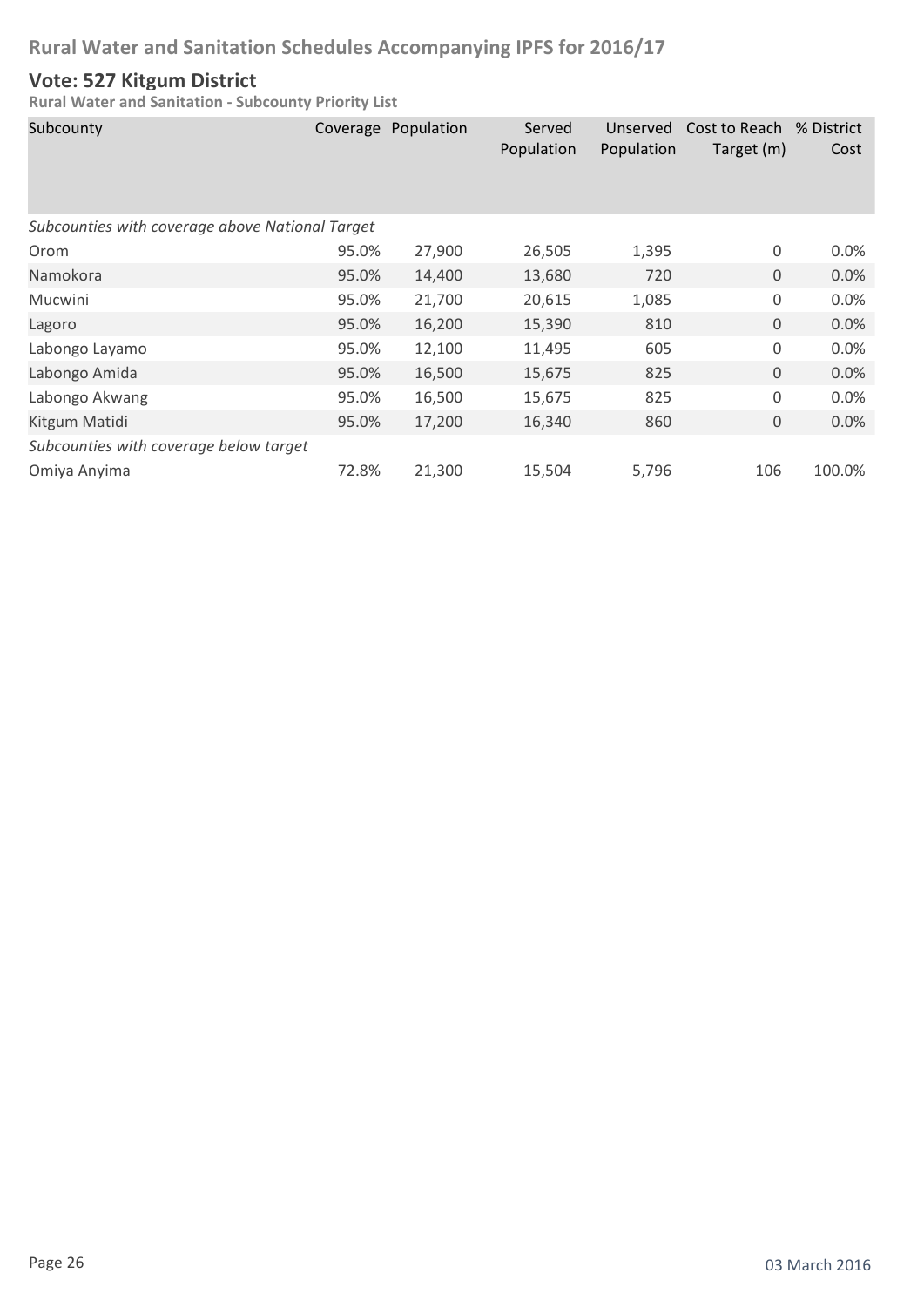### **Vote: 528 Kotido District**

| Subcounty                                       |       | Coverage Population | Served<br>Population | Unserved<br>Population | Cost to Reach % District<br>Target (m) | Cost  |
|-------------------------------------------------|-------|---------------------|----------------------|------------------------|----------------------------------------|-------|
| Subcounties with coverage above National Target |       |                     |                      |                        |                                        |       |
| Kotido                                          | 95.0% | 19,200              | 18,240               | 960                    | 0                                      | 0.0%  |
| Subcounties with coverage below target          |       |                     |                      |                        |                                        |       |
| Rengen                                          | 65.6% | 33,400              | 21,912               | 11,488                 | 710                                    | 18.6% |
| Panyangara                                      | 62.0% | 42,800              | 26,550               | 16,250                 | 1,195                                  | 31.4% |
| Nakaperimoru                                    | 66.6% | 24,800              | 16,506               | 8,294                  | 483                                    | 12.7% |
| Kacheri                                         | 53.3% | 32,100              | 17,100               | 15,000                 | 1,421                                  | 37.3% |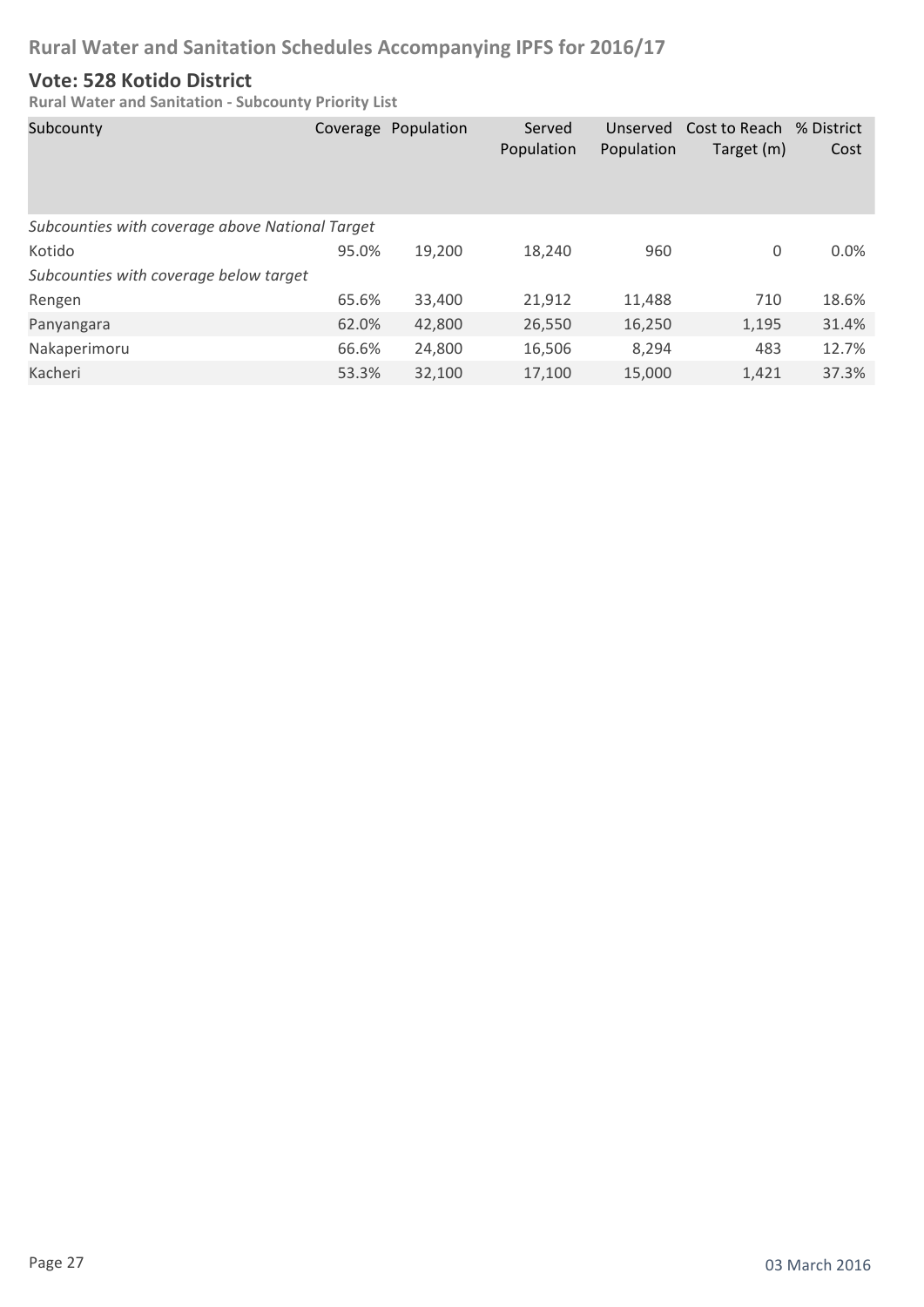### **Vote: 529 Kumi District**

| Subcounty                                       |       | Coverage Population | Served<br>Population | Unserved<br>Population | Cost to Reach<br>Target (m) | % District<br>Cost |
|-------------------------------------------------|-------|---------------------|----------------------|------------------------|-----------------------------|--------------------|
| Subcounties with coverage above National Target |       |                     |                      |                        |                             |                    |
| Ongino                                          | 82.4% | 44,800              | 36,930               | 7,870                  | 0                           | 0.0%               |
| Nyero                                           | 79.3% | 39,100              | 30,992               | 8,108                  | $\mathbf{0}$                | 0.0%               |
| Subcounties with coverage below target          |       |                     |                      |                        |                             |                    |
| Mukongoro                                       | 52.6% | 56,900              | 29,942               | 26,958                 | 981                         | 80.2%              |
| Kanyum                                          | 69.3% | 44,500              | 30,836               | 13,664                 | 242                         | 19.8%              |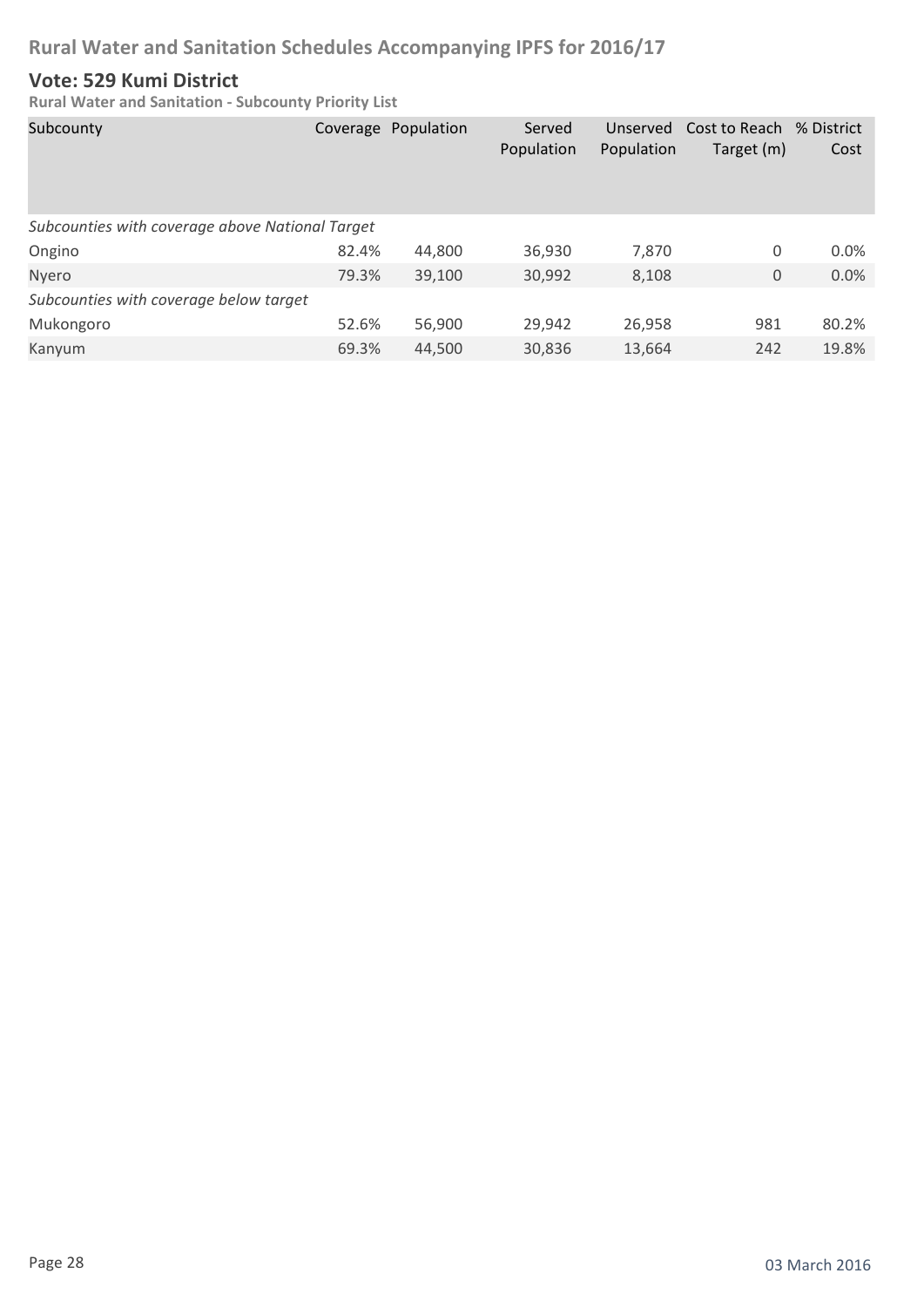### **Vote: 530 Kyenjojo District**

| Subcounty                                       |       | Coverage Population | Served<br>Population | Unserved<br>Population | Cost to Reach<br>Target (m) | % District<br>Cost |
|-------------------------------------------------|-------|---------------------|----------------------|------------------------|-----------------------------|--------------------|
| Subcounties with coverage above National Target |       |                     |                      |                        |                             |                    |
| Nyantungo                                       | 95.0% | 25,600              | 24,320               | 1,280                  | 0                           | 0.0%               |
| Nyankwanzi                                      | 95.0% | 29,400              | 27,930               | 1,470                  | $\mathbf 0$                 | 0.0%               |
| Kisojo                                          | 85.8% | 23,700              | 20,342               | 3,358                  | $\mathsf 0$                 | 0.0%               |
| Kihuura                                         | 78.7% | 31,300              | 24,636               | 6,664                  | 0                           | 0.0%               |
| <b>Butiiti</b>                                  | 95.0% | 20,100              | 19,095               | 1,005                  | 0                           | 0.0%               |
| <b>Bugaaki</b>                                  | 87.3% | 33,900              | 29,592               | 4,308                  | $\mathbf 0$                 | 0.0%               |
| Subcounties with coverage below target          |       |                     |                      |                        |                             |                    |
| Nyabuharwa                                      | 46.7% | 26,700              | 12,480               | 14,220                 | 496                         | 20.9%              |
| Kyarusozi                                       | 60.7% | 61,700              | 37,434               | 24,266                 | 618                         | 26.1%              |
| Kigaraale                                       | 57.3% | 25,900              | 14,836               | 11,064                 | 313                         | 13.2%              |
| Katooke                                         | 70.9% | 38,500              | 27,286               | 11,214                 | 145                         | 6.1%               |
| Butunduzi                                       | 52.4% | 13,400              | 7,018                | 6,382                  | 203                         | 8.5%               |
| Bufunjo                                         | 58.8% | 53,700              | 31,598               | 22,102                 | 599                         | 25.2%              |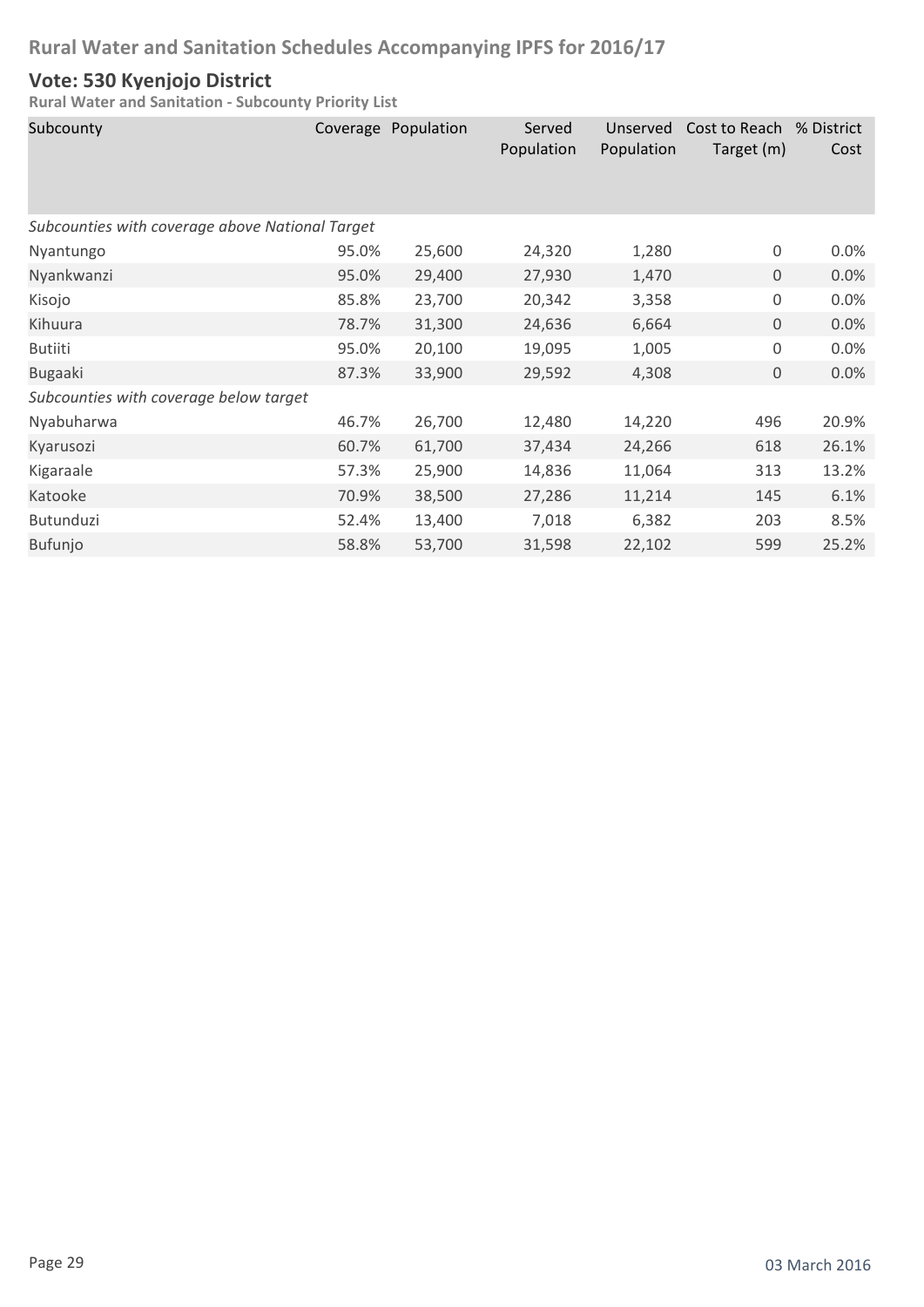### **Vote: 531 Lira District**

| Subcounty                                       |       | Coverage Population | Served<br>Population | Unserved<br>Population | Cost to Reach % District<br>Target (m) | Cost    |
|-------------------------------------------------|-------|---------------------|----------------------|------------------------|----------------------------------------|---------|
| Subcounties with coverage above National Target |       |                     |                      |                        |                                        |         |
| Ogur                                            | 95.0% | 37,600              | 35,720               | 1,880                  | 0                                      | $0.0\%$ |
| Lira                                            | 94.7% | 37,600              | 35,618               | 1,982                  | $\mathbf 0$                            | 0.0%    |
| Barr                                            | 95.0% | 47,400              | 45,030               | 2,370                  | 0                                      | 0.0%    |
| Aromo                                           | 95.0% | 35,600              | 33,820               | 1,780                  | $\mathbf 0$                            | 0.0%    |
| Amach                                           | 94.9% | 36,900              | 35,006               | 1,894                  | $\mathsf 0$                            | 0.0%    |
| Agweng                                          | 87.7% | 29,800              | 26,142               | 3,658                  | $\mathbf 0$                            | 0.0%    |
| Adekokwok                                       | 95.0% | 42,300              | 40,185               | 2,115                  | $\mathsf 0$                            | 0.0%    |
| Subcounties with coverage below target          |       |                     |                      |                        |                                        |         |
| Ngetta                                          | 60.2% | 33,900              | 20,404               | 13,496                 | 677                                    | 59.6%   |
| Agali                                           | 62.3% | 26,200              | 16,312               | 9,888                  | 459                                    | 40.4%   |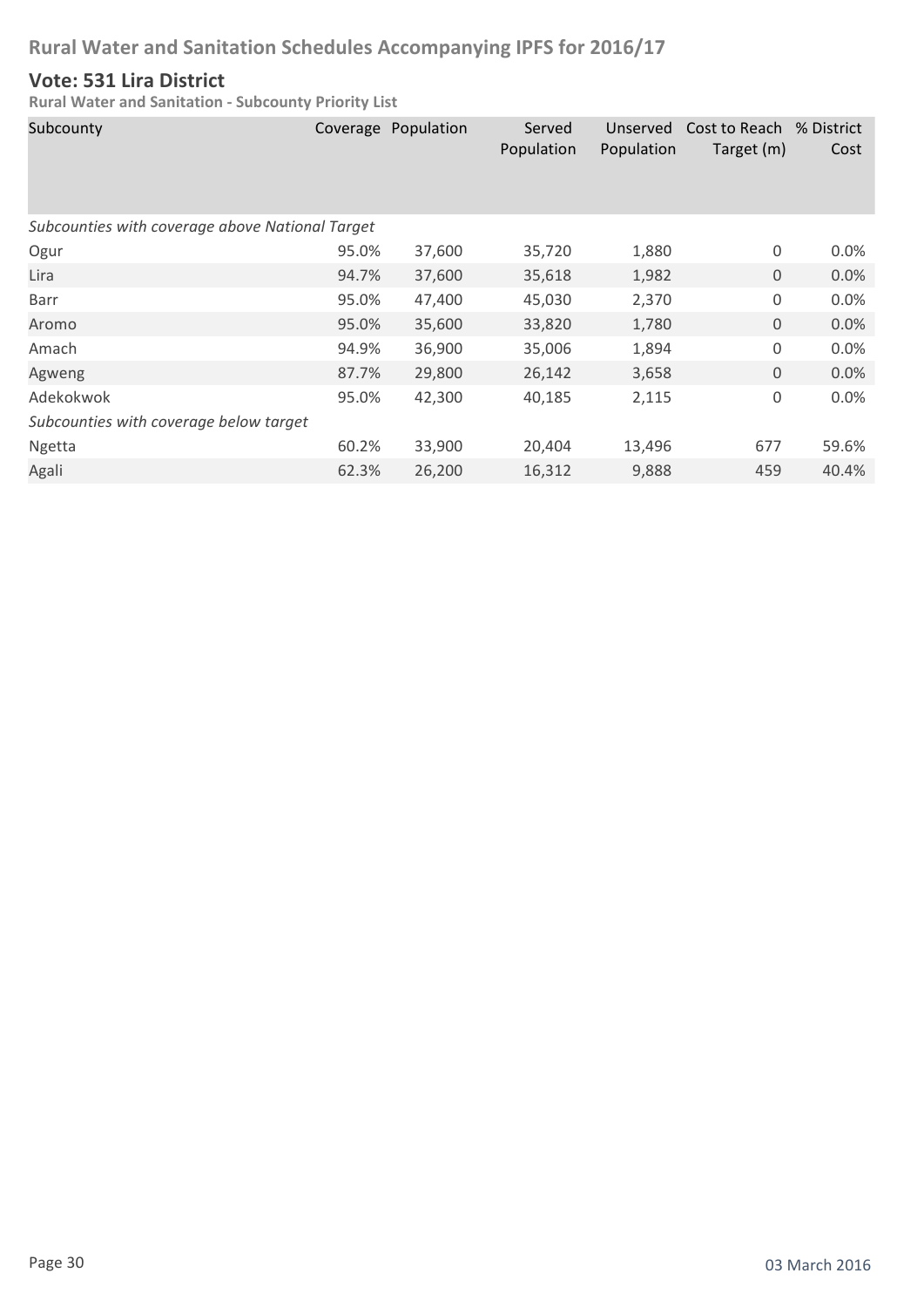### **Vote: 532 Luwero District**

| Subcounty                                       |       | Coverage Population | Served<br>Population | Unserved<br>Population | Cost to Reach % District<br>Target (m) | Cost  |
|-------------------------------------------------|-------|---------------------|----------------------|------------------------|----------------------------------------|-------|
| Subcounties with coverage above National Target |       |                     |                      |                        |                                        |       |
| Luwero                                          | 95.0% | 35,200              | 33,440               | 1,760                  | 0                                      | 0.0%  |
| Katikamu                                        | 95.0% | 45,600              | 43,320               | 2,280                  | $\mathbf 0$                            | 0.0%  |
| Kalagala                                        | 78.5% | 46,200              | 36,250               | 9,950                  | 0                                      | 0.0%  |
| <b>Butuntumula</b>                              | 80.5% | 36,600              | 29,478               | 7,122                  | $\mathbf 0$                            | 0.0%  |
| Bamunanika                                      | 81.8% | 30,500              | 24,942               | 5,558                  | $\mathbf 0$                            | 0.0%  |
| Subcounties with coverage below target          |       |                     |                      |                        |                                        |       |
| Zirobwe                                         | 61.2% | 47,800              | 29,238               | 18,562                 | 1,199                                  | 18.4% |
| Nyimbwa                                         | 60.2% | 38,300              | 23,050               | 15,250                 | 1,021                                  | 15.7% |
| Makulubita                                      | 48.6% | 34,400              | 16,724               | 17,676                 | 1,548                                  | 23.7% |
| Kikyusa                                         | 56.3% | 35,700              | 20,082               | 15,618                 | 1,174                                  | 18.0% |
| Kamira                                          | 40.7% | 27,400              | 11,160               | 16,240                 | 1,575                                  | 24.2% |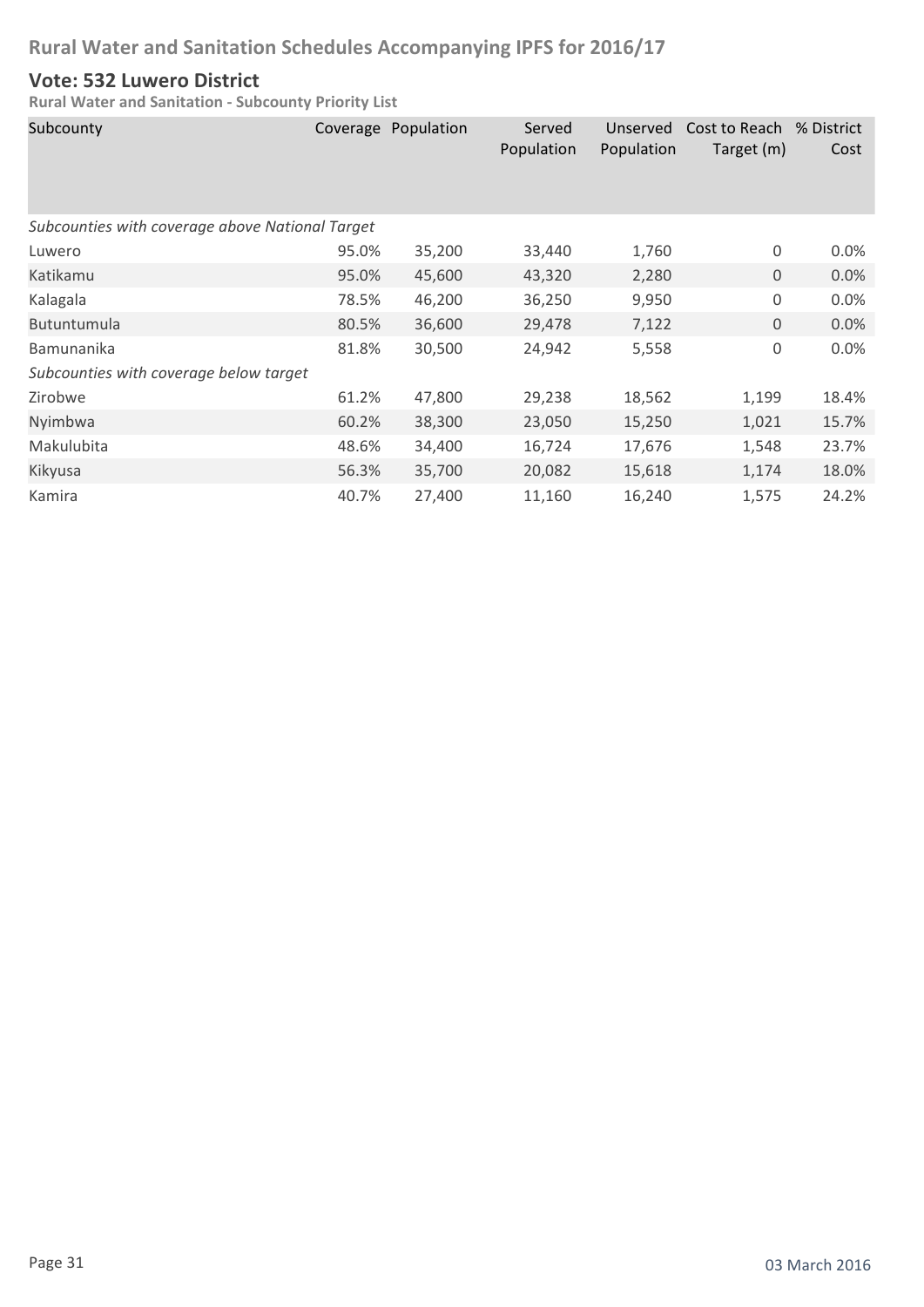### **Vote: 533 Masaka District**

| Subcounty                                       |       | Coverage Population | Served<br>Population | Unserved<br>Population | Cost to Reach % District<br>Target (m) | Cost  |
|-------------------------------------------------|-------|---------------------|----------------------|------------------------|----------------------------------------|-------|
| Subcounties with coverage above National Target |       |                     |                      |                        |                                        |       |
| Kyannamukaaka                                   | 95.0% | 32,700              | 31,065               | 1,635                  | 0                                      | 0.0%  |
| Kabonera                                        | 95.0% | 33,700              | 32,015               | 1,685                  | $\mathbf 0$                            | 0.0%  |
| <b>Buwunga</b>                                  | 90.6% | 44,000              | 39,878               | 4,122                  | 0                                      | 0.0%  |
| <b>Bukakata</b>                                 | 95.0% | 17,500              | 16,625               | 875                    | $\mathbf 0$                            | 0.0%  |
| Subcounties with coverage below target          |       |                     |                      |                        |                                        |       |
| Mukungwe                                        | 70.2% | 46,300              | 32,524               | 13,776                 | 157                                    | 18.3% |
| <b>Kyesiiga</b>                                 | 23.2% | 26,000              | 6,030                | 19,970                 | 700                                    | 81.7% |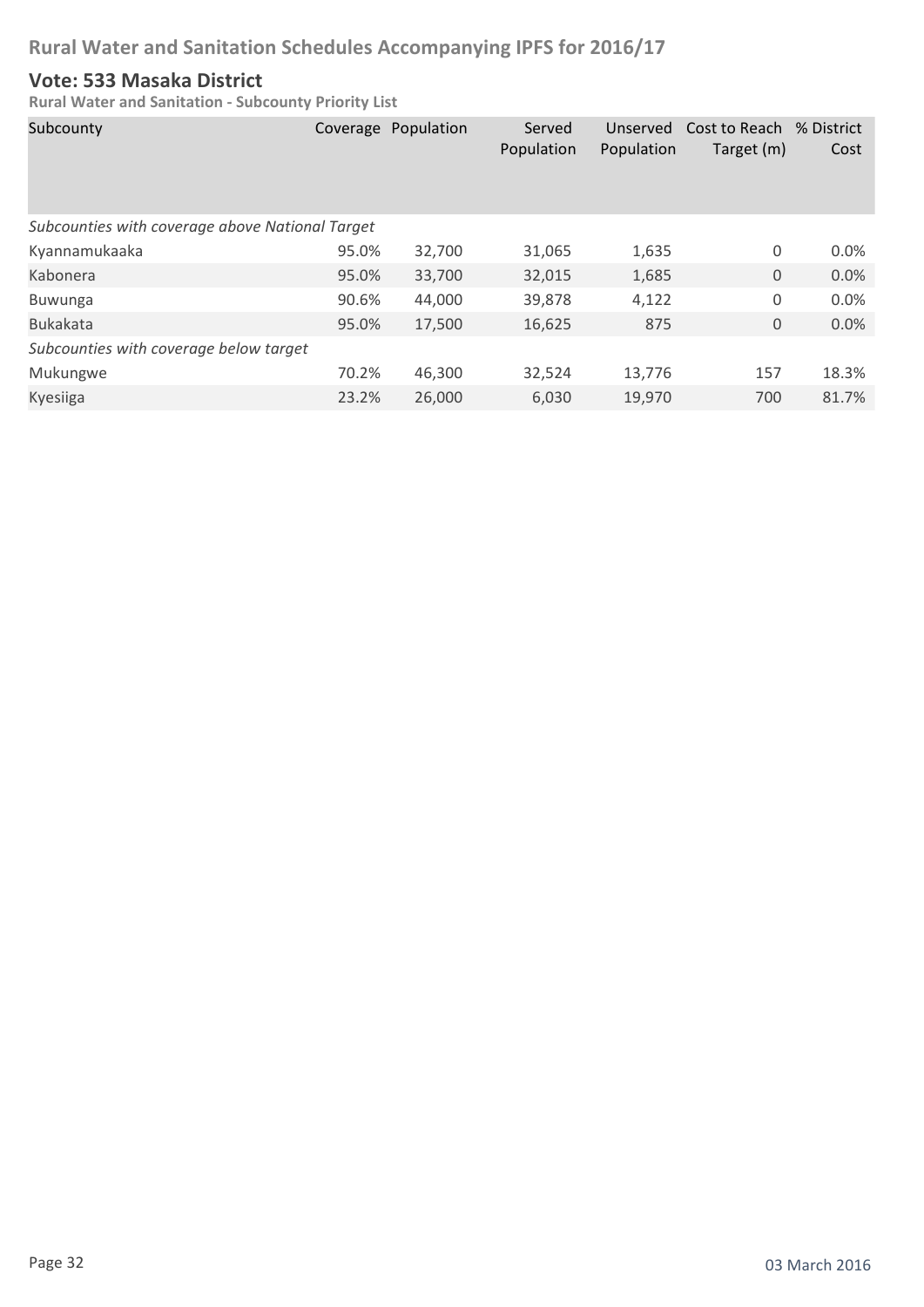### **Vote: 534 Masindi District**

| Subcounty                                       |       | Coverage Population | Served<br>Population | Unserved<br>Population | Cost to Reach % District<br>Target (m) | Cost    |
|-------------------------------------------------|-------|---------------------|----------------------|------------------------|----------------------------------------|---------|
| Subcounties with coverage above National Target |       |                     |                      |                        |                                        |         |
| Pakanyi                                         | 95.0% | 63,200              | 60,040               | 3,160                  | 0                                      | $0.0\%$ |
| Miirya                                          | 95.0% | 21,400              | 20,330               | 1,070                  | 0                                      | 0.0%    |
| Kimengo                                         | 79.1% | 14,600              | 11,544               | 3,056                  | 0                                      | 0.0%    |
| <b>Bwijanga</b>                                 | 95.0% | 54,600              | 51,870               | 2,730                  | 0                                      | 0.0%    |
| <b>Budondo</b>                                  | 95.0% | 54,400              | 51,680               | 2,720                  | 0                                      | 0.0%    |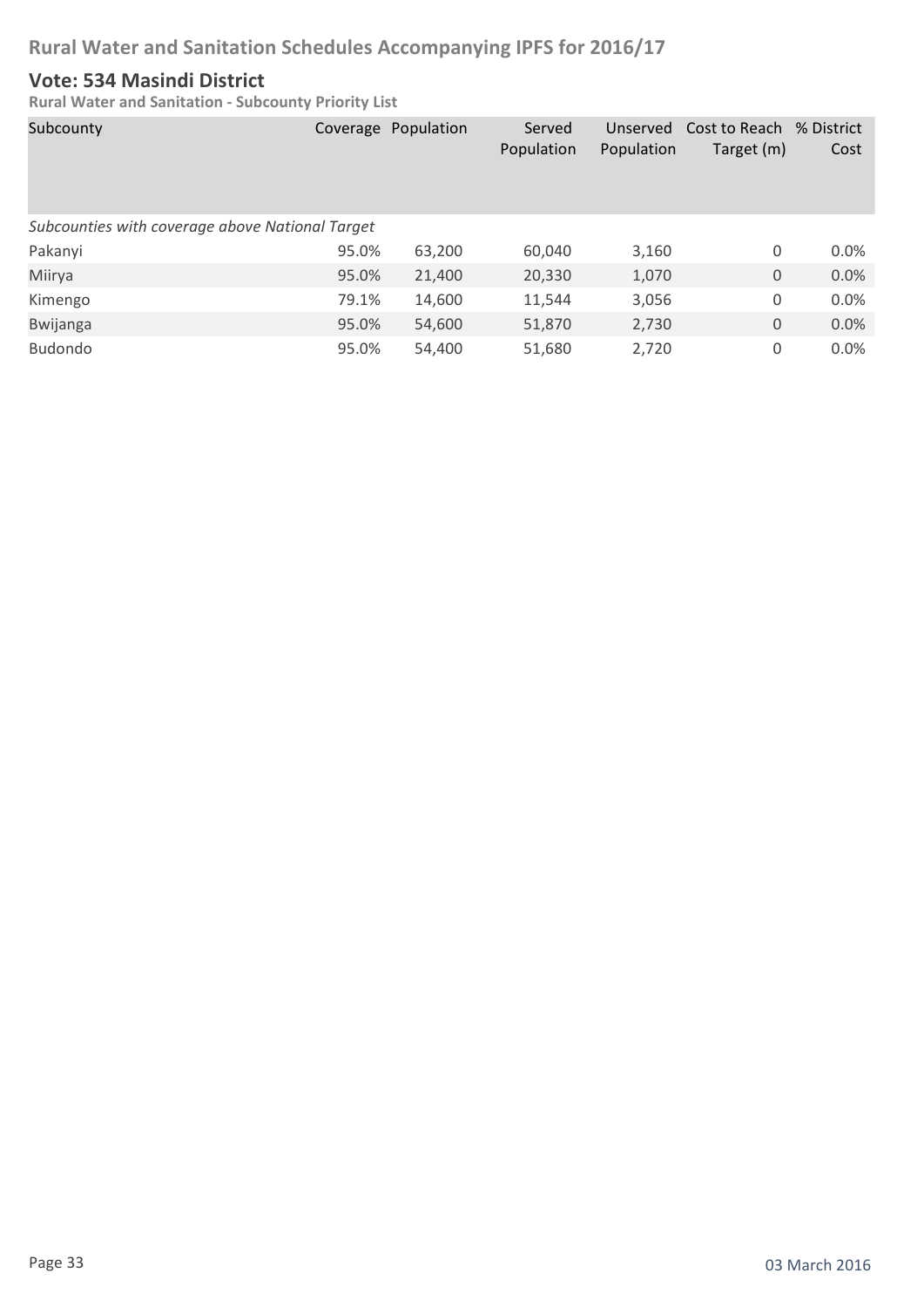### **Vote: 535 Mayuge District**

| Subcounty                                       |       | Coverage Population | Served<br>Population | Unserved<br>Population | Cost to Reach<br>Target (m) | % District<br>Cost |
|-------------------------------------------------|-------|---------------------|----------------------|------------------------|-----------------------------|--------------------|
| Subcounties with coverage above National Target |       |                     |                      |                        |                             |                    |
| Kigandalo                                       | 95.0% | 33,400              | 31,730               | 1,670                  | $\boldsymbol{0}$            | 0.0%               |
| Imanyiro                                        | 83.2% | 34,000              | 28,300               | 5,700                  | $\mathbf 0$                 | 0.0%               |
| Buwaaya                                         | 79.3% | 22,600              | 17,924               | 4,676                  | $\mathsf 0$                 | 0.0%               |
| <b>Busakira</b>                                 | 95.0% | 32,100              | 30,495               | 1,605                  | $\mathbf 0$                 | 0.0%               |
| Baitambogwe                                     | 78.7% | 40,400              | 31,800               | 8,600                  | $\mathsf 0$                 | 0.0%               |
| Subcounties with coverage below target          |       |                     |                      |                        |                             |                    |
| Wairasa                                         | 31.2% | 36,100              | 11,250               | 24,850                 | 1,402                       | 10.8%              |
| Mpungwe                                         | 19.3% | 27,500              | 5,300                | 22,200                 | 1,345                       | 10.3%              |
| Malongo                                         | 19.7% | 108,400             | 21,406               | 86,994                 | 5,260                       | 40.4%              |
| Kityerera                                       | 31.3% | 50,000              | 15,662               | 34,338                 | 1,935                       | 14.9%              |
| Jaguzi                                          | 49.3% | 14,000              | 6,900                | 7,100                  | 329                         | 2.5%               |
| <b>Bukatube</b>                                 | 43.9% | 43,500              | 19,106               | 24,394                 | 1,219                       | 9.4%               |
| Bukabooli                                       | 38.4% | 46,900              | 18,006               | 28,894                 | 1,535                       | 11.8%              |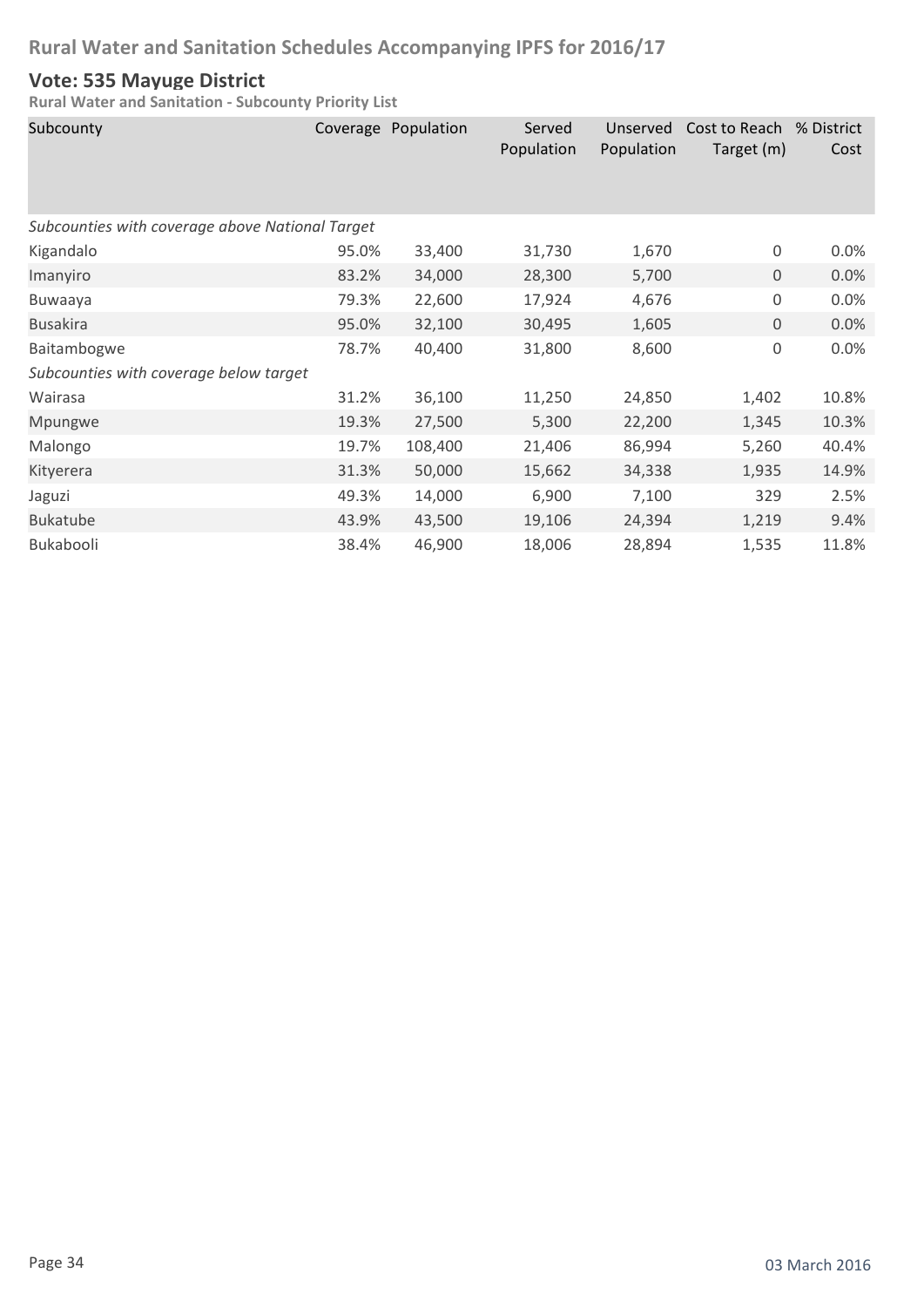### **Vote: 536 Mbale District**

| Subcounty                                       |       | Coverage Population | Served<br>Population | Unserved<br>Population | Cost to Reach % District<br>Target (m) | Cost  |
|-------------------------------------------------|-------|---------------------|----------------------|------------------------|----------------------------------------|-------|
| Subcounties with coverage above National Target |       |                     |                      |                        |                                        |       |
| <b>Budwale</b>                                  | 95.0% | 8,300               | 7,885                | 415                    | 0                                      | 0.0%  |
| Nakaloke                                        | 78.4% | 24,100              | 18,906               | 5,194                  | 0                                      | 0.0%  |
| Bufumbo                                         | 95.0% | 18,100              | 17,195               | 905                    | 0                                      | 0.0%  |
| <b>Busoba</b>                                   | 95.0% | 23,100              | 21,945               | 1,155                  | $\mathbf 0$                            | 0.0%  |
| <b>Busano</b>                                   | 92.3% | 15,600              | 14,406               | 1,194                  | 0                                      | 0.0%  |
| <b>Bukhiende</b>                                | 85.3% | 23,500              | 20,048               | 3,452                  | $\mathbf 0$                            | 0.0%  |
| Subcounties with coverage below target          |       |                     |                      |                        |                                        |       |
| Bungokho Mutoto                                 | 76.0% | 36,800              | 27,950               | 8,850                  | 41                                     | 0.7%  |
| Bukasakya                                       | 33.2% | 34,900              | 11,600               | 23,300                 | 1,628                                  | 29.0% |
| <b>Bukonde</b>                                  | 57.0% | 20,400              | 11,618               | 8,782                  | 436                                    | 7.8%  |
| Bumasikye                                       | 75.1% | 12,800              | 9,612                | 3,188                  | 26                                     | 0.5%  |
| Bubyangu                                        | 48.6% | 22,100              | 10,750               | 11,350                 | 668                                    | 11.9% |
| Bungokho                                        | 75.3% | 29,700              | 22,368               | 7,332                  | 53                                     | 1.0%  |
| Wanale                                          | 39.7% | 14,100              | 5,600                | 8,500                  | 560                                    | 10.0% |
| <b>Busiu</b>                                    | 59.5% | 25,200              | 15,006               | 10,194                 | 469                                    | 8.4%  |
| Lwasso                                          | 73.2% | 9,500               | 6,950                | 2,550                  | 39                                     | 0.7%  |
| Namanyonyi                                      | 52.3% | 32,500              | 17,000               | 15,500                 | 855                                    | 15.2% |
| <b>Bumbobi</b>                                  | 30.4% | 16,800              | 5,100                | 11,700                 | 835                                    | 14.9% |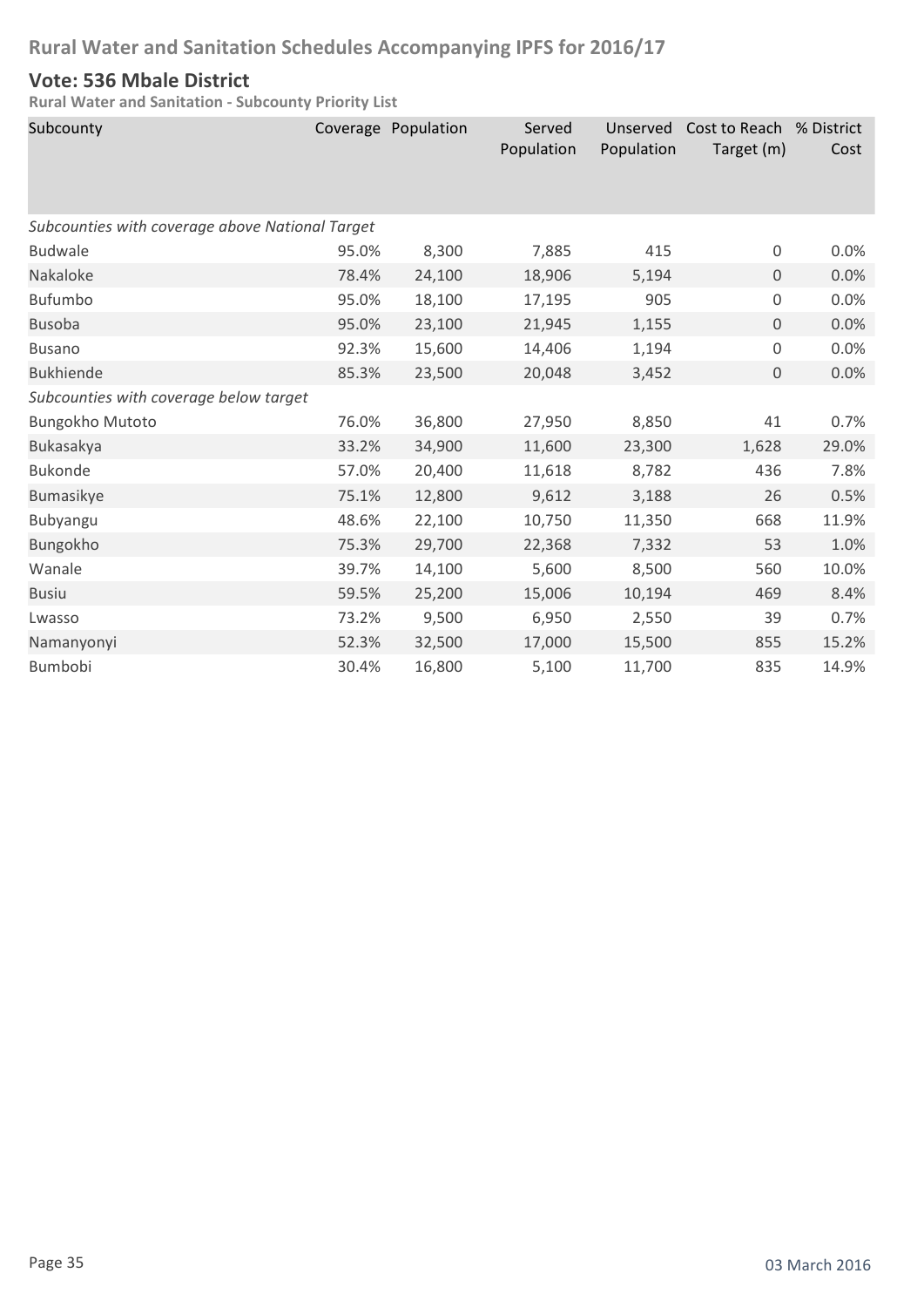### **Vote: 537 Mbarara District**

| Subcounty                                       |       | Coverage Population | Served<br>Population | Unserved<br>Population | Cost to Reach<br>Target (m) | % District<br>Cost |
|-------------------------------------------------|-------|---------------------|----------------------|------------------------|-----------------------------|--------------------|
| Subcounties with coverage above National Target |       |                     |                      |                        |                             |                    |
| Rugando                                         | 95.0% | 27,900              | 26,505               | 1,395                  | 0                           | 0.0%               |
| Rubindi                                         | 88.7% | 25,700              | 22,804               | 2,896                  | $\mathbf 0$                 | 0.0%               |
| Ndeija                                          | 95.0% | 32,800              | 31,160               | 1,640                  | $\boldsymbol{0}$            | 0.0%               |
| Kagongi                                         | 81.7% | 21,700              | 17,724               | 3,976                  | $\mathbf 0$                 | 0.0%               |
| <b>Bukiro</b>                                   | 94.8% | 15,200              | 14,412               | 788                    | $\mathbf 0$                 | 0.0%               |
| <b>Bugamba</b>                                  | 95.0% | 36,600              | 34,770               | 1,830                  | $\boldsymbol{0}$            | 0.0%               |
| Subcounties with coverage below target          |       |                     |                      |                        |                             |                    |
| Rwanyamahembe                                   | 66.6% | 27,400              | 18,256               | 9,144                  | 519                         | 10.9%              |
| Rubaya                                          | 40.9% | 19,000              | 7,770                | 11,230                 | 1,252                       | 26.2%              |
| Mwizi                                           | 60.0% | 36,100              | 21,642               | 14,458                 | 1,123                       | 23.5%              |
| Kashare                                         | 33.9% | 23,900              | 8,106                | 15,794                 | 1,879                       | 39.4%              |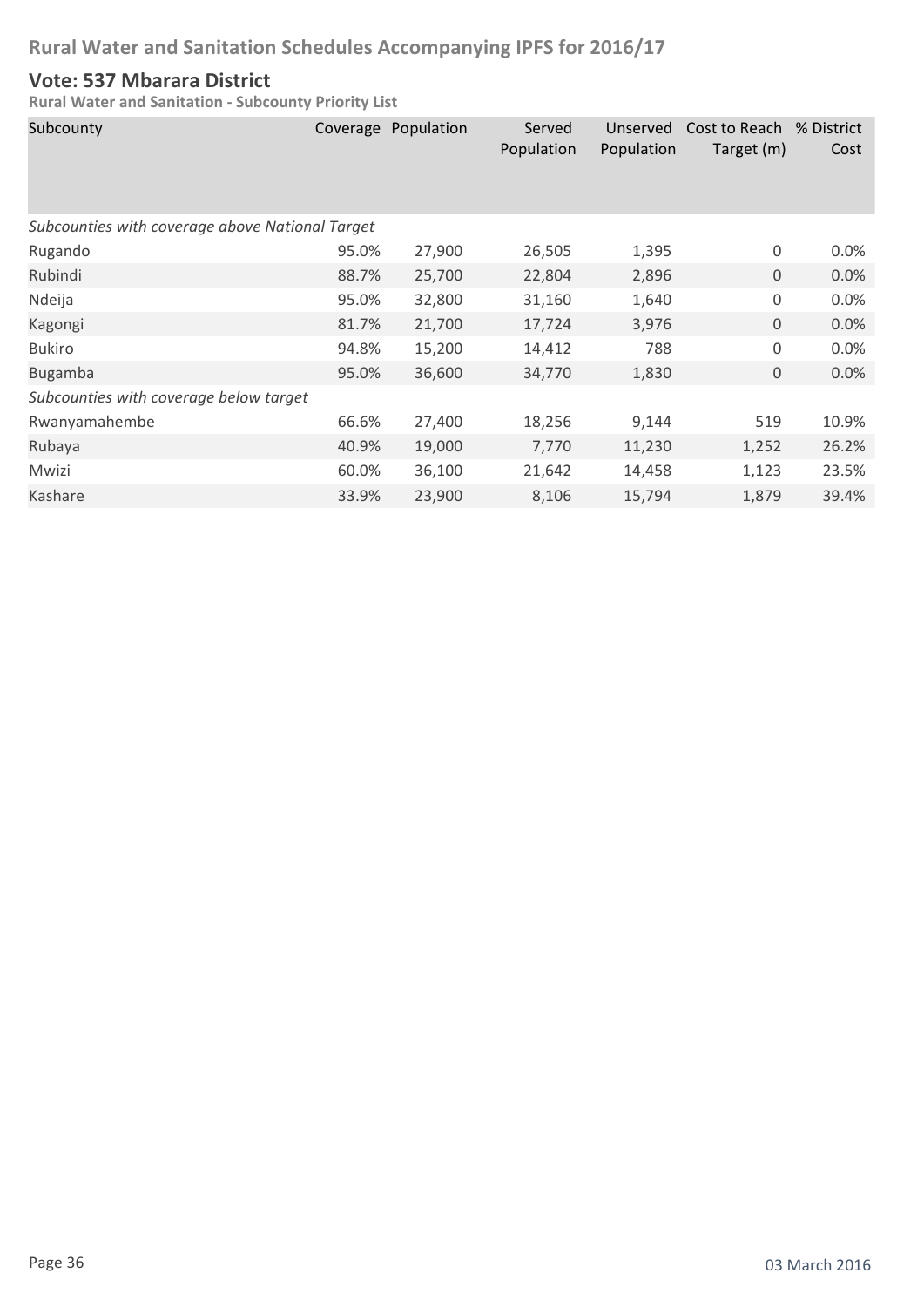#### **Vote: 538 Moroto District**

| Subcounty                              |       | Coverage Population | Served<br>Population | Unserved<br>Population | Cost to Reach % District<br>Target (m) | Cost  |
|----------------------------------------|-------|---------------------|----------------------|------------------------|----------------------------------------|-------|
| Subcounties with coverage below target |       |                     |                      |                        |                                        |       |
| Tapac                                  | 46.6% | 16,100              | 7,500                | 8,600                  | 322                                    | 41.4% |
| Rupa                                   | 70.7% | 26,900              | 19,006               | 7,894                  | 112                                    | 14.4% |
| Nadunget                               | 67.1% | 40,700              | 27,306               | 13,394                 | 265                                    | 34.1% |
| Katikekile                             | 65.0% | 10,000              | 6,500                | 3,500                  | 79                                     | 10.1% |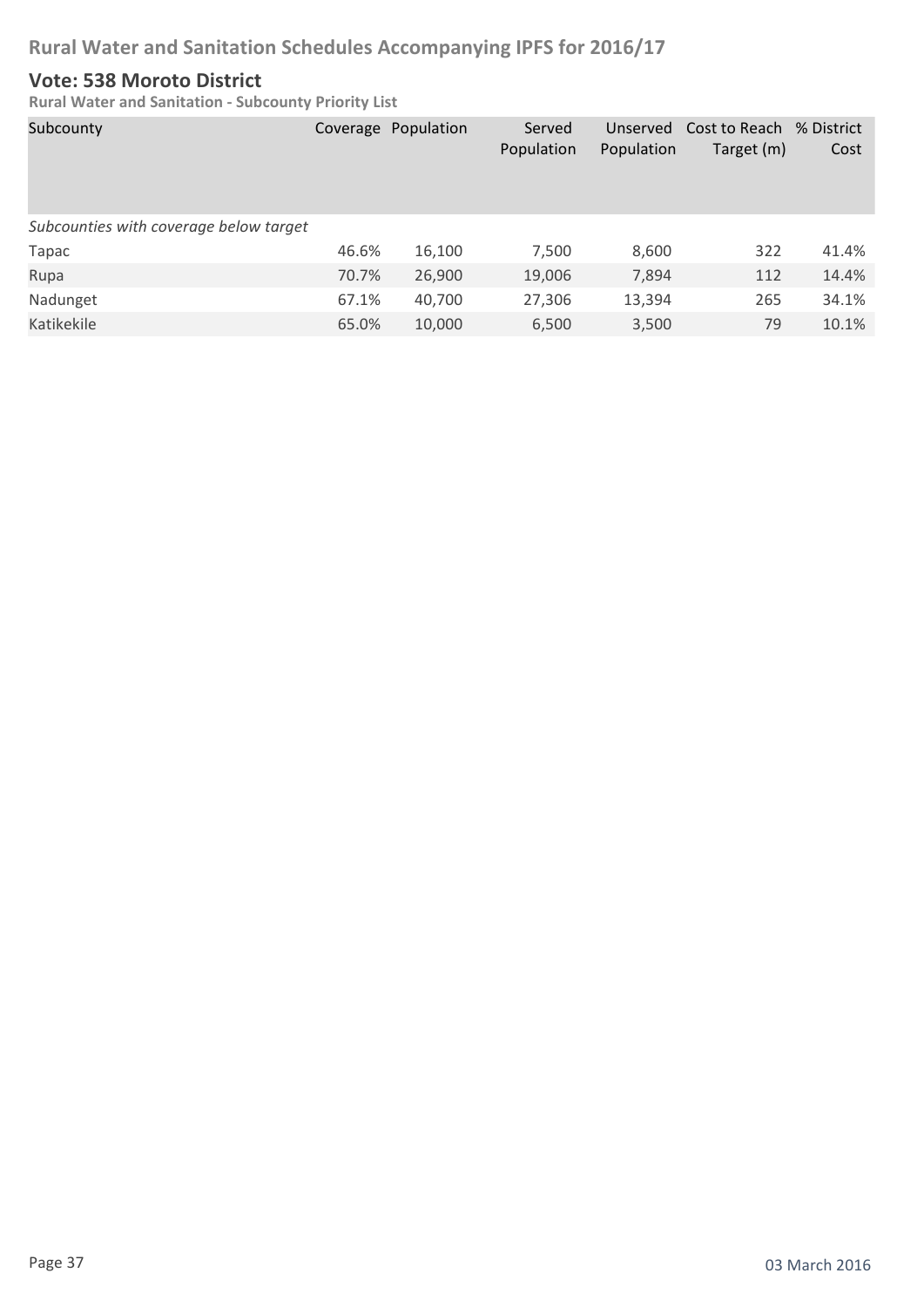#### **Vote: 539 Moyo District**

| Subcounty                                       |       | Coverage Population | Served<br>Population | Unserved<br>Population | Cost to Reach % District<br>Target (m) | Cost |
|-------------------------------------------------|-------|---------------------|----------------------|------------------------|----------------------------------------|------|
| Subcounties with coverage above National Target |       |                     |                      |                        |                                        |      |
| Moyo                                            | 95.0% | 25,600              | 24,320               | 1,280                  | 0                                      | 0.0% |
| Metu                                            | 95.0% | 29,300              | 27,835               | 1,465                  | $\boldsymbol{0}$                       | 0.0% |
| Lefori                                          | 95.0% | 13,000              | 12,350               | 650                    | 0                                      | 0.0% |
| Laropi                                          | 95.0% | 9,900               | 9,405                | 495                    | $\mathbf 0$                            | 0.0% |
| Itula                                           | 95.0% | 13,800              | 13,110               | 690                    | 0                                      | 0.0% |
| Gimara                                          | 77.1% | 13,900              | 10,722               | 3,178                  | $\boldsymbol{0}$                       | 0.0% |
| <b>Difule</b>                                   | 95.0% | 9,300               | 8,835                | 465                    | 0                                      | 0.0% |
| Aliba                                           | 82.6% | 17,300              | 14,292               | 3,008                  | $\mathbf 0$                            | 0.0% |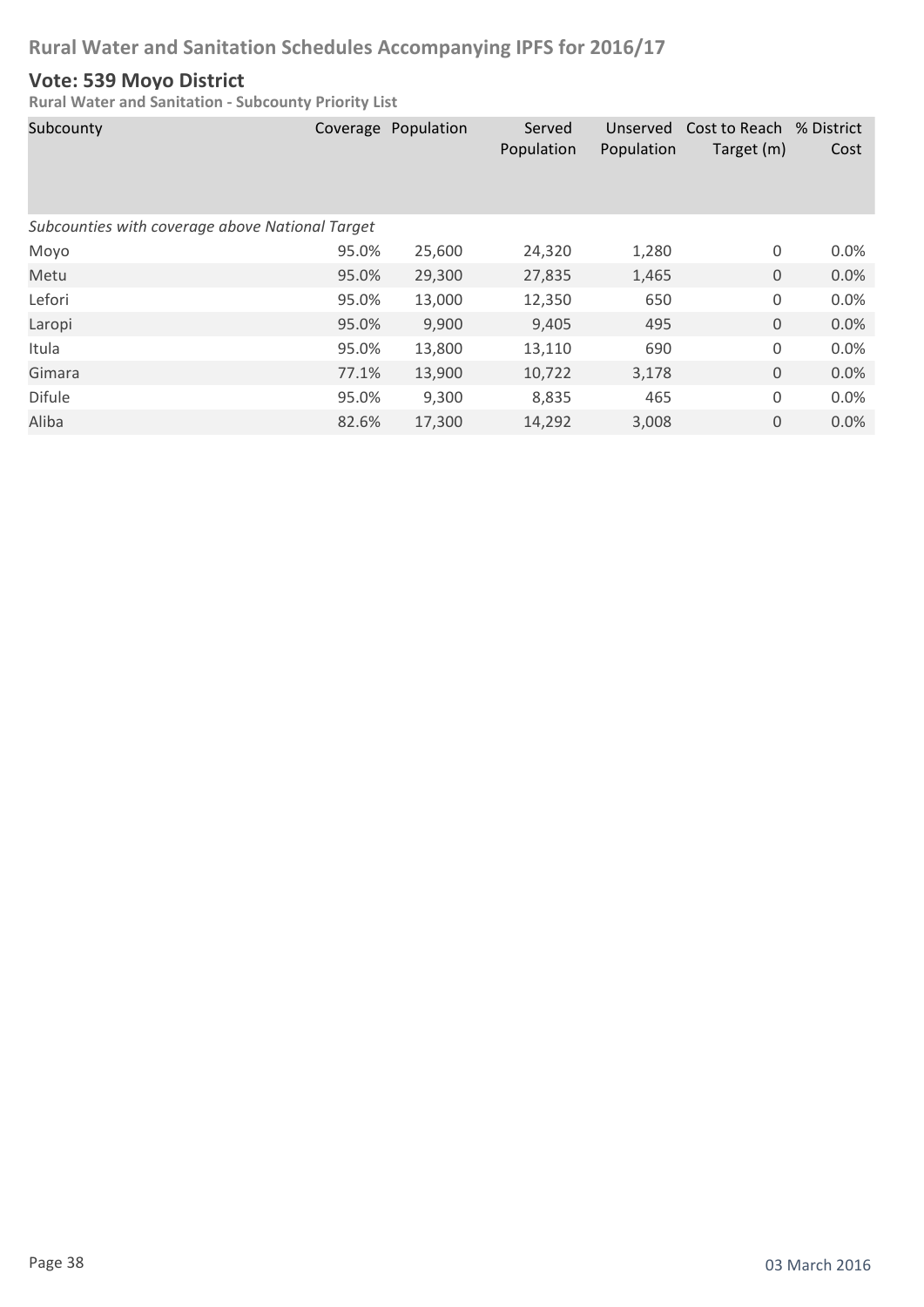# **Vote: 540 Mpigi District**

| Subcounty                                       |       | Coverage Population | Served<br>Population | Unserved<br>Population | Cost to Reach<br>Target (m) | % District<br>Cost |
|-------------------------------------------------|-------|---------------------|----------------------|------------------------|-----------------------------|--------------------|
| Subcounties with coverage above National Target |       |                     |                      |                        |                             |                    |
| Muduuma                                         | 91.8% | 31,700              | 29,092               | 2,608                  | 0                           | 0.0%               |
| Kituntu                                         | 95.0% | 23,400              | 22,230               | 1,170                  | 0                           | 0.0%               |
| Kiringente                                      | 95.0% | 23,700              | 22,515               | 1,185                  | 0                           | 0.0%               |
| Kammengo                                        | 95.0% | 40,000              | 38,000               | 2,000                  | 0                           | 0.0%               |
| Subcounties with coverage below target          |       |                     |                      |                        |                             |                    |
| Nkozi                                           | 68.3% | 44,900              | 30,666               | 14,234                 | 112                         | 38.8%              |
| <b>Buwama</b>                                   | 65.2% | 52,300              | 34.118               | 18,182                 | 177                         | 61.2%              |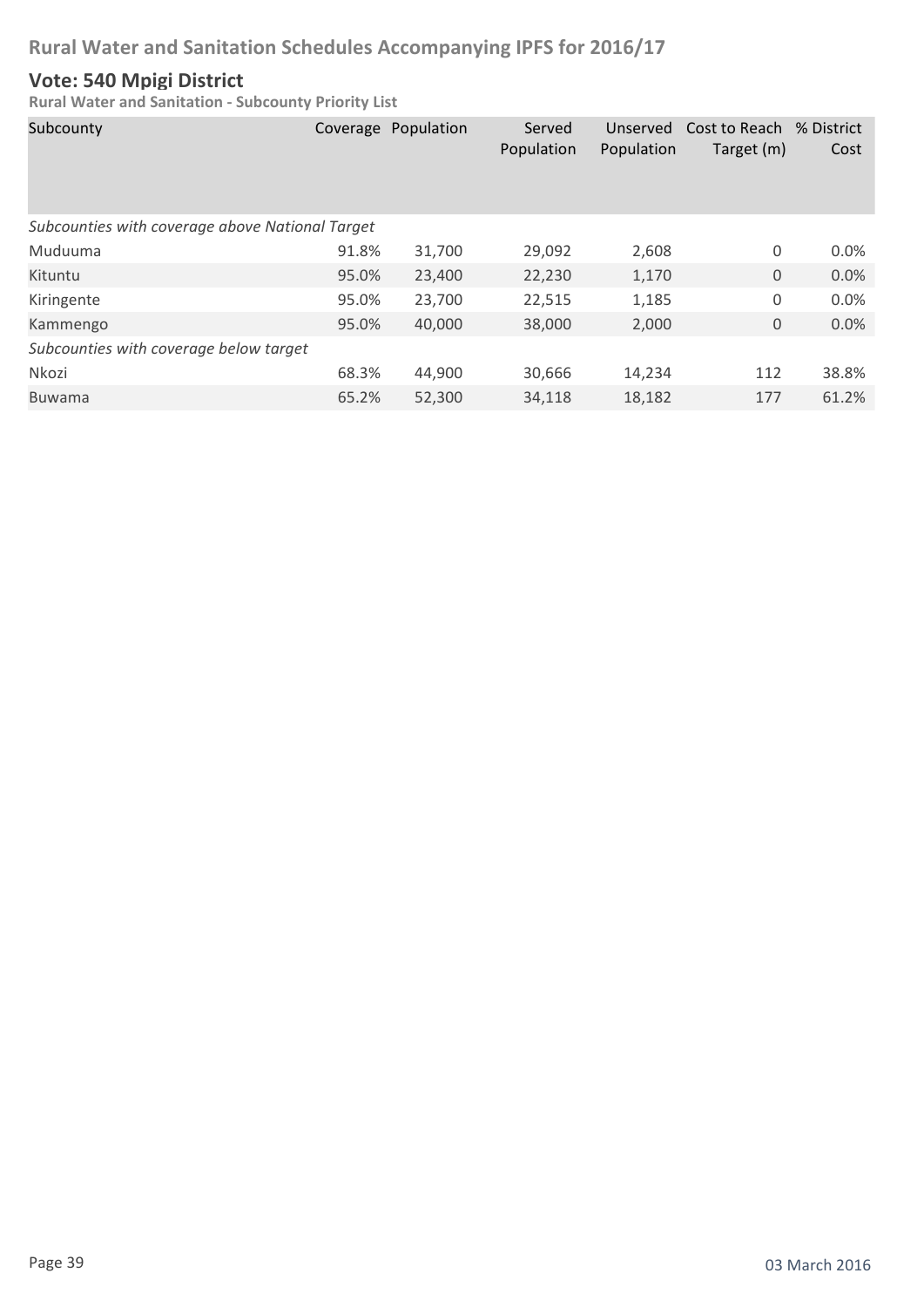### **Vote: 541 Mubende District**

| Subcounty                                       |       | Coverage Population | Served<br>Population | Unserved<br>Population | Cost to Reach % District<br>Target (m) | Cost  |  |  |
|-------------------------------------------------|-------|---------------------|----------------------|------------------------|----------------------------------------|-------|--|--|
| Subcounties with coverage above National Target |       |                     |                      |                        |                                        |       |  |  |
| Myanzi                                          | 82.9% | 23,100              | 19,142               | 3,958                  | $\boldsymbol{0}$                       | 0.0%  |  |  |
| Subcounties with coverage below target          |       |                     |                      |                        |                                        |       |  |  |
| Kitumbi                                         | 24.9% | 62,800              | 15,642               | 47,158                 | 2,509                                  | 10.9% |  |  |
| <b>Bukuya</b>                                   | 34.5% | 34,000              | 11,736               | 22,264                 | 1,108                                  | 4.8%  |  |  |
| Butoloogo                                       | 23.3% | 47,700              | 11,100               | 36,600                 | 1,966                                  | 8.5%  |  |  |
| Kalwana                                         | 22.3% | 36,800              | 8,198                | 28,602                 | 1,545                                  | 6.7%  |  |  |
| Kassanda                                        | 62.5% | 47,400              | 29,646               | 17,754                 | 526                                    | 2.3%  |  |  |
| Kibalinga                                       | 15.3% | 38,500              | 5,900                | 32,600                 | 1,821                                  | 7.9%  |  |  |
| Kiganda                                         | 11.6% | 40,800              | 4,730                | 36,070                 | 2,047                                  | 8.9%  |  |  |
| <b>Bagezza</b>                                  | 23.1% | 35,900              | 8,306                | 27,594                 | 1,483                                  | 6.4%  |  |  |
| Kitenga                                         | 20.0% | 68,300              | 13,662               | 54,638                 | 2,986                                  | 12.9% |  |  |
| Nalutuntu                                       | 29.8% | 30,000              | 8,942                | 21,058                 | 1,086                                  | 4.7%  |  |  |
| Kiyuni                                          | 61.1% | 38,300              | 23,400               | 14,900                 | 467                                    | 2.0%  |  |  |
| Madudu                                          | 47.1% | 39,300              | 18,504               | 20,796                 | 902                                    | 3.9%  |  |  |
| Makokoto                                        | 48.9% | 8,500               | 4,156                | 4,344                  | 183                                    | 0.8%  |  |  |
| Manyogaseka                                     | 5.0%  | 12,500              | 624                  | 11,876                 | 690                                    | 3.0%  |  |  |
| Nabingoola                                      | 16.0% | 39,400              | 6,312                | 33,088                 | 1,843                                  | 8.0%  |  |  |
| Kigando                                         | 20.9% | 44,500              | 9,290                | 35,210                 | 1,916                                  | 8.3%  |  |  |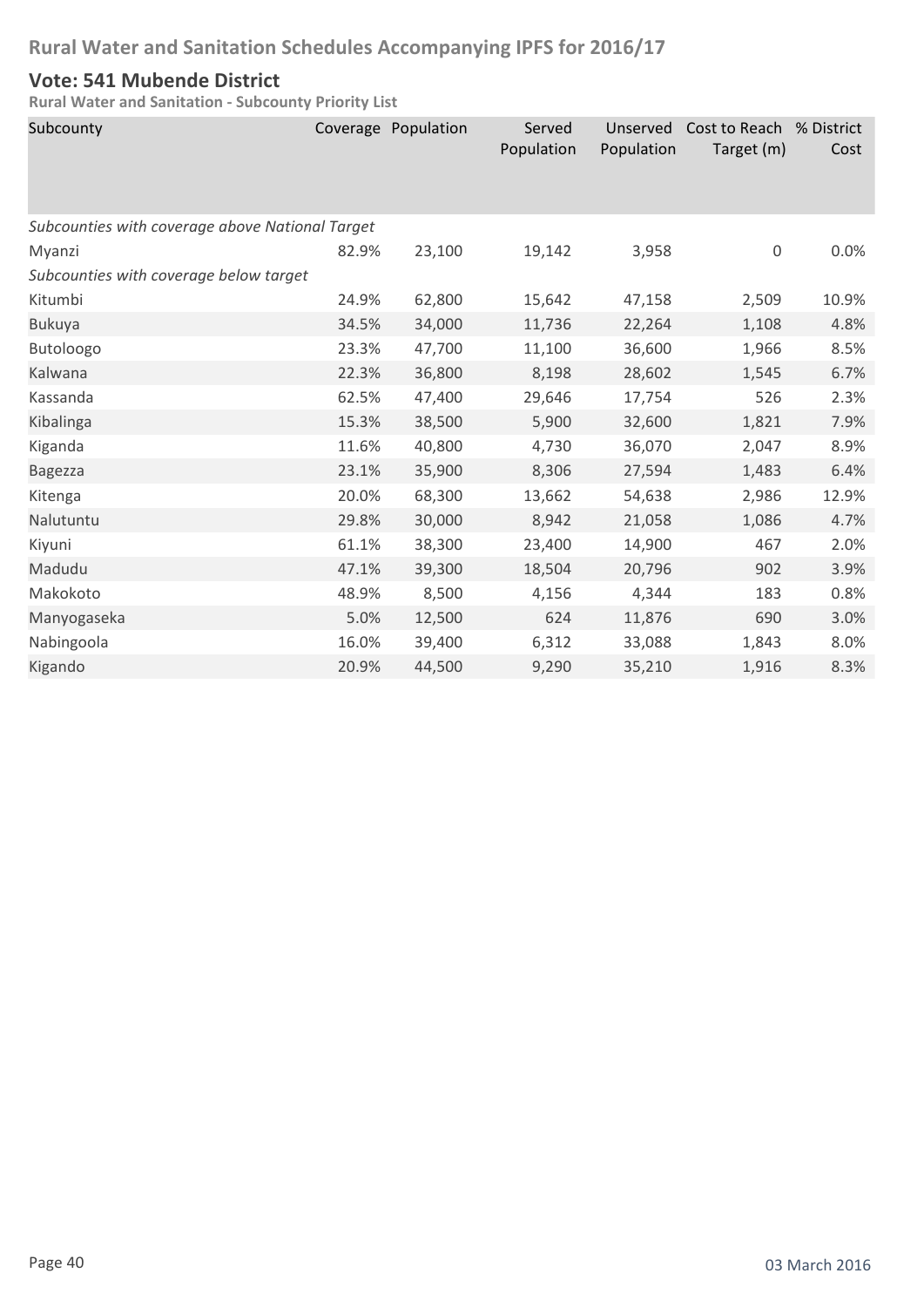### **Vote: 542 Mukono District**

| Subcounty                                       |       | Coverage Population | Served<br>Population | Unserved<br>Population | Cost to Reach<br>Target (m) | % District<br>Cost |  |
|-------------------------------------------------|-------|---------------------|----------------------|------------------------|-----------------------------|--------------------|--|
| Subcounties with coverage above National Target |       |                     |                      |                        |                             |                    |  |
| Seeta-Namuganga                                 | 80.1% | 39,800              | 31,872               | 7,928                  | $\boldsymbol{0}$            | 0.0%               |  |
| Ntunda                                          | 95.0% | 16,000              | 15,200               | 800                    | $\boldsymbol{0}$            | 0.0%               |  |
| Nakisunga                                       | 95.0% | 50,800              | 48,260               | 2,540                  | $\mathbf 0$                 | 0.0%               |  |
| Nagojje                                         | 95.0% | 36,400              | 34,580               | 1,820                  | 0                           | 0.0%               |  |
| Mpunge                                          | 90.1% | 15,300              | 13,786               | 1,514                  | $\boldsymbol{0}$            | 0.0%               |  |
| Kimenyedde                                      | 95.0% | 37,800              | 35,910               | 1,890                  | 0                           | 0.0%               |  |
| Kasawo                                          | 92.3% | 38,000              | 35,068               | 2,932                  | $\boldsymbol{0}$            | 0.0%               |  |
| Subcounties with coverage below target          |       |                     |                      |                        |                             |                    |  |
| Ntenjeru                                        | 70.4% | 42,800              | 30,124               | 12,676                 | 469                         | 4.8%               |  |
| Nama                                            | 41.9% | 57,800              | 24,218               | 33,582                 | 3,359                       | 34.6%              |  |
| Nabbaale                                        | 74.2% | 39,200              | 29,088               | 10,112                 | 181                         | 1.9%               |  |
| Mpatta                                          | 1.6%  | 18,200              | 300                  | 17,900                 | 2,271                       | 23.4%              |  |
| Kyampisi                                        | 65.4% | 47,700              | 31,184               | 16,516                 | 918                         | 9.5%               |  |
| Koome                                           | 4.3%  | 20,900              | 906                  | 19,994                 | 2,515                       | 25.9%              |  |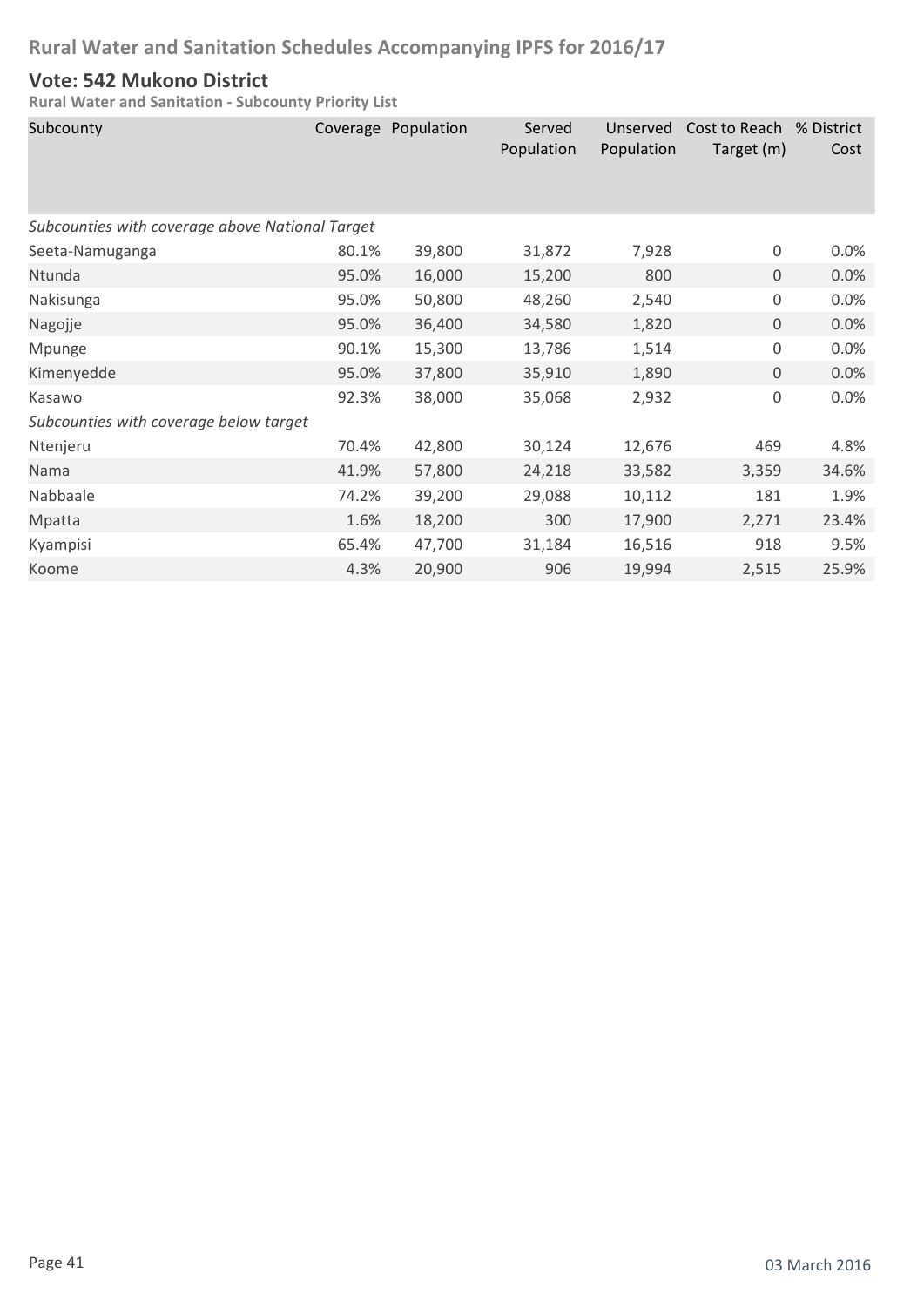### **Vote: 543 Nakapiripirit District**

| Subcounty                                       | Coverage | Population | Served<br>Population | Unserved<br>Population | Cost to Reach % District<br>Target (m) | Cost  |
|-------------------------------------------------|----------|------------|----------------------|------------------------|----------------------------------------|-------|
| Subcounties with coverage above National Target |          |            |                      |                        |                                        |       |
| Lorengedwat                                     | 87.6%    | 8,900      | 7,800                | 1,100                  | 0                                      | 0.0%  |
| Subcounties with coverage below target          |          |            |                      |                        |                                        |       |
| Namalu                                          | 70.8%    | 30,600     | 21,668               | 8,932                  | 326                                    | 3.9%  |
| Nabilatuk                                       | 65.3%    | 32,000     | 20,898               | 11,102                 | 644                                    | 7.7%  |
| Moruita                                         | 23.5%    | 27,500     | 6,450                | 21,050                 | 2,533                                  | 30.5% |
| Loregae                                         | 53.4%    | 25,100     | 13,406               | 11,694                 | 1,019                                  | 12.3% |
| Lolachat                                        | 32.9%    | 35,600     | 11,706               | 23,894                 | 2,702                                  | 32.5% |
| Kakomongole                                     | 49.0%    | 22,500     | 11,018               | 11,482                 | 1,085                                  | 13.1% |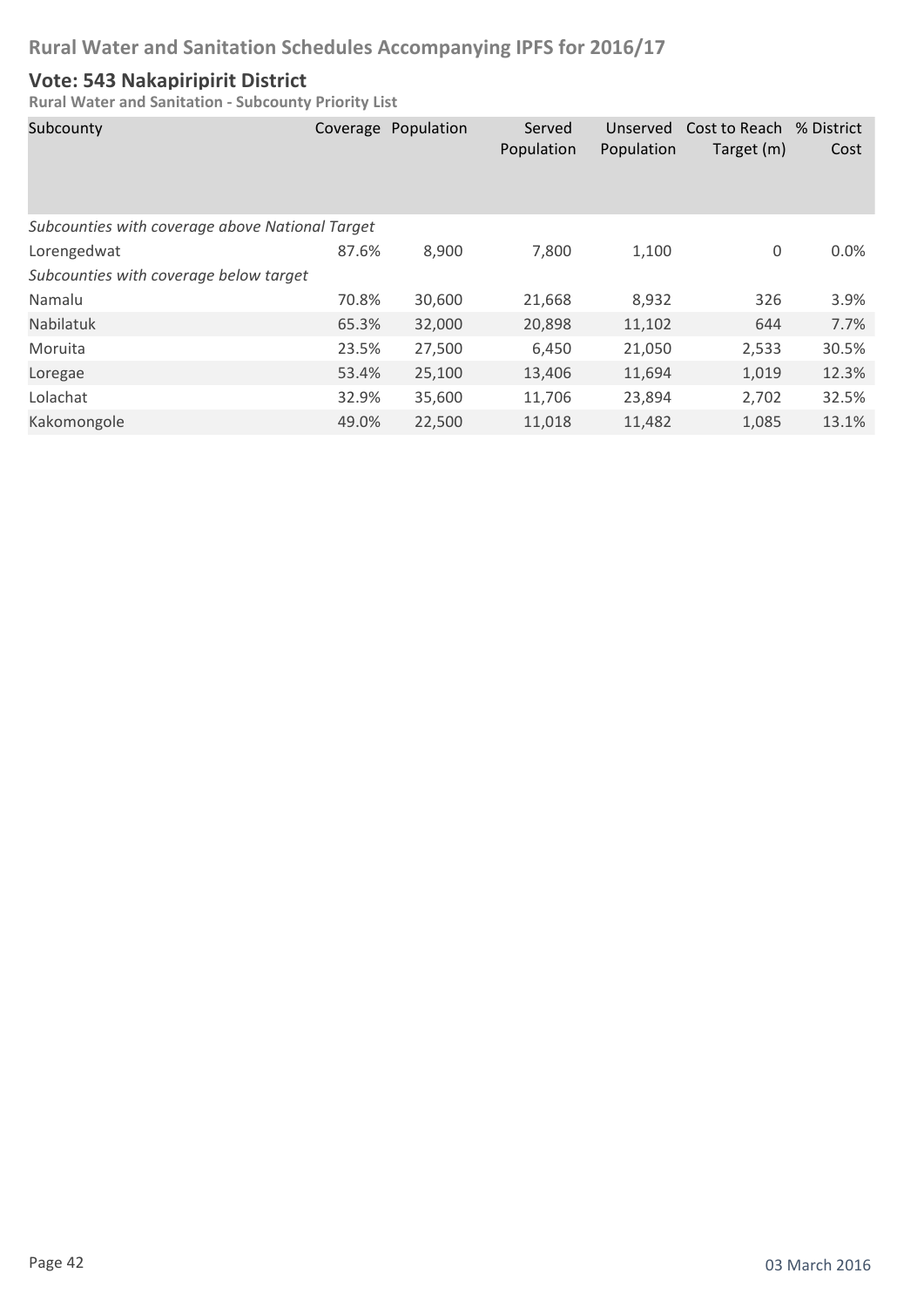#### **Vote: 544 Nakasongola District**

| Subcounty                                       |       | Coverage Population | Served<br>Population | Unserved<br>Population | Cost to Reach % District<br>Target (m) | Cost    |  |  |
|-------------------------------------------------|-------|---------------------|----------------------|------------------------|----------------------------------------|---------|--|--|
| Subcounties with coverage above National Target |       |                     |                      |                        |                                        |         |  |  |
| <b>Nakitoma</b>                                 | 95.0% | 13,900              | 13,205               | 695                    | 0                                      | $0.0\%$ |  |  |
| Nabisweera                                      | 95.0% | 17,400              | 16,530               | 870                    | $\mathbf{0}$                           | 0.0%    |  |  |
| Kalungi                                         | 89.4% | 25,200              | 22,524               | 2,676                  | $\mathbf 0$                            | 0.0%    |  |  |
| Kalongo                                         | 84.3% | 20,400              | 17,190               | 3,210                  | $\boldsymbol{0}$                       | 0.0%    |  |  |
| Kakooge                                         | 95.0% | 21,200              | 20,140               | 1,060                  | $\boldsymbol{0}$                       | 0.0%    |  |  |
| Subcounties with coverage below target          |       |                     |                      |                        |                                        |         |  |  |
| Wabinyonyi                                      | 61.0% | 19,200              | 11,712               | 7,488                  | 457                                    | 13.7%   |  |  |
| Lwampanga                                       | 41.3% | 31,500              | 13,014               | 18,486                 | 1,671                                  | 50.1%   |  |  |
| Lwabiyata                                       | 28.3% | 16,700              | 4,718                | 11,982                 | 1,210                                  | 36.3%   |  |  |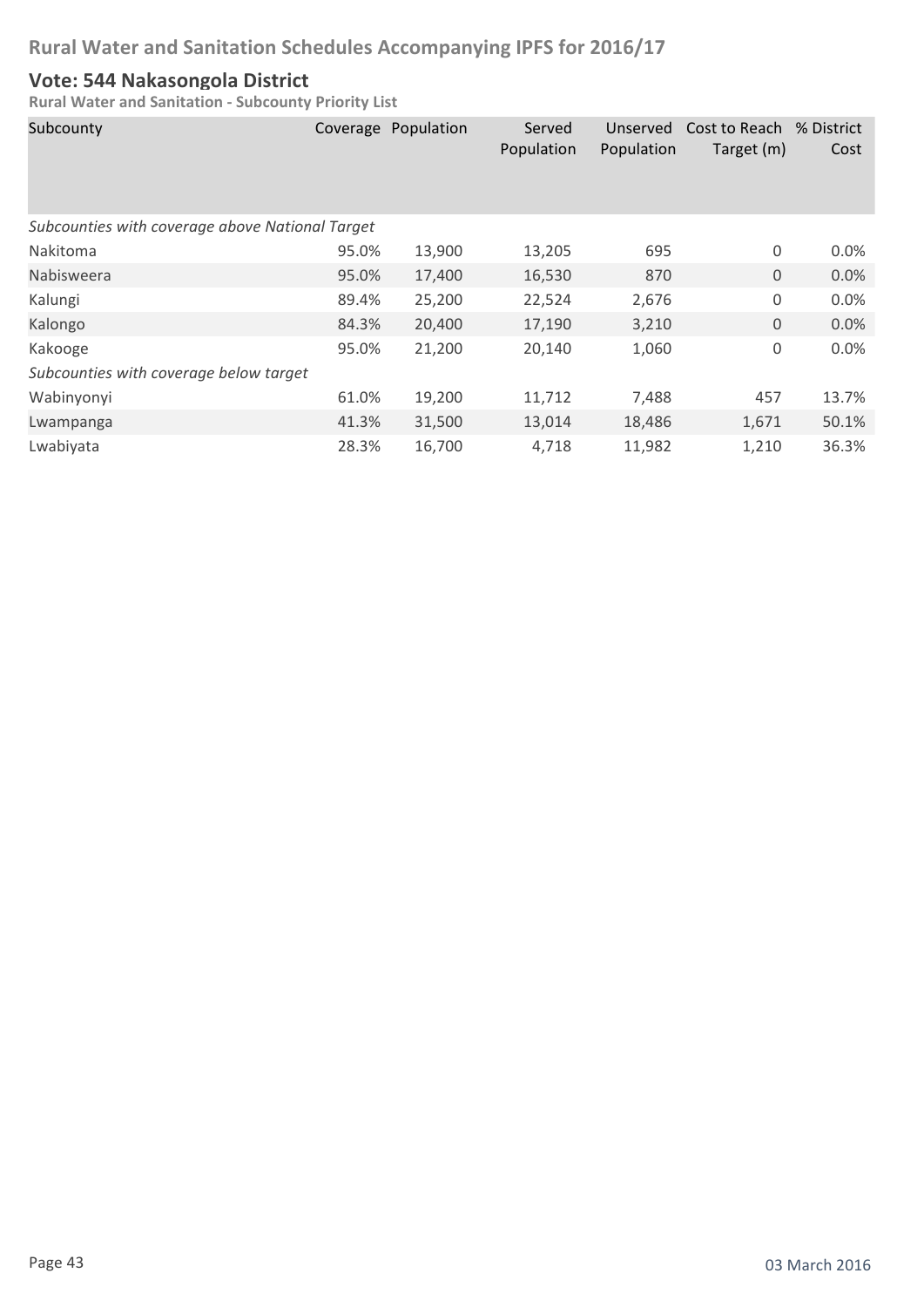#### **Vote: 545 Nebbi District**

| Subcounty                                       |       | Coverage Population | Served<br>Population | Unserved<br>Population | Cost to Reach<br>Target (m) | % District<br>Cost |
|-------------------------------------------------|-------|---------------------|----------------------|------------------------|-----------------------------|--------------------|
| Subcounties with coverage above National Target |       |                     |                      |                        |                             |                    |
| Nebbi                                           | 95.0% | 25,600              | 24,320               | 1,280                  | 0                           | 0.0%               |
| Erussi                                          | 95.0% | 36,700              | 34,865               | 1,835                  | 0                           | 0.0%               |
| Atego                                           | 95.0% | 10,300              | 9,785                | 515                    | $\boldsymbol{0}$            | 0.0%               |
| Subcounties with coverage below target          |       |                     |                      |                        |                             |                    |
| Wadelai                                         | 48.6% | 25,400              | 12,354               | 13,046                 | 675                         | 15.1%              |
| Parombo                                         | 72.5% | 37,300              | 27,060               | 10,240                 | 156                         | 3.5%               |
| Panyimur                                        | 72.0% | 32,300              | 23,268               | 9,032                  | 150                         | 3.4%               |
| Panyango                                        | 64.6% | 31,000              | 20,022               | 10,978                 | 361                         | 8.1%               |
| Pakwach                                         | 63.9% | 24,300              | 15,536               | 8,764                  | 298                         | 6.7%               |
| Nyaravur                                        | 70.7% | 21,700              | 15,336               | 6,364                  | 129                         | 2.9%               |
| Ndhew                                           | 7.7%  | 22,200              | 1,706                | 20,494                 | 1,443                       | 32.3%              |
| Kucwiny                                         | 76.8% | 33,700              | 25,890               | 7,810                  | 6                           | 0.1%               |
| Alwi                                            | 29.6% | 19,400              | 5,736                | 13,664                 | 863                         | 19.3%              |
| Akworo                                          | 61.3% | 26,000              | 15,930               | 10,070                 | 383                         | 8.6%               |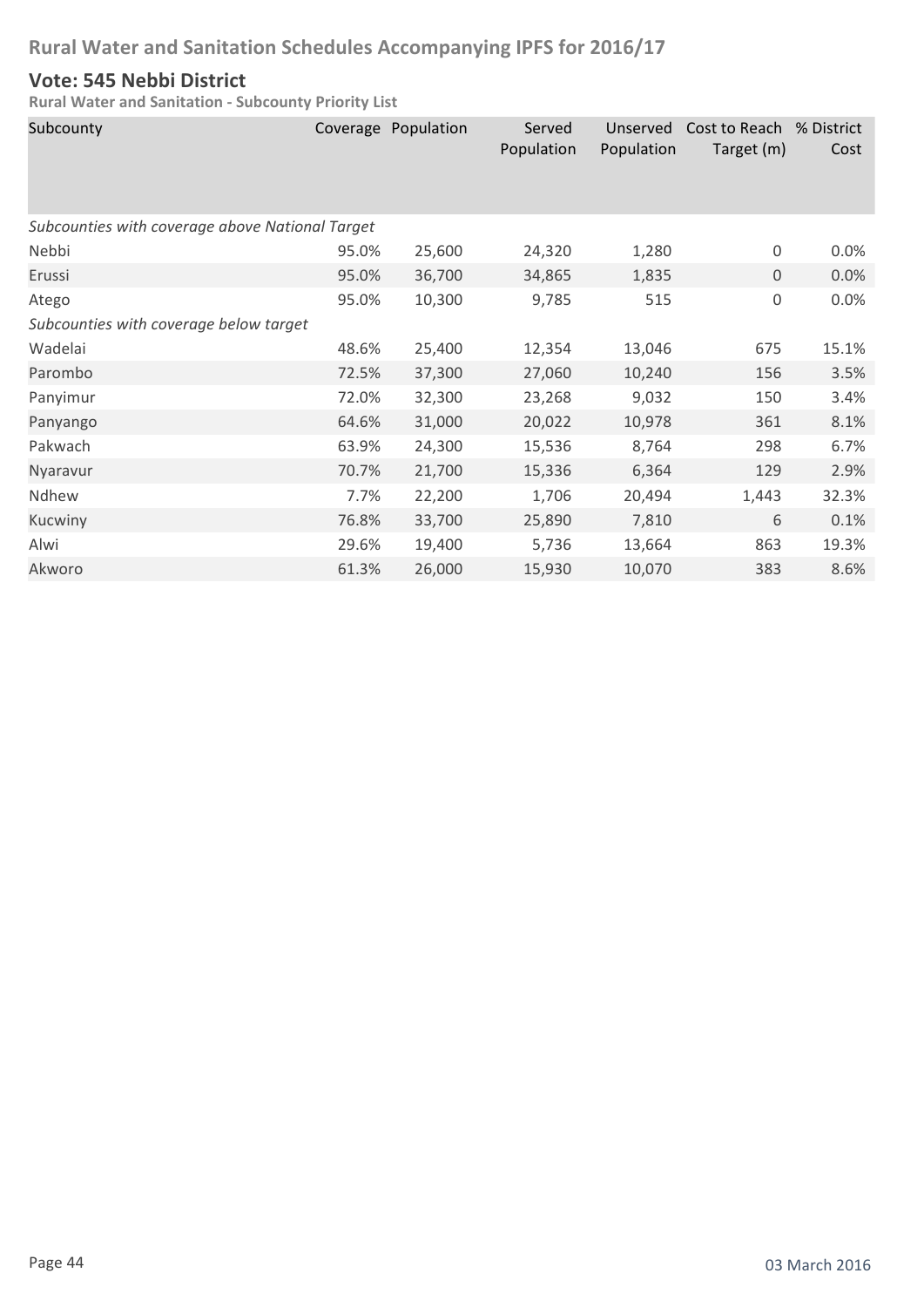#### **Vote: 546 Ntungamo District**

| Subcounty                                       |       | Coverage Population | Served<br>Population | Unserved<br>Population | Cost to Reach % District<br>Target (m) | Cost  |
|-------------------------------------------------|-------|---------------------|----------------------|------------------------|----------------------------------------|-------|
| Subcounties with coverage above National Target |       |                     |                      |                        |                                        |       |
| Rubaare                                         | 85.5% | 27,200              | 23,254               | 3,946                  | $\boldsymbol{0}$                       | 0.0%  |
| Nyabihoko                                       | 95.0% | 22,700              | 21,565               | 1,135                  | 0                                      | 0.0%  |
| Ntungamo                                        | 95.0% | 32,400              | 30,780               | 1,620                  | 0                                      | 0.0%  |
| Ngoma                                           | 95.0% | 27,900              | 26,505               | 1,395                  | $\boldsymbol{0}$                       | 0.0%  |
| Kibatsi                                         | 95.0% | 20,300              | 19,285               | 1,015                  | 0                                      | 0.0%  |
| Itojo                                           | 95.0% | 24,200              | 22,990               | 1,210                  | 0                                      | 0.0%  |
| Ihunga                                          | 95.0% | 27,300              | 25,935               | 1,365                  | 0                                      | 0.0%  |
| Subcounties with coverage below target          |       |                     |                      |                        |                                        |       |
| Rweikiniro                                      | 72.6% | 38,000              | 27,604               | 10,396                 | 71                                     | 3.2%  |
| Rukoni West                                     | 37.4% | 17,500              | 6,550                | 10,950                 | 298                                    | 13.2% |
| Rukoni East                                     | 2.4%  | 24,500              | 600                  | 23,900                 | 787                                    | 34.7% |
| Ruhaama                                         | 55.0% | 45,000              | 24,754               | 20,246                 | 426                                    | 18.8% |
| Rugarama                                        | 62.8% | 34,200              | 21,490               | 12,710                 | 209                                    | 9.2%  |
| Nyakyera                                        | 68.1% | 40,200              | 27,366               | 12,834                 | 155                                    | 6.8%  |
| Kayonza                                         | 71.3% | 29,100              | 20,736               | 8,364                  | 72                                     | 3.2%  |
| Bwongyera                                       | 61.3% | 36,500              | 22,386               | 14,114                 | 246                                    | 10.9% |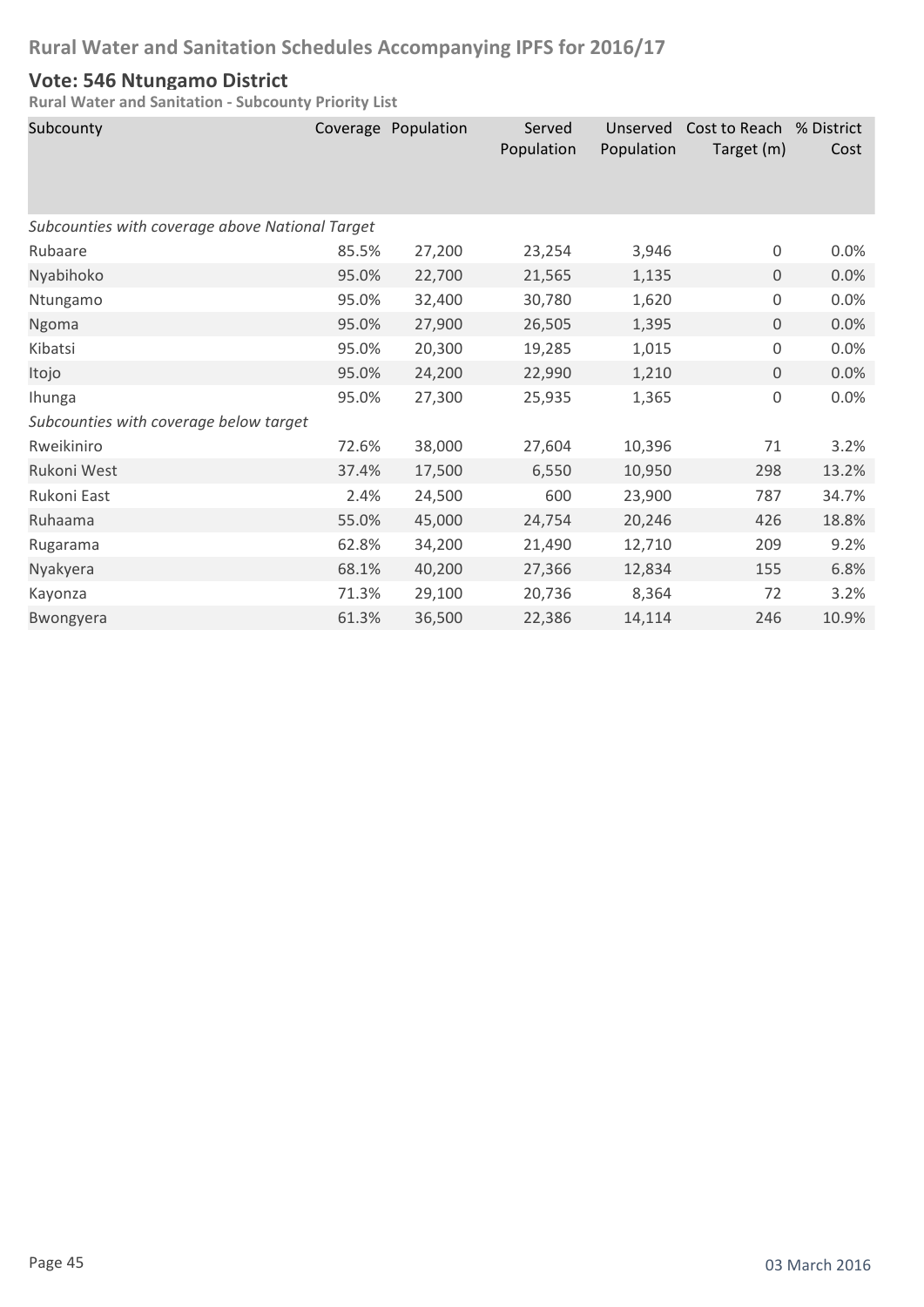### **Vote: 547 Pader District**

| Subcounty                                       |       | Coverage Population | Served<br>Population | Unserved<br>Population | Cost to Reach<br>Target (m) | % District<br>Cost |
|-------------------------------------------------|-------|---------------------|----------------------|------------------------|-----------------------------|--------------------|
| Subcounties with coverage above National Target |       |                     |                      |                        |                             |                    |
| Puranga                                         | 95.0% | 19,200              | 18,240               | 960                    | 0                           | 0.0%               |
| Pajule                                          | 95.0% | 23,400              | 22,230               | 1,170                  | $\mathbf 0$                 | 0.0%               |
| Latanya                                         | 95.0% | 15,600              | 14,820               | 780                    | 0                           | 0.0%               |
| Lapul                                           | 95.0% | 20,000              | 19,000               | 1,000                  | $\mathbf 0$                 | 0.0%               |
| Laguti                                          | 95.0% | 13,900              | 13,205               | 695                    | 0                           | 0.0%               |
| Awere                                           | 91.2% | 20,000              | 18,230               | 1,770                  | 0                           | 0.0%               |
| Angangura                                       | 95.0% | 9,500               | 9,025                | 475                    | 0                           | 0.0%               |
| Acholi Bur                                      | 95.0% | 14,700              | 13,965               | 735                    | 0                           | 0.0%               |
| Subcounties with coverage below target          |       |                     |                      |                        |                             |                    |
| Ogom                                            | 61.3% | 10,800              | 6,618                | 4,182                  | 131                         | 49.4%              |
| Atanga                                          | 67.6% | 18,500              | 12,506               | 5,994                  | 134                         | 50.6%              |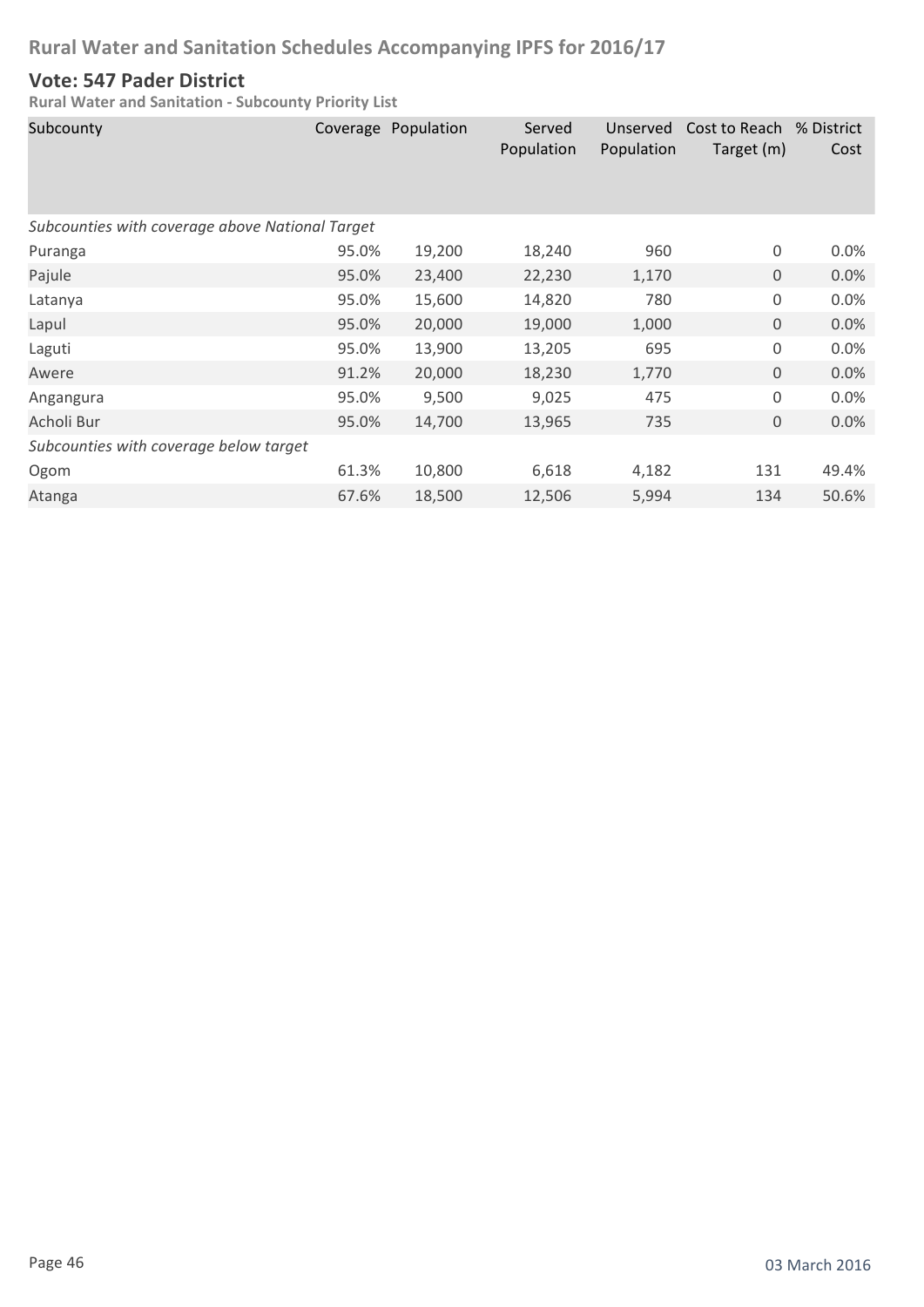### **Vote: 548 Pallisa District**

| Subcounty                                       |       | Coverage Population | Served<br>Population | Unserved<br>Population | Cost to Reach % District<br>Target (m) | Cost  |  |  |
|-------------------------------------------------|-------|---------------------|----------------------|------------------------|----------------------------------------|-------|--|--|
| Subcounties with coverage above National Target |       |                     |                      |                        |                                        |       |  |  |
| Kamuge                                          | 86.8% | 22,700              | 19,712               | 2,988                  | 0                                      | 0.0%  |  |  |
| Pallisa                                         | 82.2% | 16,300              | 13,400               | 2,900                  | $\mathbf 0$                            | 0.0%  |  |  |
| Kabwangasi                                      | 83.6% | 30,300              | 25,342               | 4,958                  | 0                                      | 0.0%  |  |  |
| Subcounties with coverage below target          |       |                     |                      |                        |                                        |       |  |  |
| Akisim                                          | 67.6% | 13,900              | 9,400                | 4,500                  | 138                                    | 2.6%  |  |  |
| Apopong                                         | 63.7% | 28,900              | 18,400               | 10,500                 | 408                                    | 7.8%  |  |  |
| <b>Butebo</b>                                   | 70.1% | 30,600              | 21,460               | 9,140                  | 222                                    | 4.2%  |  |  |
| Chelekura                                       | 29.1% | 12,400              | 3,612                | 8,788                  | 628                                    | 12.0% |  |  |
| Gogonyo                                         | 43.0% | 31,400              | 13,500               | 17,900                 | 1,130                                  | 21.6% |  |  |
| Agule                                           | 50.6% | 19,400              | 9,812                | 9,588                  | 542                                    | 10.4% |  |  |
| Kameke                                          | 59.3% | 18,400              | 10,906               | 7,494                  | 345                                    | 6.6%  |  |  |
| Puti-Puti                                       | 73.7% | 26,100              | 19,224               | 6,876                  | 92                                     | 1.8%  |  |  |
| Kanginima                                       | 56.6% | 10,600              | 6,000                | 4,600                  | 229                                    | 4.4%  |  |  |
| Kasodo                                          | 71.1% | 15,200              | 10,806               | 4,394                  | 95                                     | 1.8%  |  |  |
| Kibale                                          | 46.0% | 17,400              | 8,000                | 9,400                  | 571                                    | 10.9% |  |  |
| Olok                                            | 62.8% | 17,200              | 10,800               | 6,400                  | 259                                    | 4.9%  |  |  |
| Opwateta                                        | 66.7% | 17,700              | 11,800               | 5,900                  | 194                                    | 3.7%  |  |  |
| Petete                                          | 74.4% | 28,100              | 20,912               | 7,188                  | 77                                     | 1.5%  |  |  |
| Kakoro                                          | 61.3% | 18,600              | 11,400               | 7,200                  | 309                                    | 5.9%  |  |  |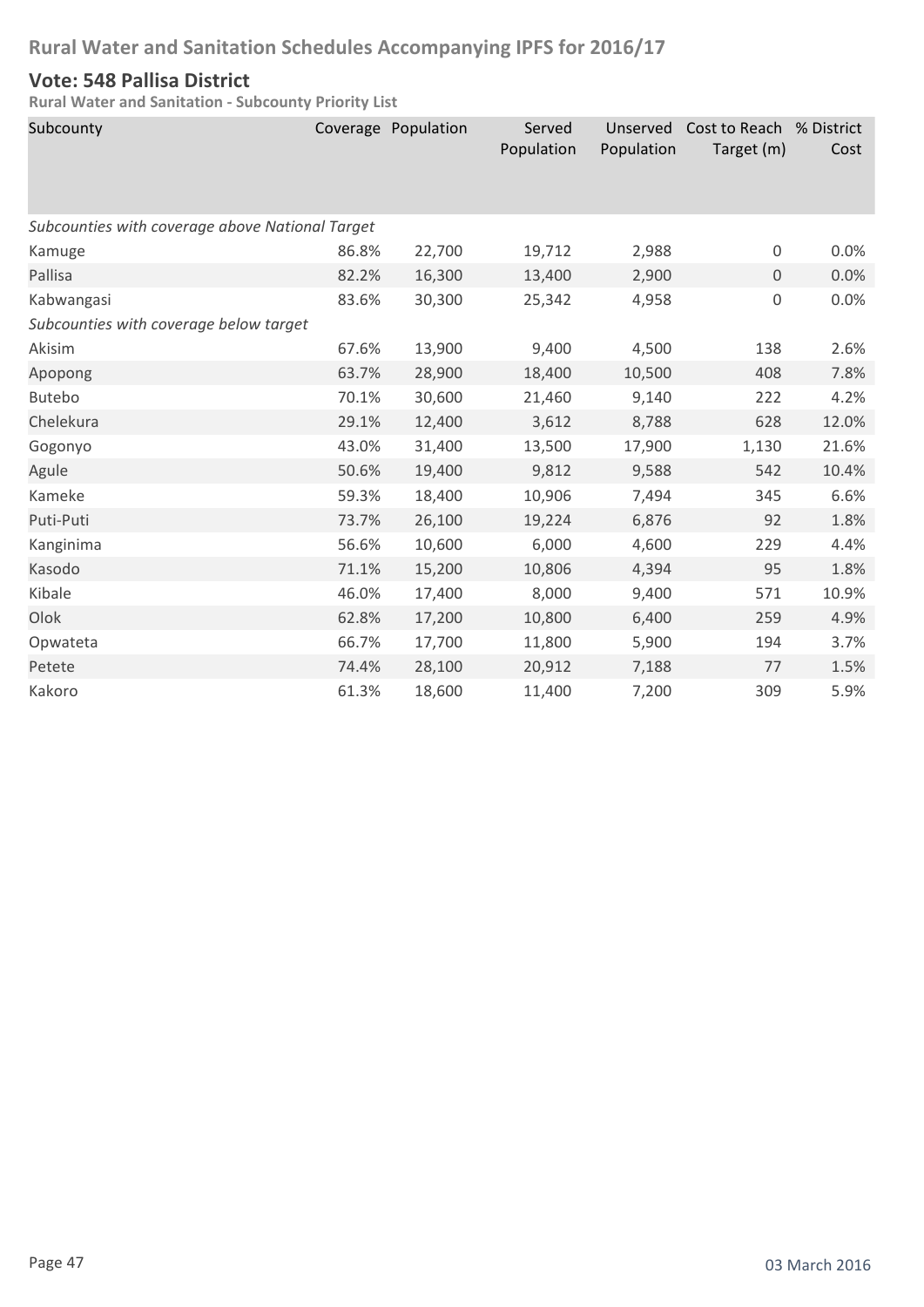#### **Vote: 549 Rakai District**

| Subcounty                                       |       | Coverage Population | Served<br>Population | Unserved<br>Population | Cost to Reach % District<br>Target (m) | Cost  |  |  |  |
|-------------------------------------------------|-------|---------------------|----------------------|------------------------|----------------------------------------|-------|--|--|--|
| Subcounties with coverage above National Target |       |                     |                      |                        |                                        |       |  |  |  |
| Kasasa                                          | 95.0% | 17,800              | 16,910               | 890                    | 0                                      | 0.0%  |  |  |  |
| Lwanda                                          | 79.8% | 29,700              | 23,700               | 6,000                  | 0                                      | 0.0%  |  |  |  |
| Kalisizo                                        | 79.1% | 18,600              | 14,710               | 3,890                  | 0                                      | 0.0%  |  |  |  |
| Kasaali                                         | 95.0% | 27,300              | 25,935               | 1,365                  | $\mathbf 0$                            | 0.0%  |  |  |  |
| Subcounties with coverage below target          |       |                     |                      |                        |                                        |       |  |  |  |
| Ddwaniro                                        | 13.1% | 34,200              | 4,494                | 29,706                 | 2,819                                  | 12.5% |  |  |  |
| Kabira                                          | 54.4% | 32,100              | 17,472               | 14,628                 | 935                                    | 4.2%  |  |  |  |
| Kacheera                                        | 23.3% | 24,600              | 5,742                | 18,858                 | 1,704                                  | 7.6%  |  |  |  |
| Kagamba                                         | 4.8%  | 35,000              | 1,674                | 33,326                 | 3,263                                  | 14.5% |  |  |  |
| Kakuuto                                         | 54.1% | 41,100              | 22,238               | 18,862                 | 1,215                                  | 5.4%  |  |  |  |
| Byakabanda                                      | 52.0% | 19,200              | 9,992                | 9,208                  | 619                                    | 2.7%  |  |  |  |
| Kifamba                                         | 72.2% | 15,100              | 10,904               | 4,196                  | 93                                     | 0.4%  |  |  |  |
| Nabigasa                                        | 70.9% | 21,300              | 15,098               | 6,202                  | 168                                    | 0.7%  |  |  |  |
| Kirumba                                         | 31.9% | 25,700              | 8,206                | 17,494                 | 1,495                                  | 6.6%  |  |  |  |
| Kiziba                                          | 12.3% | 21,400              | 2,640                | 18,760                 | 1,786                                  | 7.9%  |  |  |  |
| Kyalulangira                                    | 9.5%  | 28,800              | 2,748                | 26,052                 | 2,508                                  | 11.1% |  |  |  |
| Kyebe                                           | 16.6% | 21,400              | 3,562                | 17,838                 | 1,667                                  | 7.4%  |  |  |  |
| Lwamagwa                                        | 22.7% | 45,700              | 10,364               | 35,336                 | 3,205                                  | 14.2% |  |  |  |
| Lwankoni                                        | 60.4% | 15,500              | 9,366                | 6,134                  | 332                                    | 1.5%  |  |  |  |
| Kibanda                                         | 56.7% | 26,900              | 15,252               | 11,648                 | 705                                    | 3.1%  |  |  |  |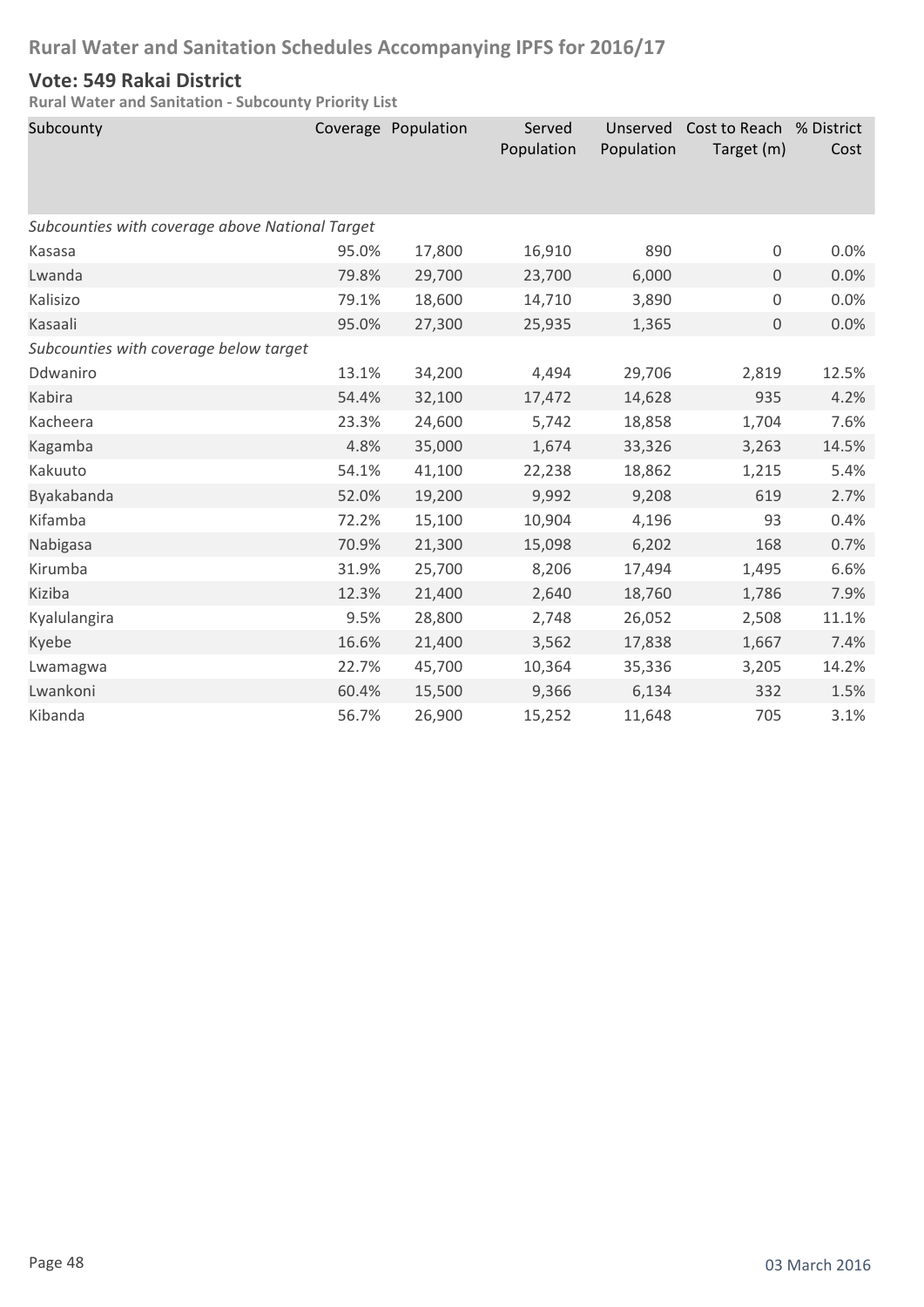#### **Vote: 550 Rukungiri District**

| Subcounty                                       |       | Coverage Population | Served<br>Population | Unserved<br>Population | Cost to Reach % District<br>Target (m) | Cost    |  |  |
|-------------------------------------------------|-------|---------------------|----------------------|------------------------|----------------------------------------|---------|--|--|
| Subcounties with coverage above National Target |       |                     |                      |                        |                                        |         |  |  |
| Ruhinda                                         | 95.0% | 26,500              | 25,175               | 1,325                  | 0                                      | $0.0\%$ |  |  |
| Nyarushanje                                     | 95.0% | 46,200              | 43,890               | 2,310                  | $\mathbf 0$                            | 0.0%    |  |  |
| Nyakishenyi                                     | 95.0% | 35,200              | 33,440               | 1,760                  | 0                                      | 0.0%    |  |  |
| Nyakagyeme                                      | 95.0% | 32,700              | 31,065               | 1,635                  | $\mathbf 0$                            | 0.0%    |  |  |
| Kebisoni                                        | 95.0% | 26,500              | 25,175               | 1,325                  | 0                                      | 0.0%    |  |  |
| Buyanja                                         | 85.5% | 36,700              | 31,396               | 5,304                  | $\mathbf 0$                            | 0.0%    |  |  |
| <b>Buhunga</b>                                  | 95.0% | 22,700              | 21,565               | 1,135                  | 0                                      | 0.0%    |  |  |
| Bugangari                                       | 95.0% | 31,500              | 29,925               | 1,575                  | 0                                      | 0.0%    |  |  |
| Subcounties with coverage below target          |       |                     |                      |                        |                                        |         |  |  |
| Bwambara                                        | 52.8% | 32,000              | 16,908               | 15,092                 | 2,480                                  | 100.0%  |  |  |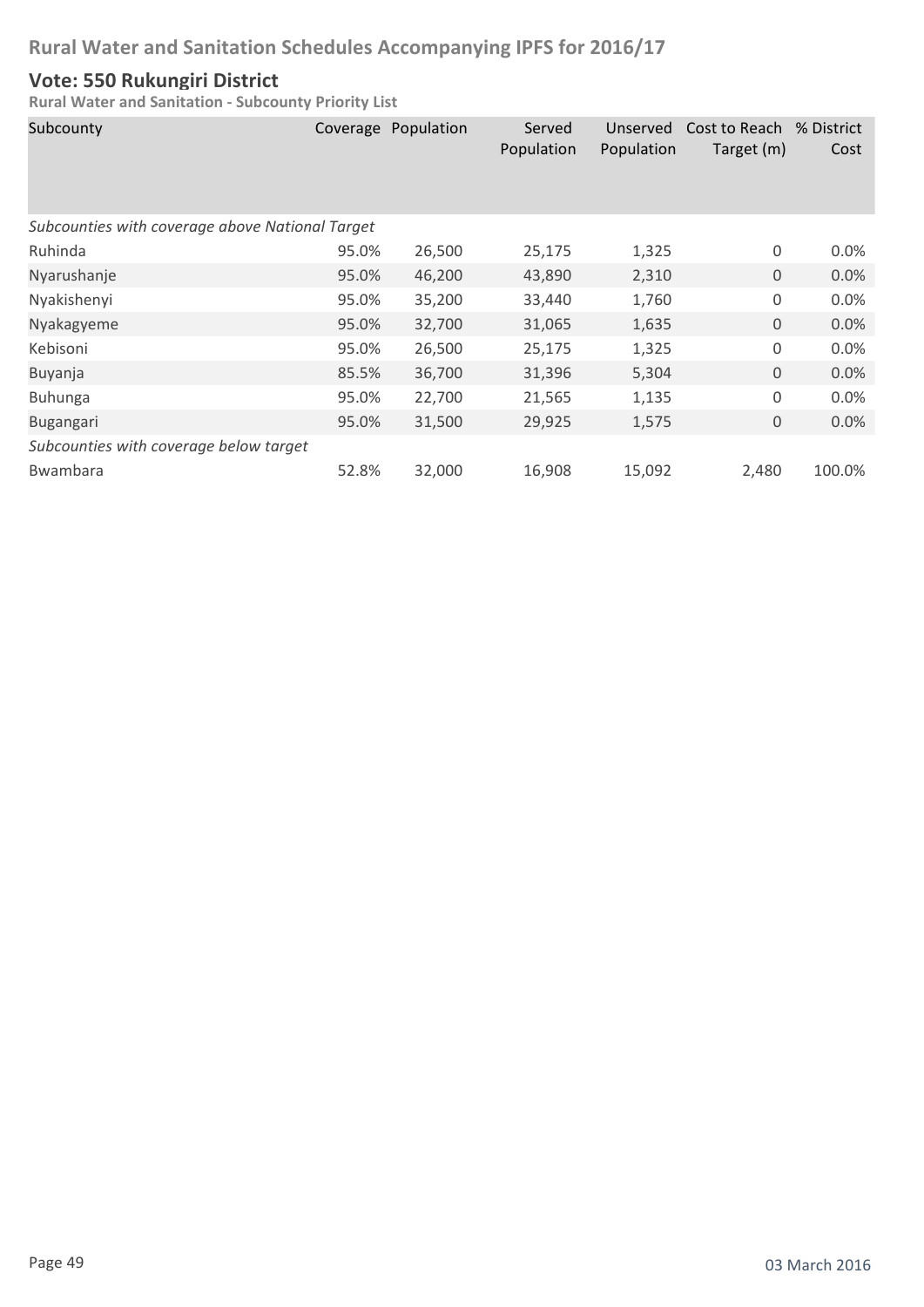### **Vote: 551 Sembabule District**

| Subcounty                                       |       | Coverage Population | Served<br>Population | Unserved<br>Population | Cost to Reach<br>Target (m) | % District<br>Cost |
|-------------------------------------------------|-------|---------------------|----------------------|------------------------|-----------------------------|--------------------|
| Subcounties with coverage above National Target |       |                     |                      |                        |                             |                    |
| Mateete                                         | 82.9% | 54,600              | 45,258               | 9,342                  | 0                           | 0.0%               |
| Subcounties with coverage below target          |       |                     |                      |                        |                             |                    |
| Ntusi                                           | 28.9% | 25,700              | 7,422                | 18,278                 | 5,750                       | 11.6%              |
| Mijwala                                         | 17.5% | 31,300              | 5,484                | 25,816                 | 8,656                       | 17.4%              |
| Lwemiyaga                                       | 18.9% | 38,700              | 7,296                | 31,404                 | 10,463                      | 21.1%              |
| Lwebitakuli                                     | 22.1% | 64,500              | 14,280               | 50,220                 | 16,452                      | 33.1%              |
| Lugusulu                                        | 22.8% | 33,000              | 7,512                | 25,488                 | 8,322                       | 16.8%              |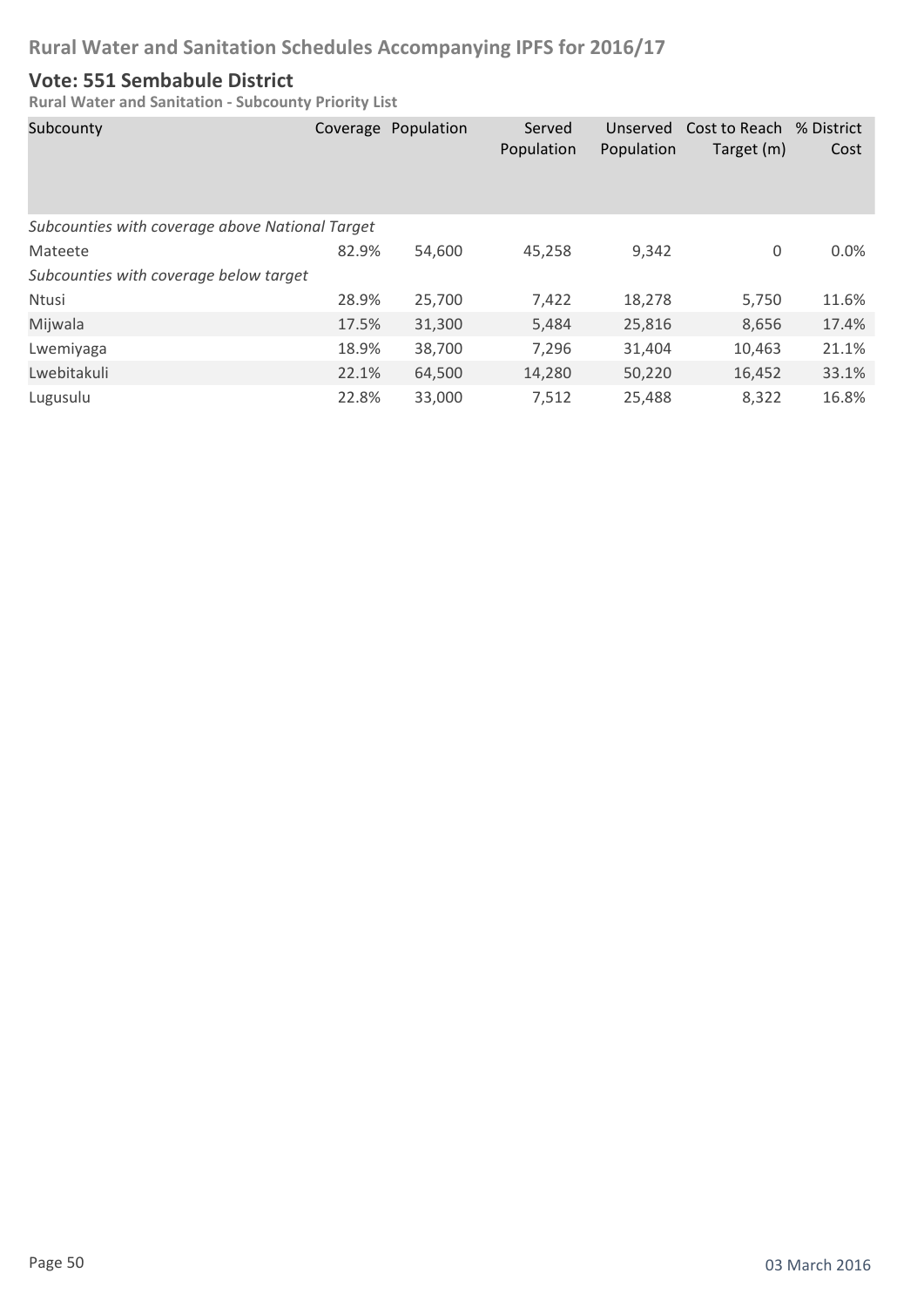#### **Vote: 552 Sironko District**

| Subcounty                                       |       | Coverage Population | Served<br>Population | Unserved<br>Population | Cost to Reach % District<br>Target (m) | Cost  |
|-------------------------------------------------|-------|---------------------|----------------------|------------------------|----------------------------------------|-------|
| Subcounties with coverage above National Target |       |                     |                      |                        |                                        |       |
| <b>Busulani</b>                                 | 95.0% | 7,800               | 7,410                | 390                    | 0                                      | 0.0%  |
| <b>Buhugu</b>                                   | 95.0% | 7,800               | 7,410                | 390                    | $\mathbf 0$                            | 0.0%  |
| Bukyambi                                        | 95.0% | 3,600               | 3,420                | 180                    | 0                                      | 0.0%  |
| <b>Bumasifwa</b>                                | 95.0% | 10,700              | 10,165               | 535                    | $\overline{0}$                         | 0.0%  |
| Zesui                                           | 95.0% | 11,900              | 11,305               | 595                    | 0                                      | 0.0%  |
| <b>Butandiga</b>                                | 95.0% | 6,200               | 5,890                | 310                    | $\mathbf 0$                            | 0.0%  |
| <b>Buteza</b>                                   | 95.0% | 12,300              | 11,685               | 615                    | 0                                      | 0.0%  |
| <b>Buwalasi</b>                                 | 81.8% | 14,300              | 11,692               | 2,608                  | $\mathbf 0$                            | 0.0%  |
| <b>Buwasa</b>                                   | 95.0% | 9,100               | 8,645                | 455                    | 0                                      | 0.0%  |
| Buyobo                                          | 95.0% | 14,100              | 13,395               | 705                    | $\mathbf 0$                            | 0.0%  |
| Subcounties with coverage below target          |       |                     |                      |                        |                                        |       |
| Bugitimwa                                       | 62.6% | 8,800               | 5,506                | 3,294                  | 142                                    | 8.5%  |
| <b>Bumalimba</b>                                | 73.0% | 17,600              | 12,850               | 4,750                  | 78                                     | 4.7%  |
| Masaba                                          | 75.7% | 10,500              | 7,950                | 2,550                  | 15                                     | 0.9%  |
| Bukyabo                                         | 76.4% | 7,400               | 5,650                | 1,750                  | 5                                      | 0.3%  |
| <b>Bukiyi</b>                                   | 61.3% | 14,100              | 8,650                | 5,450                  | 246                                    | 14.8% |
| <b>Bukiise</b>                                  | 56.5% | 20,900              | 11,812               | 9,088                  | 478                                    | 28.7% |
| <b>Bukhulo</b>                                  | 54.1% | 18,900              | 10,218               | 8,682                  | 484                                    | 29.1% |
| Nalusala                                        | 64.2% | 10,000              | 6,418                | 3,582                  | 143                                    | 8.6%  |
| Bunyafa                                         | 71.6% | 11,600              | 8,300                | 3,300                  | 71                                     | 4.2%  |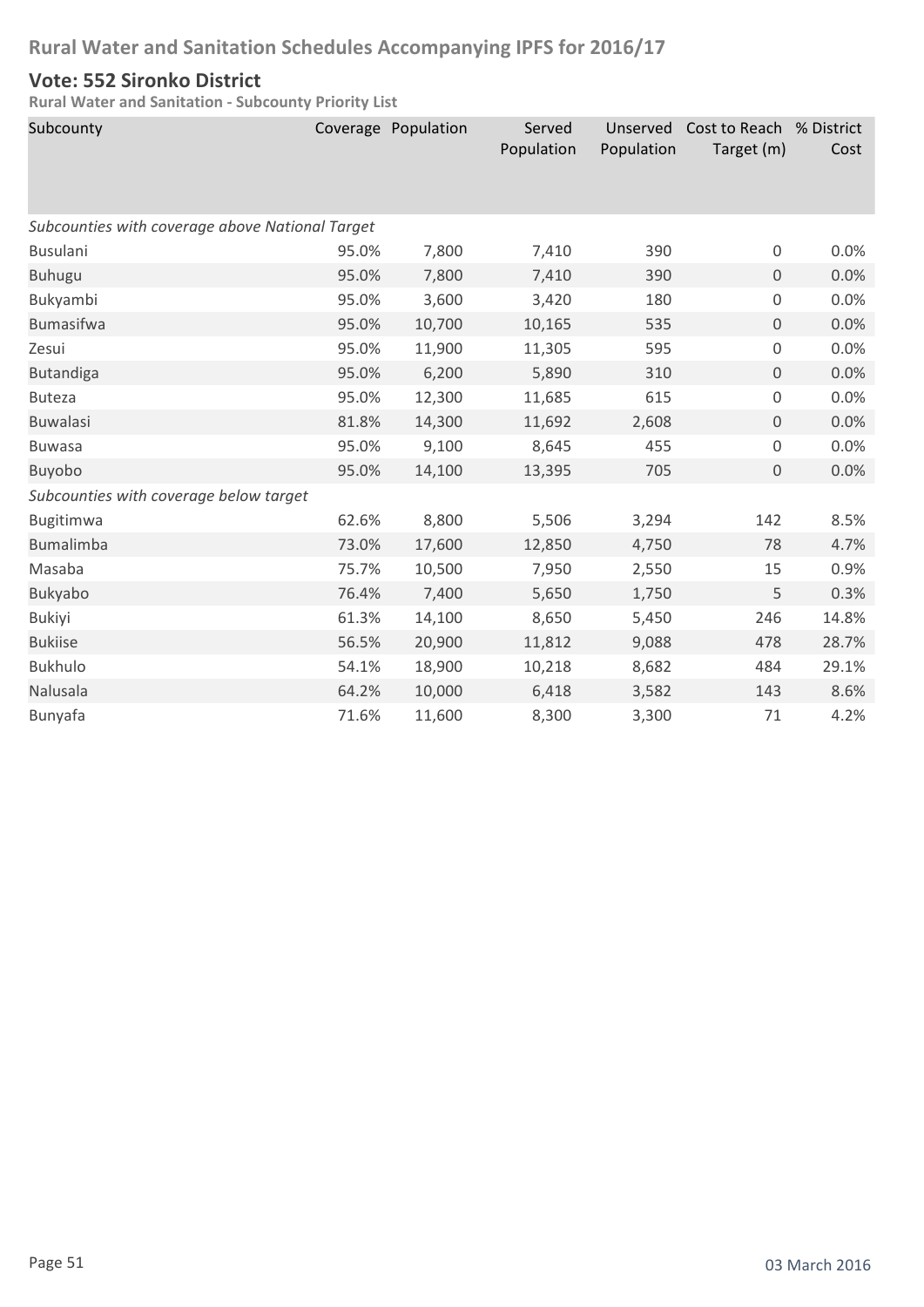#### **Vote: 553 Soroti District**

| Subcounty                                       |       | Coverage Population | Served<br>Population | Unserved<br>Population | Cost to Reach % District<br>Target (m) | Cost    |  |  |
|-------------------------------------------------|-------|---------------------|----------------------|------------------------|----------------------------------------|---------|--|--|
| Subcounties with coverage above National Target |       |                     |                      |                        |                                        |         |  |  |
| Tubur                                           | 95.0% | 23,200              | 22,040               | 1,160                  | 0                                      | $0.0\%$ |  |  |
| Soroti                                          | 95.0% | 26,700              | 25,365               | 1,335                  | 0                                      | 0.0%    |  |  |
| Katine                                          | 95.0% | 38,100              | 36,195               | 1,905                  | 0                                      | 0.0%    |  |  |
| Kamuda                                          | 88.8% | 39,600              | 35,174               | 4,426                  | 0                                      | 0.0%    |  |  |
| Gweri                                           | 87.8% | 51,800              | 45,478               | 6,322                  | 0                                      | 0.0%    |  |  |
| Asuret                                          | 95.0% | 41,400              | 39,330               | 2,070                  | 0                                      | 0.0%    |  |  |
| Subcounties with coverage below target          |       |                     |                      |                        |                                        |         |  |  |
| Arapai                                          | 70.6% | 43,000              | 30,342               | 12,658                 | 139                                    | 100.0%  |  |  |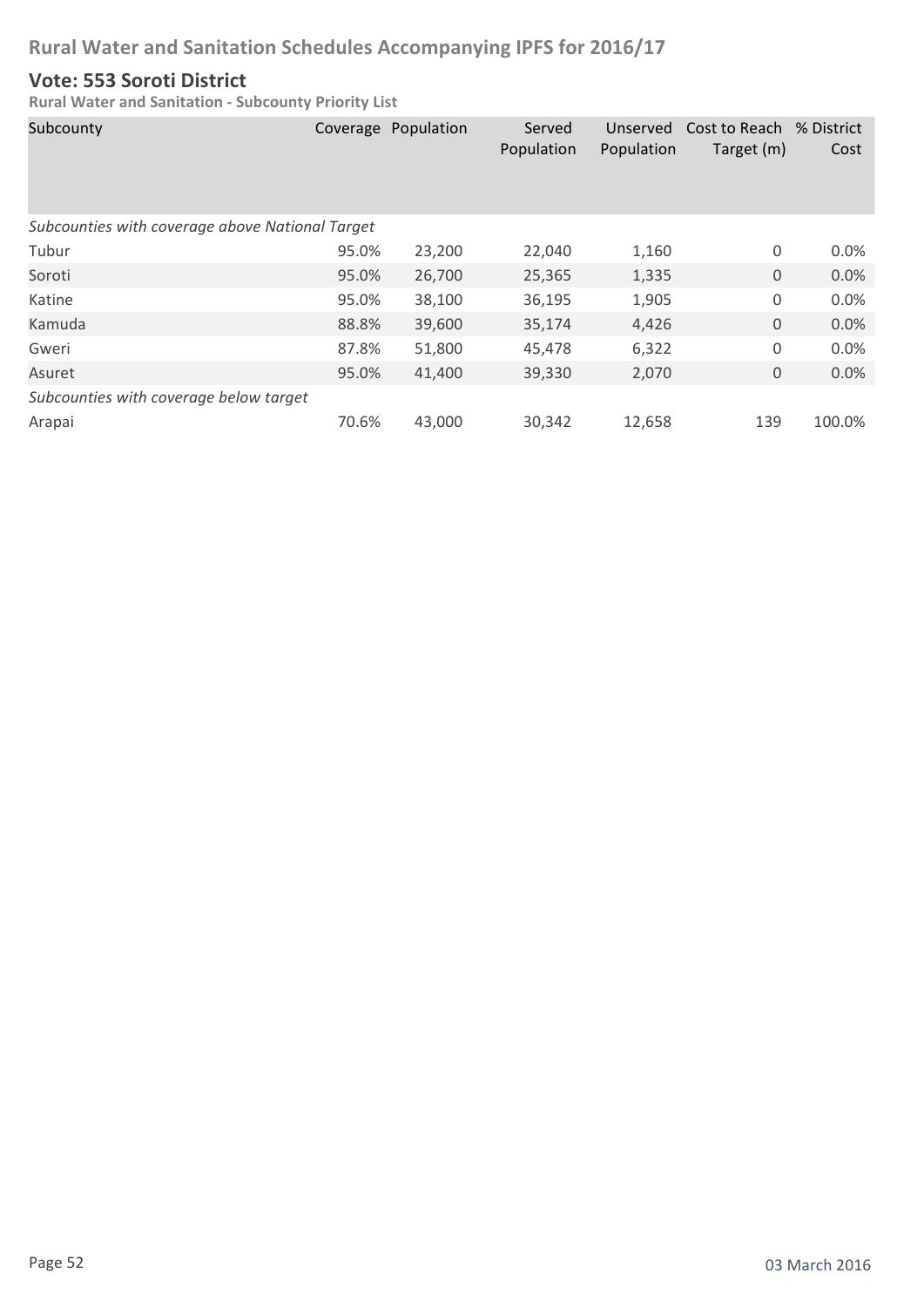#### **Vote: 554 Tororo District**

| Subcounty                                       |       | Coverage Population | Served<br>Population | Unserved<br>Population | Cost to Reach % District<br>Target (m) | Cost  |  |
|-------------------------------------------------|-------|---------------------|----------------------|------------------------|----------------------------------------|-------|--|
| Subcounties with coverage above National Target |       |                     |                      |                        |                                        |       |  |
| Paya                                            | 82.9% | 32,500              | 26,942               | 5,558                  | $\boldsymbol{0}$                       | 0.0%  |  |
| Iyolwa                                          | 80.1% | 21,500              | 17,212               | 4,288                  | 0                                      | 0.0%  |  |
| Subcounties with coverage below target          |       |                     |                      |                        |                                        |       |  |
| Mulanda                                         | 50.2% | 42,100              | 21,130               | 20,970                 | 2,120                                  | 11.0% |  |
| Kirewa                                          | 37.8% | 30,800              | 11,650               | 19,150                 | 2,266                                  | 11.7% |  |
| Kisoko                                          | 68.2% | 21,000              | 14,312               | 6,688                  | 349                                    | 1.8%  |  |
| Kwapa                                           | 69.5% | 20,900              | 14,530               | 6,370                  | 294                                    | 1.5%  |  |
| Magola                                          | 26.2% | 18,700              | 4,900                | 13,800                 | 1,784                                  | 9.2%  |  |
| Mella                                           | 64.1% | 19,800              | 12,700               | 7,100                  | 478                                    | 2.5%  |  |
| Merikit                                         | 41.0% | 27,100              | 11,118               | 15,982                 | 1,831                                  | 9.5%  |  |
| Mukuju                                          | 59.0% | 40,600              | 23,942               | 16,658                 | 1,375                                  | 7.1%  |  |
| Sop-Sop                                         | 11.3% | 15,000              | 1,700                | 13,300                 | 1,850                                  | 9.6%  |  |
| Nabuyoga                                        | 54.2% | 32,500              | 17,612               | 14,888                 | 1,392                                  | 7.2%  |  |
| Nagongera                                       | 40.7% | 27,800              | 11,318               | 16,482                 | 1,895                                  | 9.8%  |  |
| Osukuru                                         | 61.3% | 48,900              | 29,954               | 18,946                 | 1,446                                  | 7.5%  |  |
| Petta                                           | 61.1% | 16,900              | 10,318               | 6,582                  | 506                                    | 2.6%  |  |
| Rubongi                                         | 59.0% | 40,000              | 23,600               | 16,400                 | 1,352                                  | 7.0%  |  |
| Molo                                            | 66.7% | 19,700              | 13,136               | 6,564                  | 382                                    | 2.0%  |  |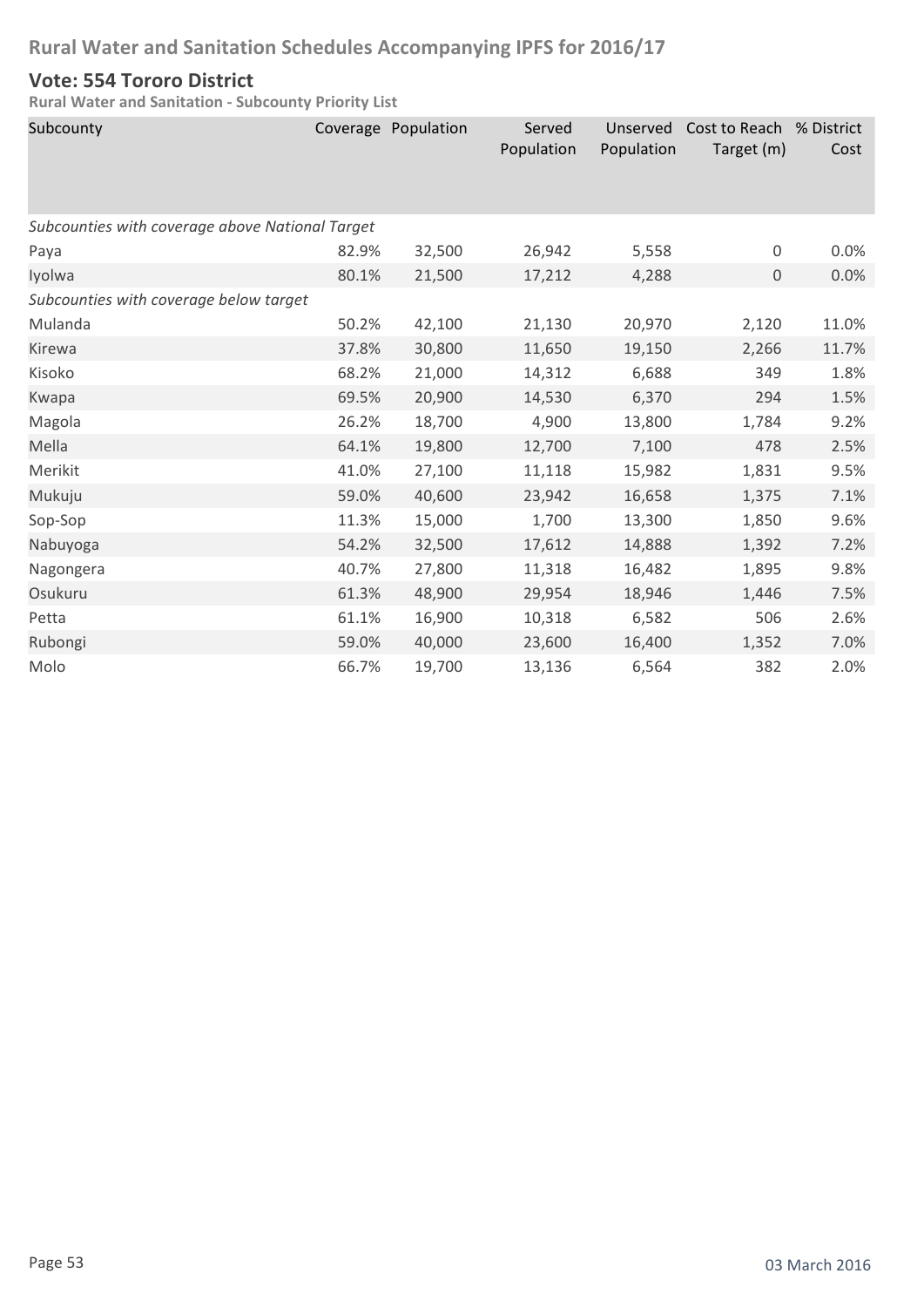#### **Vote: 555 Wakiso District**

| Subcounty                                       |       | Coverage Population | Served<br>Population | Unserved<br>Population | Cost to Reach % District<br>Target (m) | Cost  |  |  |
|-------------------------------------------------|-------|---------------------|----------------------|------------------------|----------------------------------------|-------|--|--|
| Subcounties with coverage above National Target |       |                     |                      |                        |                                        |       |  |  |
| Namayumba                                       | 95.0% | 21,000              | 19,950               | 1,050                  | $\boldsymbol{0}$                       | 0.0%  |  |  |
| Mende                                           | 95.0% | 30,100              | 28,595               | 1,505                  | $\mathbf 0$                            | 0.0%  |  |  |
| Masulita                                        | 95.0% | 11,900              | 11,305               | 595                    | $\boldsymbol{0}$                       | 0.0%  |  |  |
| Kasanje                                         | 83.2% | 34,100              | 28,372               | 5,728                  | $\mathsf{O}\xspace$                    | 0.0%  |  |  |
| Kakiri                                          | 95.0% | 44,100              | 41,895               | 2,205                  | $\boldsymbol{0}$                       | 0.0%  |  |  |
| Subcounties with coverage below target          |       |                     |                      |                        |                                        |       |  |  |
| Wakiso                                          | 29.3% | 199,300             | 58,400               | 140,900                | 5,006                                  | 31.7% |  |  |
| Ssisa                                           | 62.7% | 105,000             | 65,880               | 39,120                 | 788                                    | 5.0%  |  |  |
| Nsangi                                          | 29.5% | 222,800             | 65,740               | 157,060                | 5,572                                  | 35.3% |  |  |
| Nangabo                                         | 44.4% | 164,900             | 73,214               | 91,686                 | 2,831                                  | 17.9% |  |  |
| Katabi                                          | 51.3% | 117,500             | 60,280               | 57,220                 | 1,590                                  | 10.1% |  |  |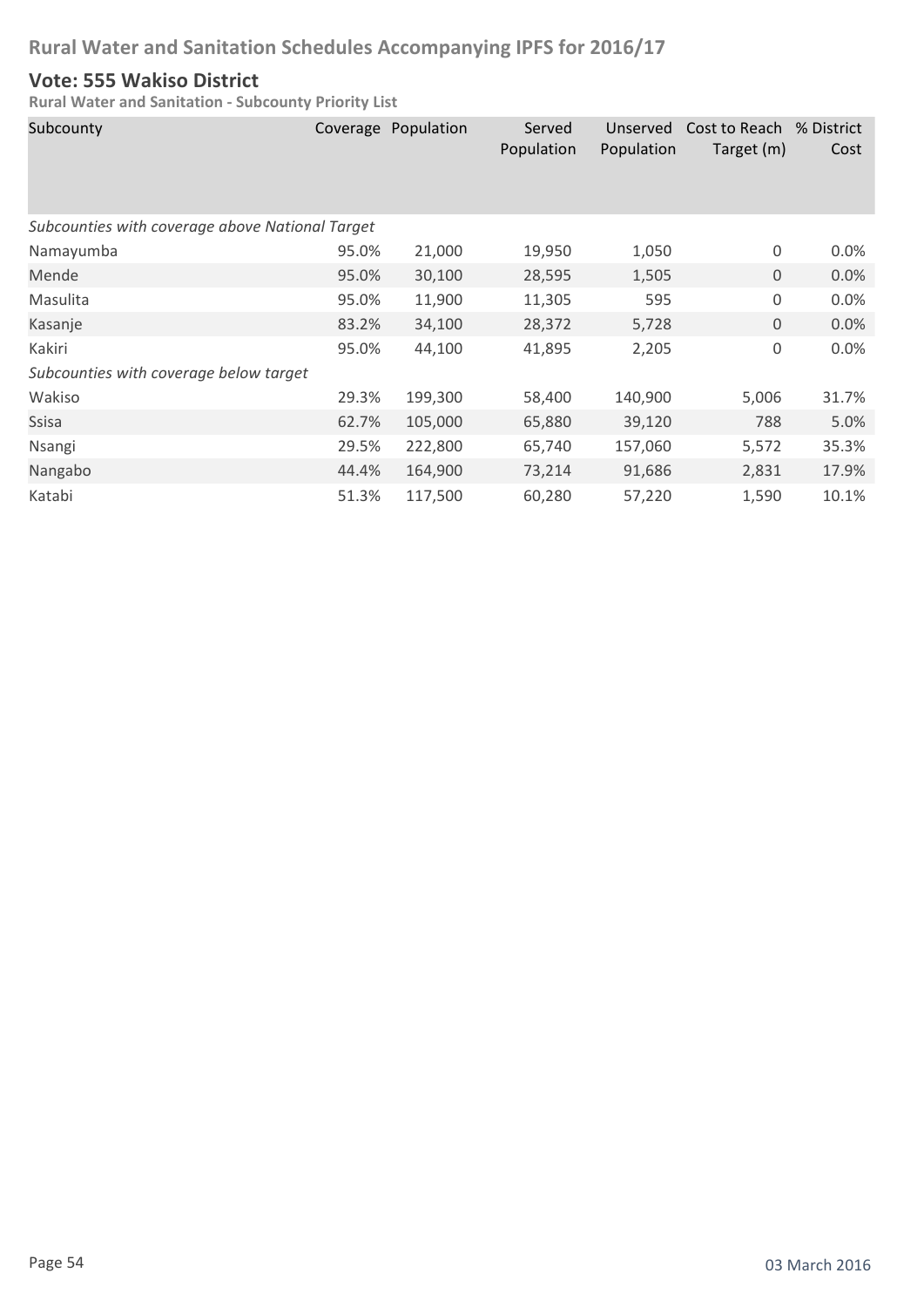#### **Vote: 556 Yumbe District**

| Subcounty                              |       | Coverage Population | Served<br>Population | Unserved<br>Population | Cost to Reach<br>Target (m) | % District<br>Cost |
|----------------------------------------|-------|---------------------|----------------------|------------------------|-----------------------------|--------------------|
| Subcounties with coverage below target |       |                     |                      |                        |                             |                    |
| Romogi                                 | 28.5% | 48,400              | 13,806               | 34,594                 | 1,703                       | 13.1%              |
| Odravu                                 | 43.0% | 49,000              | 21,066               | 27,934                 | 1,210                       | 9.3%               |
| Midigo                                 | 22.7% | 41,700              | 9,456                | 32,244                 | 1,645                       | 12.6%              |
| Lodonga                                | 44.3% | 35,900              | 15,918               | 19,982                 | 851                         | 6.5%               |
| Kuru                                   | 44.1% | 47,100              | 20,750               | 26,350                 | 1,127                       | 8.7%               |
| Kululu                                 | 29.5% | 41,200              | 12,174               | 29,026                 | 1,419                       | 10.9%              |
| Kochi                                  | 61.3% | 44,400              | 27,236               | 17,164                 | 505                         | 3.9%               |
| Kerwa                                  | 33.5% | 32,900              | 11,036               | 21,864                 | 1,038                       | 8.0%               |
| Kei                                    | 40.1% | 50,400              | 20,192               | 30,208                 | 1,352                       | 10.4%              |
| Drajini                                | 44.3% | 33,700              | 14,918               | 18,782                 | 801                         | 6.2%               |
| Ariwa                                  | 33.6% | 26,900              | 9,036                | 17,864                 | 848                         | 6.5%               |
| Apo                                    | 61.3% | 44,600              | 27,324               | 17,276                 | 510                         | 3.9%               |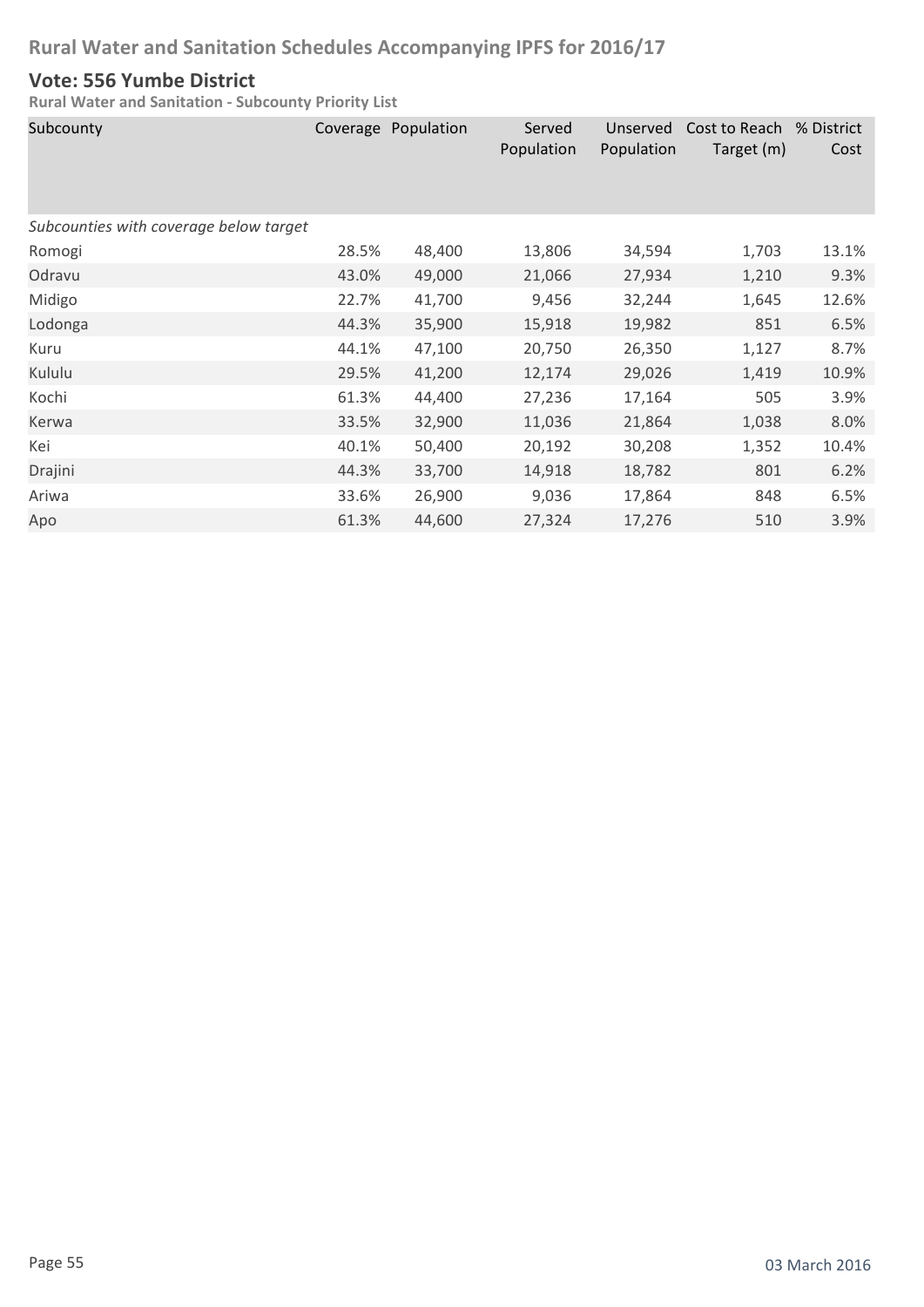### **Vote: 557 Butaleja District**

| Subcounty                                       |       | Coverage Population | Served<br>Population | Unserved<br>Population | Cost to Reach % District<br>Target (m) | Cost    |  |
|-------------------------------------------------|-------|---------------------|----------------------|------------------------|----------------------------------------|---------|--|
| Subcounties with coverage above National Target |       |                     |                      |                        |                                        |         |  |
| Kachonga                                        | 95.0% | 26,300              | 24,985               | 1,315                  | 0                                      | $0.0\%$ |  |
| <b>Busolwe</b>                                  | 79.7% | 15,800              | 12,600               | 3,200                  | $\mathbf 0$                            | 0.0%    |  |
| <b>Budumba</b>                                  | 77.4% | 23,900              | 18,500               | 5,400                  | 0                                      | 0.0%    |  |
| Subcounties with coverage below target          |       |                     |                      |                        |                                        |         |  |
| Naweyo                                          | 26.6% | 23,700              | 6,300                | 17,400                 | 883                                    | 28.9%   |  |
| Nawanjofu                                       | 60.6% | 20,800              | 12,600               | 8,200                  | 253                                    | 8.3%    |  |
| Mazimasa                                        | 46.1% | 34,900              | 16,100               | 18,800                 | 796                                    | 26.0%   |  |
| Himutu                                          | 36.1% | 15,800              | 5,700                | 10,100                 | 478                                    | 15.6%   |  |
| <b>Butaleja</b>                                 | 76.4% | 16,900              | 12,906               | 3,994                  | 8                                      | 0.3%    |  |
| <b>Busabi</b>                                   | 57.3% | 19,200              | 11,000               | 8,200                  | 280                                    | 9.1%    |  |
| <b>Busaba</b>                                   | 58.5% | 26,300              | 15,374               | 10,926                 | 361                                    | 11.8%   |  |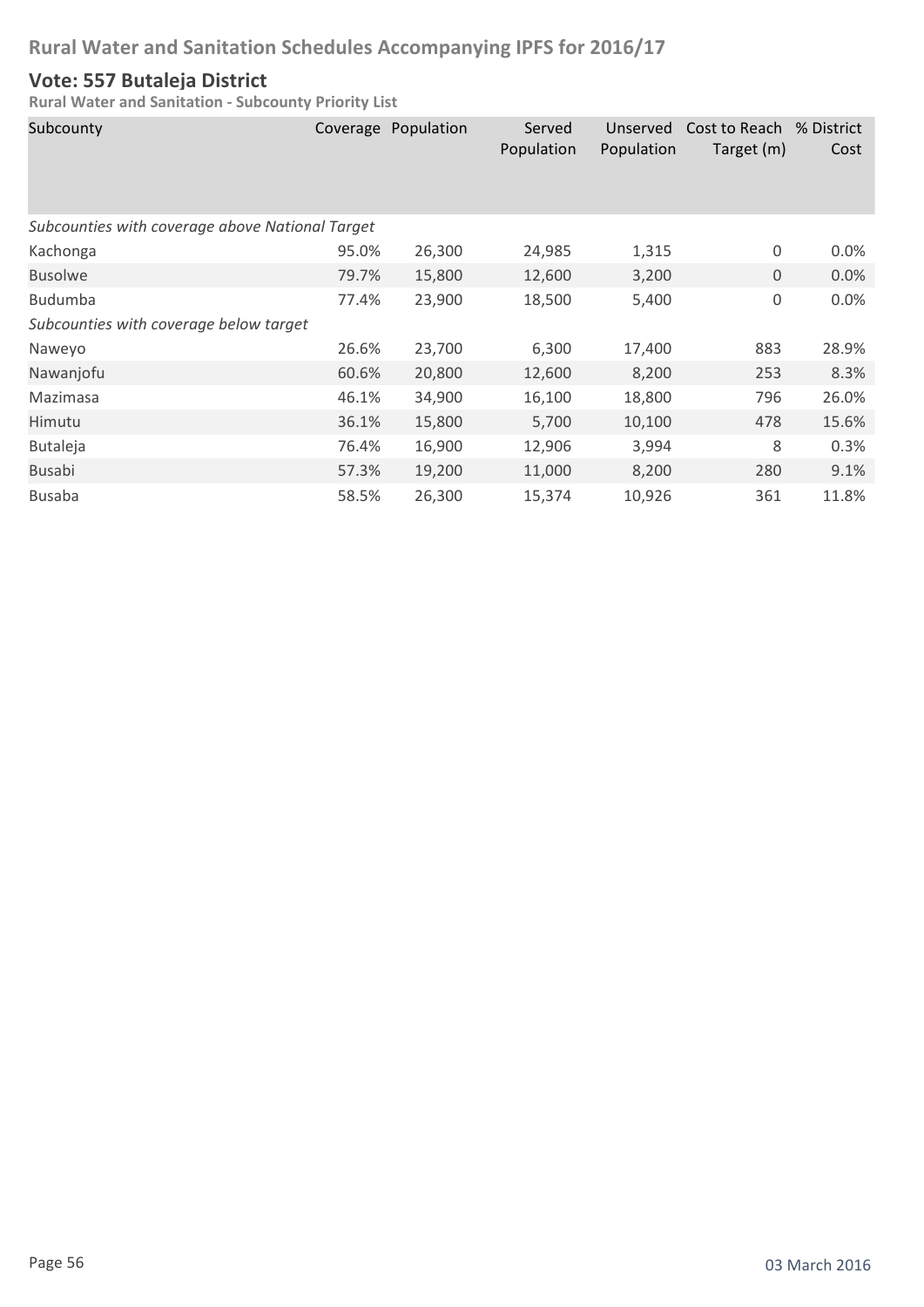#### **Vote: 558 Ibanda District**

| Subcounty                                       |       | Coverage Population | Served<br>Population | Unserved<br>Population | Cost to Reach % District<br>Target (m) | Cost  |  |  |
|-------------------------------------------------|-------|---------------------|----------------------|------------------------|----------------------------------------|-------|--|--|
| Subcounties with coverage above National Target |       |                     |                      |                        |                                        |       |  |  |
| Rukiri                                          | 92.1% | 25,200              | 23,212               | 1,988                  | 0                                      | 0.0%  |  |  |
| Nyabuhikye                                      | 95.0% | 10,200              | 9,690                | 510                    | $\mathbf{0}$                           | 0.0%  |  |  |
| Kikyenkye                                       | 95.0% | 12,300              | 11,685               | 615                    | 0                                      | 0.0%  |  |  |
| Kijongo                                         | 77.7% | 11,200              | 8,700                | 2,500                  | $\boldsymbol{0}$                       | 0.0%  |  |  |
| Subcounties with coverage below target          |       |                     |                      |                        |                                        |       |  |  |
| Nyamarebe                                       | 63.8% | 23,700              | 15,118               | 8,582                  | 384                                    | 16.8% |  |  |
| Kicuzi                                          | 57.8% | 16,900              | 9,762                | 7,138                  | 399                                    | 17.5% |  |  |
| Keihangara                                      | 22.8% | 11,600              | 2,650                | 8,950                  | 771                                    | 33.8% |  |  |
| Ishongororo                                     | 37.5% | 15,000              | 5,624                | 9,376                  | 727                                    | 31.9% |  |  |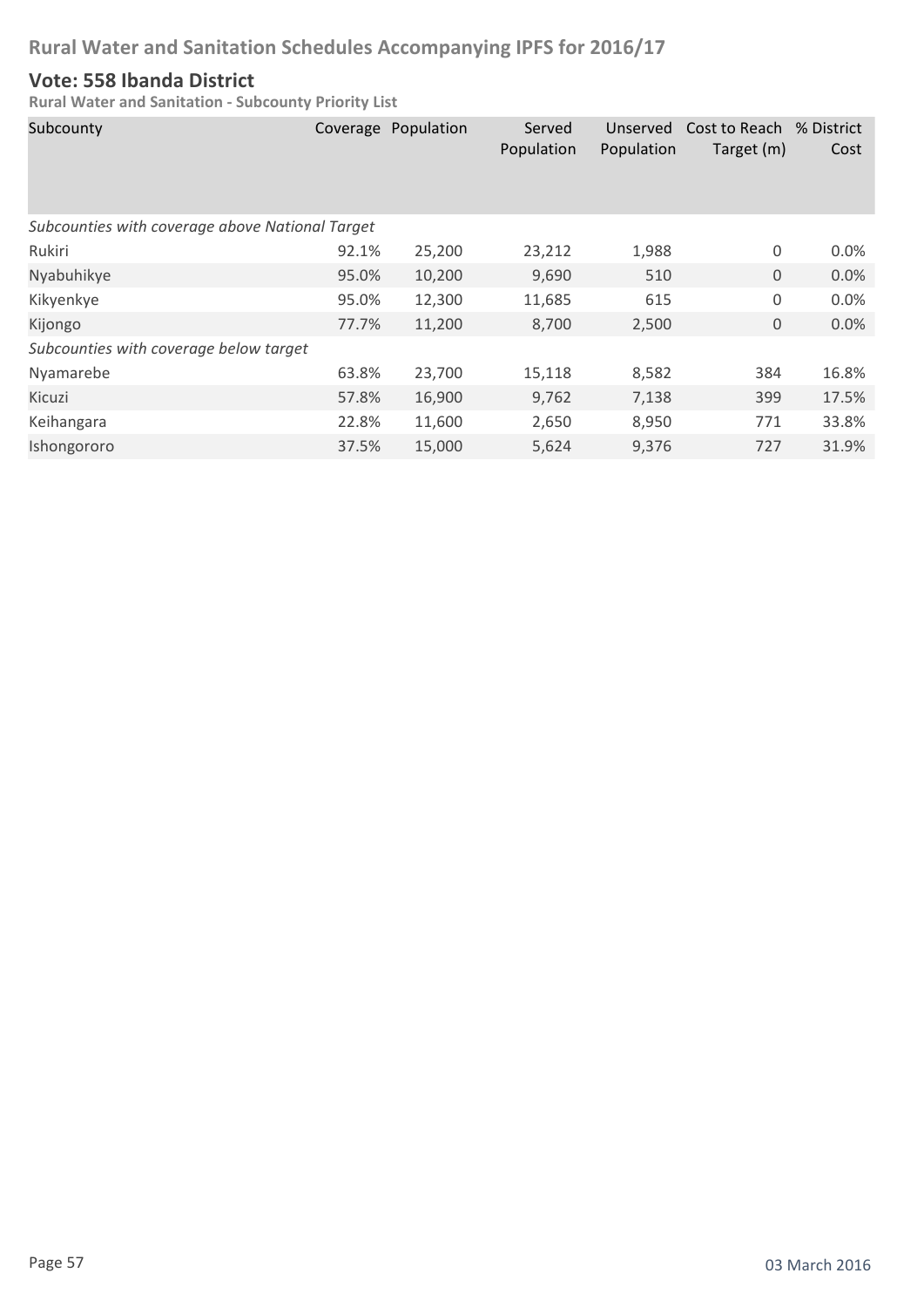#### **Vote: 559 Kaabong District**

| Subcounty                                       |       | Coverage Population | Served<br>Population | Unserved<br>Population | Cost to Reach<br>Target (m) | % District<br>Cost |  |  |
|-------------------------------------------------|-------|---------------------|----------------------|------------------------|-----------------------------|--------------------|--|--|
| Subcounties with coverage above National Target |       |                     |                      |                        |                             |                    |  |  |
| Sidok                                           | 78.4% | 13,400              | 10,500               | 2,900                  | 0                           | 0.0%               |  |  |
| Napore (Karenga)                                | 95.0% | 15,700              | 14,915               | 785                    | $\mathbf 0$                 | 0.0%               |  |  |
| Loyoro                                          | 95.0% | 3,800               | 3,610                | 190                    | 0                           | 0.0%               |  |  |
| Lolelia                                         | 93.5% | 7,700               | 7,200                | 500                    | $\overline{0}$              | 0.0%               |  |  |
| Kathile                                         | 78.6% | 22,000              | 17,300               | 4,700                  | 0                           | 0.0%               |  |  |
| Kapedo                                          | 95.0% | 15,200              | 14,440               | 760                    | $\overline{0}$              | 0.0%               |  |  |
| Kamion                                          | 87.7% | 6,500               | 5,700                | 800                    | $\mathsf 0$                 | 0.0%               |  |  |
| Subcounties with coverage below target          |       |                     |                      |                        |                             |                    |  |  |
| Lobalangit                                      | 48.8% | 8,000               | 3,900                | 4,100                  | 478                         | 10.6%              |  |  |
| Kawalakol                                       | 48.6% | 14,800              | 7,200                | 7,600                  | 888                         | 19.6%              |  |  |
| Kalapata                                        | 41.7% | 26,300              | 10,956               | 15,344                 | 1,968                       | 43.4%              |  |  |
| Kaabong West                                    | 66.4% | 14,000              | 9,300                | 4,700                  | 313                         | 6.9%               |  |  |
| Kaabong East                                    | 37.1% | 10,500              | 3,900                | 6,600                  | 886                         | 19.5%              |  |  |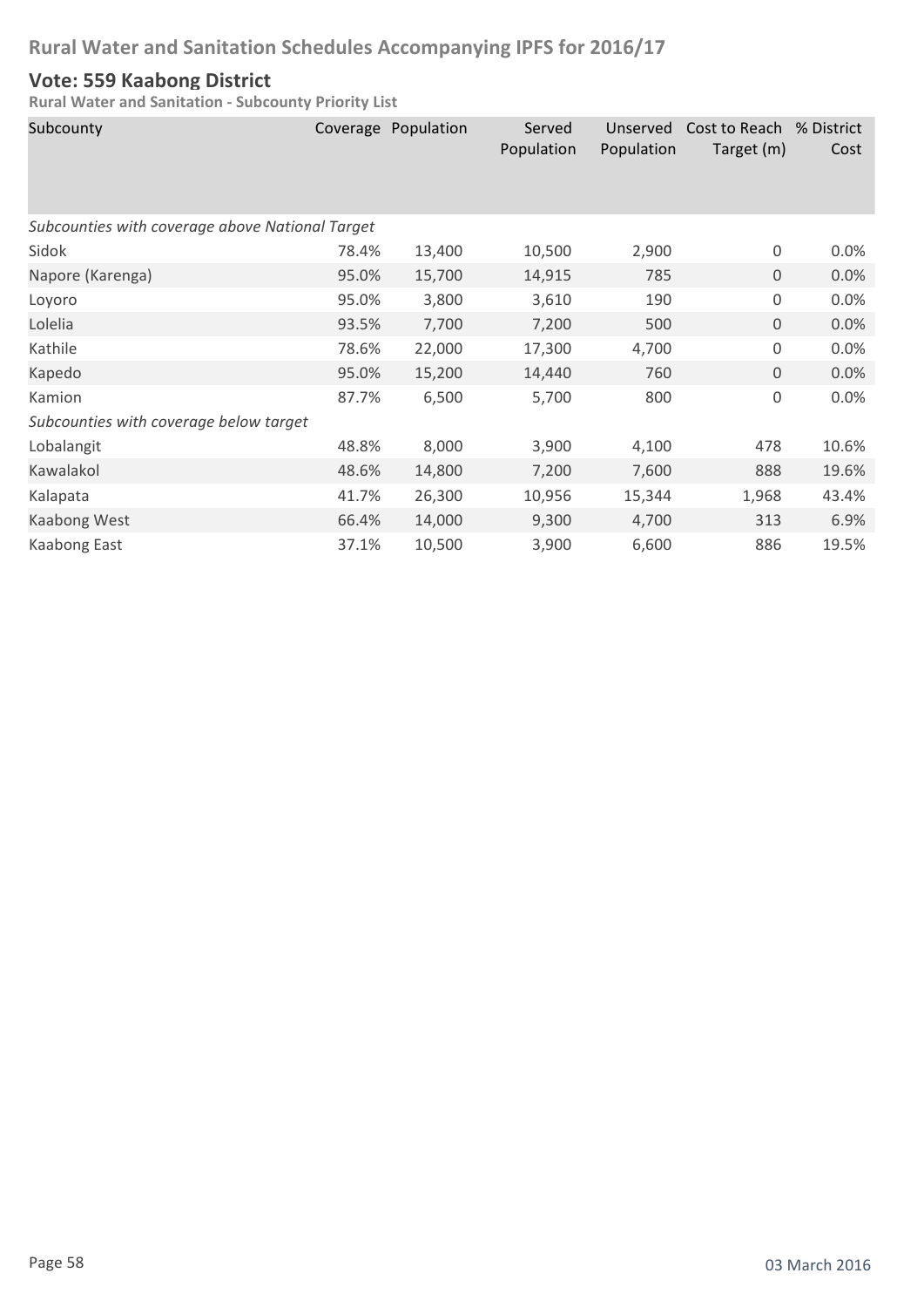#### **Vote: 560 Isingiro District**

| Subcounty                              |       | Coverage Population | Served<br>Population | Unserved<br>Population | Cost to Reach<br>Target (m) | % District<br>Cost |
|----------------------------------------|-------|---------------------|----------------------|------------------------|-----------------------------|--------------------|
| Subcounties with coverage below target |       |                     |                      |                        |                             |                    |
| Rushasha                               | 2.1%  | 14,000              | 300                  | 13,700                 | 1,053                       | 5.0%               |
| Rugaaga                                | 28.2% | 35,200              | 9,924                | 25,276                 | 1,727                       | 8.2%               |
| Ruborogota                             | 19.5% | 18,800              | 3,672                | 15,128                 | 1,086                       | 5.2%               |
| Nyamuyanja                             | 59.8% | 16,900              | 10,098               | 6,802                  | 293                         | 1.4%               |
| Nyakitunda                             | 31.9% | 44,600              | 14,224               | 30,376                 | 2,022                       | 9.6%               |
| Ngarama                                | 20.0% | 38,000              | 7,618                | 30,382                 | 2,175                       | 10.3%              |
| Mbaare                                 | 1.6%  | 36,800              | 606                  | 36,194                 | 2,787                       | 13.2%              |
| Masha                                  | 19.2% | 28,900              | 5,556                | 23,344                 | 1,678                       | 8.0%               |
| Kikagate                               | 13.2% | 53,800              | 7,128                | 46,672                 | 3,447                       | 16.4%              |
| Kashumba                               | 19.0% | 23,300              | 4,416                | 18,884                 | 1,359                       | 6.4%               |
| Kabuyanda                              | 67.8% | 22,700              | 15,384               | 7,316                  | 211                         | 1.0%               |
| Kabingo                                | 34.2% | 23,400              | 7,994                | 15,406                 | 1,008                       | 4.8%               |
| Endiinzi                               | 26.9% | 25,100              | 6,750                | 18,350                 | 1,264                       | 6.0%               |
| <b>Bireere</b>                         | 34.4% | 22,700              | 7,806                | 14,894                 | 972                         | 4.6%               |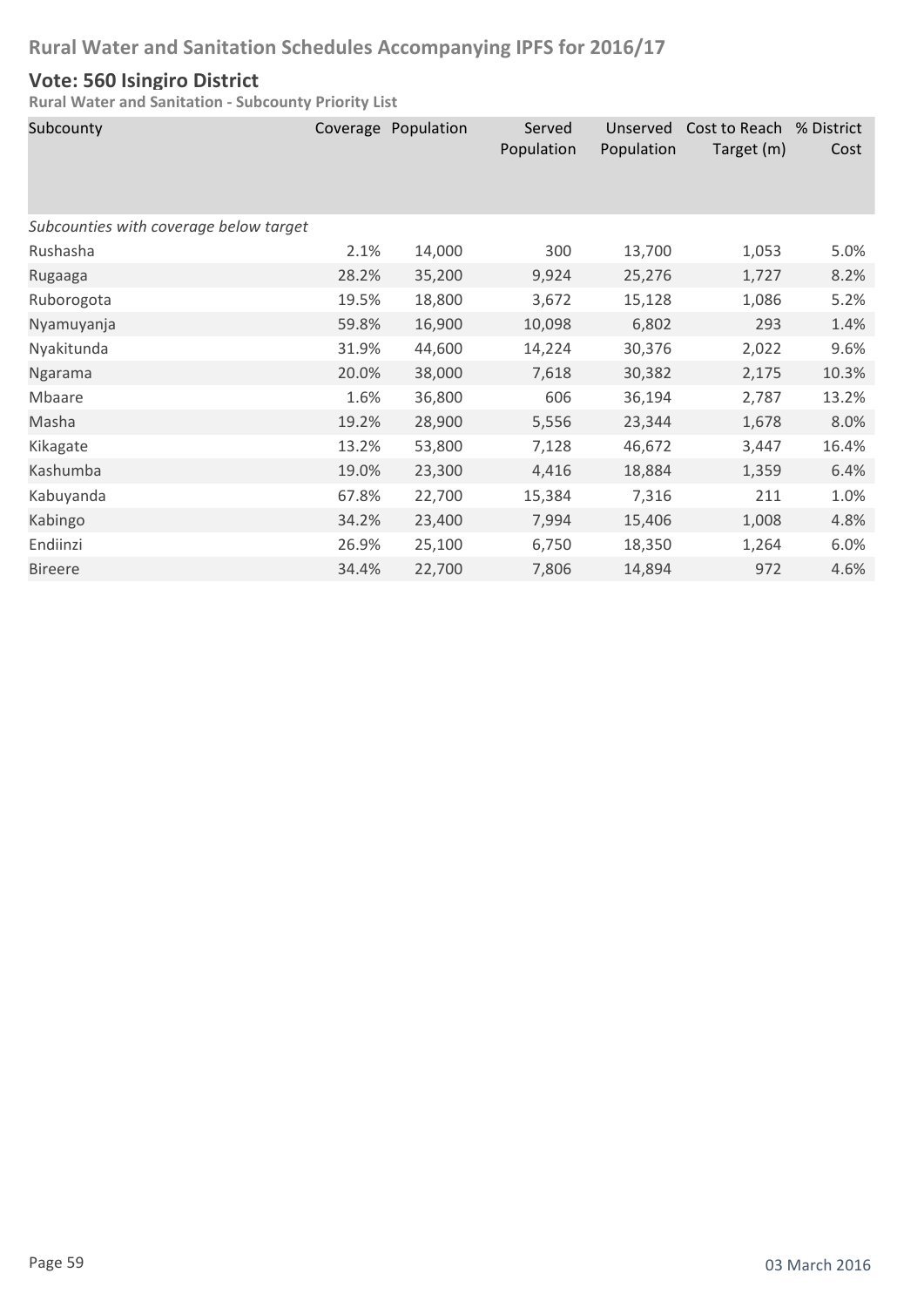#### **Vote: 561 Kaliro District**

| Subcounty                                       |       | Coverage Population | Served<br>Population | Unserved<br>Population | Cost to Reach % District<br>Target (m) | Cost    |
|-------------------------------------------------|-------|---------------------|----------------------|------------------------|----------------------------------------|---------|
| Subcounties with coverage above National Target |       |                     |                      |                        |                                        |         |
| Namugongo                                       | 83.9% | 37,700              | 31,630               | 6,070                  | 0                                      | $0.0\%$ |
| Subcounties with coverage below target          |       |                     |                      |                        |                                        |         |
| Nawaikoke                                       | 59.4% | 67,700              | 40,200               | 27,500                 | 1,602                                  | 34.6%   |
| Namwiwa                                         | 62.0% | 38,300              | 23,730               | 14,570                 | 774                                    | 16.7%   |
| Gadumire                                        | 57.3% | 37,800              | 21,678               | 16,122                 | 997                                    | 21.5%   |
| Bumanya                                         | 59.2% | 52,700              | 31,200               | 21,500                 | 1,259                                  | 27.2%   |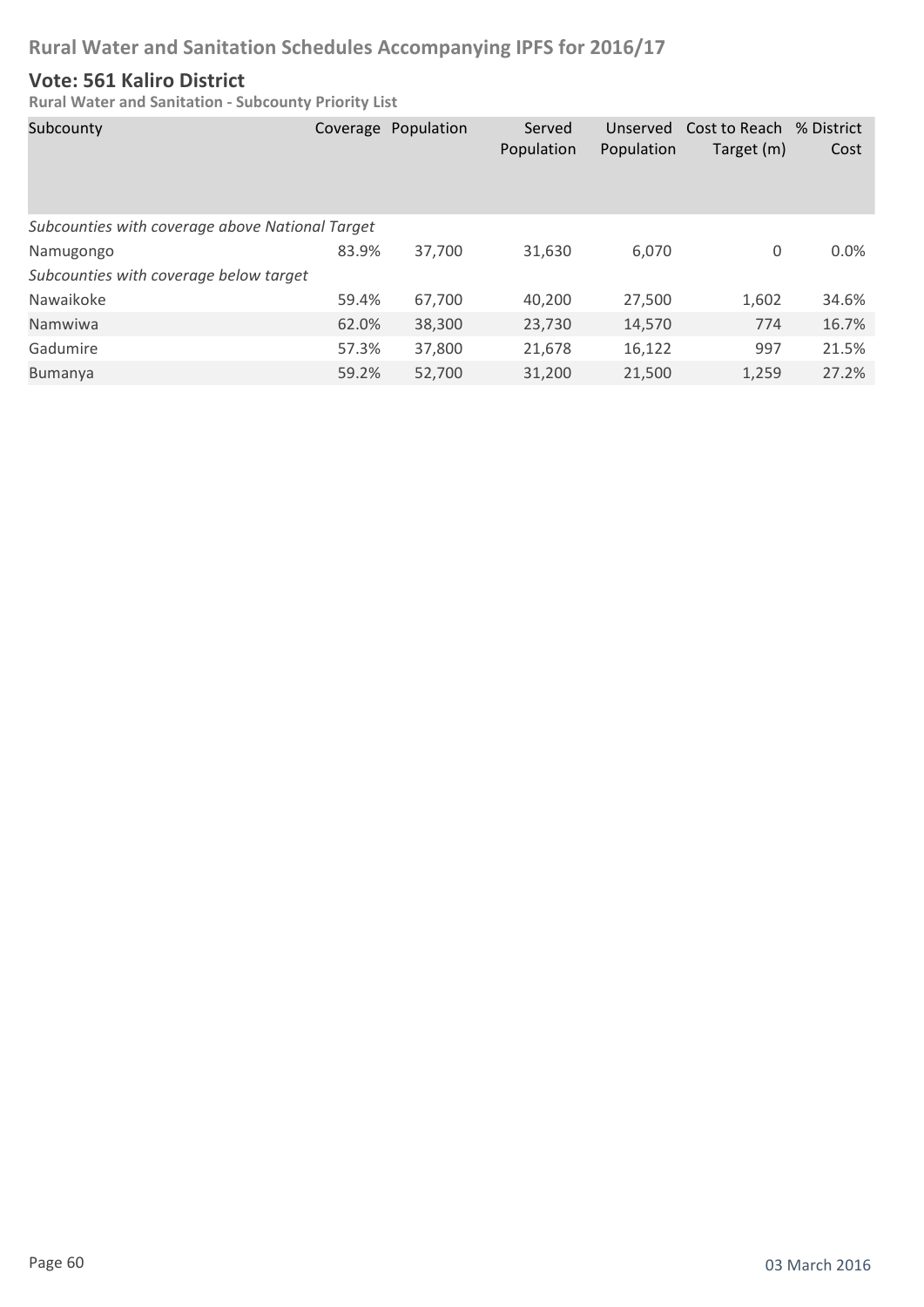#### **Vote: 562 Kiruhura District**

| Subcounty                                       |       | Coverage Population | Served<br>Population | Unserved<br>Population | Cost to Reach<br>Target (m) | % District<br>Cost |  |  |
|-------------------------------------------------|-------|---------------------|----------------------|------------------------|-----------------------------|--------------------|--|--|
| Subcounties with coverage above National Target |       |                     |                      |                        |                             |                    |  |  |
| Kitura                                          | 77.7% | 16,900              | 13,124               | 3,776                  | $\boldsymbol{0}$            | 0.0%               |  |  |
| Kanyaryeru                                      | 93.9% | 8,100               | 7,602                | 498                    | $\mathbf{0}$                | 0.0%               |  |  |
| Subcounties with coverage below target          |       |                     |                      |                        |                             |                    |  |  |
| Sanga                                           | 65.9% | 8,500               | 5,604                | 2,896                  | 149                         | 0.7%               |  |  |
| Rwemikoma                                       | 18.7% | 24,900              | 4,656                | 20,244                 | 2,295                       | 11.3%              |  |  |
| Nyakashashara                                   | 41.0% | 17,300              | 7,092                | 10,208                 | 985                         | 4.9%               |  |  |
| Nkungu                                          | 12.7% | 26,800              | 3,396                | 23,404                 | 2,726                       | 13.4%              |  |  |
| Kinoni                                          | 36.7% | 21,800              | 8,010                | 13,790                 | 1,388                       | 6.8%               |  |  |
| Kikaatsi                                        | 31.6% | 19,900              | 6,294                | 13,606                 | 1,428                       | 7.0%               |  |  |
| Kenshunga                                       | 34.2% | 26,800              | 9,156                | 17,644                 | 1,815                       | 8.9%               |  |  |
| Kazo                                            | 16.6% | 31,500              | 5,214                | 26,286                 | 3,011                       | 14.8%              |  |  |
| Kashongi                                        | 27.3% | 26,900              | 7,356                | 19,544                 | 2,112                       | 10.4%              |  |  |
| Kanoni                                          | 73.9% | 18,000              | 13,296               | 4,704                  | 89                          | 0.4%               |  |  |
| Engari                                          | 31.1% | 26,500              | 8,234                | 18,266                 | 1,924                       | 9.5%               |  |  |
| <b>Burunga</b>                                  | 24.1% | 25,100              | 6,060                | 19,040                 | 2,098                       | 10.3%              |  |  |
| <b>Buremba</b>                                  | 68.8% | 22,000              | 15,126               | 6,874                  | 287                         | 1.4%               |  |  |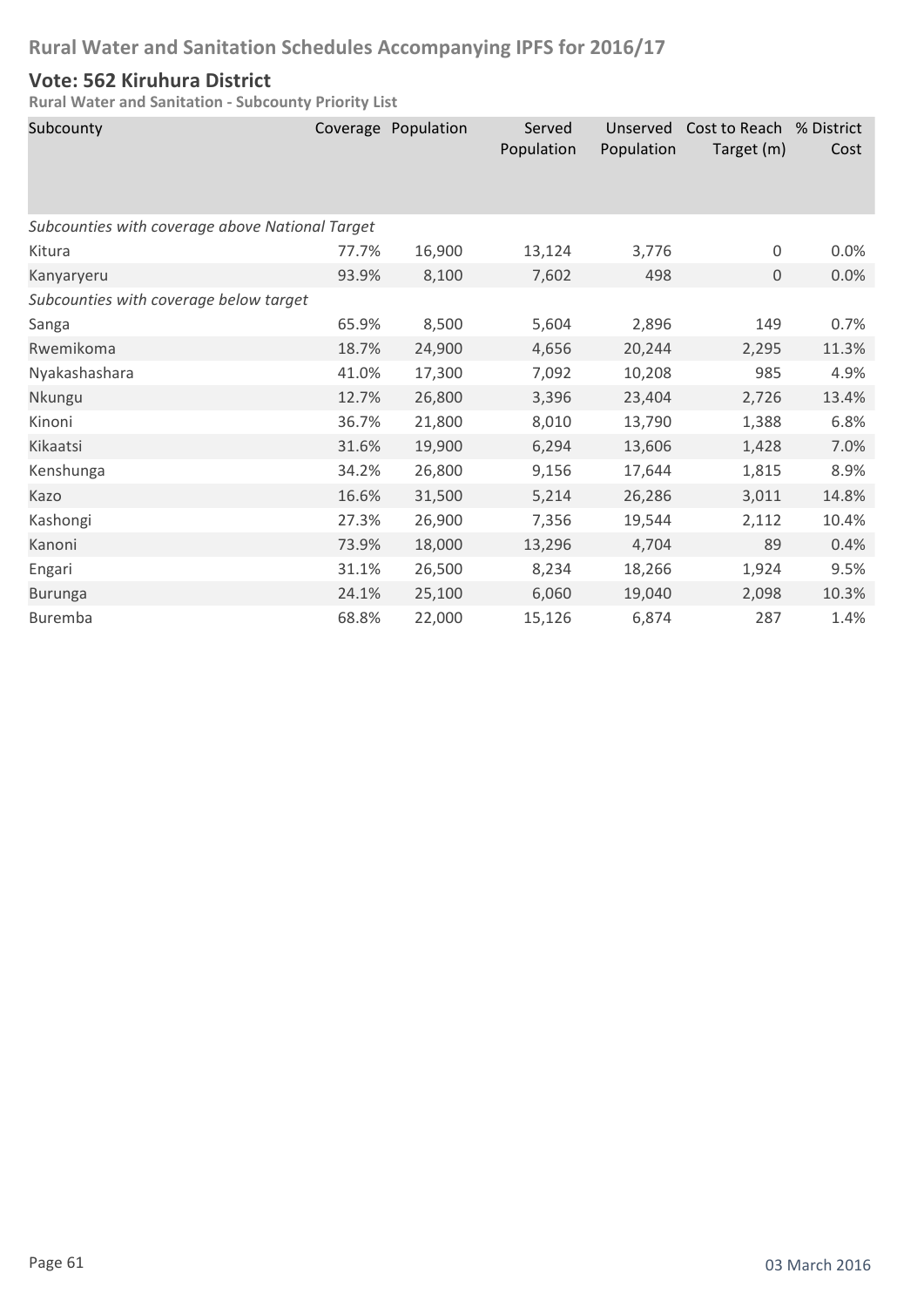#### **Vote: 563 Koboko District**

| Subcounty                                       |       | Coverage Population | Served<br>Population | Unserved<br>Population | Cost to Reach<br>Target (m) | % District<br>Cost |
|-------------------------------------------------|-------|---------------------|----------------------|------------------------|-----------------------------|--------------------|
| Subcounties with coverage above National Target |       |                     |                      |                        |                             |                    |
| Ludara                                          | 95.0% | 34,200              | 32,490               | 1,710                  | 0                           | 0.0%               |
| Abuku                                           | 95.0% | 15,600              | 14,820               | 780                    | 0                           | 0.0%               |
| Subcounties with coverage below target          |       |                     |                      |                        |                             |                    |
| Kuluba                                          | 64.8% | 43,700              | 28,330               | 15,370                 | 613                         | 100.0%             |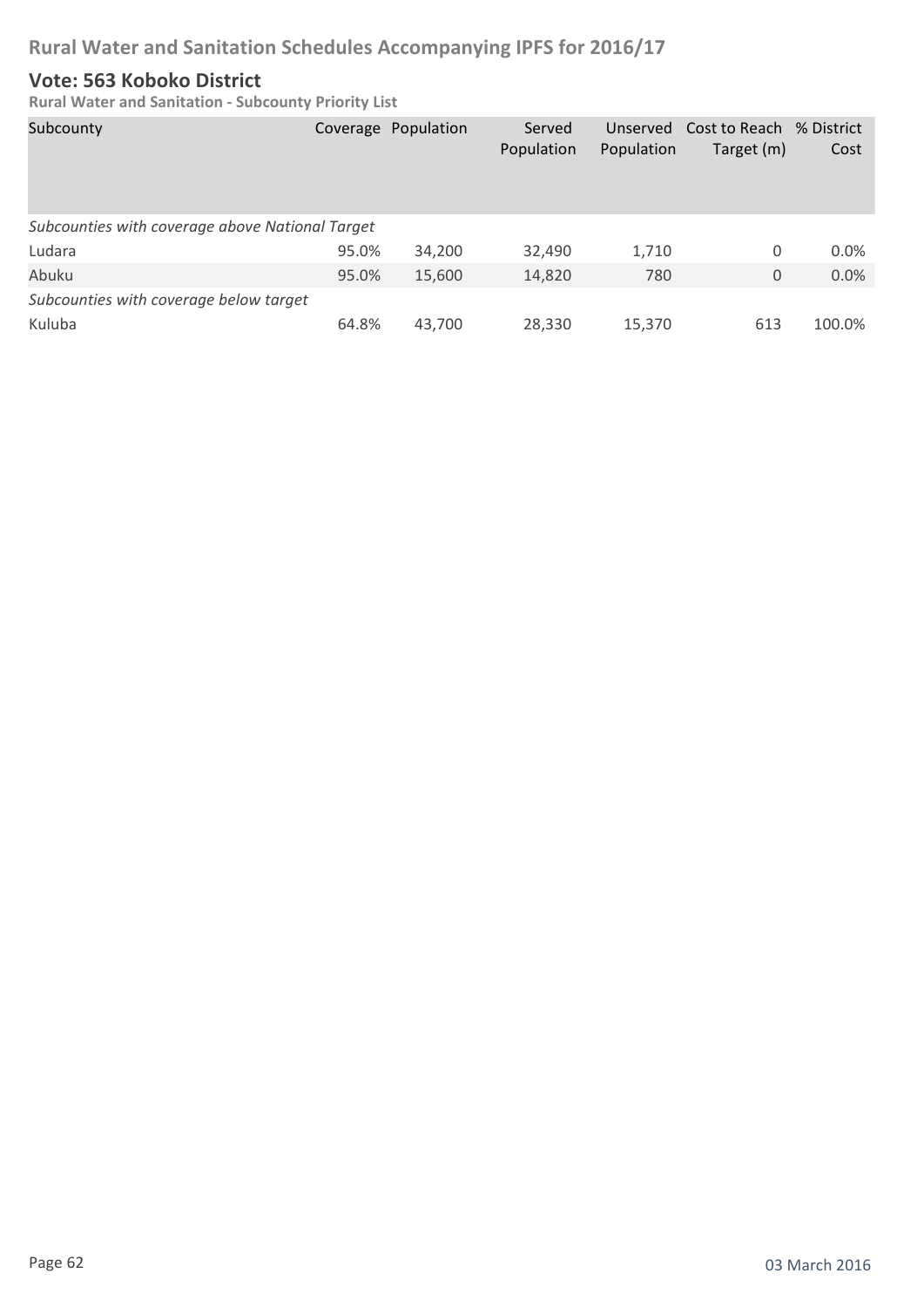#### **Vote: 564 Amolatar District**

| Subcounty                                       |       | Coverage Population | Served<br>Population | Unserved<br>Population | Cost to Reach % District<br>Target (m) | Cost  |  |  |
|-------------------------------------------------|-------|---------------------|----------------------|------------------------|----------------------------------------|-------|--|--|
| Subcounties with coverage above National Target |       |                     |                      |                        |                                        |       |  |  |
| Namasale                                        | 95.0% | 21,400              | 20,330               | 1,070                  | 0                                      | 0.0%  |  |  |
| Muntu                                           | 95.0% | 14,100              | 13,395               | 705                    | $\mathbf 0$                            | 0.0%  |  |  |
| Etam                                            | 92.6% | 15,700              | 14,542               | 1,158                  | $\mathsf 0$                            | 0.0%  |  |  |
| Arwotcek                                        | 79.4% | 17,800              | 14,136               | 3,664                  | $\mathbf 0$                            | 0.0%  |  |  |
| Aputi                                           | 95.0% | 16,000              | 15,200               | 800                    | 0                                      | 0.0%  |  |  |
| Agikdak                                         | 95.0% | 11,600              | 11,020               | 580                    | $\mathbf 0$                            | 0.0%  |  |  |
| Subcounties with coverage below target          |       |                     |                      |                        |                                        |       |  |  |
| Awelo                                           | 62.3% | 12,200              | 7,600                | 4,600                  | 163                                    | 14.8% |  |  |
| Akwon                                           | 22.5% | 8,000               | 1,800                | 6,200                  | 397                                    | 36.0% |  |  |
| Agwingiri                                       | 41.4% | 16,700              | 6,906                | 9,794                  | 542                                    | 49.2% |  |  |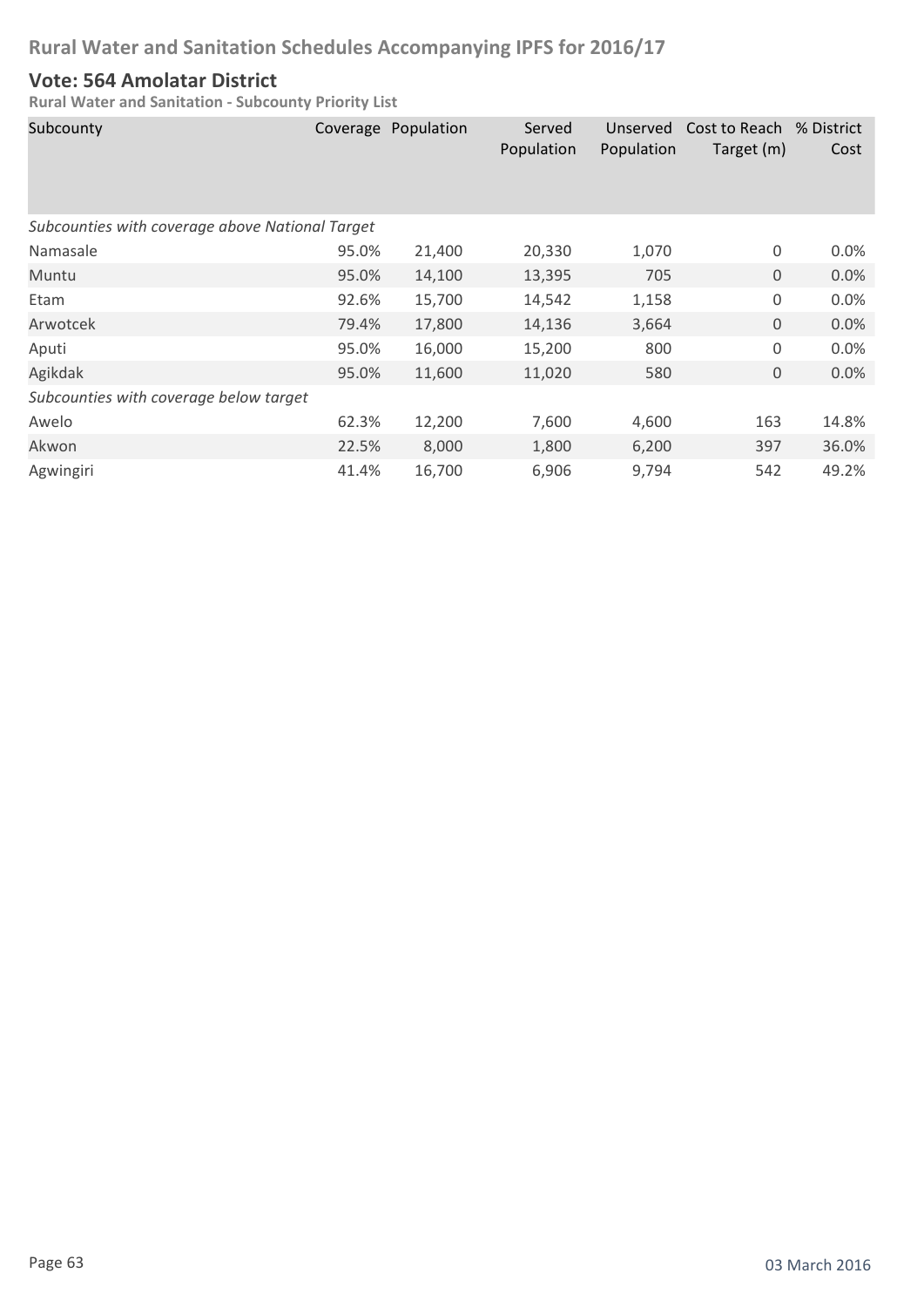#### **Vote: 565 Amuria District**

| Subcounty                                       |       | Coverage Population | Served<br>Population | Unserved<br>Population | Cost to Reach % District<br>Target (m) | Cost  |
|-------------------------------------------------|-------|---------------------|----------------------|------------------------|----------------------------------------|-------|
| Subcounties with coverage above National Target |       |                     |                      |                        |                                        |       |
| Wera                                            | 78.0% | 25,400              | 19,800               | 5,600                  | $\mathsf 0$                            | 0.0%  |
| Orungo                                          | 95.0% | 15,800              | 15,010               | 790                    | $\mathbf 0$                            | 0.0%  |
| Okungur                                         | 79.3% | 14,000              | 11,100               | 2,900                  | $\mathsf 0$                            | 0.0%  |
| Ogolai                                          | 88.7% | 15,000              | 13,300               | 1,700                  | $\mathbf 0$                            | 0.0%  |
| Obalanga                                        | 95.0% | 19,400              | 18,430               | 970                    | $\mathsf 0$                            | 0.0%  |
| Morungatuny                                     | 89.7% | 18,400              | 16,500               | 1,900                  | $\mathbf 0$                            | 0.0%  |
| Kuju                                            | 95.0% | 19,200              | 18,240               | 960                    | 0                                      | 0.0%  |
| Kapelebyong                                     | 95.0% | 20,700              | 19,665               | 1,035                  | $\mathbf 0$                            | 0.0%  |
| Asamuk                                          | 89.5% | 22,900              | 20,500               | 2,400                  | 0                                      | 0.0%  |
| Apeduru                                         | 95.0% | 14,800              | 14,060               | 740                    | $\mathbf 0$                            | 0.0%  |
| Akoromit                                        | 85.3% | 19,000              | 16,200               | 2,800                  | 0                                      | 0.0%  |
| Acowa                                           | 95.0% | 19,700              | 18,715               | 985                    | $\mathbf 0$                            | 0.0%  |
| Abarilela                                       | 90.8% | 26,100              | 23,700               | 2,400                  | 0                                      | 0.0%  |
| Subcounties with coverage below target          |       |                     |                      |                        |                                        |       |
| Willa                                           | 56.6% | 14,300              | 8,100                | 6,200                  | 194                                    | 21.5% |
| Akeriau                                         | 6.0%  | 15,000              | 900                  | 14,100                 | 711                                    | 78.5% |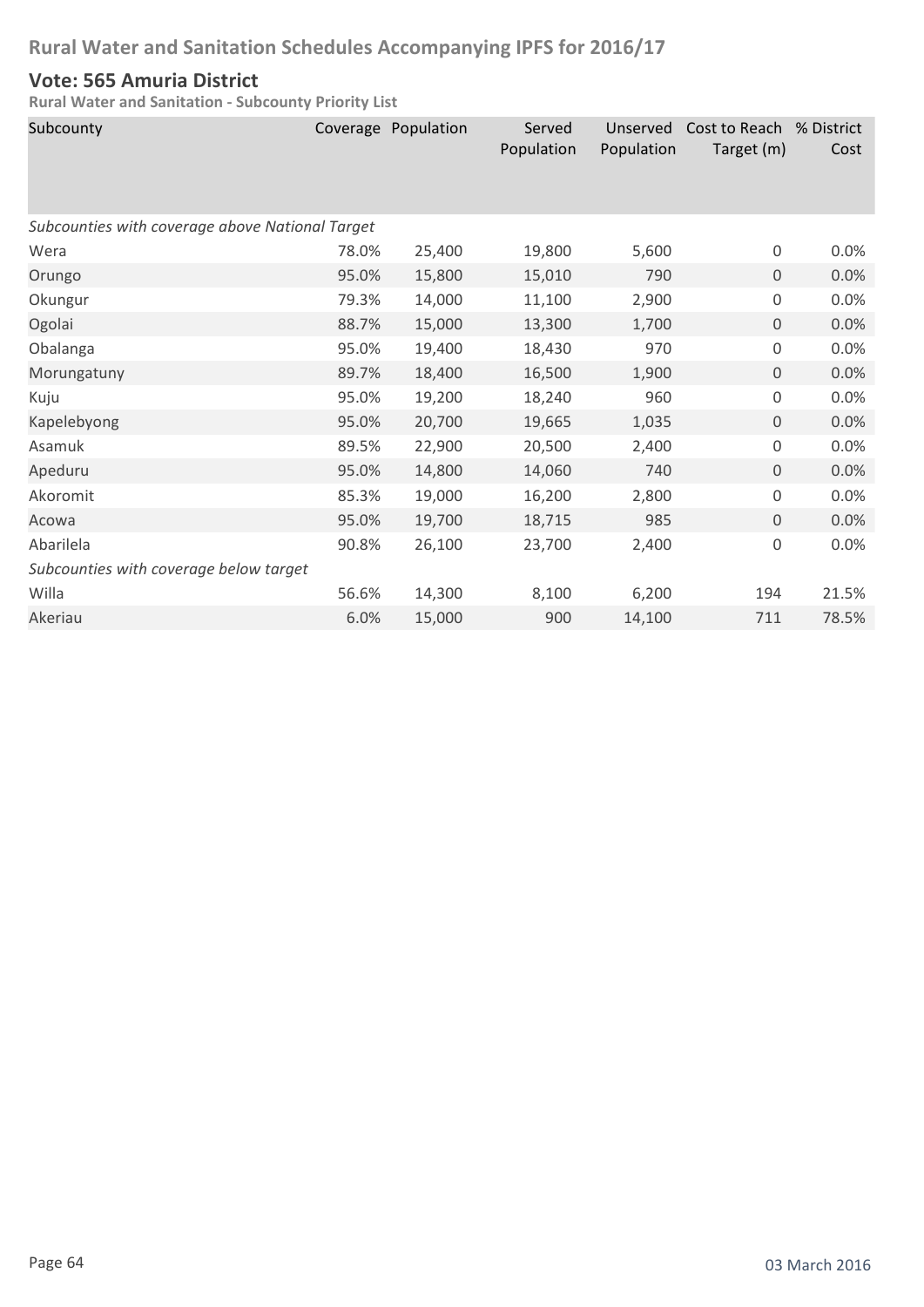#### **Vote: 566 Manafwa District**

| Subcounty                                       |       | Coverage Population | Served     | Unserved   | Cost to Reach % District |       |
|-------------------------------------------------|-------|---------------------|------------|------------|--------------------------|-------|
|                                                 |       |                     | Population | Population | Target (m)               | Cost  |
|                                                 |       |                     |            |            |                          |       |
| Subcounties with coverage above National Target |       |                     |            |            |                          |       |
| Bugobero                                        | 95.0% | 14,000              | 13,300     | 700        | 0                        | 0.0%  |
| <b>Bukhabusi</b>                                | 95.0% | 10,100              | 9,595      | 505        | $\boldsymbol{0}$         | 0.0%  |
| Sibanga                                         | 95.0% | 8,100               | 7,695      | 405        | $\mathsf 0$              | 0.0%  |
| Bukhaweka                                       | 95.0% | 9,300               | 8,835      | 465        | $\boldsymbol{0}$         | 0.0%  |
| <b>Bubutu</b>                                   | 93.7% | 24,200              | 22,684     | 1,516      | 0                        | 0.0%  |
| Weswa                                           | 95.0% | 7,900               | 7,505      | 395        | $\mathbf 0$              | 0.0%  |
| Buwabwala                                       | 95.0% | 7,400               | 7,030      | 370        | 0                        | 0.0%  |
| <b>Bupoto</b>                                   | 91.6% | 14,200              | 13,006     | 1,194      | $\mathsf{O}\xspace$      | 0.0%  |
| Kaato                                           | 95.0% | 9,300               | 8,835      | 465        | 0                        | 0.0%  |
| Buwagogo                                        | 95.0% | 7,200               | 6,840      | 360        | $\boldsymbol{0}$         | 0.0%  |
| Subcounties with coverage below target          |       |                     |            |            |                          |       |
| Bukokho                                         | 63.5% | 20,200              | 12,824     | 7,376      | 154                      | 2.7%  |
| <b>Bumwoni</b>                                  | 20.8% | 20,200              | 4,206      | 15,994     | 641                      | 11.4% |
| <b>Bukusu</b>                                   | 13.7% | 10,200              | 1,400      | 8,800      | 365                      | 6.5%  |
| <b>Butta</b>                                    | 50.0% | 5,000               | 2,500      | 2,500      | 76                       | 1.4%  |
| <b>Bukiabi</b>                                  | 68.1% | 11,900              | 8,100      | 3,800      | 60                       | 1.1%  |
| <b>Bukhofu</b>                                  | 15.6% | 7,700               | 1,200      | 6,500      | 267                      | 4.8%  |
| <b>Bumbo</b>                                    | 52.3% | 17,500              | 9,150      | 8,350      | 244                      | 4.4%  |
| Bunabwana                                       | 40.7% | 12,600              | 5,130      | 7,470      | 258                      | 4.6%  |
| <b>Butiru</b>                                   | 28.5% | 18,400              | 5,242      | 13,158     | 504                      | 9.0%  |
| Khabutoola                                      | 41.9% | 15,500              | 6,500      | 9,000      | 307                      | 5.5%  |
| Magale                                          | 36.4% | 21,800              | 7,930      | 13,870     | 500                      | 8.9%  |
| Mukhoto                                         | 34.5% | 8,400               | 2,900      | 5,500      | 202                      | 3.6%  |
| Nalondo                                         | 9.8%  | 6,100               | 600        | 5,500      | 231                      | 4.1%  |
| Namabya                                         | 24.1% | 11,200              | 2,700      | 8,500      | 335                      | 6.0%  |
| Namboko                                         | 9.5%  | 10,700              | 1,018      | 9,682      | 408                      | 7.3%  |
| Sisuni                                          | 45.7% | 4,200               | 1,918      | 2,282      | 74                       | 1.3%  |
| Tsekululu                                       | 24.6% | 17,300              | 4,250      | 13,050     | 512                      | 9.1%  |
| Busukuya                                        | 15.4% | 13,600              | 2,100      | 11,500     | 473                      | 8.4%  |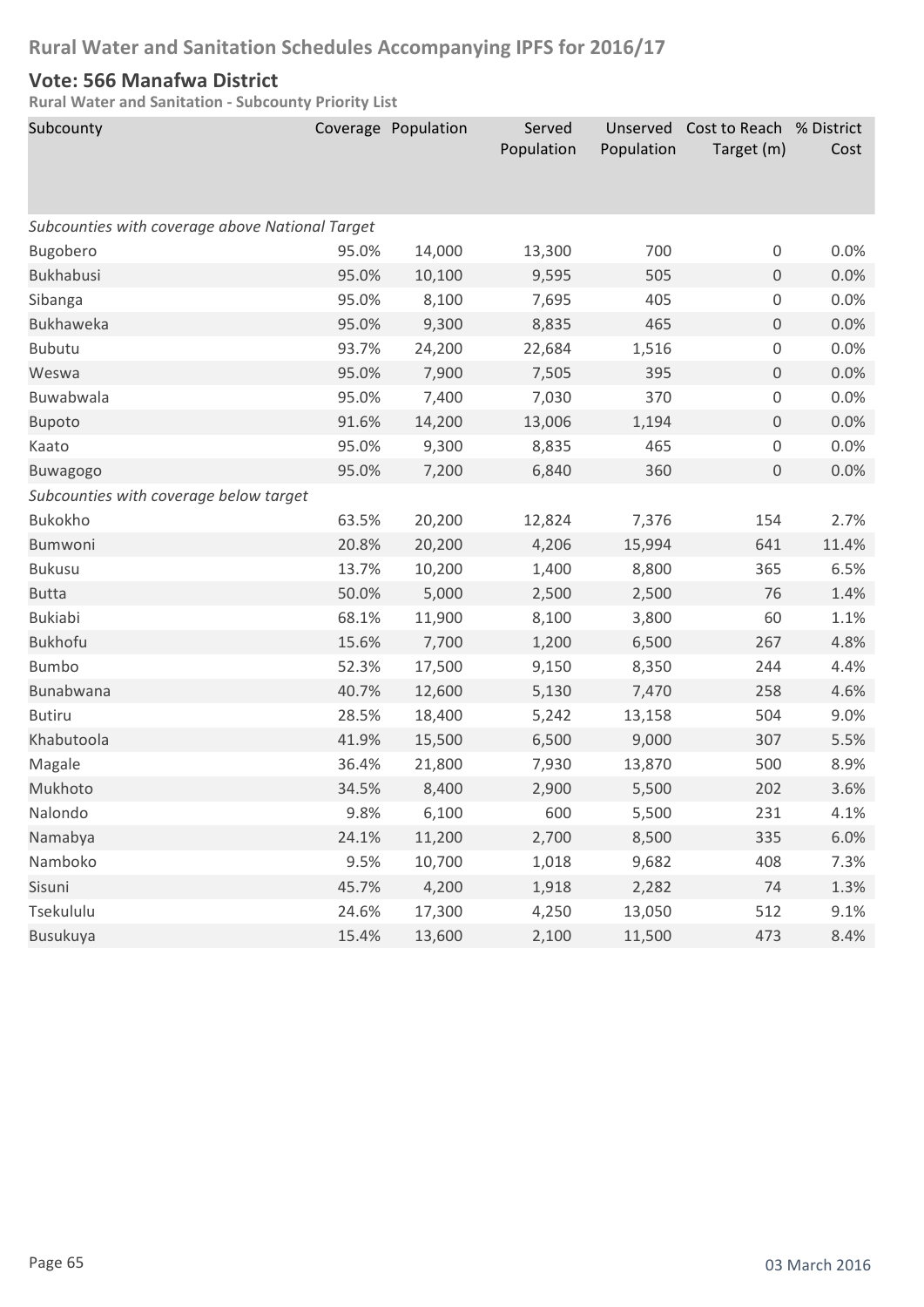#### **Vote: 567 Bukwo District**

| Subcounty                                       |       | Coverage Population | Served<br>Population | Unserved<br>Population | Cost to Reach % District<br>Target (m) | Cost  |
|-------------------------------------------------|-------|---------------------|----------------------|------------------------|----------------------------------------|-------|
| Subcounties with coverage above National Target |       |                     |                      |                        |                                        |       |
| Kabei                                           | 95.0% | 6,900               | 6,555                | 345                    | 0                                      | 0.0%  |
| Chepkwasta                                      | 95.0% | 9,400               | 8,930                | 470                    | $\mathbf{0}$                           | 0.0%  |
| <b>Bukwo</b>                                    | 95.0% | 9,300               | 8,835                | 465                    | 0                                      | 0.0%  |
| Subcounties with coverage below target          |       |                     |                      |                        |                                        |       |
| Tulel                                           | 45.6% | 5,700               | 2,600                | 3,100                  | 732                                    | 9.8%  |
| Suam                                            | 29.3% | 11,600              | 3,400                | 8,200                  | 2,262                                  | 30.2% |
| Senendet                                        | 55.2% | 9,700               | 5,350                | 4,350                  | 867                                    | 11.6% |
| Riwo                                            | 57.5% | 7,500               | 4,312                | 3,188                  | 598                                    | 8.0%  |
| Kortek                                          | 69.5% | 6,400               | 4,450                | 1,950                  | 195                                    | 2.6%  |
| Kaptererwo                                      | 62.9% | 9,700               | 6,100                | 3,600                  | 560                                    | 7.5%  |
| Kamet                                           | 7.0%  | 5,700               | 400                  | 5,300                  | 1,631                                  | 21.8% |
| Chesower                                        | 55.6% | 7,300               | 4,056                | 3,244                  | 640                                    | 8.6%  |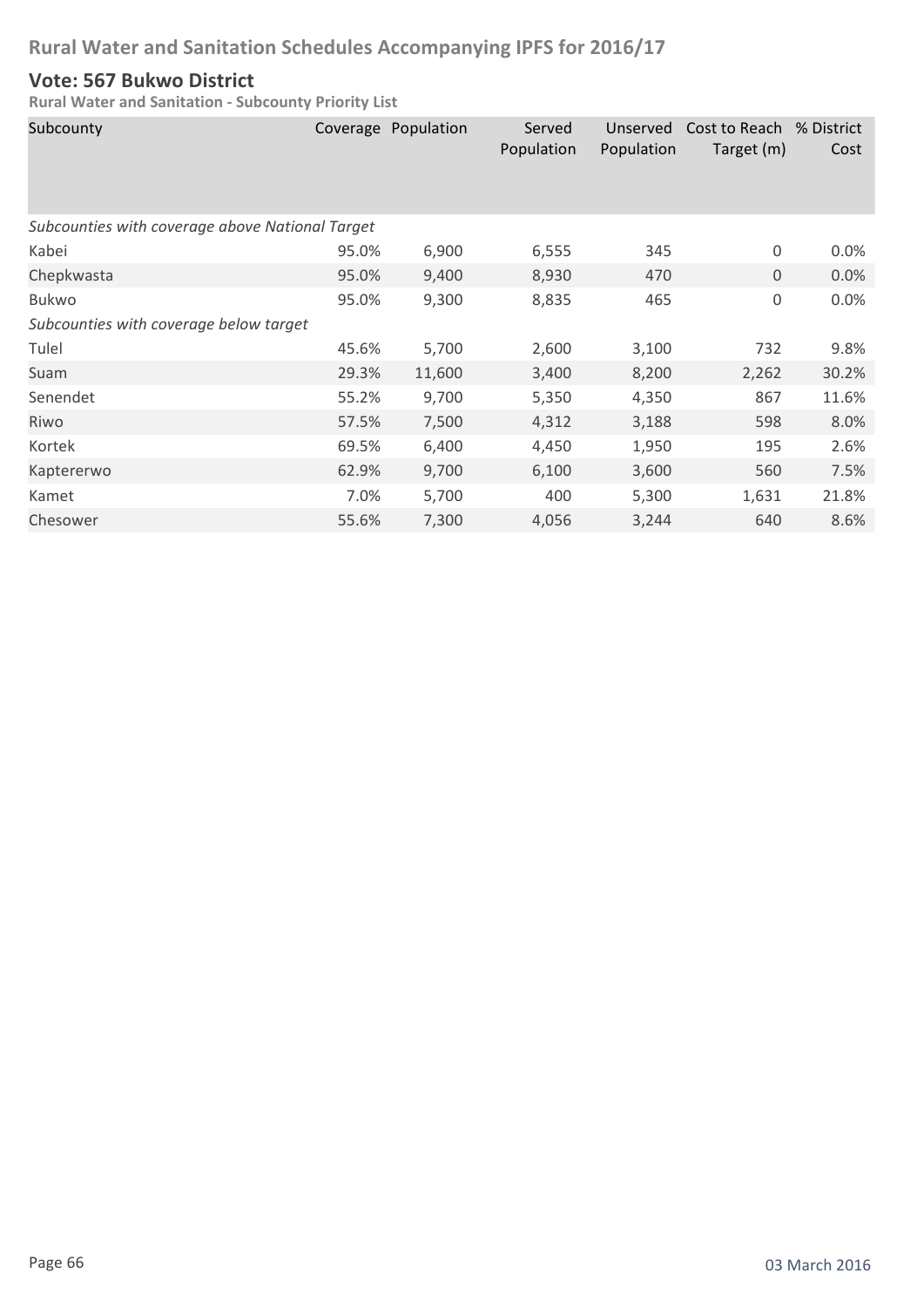#### **Vote: 568 Mityana District**

| Subcounty                                       |       | Coverage Population | Served<br>Population | Unserved<br>Population | Cost to Reach<br>Target (m) | % District<br>Cost |  |  |
|-------------------------------------------------|-------|---------------------|----------------------|------------------------|-----------------------------|--------------------|--|--|
| Subcounties with coverage above National Target |       |                     |                      |                        |                             |                    |  |  |
| Ssekanyonyi                                     | 86.1% | 39,500              | 34,028               | 5,472                  | 0                           | 0.0%               |  |  |
| Maanyi                                          | 88.5% | 22,000              | 19,460               | 2,540                  | $\mathbf 0$                 | 0.0%               |  |  |
| Kikandwa                                        | 80.6% | 30,600              | 24,674               | 5,926                  | 0                           | 0.0%               |  |  |
| Kakindu                                         | 95.0% | 18,500              | 17,575               | 925                    | $\mathbf 0$                 | 0.0%               |  |  |
| Butayunja                                       | 95.0% | 11,300              | 10,735               | 565                    | 0                           | 0.0%               |  |  |
| <b>Bulera</b>                                   | 90.4% | 31,100              | 28,126               | 2,974                  | 0                           | 0.0%               |  |  |
| Subcounties with coverage below target          |       |                     |                      |                        |                             |                    |  |  |
| Namungo                                         | 17.5% | 17,700              | 3,100                | 14,600                 | 720                         | 29.8%              |  |  |
| Malangala                                       | 75.9% | 25,200              | 19,132               | 6,068                  | 19                          | 0.8%               |  |  |
| Kalangalo                                       | 2.8%  | 31,700              | 900                  | 30,800                 | 1,607                       | 66.6%              |  |  |
| <b>Banda</b>                                    | 70.3% | 14,400              | 10,118               | 4,282                  | 66                          | 2.7%               |  |  |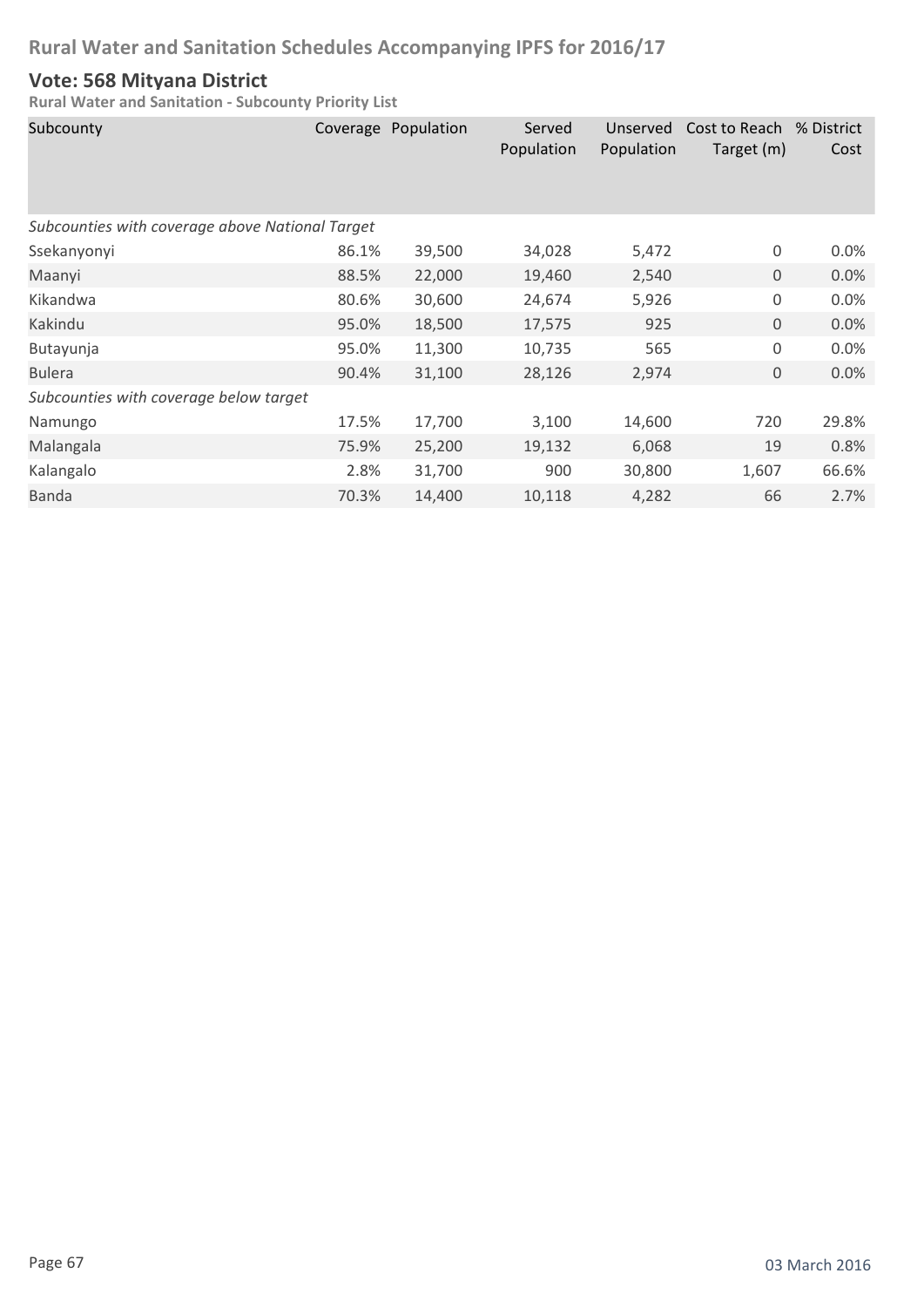### **Vote: 569 Nakaseke District**

| Subcounty                                       |       | Coverage Population | Served<br>Population | Unserved<br>Population | Cost to Reach % District<br>Target (m) | Cost    |  |  |
|-------------------------------------------------|-------|---------------------|----------------------|------------------------|----------------------------------------|---------|--|--|
| Subcounties with coverage above National Target |       |                     |                      |                        |                                        |         |  |  |
| Semuto                                          | 95.0% | 24,800              | 23,560               | 1,240                  | $\boldsymbol{0}$                       | $0.0\%$ |  |  |
| Nakaseke                                        | 95.0% | 20,100              | 19,095               | 1,005                  | $\mathbf 0$                            | 0.0%    |  |  |
| Kito                                            | 95.0% | 10,300              | 9,785                | 515                    | $\boldsymbol{0}$                       | 0.0%    |  |  |
| Kikamulo                                        | 95.0% | 19,300              | 18,335               | 965                    | $\mathsf{O}\xspace$                    | 0.0%    |  |  |
| Kasangombe                                      | 95.0% | 23,000              | 21,850               | 1,150                  | $\mathbf 0$                            | 0.0%    |  |  |
| Subcounties with coverage below target          |       |                     |                      |                        |                                        |         |  |  |
| Wakyato                                         | 64.0% | 13,600              | 8,700                | 4,900                  | 118                                    | 11.7%   |  |  |
| Ngoma                                           | 67.9% | 8,500               | 5,772                | 2,728                  | 51                                     | 5.1%    |  |  |
| Kinyogoga                                       | 42.1% | 12,300              | 5,184                | 7,116                  | 285                                    | 28.4%   |  |  |
| Kinoni                                          | 4.5%  | 6,700               | 300                  | 6,400                  | 323                                    | 32.1%   |  |  |
| Kapeeka                                         | 64.9% | 28,400              | 18,438               | 9,962                  | 228                                    | 22.7%   |  |  |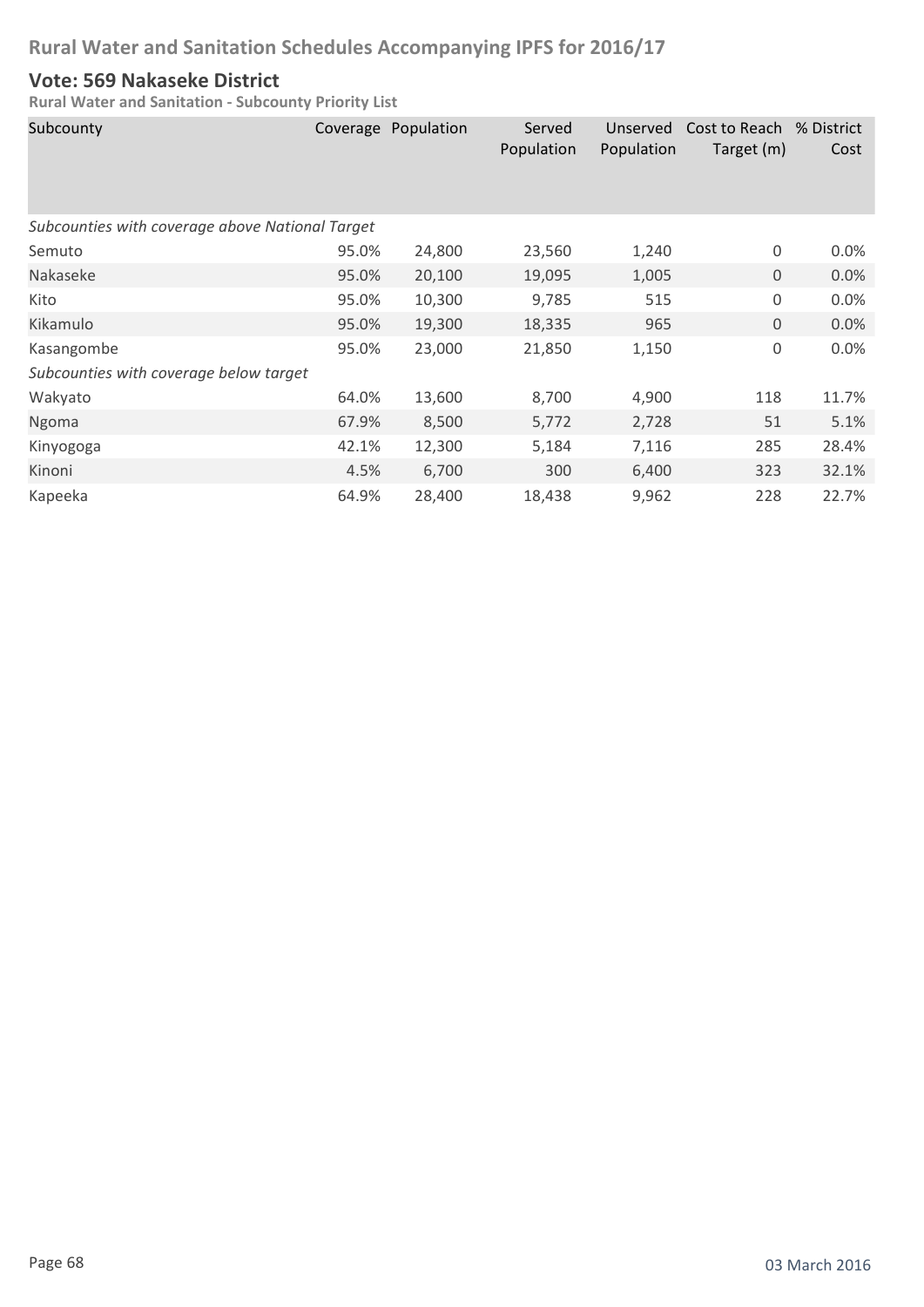#### **Vote: 570 Amuru District**

| Subcounty                                       |       | Coverage Population | Served<br>Population | Unserved<br>Population | Cost to Reach % District<br>Target (m) | Cost    |  |
|-------------------------------------------------|-------|---------------------|----------------------|------------------------|----------------------------------------|---------|--|
| Subcounties with coverage above National Target |       |                     |                      |                        |                                        |         |  |
| Lamogi                                          | 95.0% | 48,600              | 46,170               | 2,430                  | 0                                      | $0.0\%$ |  |
| Atiak                                           | 95.0% | 40,200              | 38,190               | 2,010                  | 0                                      | 0.0%    |  |
| Amuru                                           | 78.8% | 44,200              | 34,816               | 9,384                  | 0                                      | 0.0%    |  |
| Subcounties with coverage below target          |       |                     |                      |                        |                                        |         |  |
| Pabo                                            | 71.2% | 56,700              | 40,360               | 16,340                 | 258                                    | 100.0%  |  |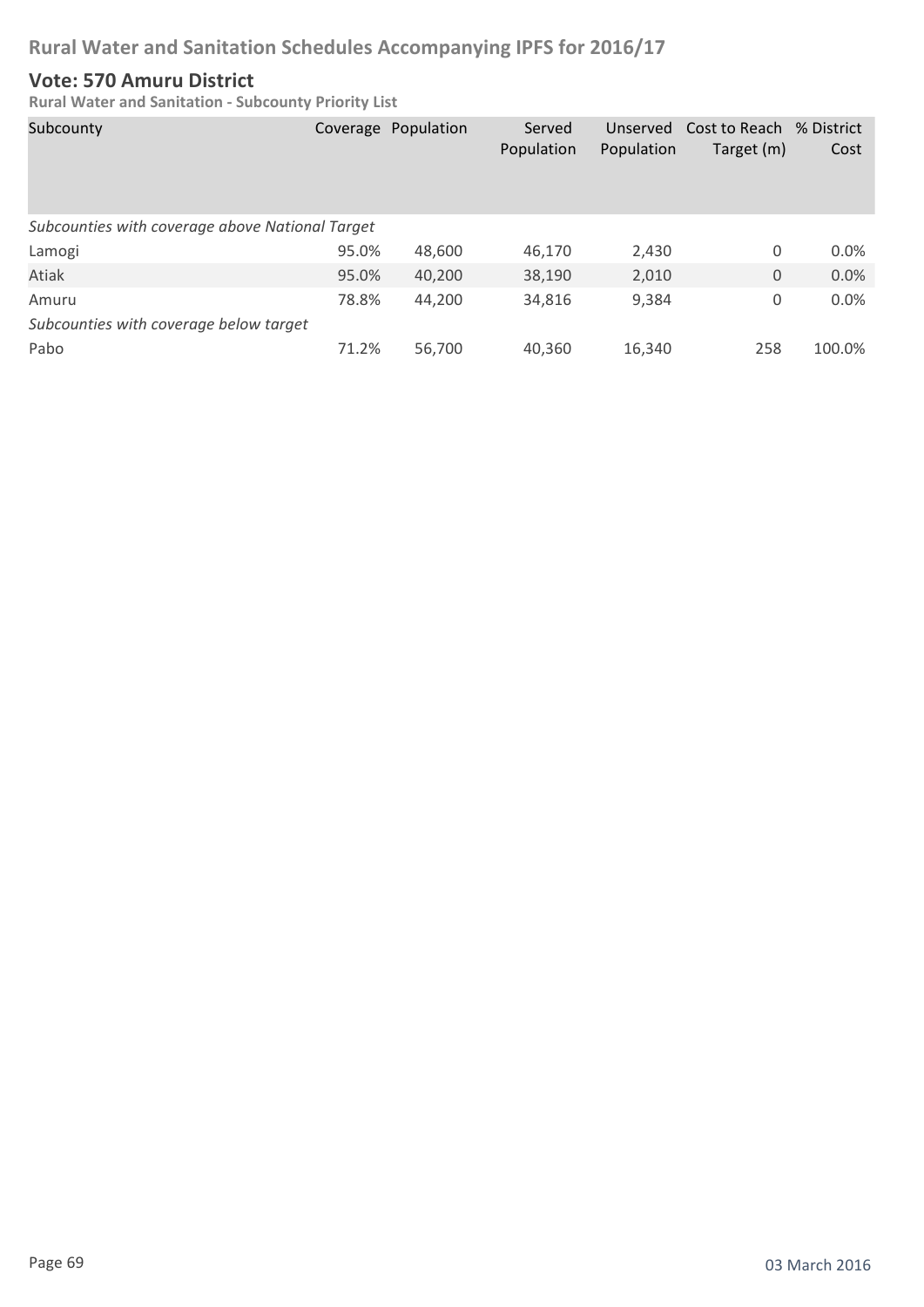### **Vote: 571 Budaka District**

| Subcounty                                       |       | Coverage Population | Served<br>Population | Unserved<br>Population | Cost to Reach % District<br>Target (m) | Cost  |  |  |
|-------------------------------------------------|-------|---------------------|----------------------|------------------------|----------------------------------------|-------|--|--|
| Subcounties with coverage above National Target |       |                     |                      |                        |                                        |       |  |  |
| Nansanga                                        | 95.0% | 10,300              | 9,785                | 515                    | 0                                      | 0.0%  |  |  |
| Naboa                                           | 80.0% | 14,800              | 11,836               | 2,964                  | $\mathbf 0$                            | 0.0%  |  |  |
| Lyama                                           | 95.0% | 19,900              | 18,905               | 995                    | 0                                      | 0.0%  |  |  |
| Kamonkoli                                       | 77.4% | 26,700              | 20,674               | 6,026                  | 0                                      | 0.0%  |  |  |
| Kameruka                                        | 95.0% | 15,800              | 15,010               | 790                    | 0                                      | 0.0%  |  |  |
| Kakule                                          | 94.1% | 13,400              | 12,606               | 794                    | $\mathbf 0$                            | 0.0%  |  |  |
| Kachomo                                         | 95.0% | 15,500              | 14,725               | 775                    | $\mathbf 0$                            | 0.0%  |  |  |
| Iki-Iki                                         | 95.0% | 19,900              | 18,905               | 995                    | $\mathbf 0$                            | 0.0%  |  |  |
| <b>Budaka</b>                                   | 83.8% | 11,700              | 9,800                | 1,900                  | 0                                      | 0.0%  |  |  |
| Subcounties with coverage below target          |       |                     |                      |                        |                                        |       |  |  |
| Mugiti                                          | 51.6% | 12,300              | 6,350                | 5,950                  | 168                                    | 52.1% |  |  |
| Katiira                                         | 61.3% | 17,300              | 10,600               | 6,700                  | 147                                    | 45.4% |  |  |
| Kaderuna                                        | 76.2% | 18,800              | 14,330               | 4,470                  | 8                                      | 2.4%  |  |  |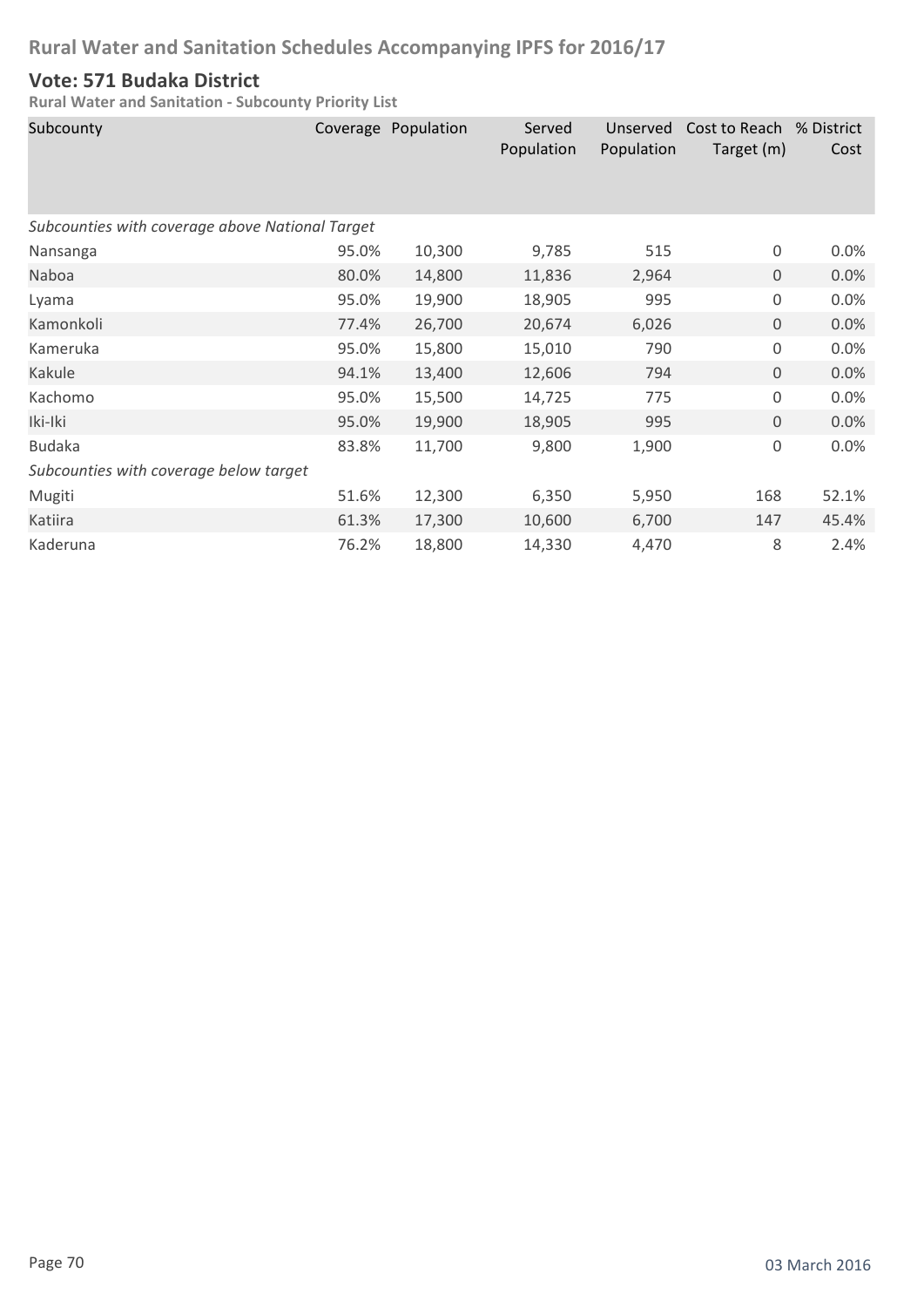### **Vote: 572 Oyam District**

| Subcounty                                       |       | Coverage Population | Served<br>Population | Unserved<br>Population | Cost to Reach % District<br>Target (m) | Cost    |  |  |
|-------------------------------------------------|-------|---------------------|----------------------|------------------------|----------------------------------------|---------|--|--|
| Subcounties with coverage above National Target |       |                     |                      |                        |                                        |         |  |  |
| Otwal                                           | 95.0% | 27,600              | 26,220               | 1,380                  | 0                                      | $0.0\%$ |  |  |
| Ngai                                            | 95.0% | 29,700              | 28,215               | 1,485                  | $\mathbf 0$                            | 0.0%    |  |  |
| Aber                                            | 95.0% | 36,300              | 34,485               | 1,815                  | $\mathsf 0$                            | 0.0%    |  |  |
| Subcounties with coverage below target          |       |                     |                      |                        |                                        |         |  |  |
| Minakulu                                        | 70.6% | 40,200              | 28,366               | 11,834                 | 135                                    | 4.2%    |  |  |
| Loro                                            | 59.0% | 58,300              | 34,372               | 23,928                 | 549                                    | 17.1%   |  |  |
| Iceme                                           | 70.0% | 49,900              | 34,934               | 14,966                 | 182                                    | 5.7%    |  |  |
| Aleka                                           | 2.8%  | 32,200              | 900                  | 31,300                 | 1,248                                  | 39.0%   |  |  |
| Acaba                                           | 54.9% | 31,900              | 17,510               | 14,390                 | 368                                    | 11.5%   |  |  |
| Abok                                            | 3.2%  | 18,700              | 600                  | 18,100                 | 720                                    | 22.5%   |  |  |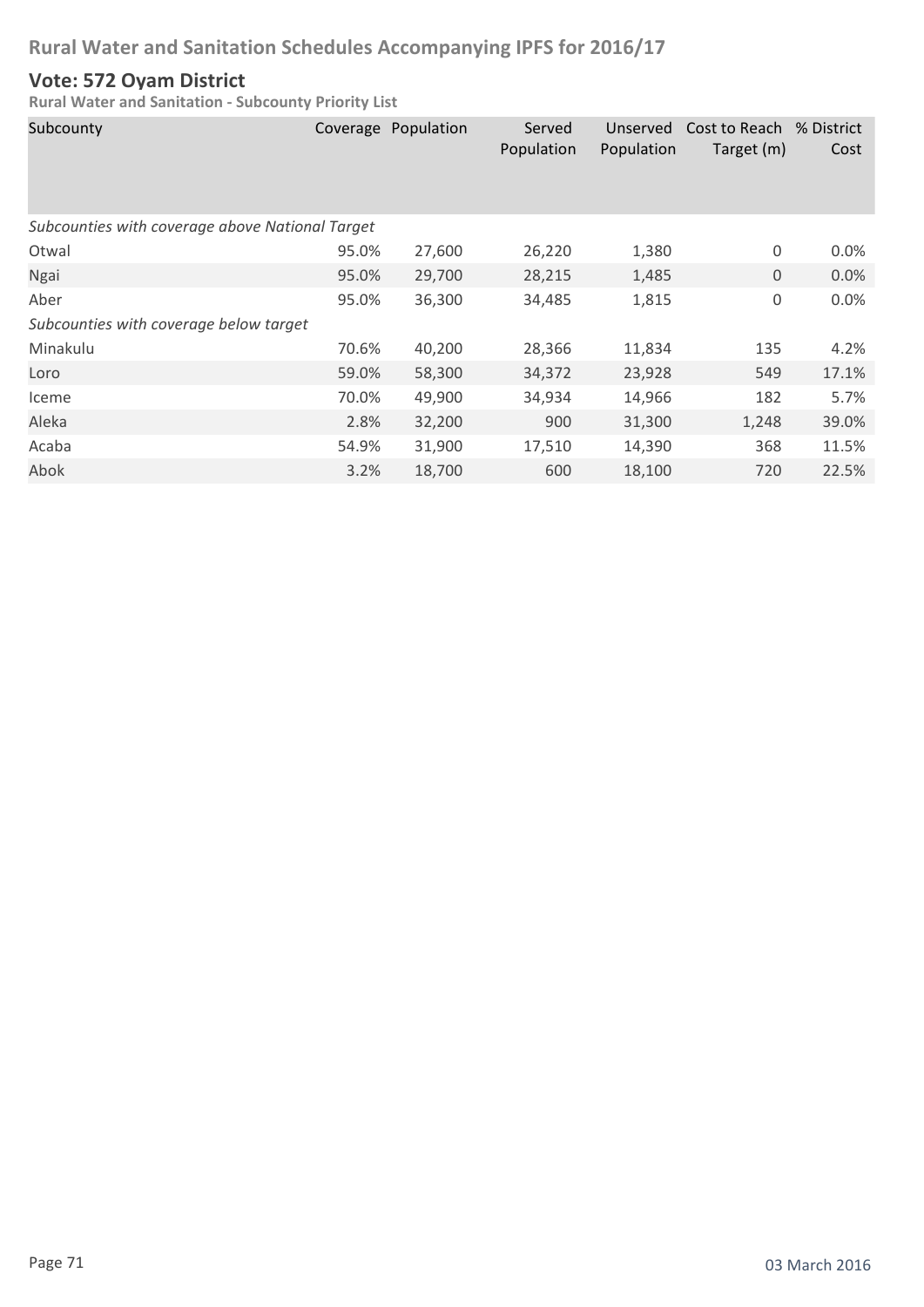#### **Vote: 573 Abim District**

| Subcounty                                       |       | Coverage Population | Served<br>Population | Unserved<br>Population | Cost to Reach % District<br>Target (m) | Cost    |  |  |
|-------------------------------------------------|-------|---------------------|----------------------|------------------------|----------------------------------------|---------|--|--|
| Subcounties with coverage above National Target |       |                     |                      |                        |                                        |         |  |  |
| Nyakwae                                         | 90.0% | 16,700              | 15,036               | 1,664                  | 0                                      | $0.0\%$ |  |  |
| Morulem                                         | 78.2% | 25,900              | 20,260               | 5,640                  | 0                                      | 0.0%    |  |  |
| Abim                                            | 95.0% | 14,000              | 13,300               | 700                    | 0                                      | 0.0%    |  |  |
| Subcounties with coverage below target          |       |                     |                      |                        |                                        |         |  |  |
| Lotukei                                         | 59.1% | 26,100              | 15,418               | 10,682                 | 771                                    | 86.6%   |  |  |
| Alerek                                          | 73.3% | 19,700              | 14,442               | 5,258                  | 120                                    | 13.4%   |  |  |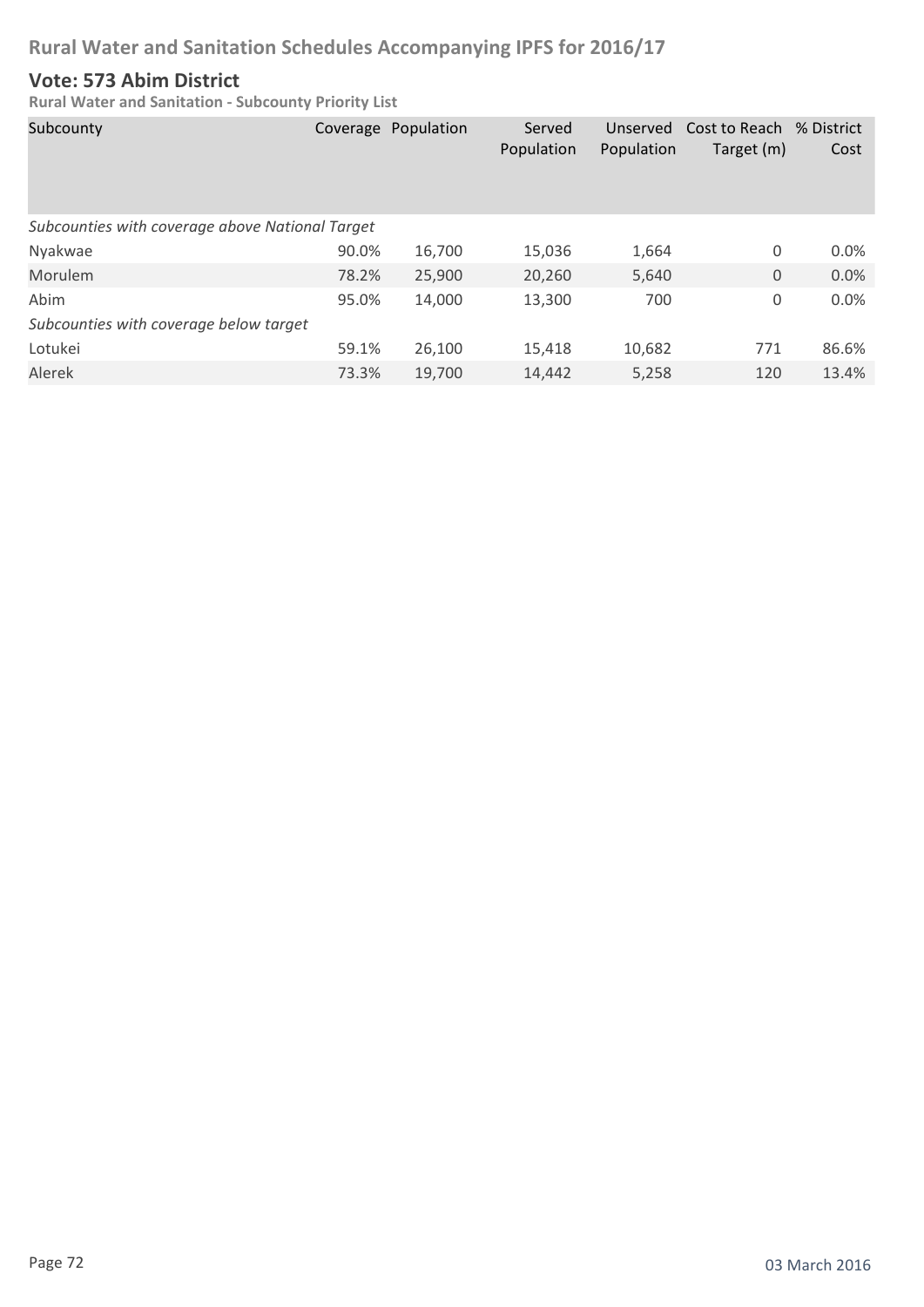#### **Vote: 574 Namutumba District**

| Subcounty                                       |       | Coverage Population | Served<br>Population | Unserved<br>Population | Cost to Reach % District<br>Target (m) | Cost    |
|-------------------------------------------------|-------|---------------------|----------------------|------------------------|----------------------------------------|---------|
| Subcounties with coverage above National Target |       |                     |                      |                        |                                        |         |
| <b>Nsinze</b>                                   | 81.5% | 27,400              | 22,324               | 5,076                  | 0                                      | $0.0\%$ |
| Subcounties with coverage below target          |       |                     |                      |                        |                                        |         |
| Namutumba                                       | 66.3% | 39,800              | 26,406               | 13,394                 | 472                                    | 10.0%   |
| Magada                                          | 62.4% | 52,100              | 32,518               | 19,582                 | 845                                    | 17.9%   |
| Kibale                                          | 59.0% | 34,600              | 20,400               | 14,200                 | 694                                    | 14.7%   |
| Ivukula                                         | 58.4% | 47,600              | 27,816               | 19,784                 | 983                                    | 20.8%   |
| <b>Bulange</b>                                  | 44.1% | 47,500              | 20,962               | 26,538                 | 1,737                                  | 36.7%   |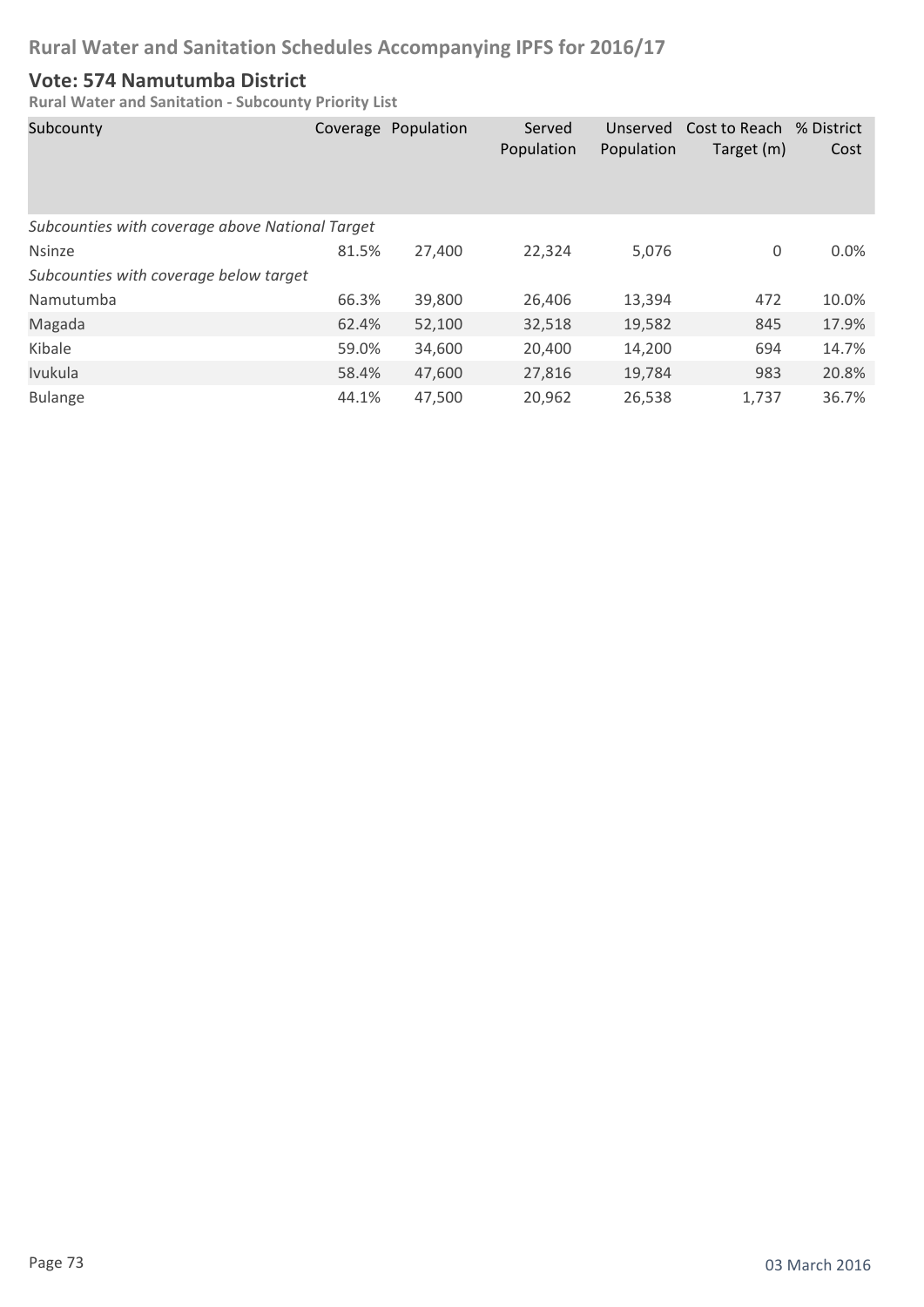#### **Vote: 575 Dokolo District**

| Subcounty                                       |       | Coverage Population | Served<br>Population | Unserved<br>Population | Cost to Reach % District<br>Target (m) | Cost    |  |  |
|-------------------------------------------------|-------|---------------------|----------------------|------------------------|----------------------------------------|---------|--|--|
| Subcounties with coverage above National Target |       |                     |                      |                        |                                        |         |  |  |
| Kwera                                           | 95.0% | 13,800              | 13,110               | 690                    | 0                                      | $0.0\%$ |  |  |
| Kangai                                          | 95.0% | 18,000              | 17,100               | 900                    | $\mathbf 0$                            | 0.0%    |  |  |
| Dokolo                                          | 95.0% | 16,700              | 15,865               | 835                    | 0                                      | 0.0%    |  |  |
| <b>Batta</b>                                    | 95.0% | 19,600              | 18,620               | 980                    | $\mathbf 0$                            | 0.0%    |  |  |
| Agwata                                          | 95.0% | 22,300              | 21,185               | 1,115                  | $\mathsf 0$                            | 0.0%    |  |  |
| Subcounties with coverage below target          |       |                     |                      |                        |                                        |         |  |  |
| Okwongodul                                      | 65.0% | 14,300              | 9,300                | 5,000                  | 106                                    | 10.5%   |  |  |
| Okwalongwen                                     | 64.9% | 15,400              | 10,000               | 5,400                  | 115                                    | 11.4%   |  |  |
| Amwoma                                          | 2.0%  | 14,900              | 300                  | 14,600                 | 694                                    | 68.3%   |  |  |
| Adeknino                                        | 67.5% | 16,900              | 11,406               | 5,494                  | 100                                    | 9.8%    |  |  |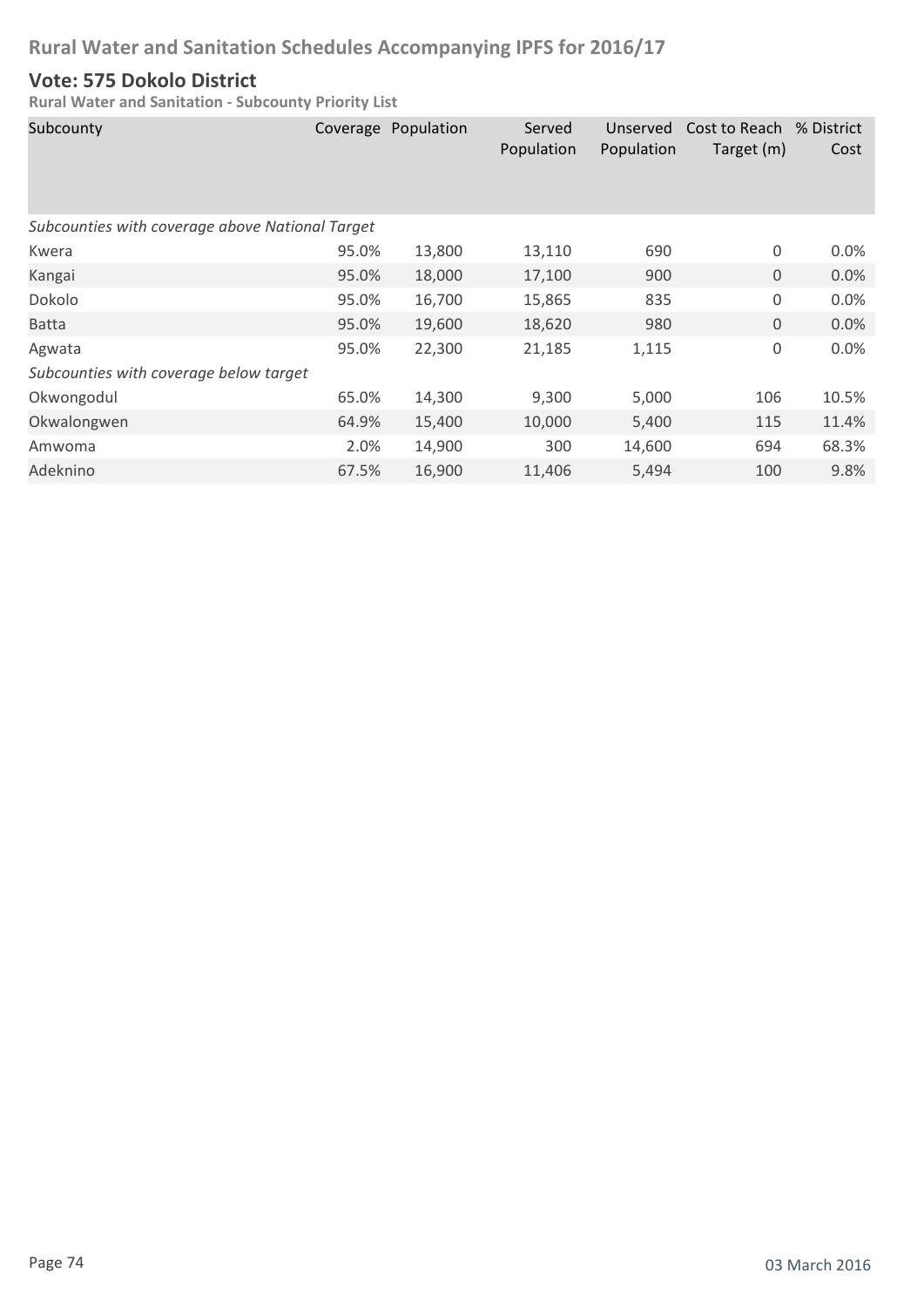#### **Vote: 576 Bullisa District**

| Subcounty                                       |       | Coverage Population | Served<br>Population | Unserved<br>Population | Cost to Reach<br>Target (m) | % District<br>Cost |
|-------------------------------------------------|-------|---------------------|----------------------|------------------------|-----------------------------|--------------------|
| Subcounties with coverage above National Target |       |                     |                      |                        |                             |                    |
| Ngwedo                                          | 95.0% | 18,600              | 17,670               | 930                    | 0                           | 0.0%               |
| Kihungya                                        | 95.0% | 13,400              | 12,730               | 670                    | $\mathbf 0$                 | 0.0%               |
| <b>Buliisa</b>                                  | 90.4% | 18,600              | 16,812               | 1,788                  | 0                           | 0.0%               |
| <b>Biiso</b>                                    | 95.0% | 18,100              | 17,195               | 905                    | $\mathbf 0$                 | 0.0%               |
| Subcounties with coverage below target          |       |                     |                      |                        |                             |                    |
| Kigwera                                         | 10.8% | 15,300              | 1,650                | 13,650                 | 1,243                       | 35.8%              |
| <b>Butiaba</b>                                  | 19.9% | 31,800              | 6,330                | 25,470                 | 2,228                       | 64.2%              |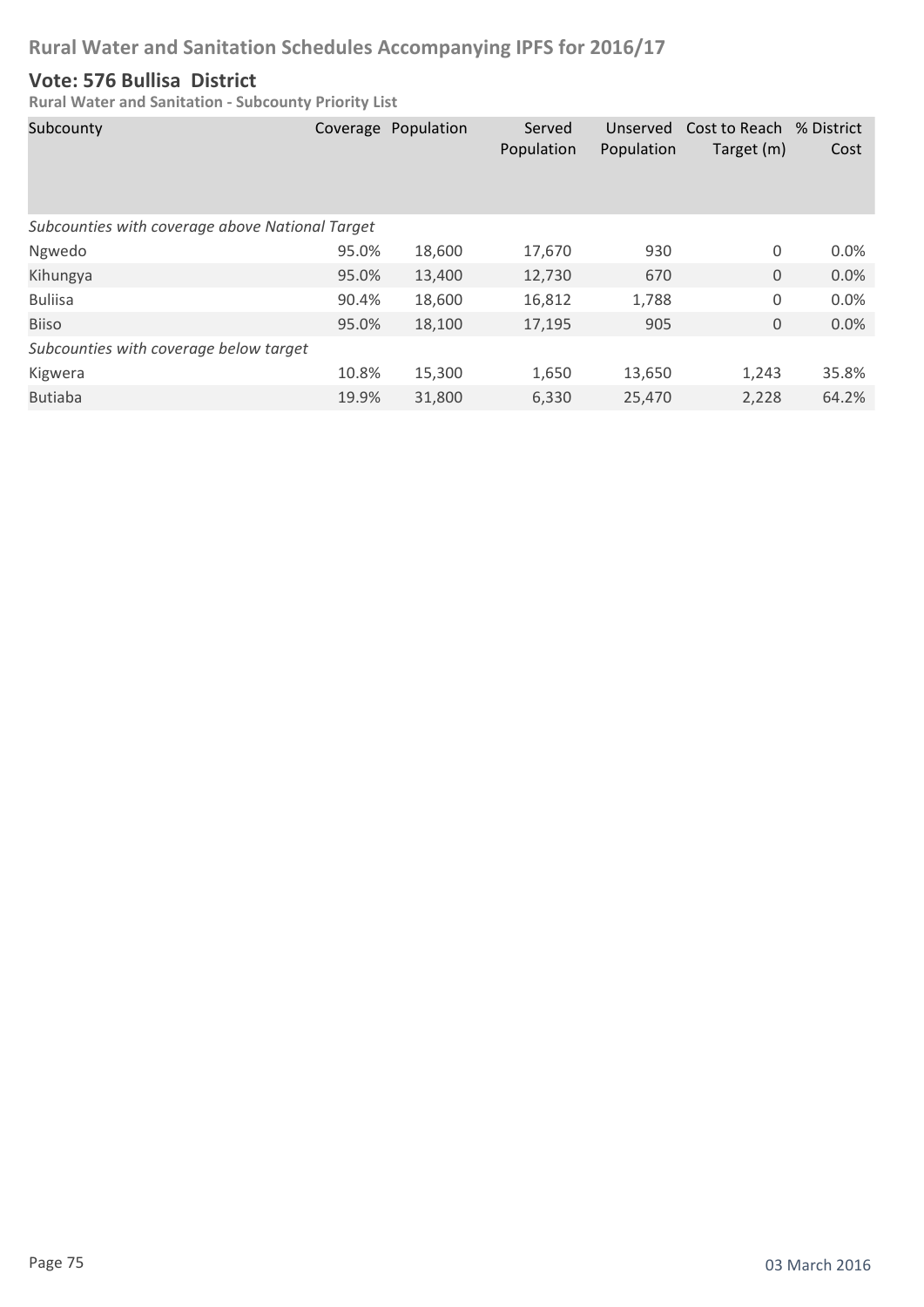#### **Vote: 577 Maracha District**

| Subcounty                                       |       | Coverage Population | Served<br>Population | Unserved<br>Population | Cost to Reach<br>Target (m) | % District<br>Cost |
|-------------------------------------------------|-------|---------------------|----------------------|------------------------|-----------------------------|--------------------|
| Subcounties with coverage above National Target |       |                     |                      |                        |                             |                    |
| Yivu                                            | 95.0% | 26,100              | 24,795               | 1,305                  | 0                           | 0.0%               |
| Tara                                            | 95.0% | 17,600              | 16,720               | 880                    | $\mathbf 0$                 | 0.0%               |
| Oluvu                                           | 88.9% | 30,900              | 27,472               | 3,428                  | 0                           | 0.0%               |
| Olufee                                          | 95.0% | 24,500              | 23,275               | 1,225                  | 0                           | 0.0%               |
| Nyadri                                          | 95.0% | 20,300              | 19,285               | 1,015                  | 0                           | 0.0%               |
| Kijomoro                                        | 95.0% | 30,900              | 29,355               | 1,545                  | 0                           | 0.0%               |
| Subcounties with coverage below target          |       |                     |                      |                        |                             |                    |
| Oleba                                           | 77.0% | 33,200              | 25,548               | 7,652                  | 1                           | 100.0%             |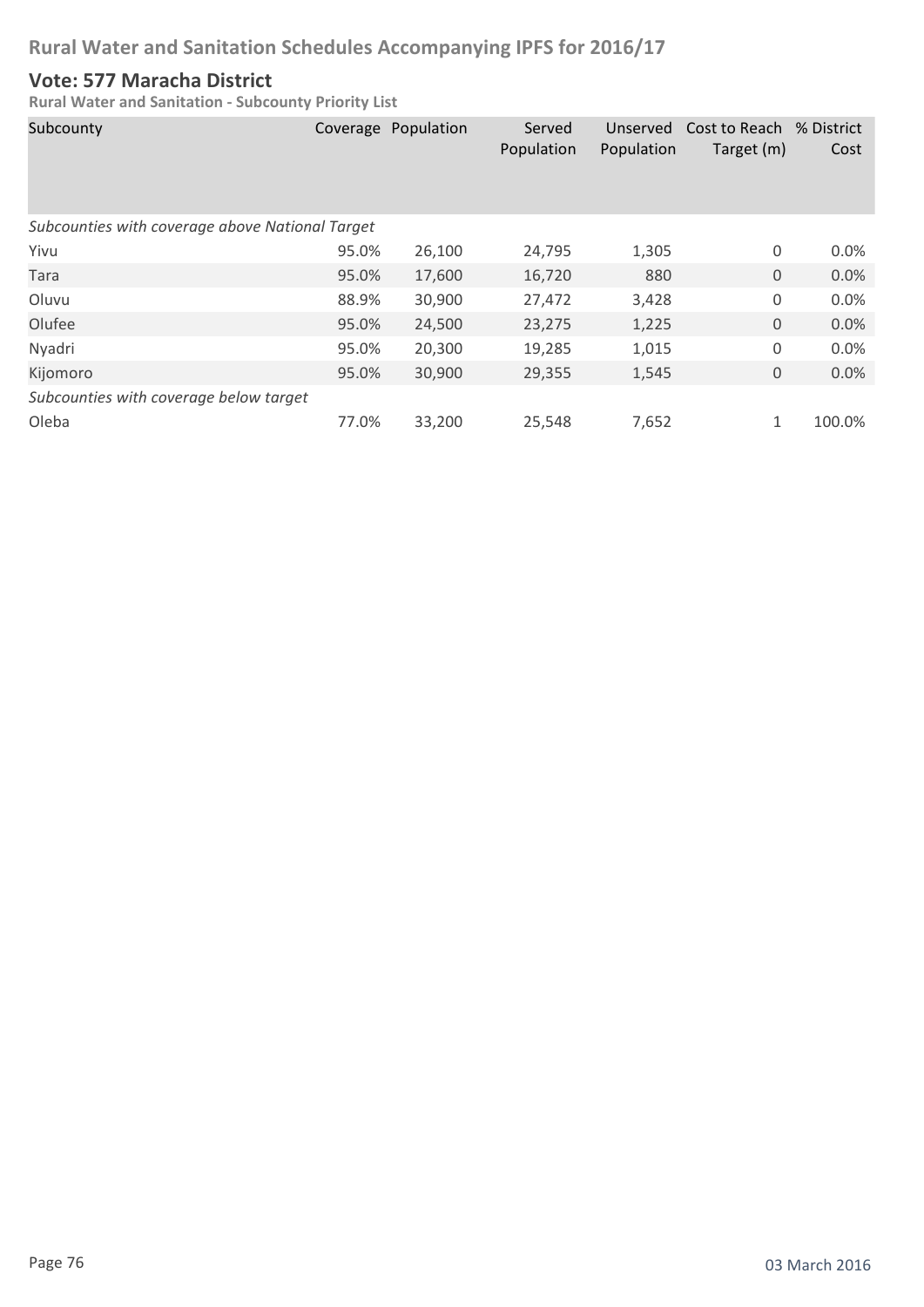#### **Vote: 578 Bukedea Distrct**

| Subcounty                                       |       | Coverage Population | Served<br>Population | Unserved<br>Population | Cost to Reach % District<br>Target (m) | Cost    |
|-------------------------------------------------|-------|---------------------|----------------------|------------------------|----------------------------------------|---------|
| Subcounties with coverage above National Target |       |                     |                      |                        |                                        |         |
| Kolir                                           | 90.2% | 33,300              | 30,030               | 3,270                  | 0                                      | $0.0\%$ |
| <b>Bukedea</b>                                  | 83.6% | 32,300              | 27,006               | 5,294                  | 0                                      | 0.0%    |
| Subcounties with coverage below target          |       |                     |                      |                        |                                        |         |
| Malera                                          | 51.2% | 46,900              | 24.012               | 22,888                 | 746                                    | 61.3%   |
| Kidongole                                       | 66.4% | 28,700              | 19,050               | 9,650                  | 188                                    | 15.4%   |
| Kachumbala                                      | 68.4% | 53.400              | 36,530               | 16,870                 | 283                                    | 23.2%   |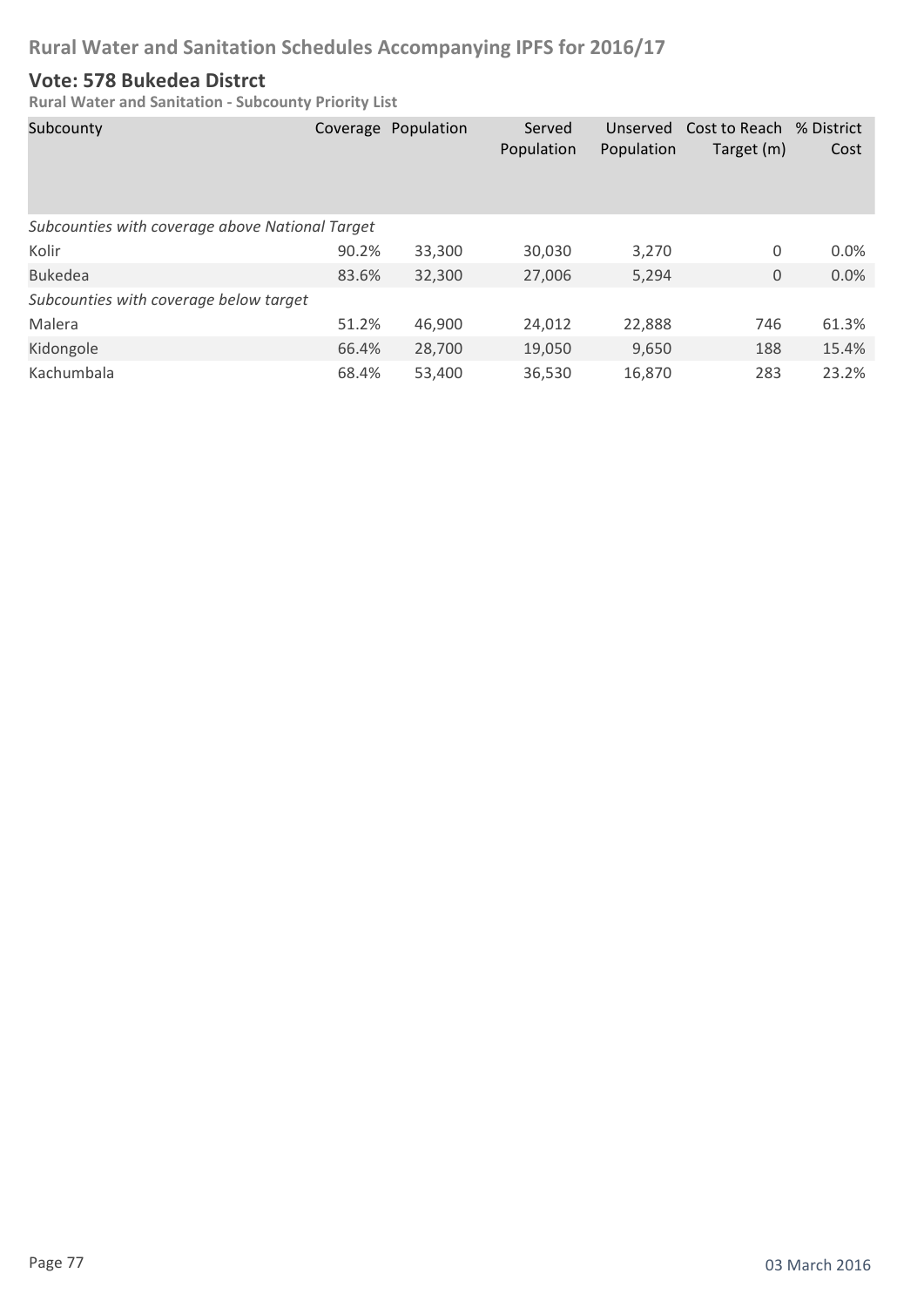#### **Vote: 579 Bududa District**

| Subcounty                                       |       | Coverage Population | Served<br>Population | Unserved<br>Population | Cost to Reach % District<br>Target (m) | Cost  |
|-------------------------------------------------|-------|---------------------|----------------------|------------------------|----------------------------------------|-------|
| Subcounties with coverage above National Target |       |                     |                      |                        |                                        |       |
| Nalwanza                                        | 95.0% | 9,700               | 9,215                | 485                    | $\mathsf 0$                            | 0.0%  |
| Nakatsi                                         | 80.4% | 11,900              | 9,568                | 2,332                  | $\mathbf 0$                            | 0.0%  |
| <b>Buwali</b>                                   | 95.0% | 6,900               | 6,555                | 345                    | $\boldsymbol{0}$                       | 0.0%  |
| <b>Bulukecheke</b>                              | 79.7% | 16,100              | 12,836               | 3,264                  | $\mathbf 0$                            | 0.0%  |
| Bukibokolo                                      | 95.0% | 11,000              | 10,450               | 550                    | 0                                      | 0.0%  |
| <b>Bududa</b>                                   | 95.0% | 11,700              | 11,115               | 585                    | $\mathbf 0$                            | 0.0%  |
| <b>Bubiita</b>                                  | 88.5% | 7,700               | 6,812                | 888                    | $\boldsymbol{0}$                       | 0.0%  |
| Subcounties with coverage below target          |       |                     |                      |                        |                                        |       |
| Nabweya                                         | 48.8% | 11,300              | 5,518                | 5,782                  | 918                                    | 9.2%  |
| <b>Bushiyi</b>                                  | 59.2% | 17,200              | 10,174               | 7,026                  | 885                                    | 8.9%  |
| Bushiribo                                       | 54.9% | 12,400              | 6,806                | 5,594                  | 791                                    | 7.9%  |
| <b>Bushika</b>                                  | 59.6% | 34,200              | 20,400               | 13,800                 | 1,711                                  | 17.2% |
| Bumayoka                                        | 70.3% | 21,100              | 14,842               | 6,258                  | 405                                    | 4.1%  |
| Bumasheti                                       | 29.4% | 17,200              | 5,062                | 12,138                 | 2,360                                  | 23.7% |
| <b>Bukigai</b>                                  | 41.0% | 19,300              | 7,912                | 11,388                 | 2,004                                  | 20.1% |
| <b>Bukalasi</b>                                 | 55.3% | 14,300              | 7,912                | 6,388                  | 894                                    | 9.0%  |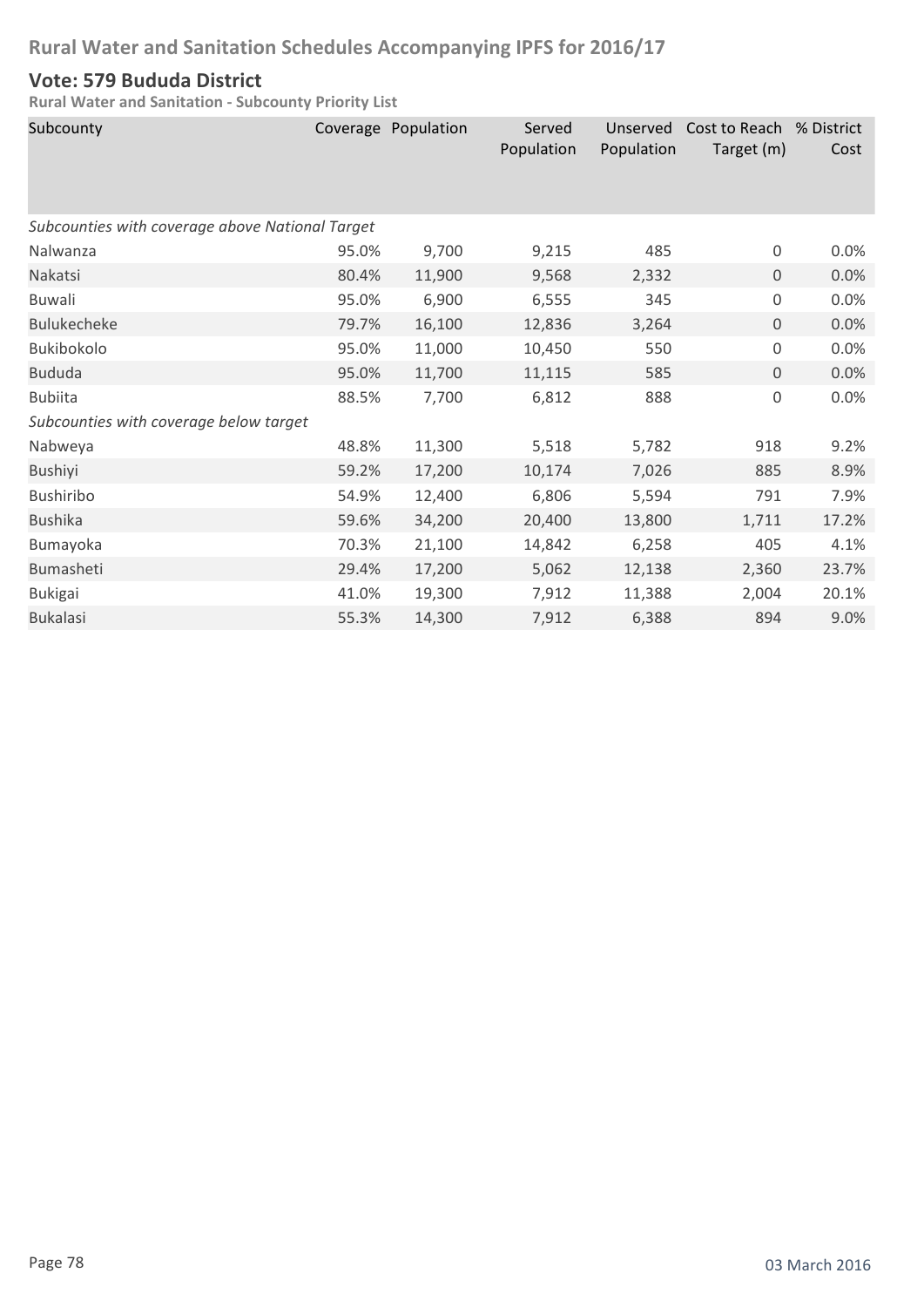#### **Vote: 580 Lyantonde District**

| Subcounty                              |       | Coverage Population | Served<br>Population | Unserved<br>Population | Cost to Reach % District<br>Target (m) | Cost  |
|----------------------------------------|-------|---------------------|----------------------|------------------------|----------------------------------------|-------|
| Subcounties with coverage below target |       |                     |                      |                        |                                        |       |
| Mpumudde                               | 19.6% | 25,200              | 4,950                | 20,250                 | 2,417                                  | 46.7% |
| Lyantonde                              | 48.7% | 19,800              | 9,648                | 10,152                 | 936                                    | 18.1% |
| Kinuuka                                | 45.5% | 9,200               | 4,182                | 5,018                  | 485                                    | 9.4%  |
| Kasagama                               | 31.5% | 11,500              | 3,624                | 7,876                  | 875                                    | 16.9% |
| Kaliiro                                | 62.8% | 19,600              | 12,306               | 7,294                  | 466                                    | 9.0%  |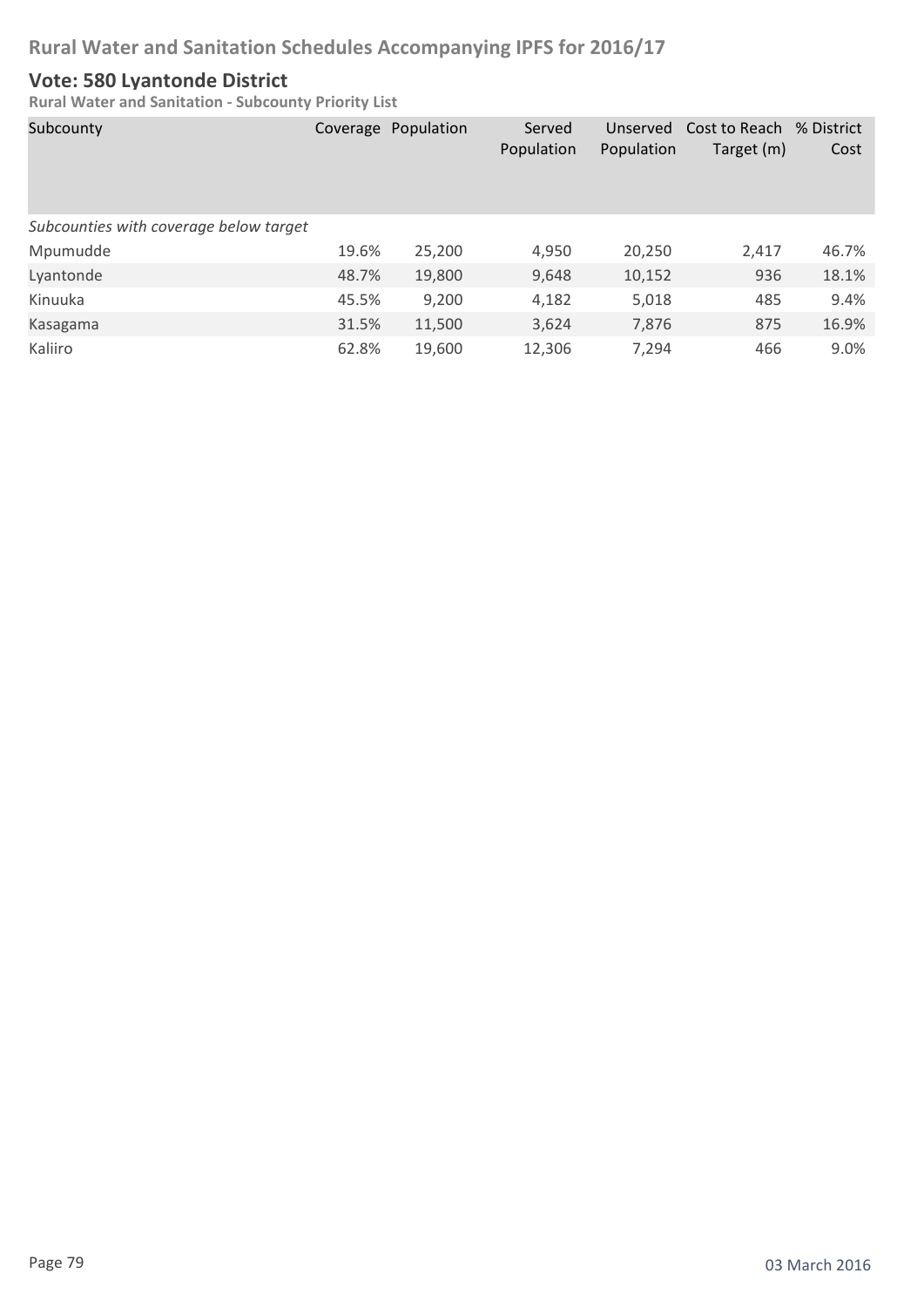#### **Vote: 581 Amudat District**

| Subcounty                              |       | Coverage Population | Served<br>Population | Population | Unserved Cost to Reach<br>Target (m) | % District<br>Cost |
|----------------------------------------|-------|---------------------|----------------------|------------|--------------------------------------|--------------------|
| Subcounties with coverage below target |       |                     |                      |            |                                      |                    |
| Loroo                                  | 40.8% | 36,000              | 14,700               | 21,300     | 1,543                                | 27.1%              |
| Karita                                 | 37.6% | 39,100              | 14,700               | 24,400     | 1,826                                | 32.1%              |
| Amudat                                 | 18.9% | 33,800              | 6,400                | 27,400     | 2,326                                | 40.8%              |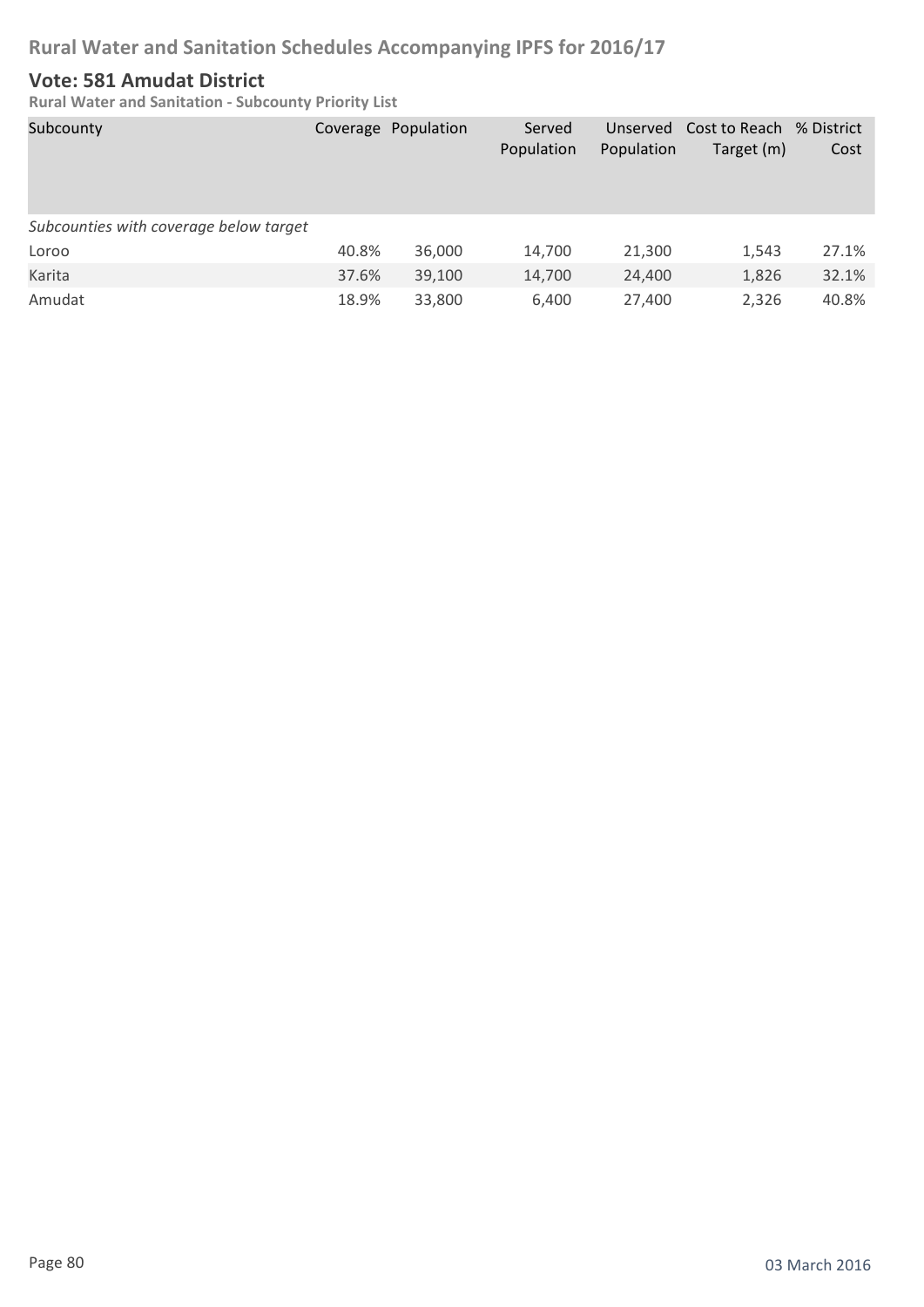#### **Vote: 582 Buikwe District**

| Subcounty                                       |       | Coverage Population | Served<br>Population | Unserved<br>Population | Cost to Reach<br>Target (m) | % District<br>Cost |
|-------------------------------------------------|-------|---------------------|----------------------|------------------------|-----------------------------|--------------------|
| Subcounties with coverage above National Target |       |                     |                      |                        |                             |                    |
| Wakisi                                          | 79.6% | 42,700              | 34,002               | 8,698                  | 0                           | 0.0%               |
| Ngogwe                                          | 95.0% | 37,600              | 35,720               | 1,880                  | $\boldsymbol{0}$            | 0.0%               |
| <b>Buikwe</b>                                   | 95.0% | 18,400              | 17,480               | 920                    | 0                           | 0.0%               |
| Subcounties with coverage below target          |       |                     |                      |                        |                             |                    |
| Ssi Bukunja                                     | 59.4% | 26,600              | 15,806               | 10,794                 | 137                         | 28.1%              |
| Nyenga                                          | 66.0% | 51,700              | 34,124               | 17,576                 | 167                         | 34.2%              |
| Najja                                           | 64.0% | 48,300              | 30,930               | 17,370                 | 184                         | 37.7%              |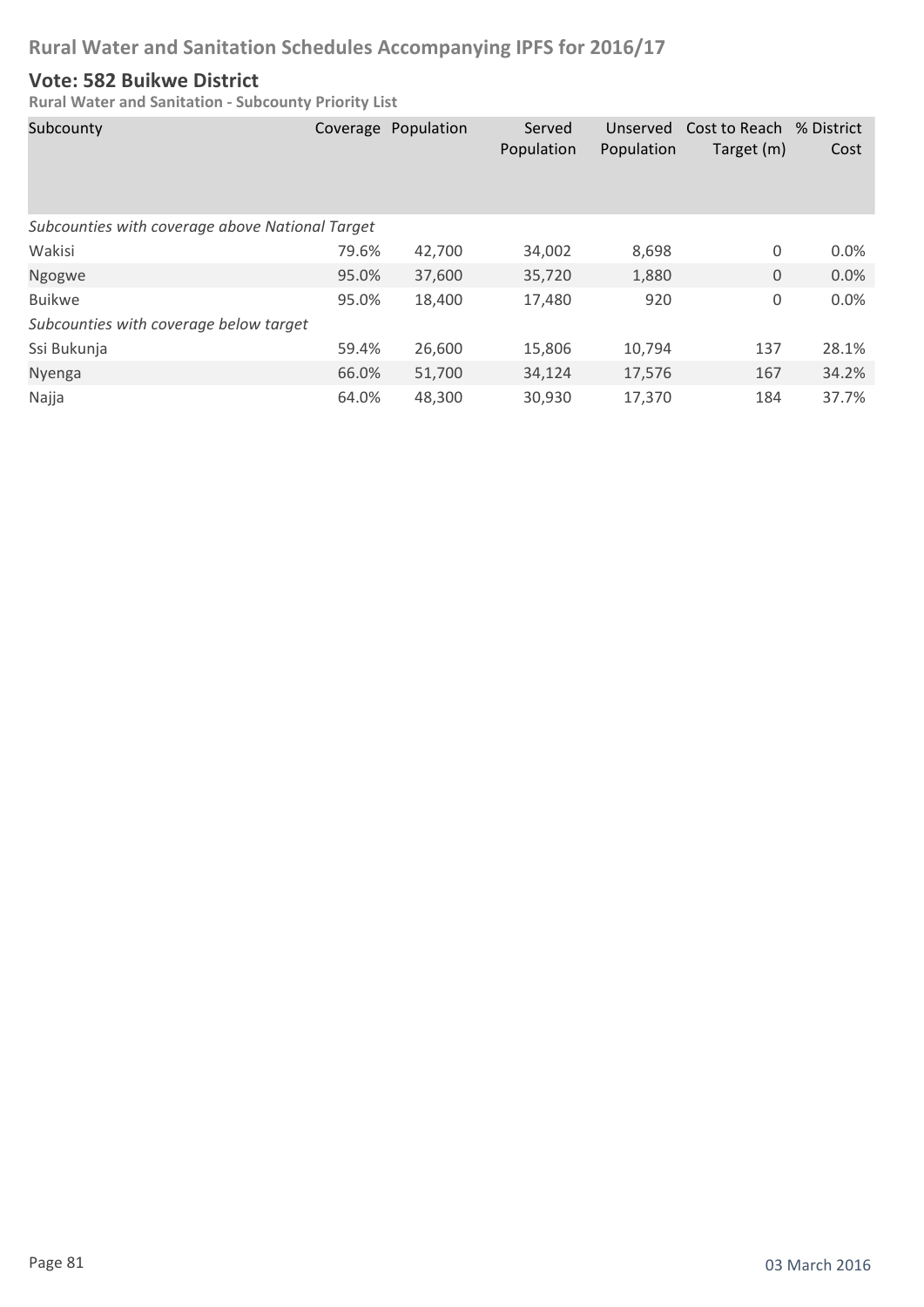#### **Vote: 583 Buyende District**

| Subcounty                              |       | Coverage Population | Served<br>Population | Unserved<br>Population | Cost to Reach<br>Target (m) | % District<br>Cost |
|----------------------------------------|-------|---------------------|----------------------|------------------------|-----------------------------|--------------------|
| Subcounties with coverage below target |       |                     |                      |                        |                             |                    |
| Nkondo                                 | 45.7% | 32,900              | 15,048               | 17,852                 | 991                         | 8.3%               |
| Kidera                                 | 31.2% | 69,900              | 21,786               | 48,114                 | 3,086                       | 26.0%              |
| Kagulu                                 | 39.0% | 82,700              | 32,262               | 50,438                 | 3,026                       | 25.5%              |
| Buyende                                | 31.5% | 45,800              | 14,418               | 31,382                 | 2,008                       | 16.9%              |
| <b>Bugaya</b>                          | 44.9% | 89,700              | 40,242               | 49,458                 | 2,777                       | 23.4%              |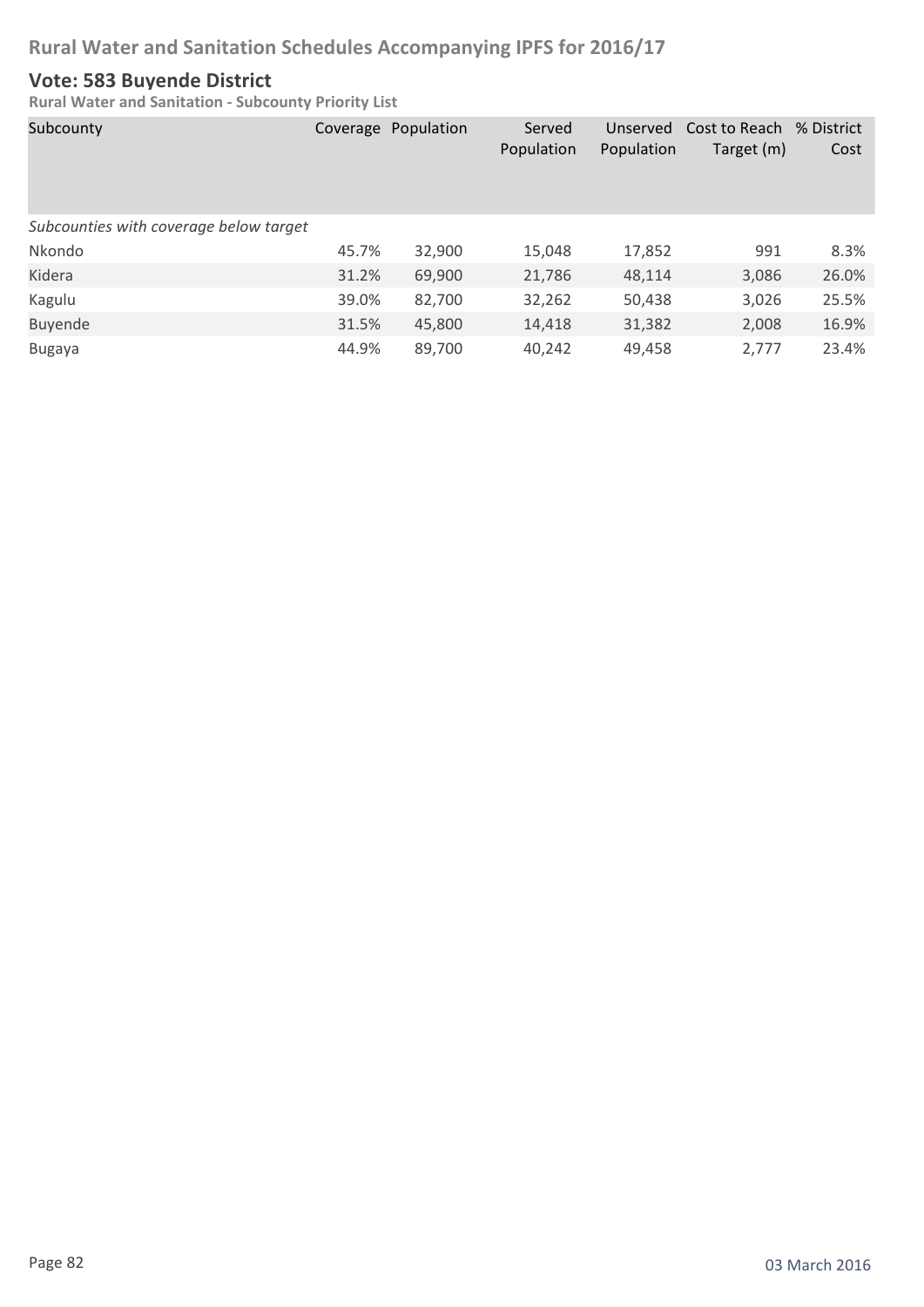#### **Vote: 584 Kyegegwa District**

| Subcounty                              |       | Coverage Population | Served<br>Population | Unserved<br>Population | Cost to Reach % District<br>Target (m) | Cost  |
|----------------------------------------|-------|---------------------|----------------------|------------------------|----------------------------------------|-------|
| Subcounties with coverage below target |       |                     |                      |                        |                                        |       |
| Rwentuha                               | 6.5%  | 41,400              | 2,700                | 38,700                 | 2,695                                  | 26.9% |
| Ruyonza                                | 23.8% | 29,200              | 6,960                | 22,240                 | 1,434                                  | 14.3% |
| Mpara                                  | 56.2% | 38,600              | 21,702               | 16,898                 | 741                                    | 7.4%  |
| Kasule                                 | 49.4% | 27,000              | 13,336               | 13,664                 | 688                                    | 6.9%  |
| Kakabara                               | 35.9% | 56,300              | 20,210               | 36,090                 | 2,137                                  | 21.3% |
| Kabweeza-Kyegeg                        | 55.5% | 29,100              | 16,160               | 12,940                 | 577                                    | 5.8%  |
| Hapuuyo                                | 40.7% | 52,200              | 21,260               | 30,940                 | 1,749                                  | 17.5% |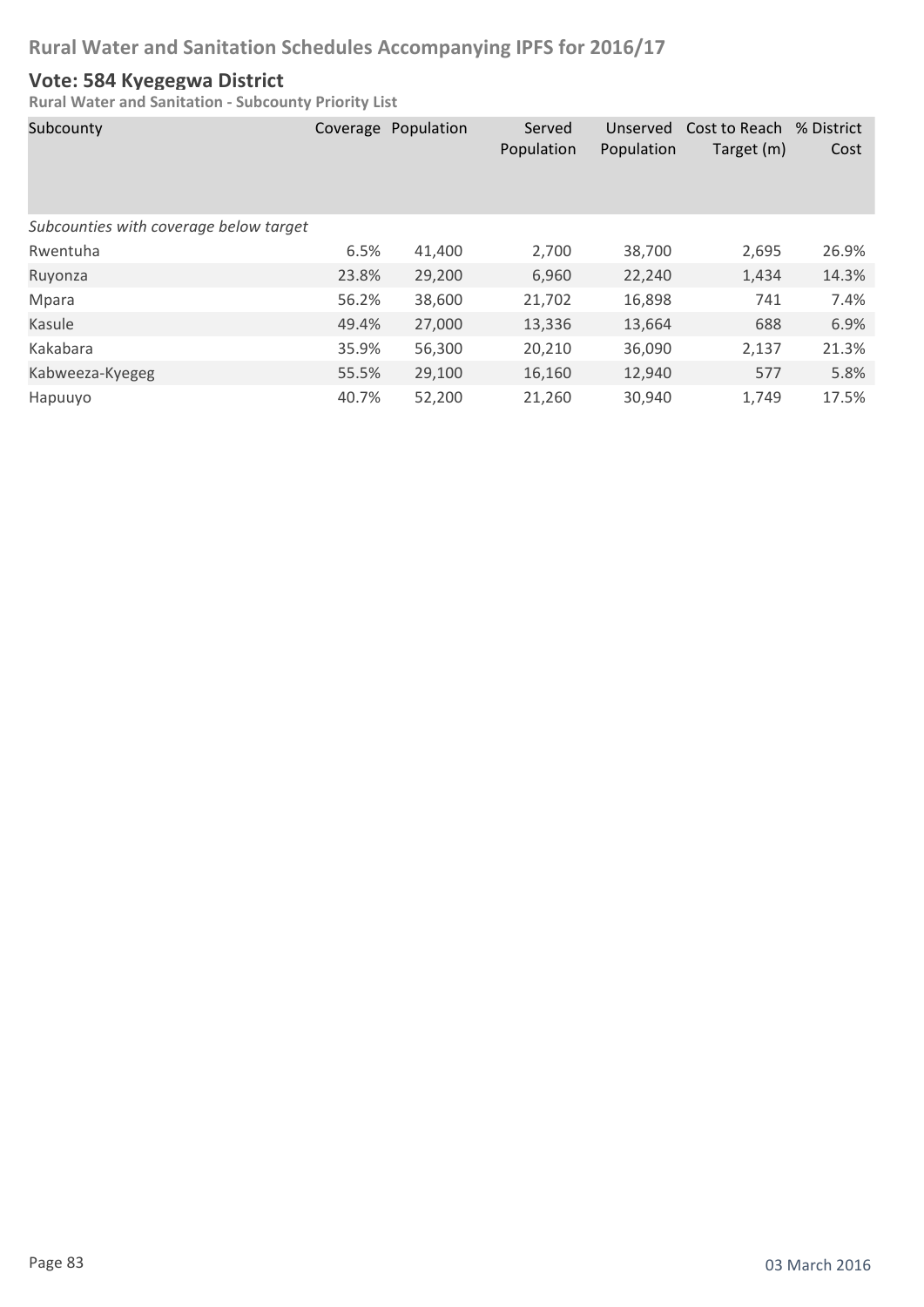#### **Vote: 585 Lamwo District**

| Subcounty                                       |       | Coverage Population | Served<br>Population | Unserved<br>Population | Cost to Reach % District<br>Target (m) | Cost    |  |  |
|-------------------------------------------------|-------|---------------------|----------------------|------------------------|----------------------------------------|---------|--|--|
| Subcounties with coverage above National Target |       |                     |                      |                        |                                        |         |  |  |
| Paloga                                          | 95.0% | 10,300              | 9,785                | 515                    | 0                                      | $0.0\%$ |  |  |
| Palabek Kal                                     | 95.0% | 14,600              | 13,870               | 730                    | $\overline{0}$                         | 0.0%    |  |  |
| Palabek-Ogili                                   | 95.0% | 9,500               | 9,025                | 475                    | $\mathbf 0$                            | 0.0%    |  |  |
| Palabek-Gem                                     | 95.0% | 15,200              | 14,440               | 760                    | $\mathbf 0$                            | 0.0%    |  |  |
| Padibe West                                     | 95.0% | 12,800              | 12,160               | 640                    | 0                                      | 0.0%    |  |  |
| Padibe East                                     | 95.0% | 9,400               | 8,930                | 470                    | $\mathbf 0$                            | 0.0%    |  |  |
| Madi Opei                                       | 95.0% | 12,200              | 11,590               | 610                    | 0                                      | 0.0%    |  |  |
| Lokung                                          | 95.0% | 16,400              | 15,580               | 820                    | $\mathbf 0$                            | 0.0%    |  |  |
| Agoro                                           | 95.0% | 18,500              | 17,575               | 925                    | 0                                      | 0.0%    |  |  |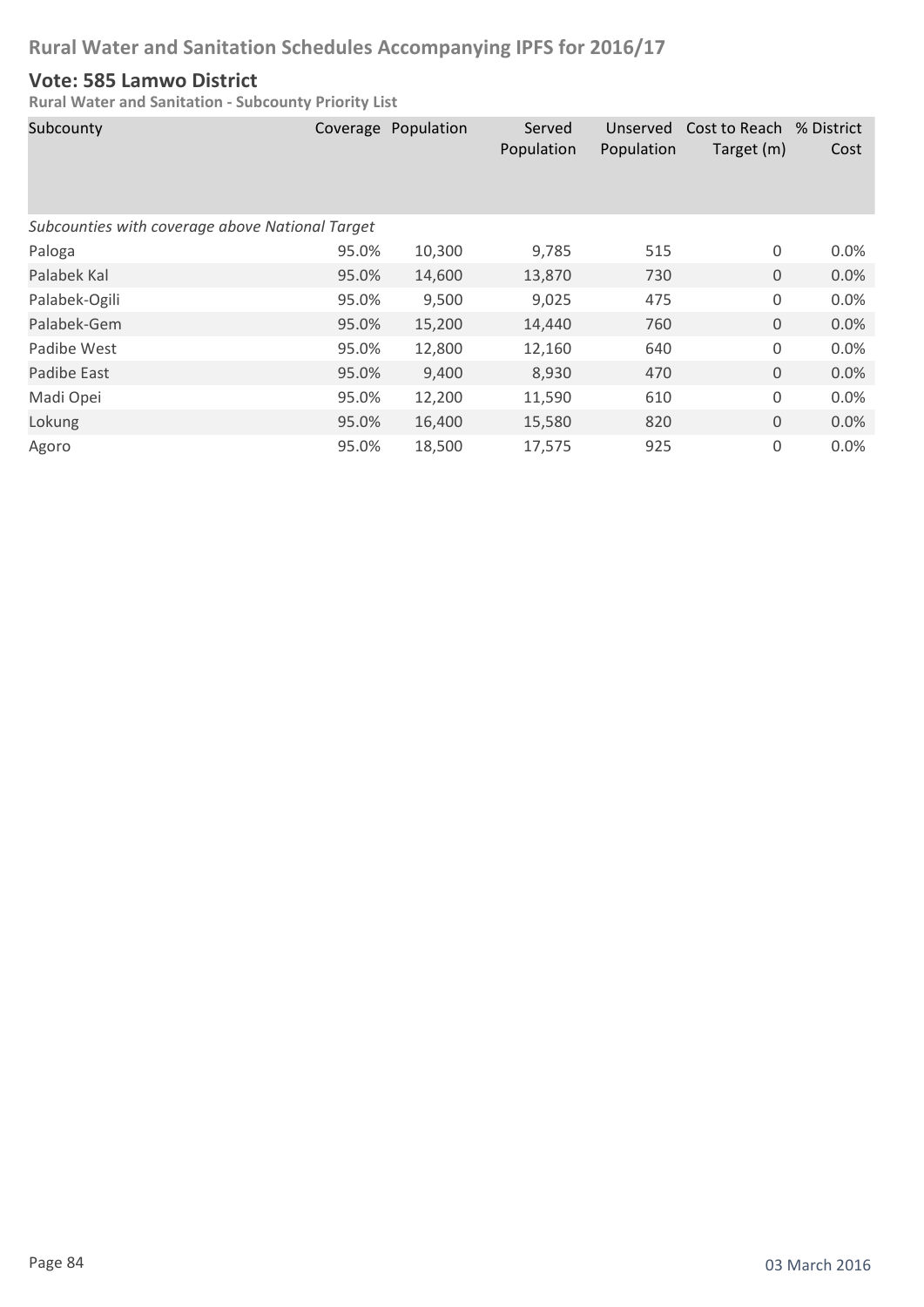#### **Vote: 586 Otuke District**

| Subcounty                                       |       | Coverage Population | Served<br>Population | Unserved<br>Population | Cost to Reach<br>Target (m) | % District<br>Cost |
|-------------------------------------------------|-------|---------------------|----------------------|------------------------|-----------------------------|--------------------|
| Subcounties with coverage above National Target |       |                     |                      |                        |                             |                    |
| Orum                                            | 95.0% | 11,000              | 10,450               | 550                    | 0                           | 0.0%               |
| Olilim                                          | 90.5% | 15,100              | 13,662               | 1,438                  | $\boldsymbol{0}$            | 0.0%               |
| Alango                                          | 95.0% | 13,800              | 13,110               | 690                    | 0                           | 0.0%               |
| Adwari                                          | 95.0% | 11,100              | 10,545               | 555                    | $\boldsymbol{0}$            | 0.0%               |
| Subcounties with coverage below target          |       |                     |                      |                        |                             |                    |
| Ogwette                                         | 56.4% | 16,500              | 9,300                | 7,200                  | 1,014                       | 15.0%              |
| Ogur                                            | 54.3% | 16,100              | 8,736                | 7,364                  | 1,090                       | 16.2%              |
| Okwang                                          | 12.1% | 24,000              | 2,906                | 21,094                 | 4,639                       | 68.8%              |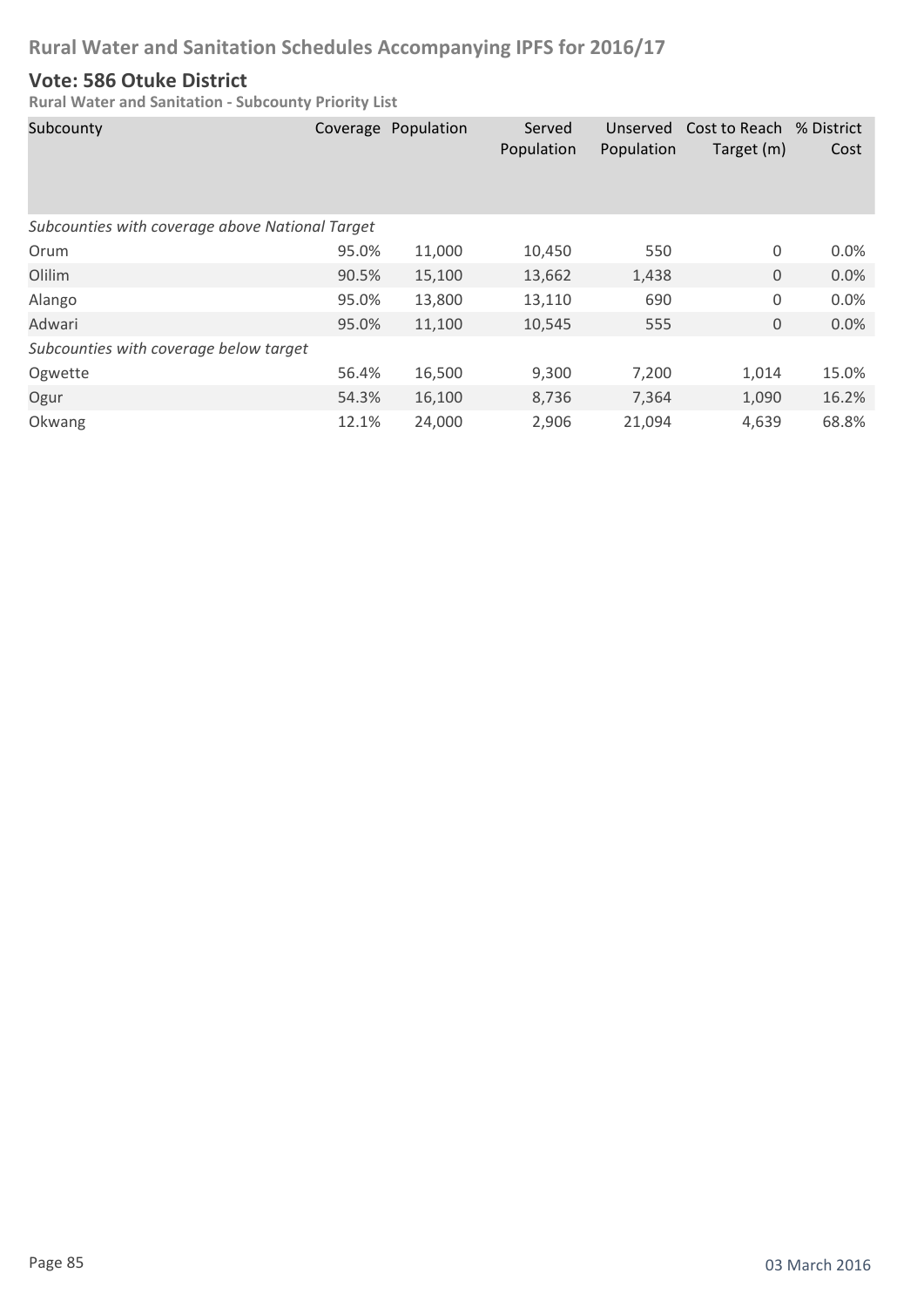#### **Vote: 587 Zombo District**

| Subcounty                                       | Coverage | Population | Served<br>Population | Unserved<br>Population | Cost to Reach % District<br>Target (m) | Cost   |  |  |
|-------------------------------------------------|----------|------------|----------------------|------------------------|----------------------------------------|--------|--|--|
| Subcounties with coverage above National Target |          |            |                      |                        |                                        |        |  |  |
| Warr                                            | 95.0%    | 19,700     | 18,715               | 985                    | 0                                      | 0.0%   |  |  |
| Paidha                                          | 95.0%    | 16,300     | 15,485               | 815                    | $\mathbf 0$                            | 0.0%   |  |  |
| Nyapea                                          | 95.0%    | 21,600     | 20,520               | 1,080                  | 0                                      | 0.0%   |  |  |
| Kango                                           | 95.0%    | 36,400     | 34,580               | 1,820                  | $\mathbf 0$                            | 0.0%   |  |  |
| Jangokoro                                       | 87.1%    | 32,700     | 28,468               | 4,232                  | 0                                      | 0.0%   |  |  |
| Atyak                                           | 95.0%    | 23,000     | 21,850               | 1,150                  | $\mathbf 0$                            | 0.0%   |  |  |
| Abanga                                          | 95.0%    | 18,300     | 17,385               | 915                    | 0                                      | 0.0%   |  |  |
| Subcounties with coverage below target          |          |            |                      |                        |                                        |        |  |  |
| Zeu                                             | 59.5%    | 36,800     | 21,886               | 14,914                 | 369                                    | 100.0% |  |  |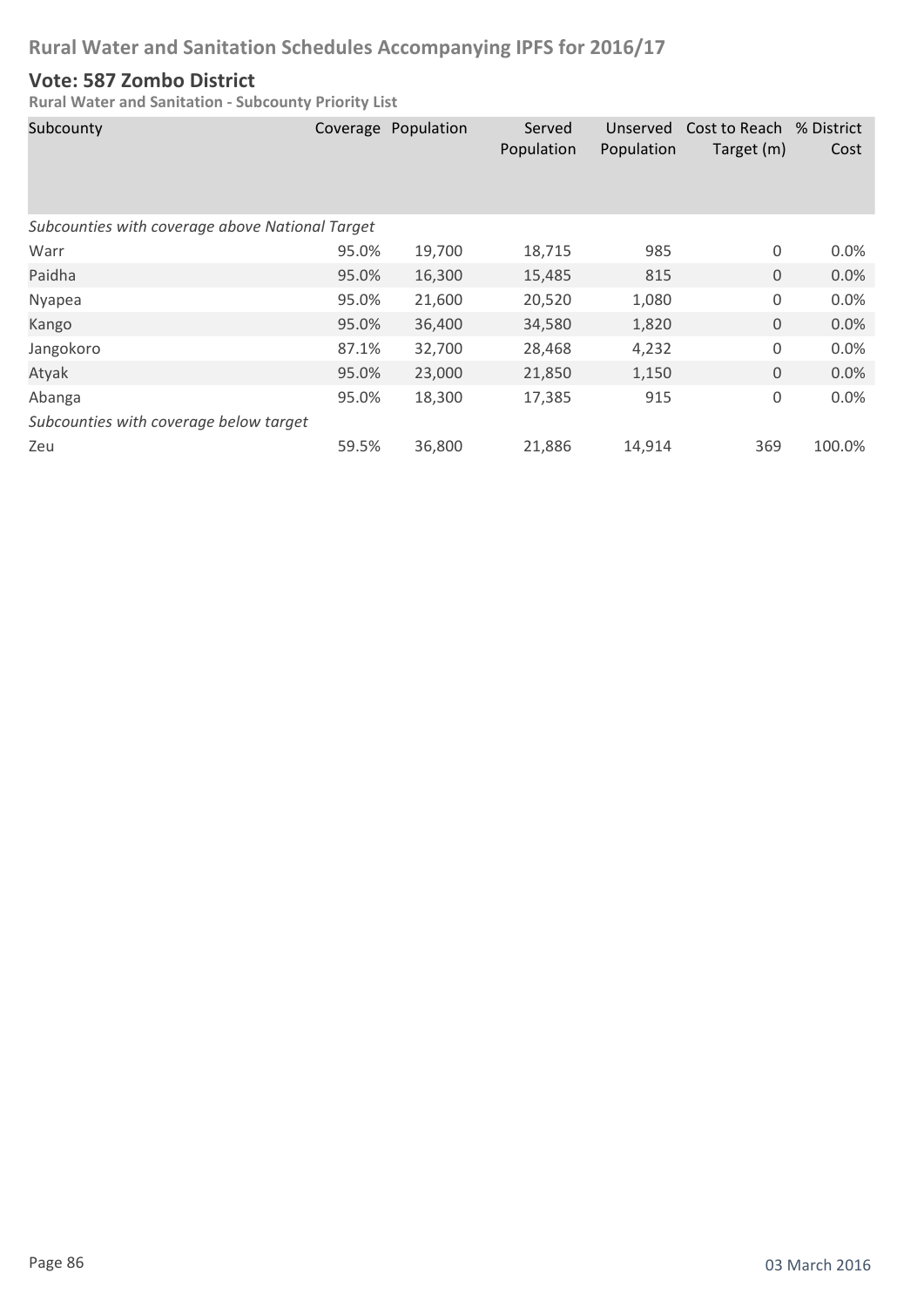#### **Vote: 588 Alebtong District**

| Subcounty                                       | Coverage | Population | Served<br>Population | Unserved<br>Population | Cost to Reach % District<br>Target (m) | Cost   |  |  |
|-------------------------------------------------|----------|------------|----------------------|------------------------|----------------------------------------|--------|--|--|
| Subcounties with coverage above National Target |          |            |                      |                        |                                        |        |  |  |
| Awei                                            | 95.0%    | 26,100     | 24,795               | 1,305                  | 0                                      | 0.0%   |  |  |
| Apala                                           | 95.0%    | 21,000     | 19,950               | 1,050                  | $\mathbf 0$                            | 0.0%   |  |  |
| Amugu                                           | 95.0%    | 28,700     | 27,265               | 1,435                  | 0                                      | 0.0%   |  |  |
| Aloi                                            | 78.5%    | 32,100     | 25,186               | 6,914                  | $\mathbf 0$                            | 0.0%   |  |  |
| Akura                                           | 95.0%    | 21,100     | 20,045               | 1,055                  | 0                                      | 0.0%   |  |  |
| Abia                                            | 95.0%    | 24,600     | 23,370               | 1,230                  | $\mathbf 0$                            | 0.0%   |  |  |
| Abako                                           | 95.0%    | 30,200     | 28,690               | 1,510                  | 0                                      | 0.0%   |  |  |
| Subcounties with coverage below target          |          |            |                      |                        |                                        |        |  |  |
| Omoro                                           | 75.5%    | 45,400     | 34,262               | 11,138                 | 69                                     | 100.0% |  |  |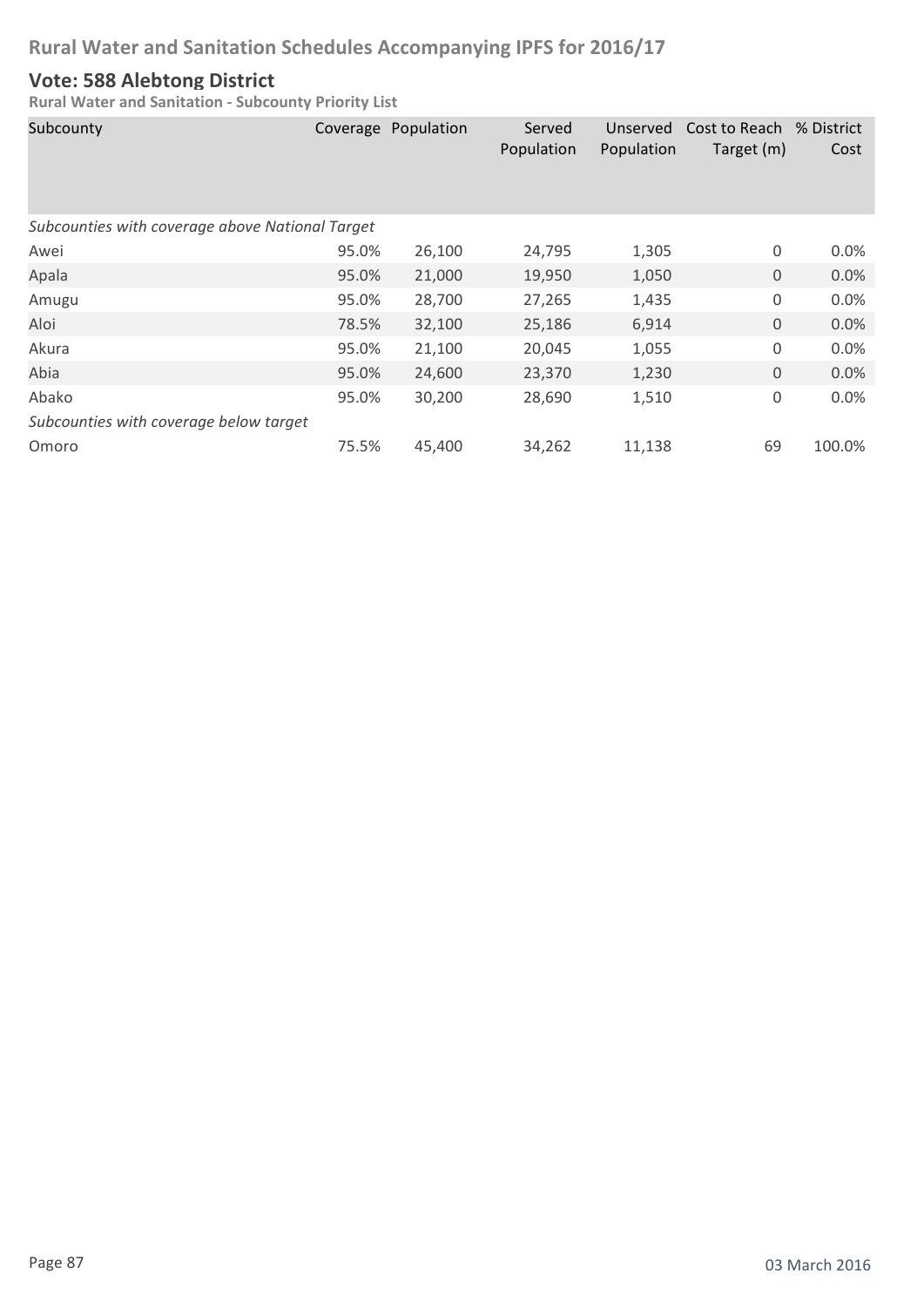#### **Vote: 589 Bulambuli District**

| Subcounty                                       |       | Coverage Population | Served<br>Population | Unserved<br>Population | Cost to Reach % District<br>Target (m) | Cost  |  |  |
|-------------------------------------------------|-------|---------------------|----------------------|------------------------|----------------------------------------|-------|--|--|
| Subcounties with coverage above National Target |       |                     |                      |                        |                                        |       |  |  |
| Namisuni                                        | 89.0% | 9,500               | 8,456                | 1,044                  | 0                                      | 0.0%  |  |  |
| Nabongo                                         | 80.0% | 10,500              | 8,400                | 2,100                  | $\mathbf 0$                            | 0.0%  |  |  |
| Muyembe                                         | 95.0% | 8,500               | 8,075                | 425                    | $\mathsf 0$                            | 0.0%  |  |  |
| <b>Masiira</b>                                  | 95.0% | 10,700              | 10,165               | 535                    | $\mathbf 0$                            | 0.0%  |  |  |
| <b>Bulaago</b>                                  | 93.2% | 10,300              | 9,600                | 700                    | $\mathsf 0$                            | 0.0%  |  |  |
| Sisiyi                                          | 83.6% | 14,000              | 11,700               | 2,300                  | $\mathbf 0$                            | 0.0%  |  |  |
| Bulegeni                                        | 95.0% | 4,900               | 4,655                | 245                    | $\mathsf 0$                            | 0.0%  |  |  |
| Buluganya                                       | 95.0% | 9,800               | 9,310                | 490                    | $\mathbf 0$                            | 0.0%  |  |  |
| Bumugibole                                      | 95.0% | 7,300               | 6,935                | 365                    | 0                                      | 0.0%  |  |  |
| <b>Bumasobo</b>                                 | 88.9% | 8,900               | 7,912                | 988                    | $\mathbf 0$                            | 0.0%  |  |  |
| Subcounties with coverage below target          |       |                     |                      |                        |                                        |       |  |  |
| Kamu                                            | 28.3% | 6,900               | 1,950                | 4,950                  | 265                                    | 13.9% |  |  |
| <b>Bukhalu</b>                                  | 53.2% | 28,200              | 15,000               | 13,200                 | 529                                    | 27.8% |  |  |
| Buginyanya                                      | 51.0% | 6,100               | 3,112                | 2,988                  | 125                                    | 6.6%  |  |  |
| Bwikhonge                                       | 31.4% | 8,600               | 2,700                | 5,900                  | 309                                    | 16.2% |  |  |
| Lusha                                           | 53.3% | 16,900              | 9,000                | 7,900                  | 316                                    | 16.6% |  |  |
| Simu                                            | 3.4%  | 5,900               | 200                  | 5,700                  | 342                                    | 18.0% |  |  |
| Bunambutye                                      | 74.3% | 9,300               | 6,912                | 2,388                  | 20                                     | 1.0%  |  |  |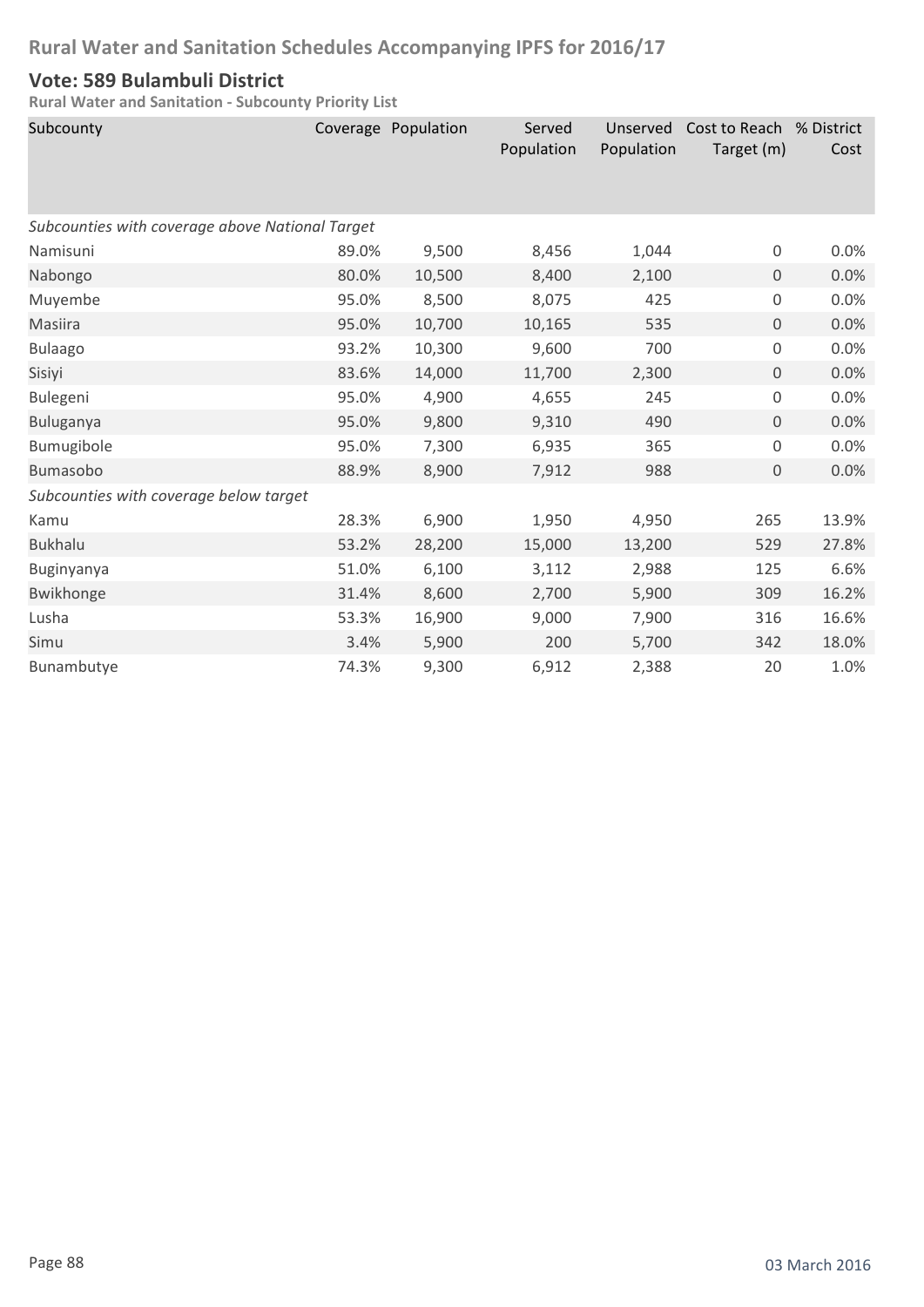#### **Vote: 590 Buvuma District**

| Subcounty                                       |       | Coverage Population | Served<br>Population | Unserved<br>Population | Cost to Reach % District<br>Target (m) | Cost  |
|-------------------------------------------------|-------|---------------------|----------------------|------------------------|----------------------------------------|-------|
| Subcounties with coverage above National Target |       |                     |                      |                        |                                        |       |
| <b>Busamuzi</b>                                 | 79.9% | 18.100              | 14,456               | 3,644                  | 0                                      | 0.0%  |
| Subcounties with coverage below target          |       |                     |                      |                        |                                        |       |
| Nairambi                                        | 28.4% | 21,500              | 6,100                | 15,400                 | 1,953                                  | 51.7% |
| <b>Bweema</b>                                   | 9.5%  | 9,700               | 924                  | 8,776                  | 1,222                                  | 32.3% |
| <b>Bugaya</b>                                   | 18.2% | 5,500               | 1,000                | 4,500                  | 604                                    | 16.0% |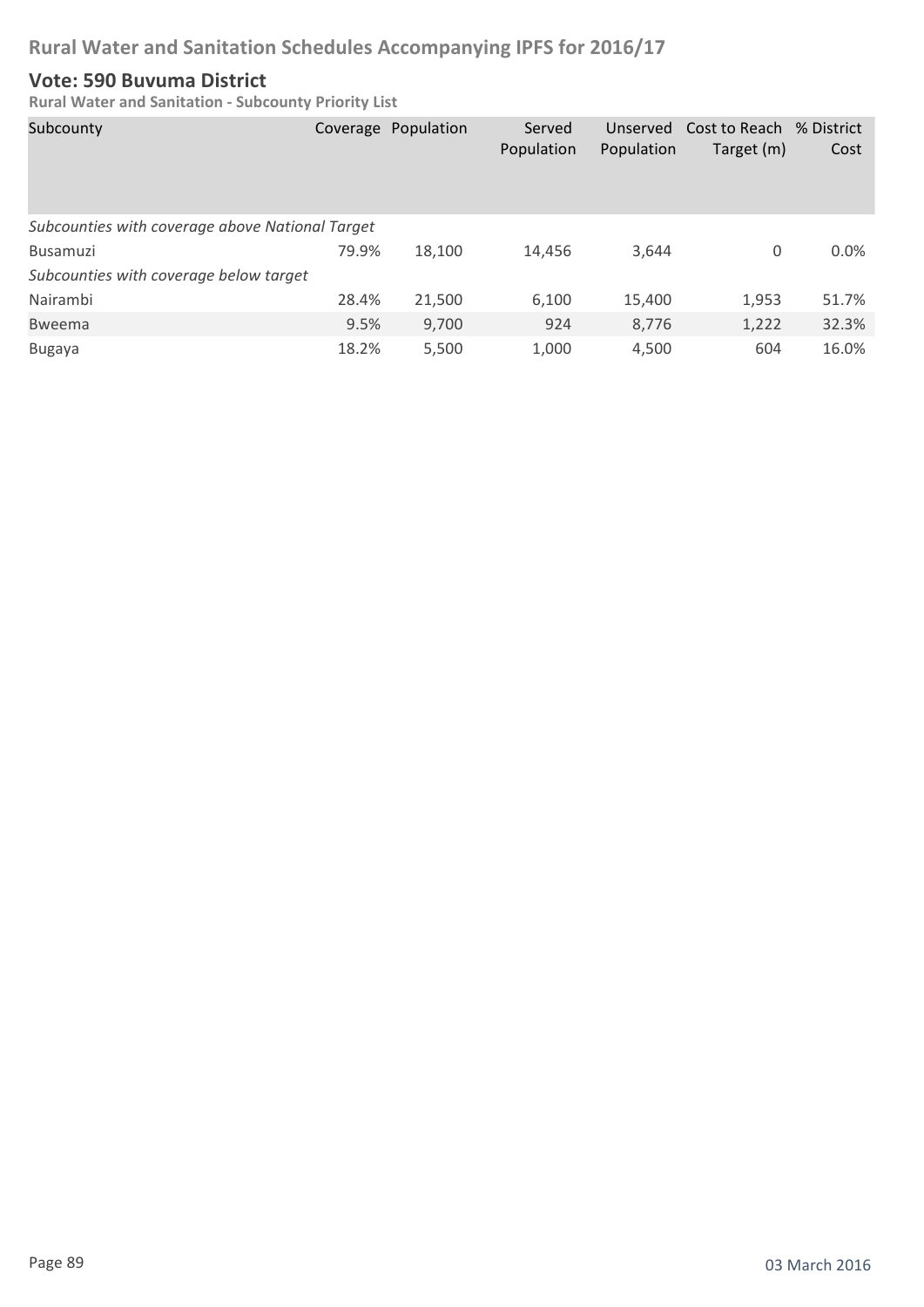#### **Vote: 591 Gomba District**

| Subcounty                                       |       | Coverage Population | Served<br>Population | Unserved<br>Population | Cost to Reach % District<br>Target (m) | Cost  |
|-------------------------------------------------|-------|---------------------|----------------------|------------------------|----------------------------------------|-------|
| Subcounties with coverage above National Target |       |                     |                      |                        |                                        |       |
| Mpenja                                          | 95.0% | 32,900              | 31,255               | 1,645                  | 0                                      | 0.0%  |
| Subcounties with coverage below target          |       |                     |                      |                        |                                        |       |
| Maddu                                           | 49.6% | 36,000              | 17,844               | 18,156                 | 648                                    | 64.1% |
| Kyegonza                                        | 71.3% | 31,200              | 22,260               | 8,940                  | 116                                    | 11.5% |
| Kabulasoke                                      | 69.7% | 51,300              | 35,736               | 15,564                 | 247                                    | 24.4% |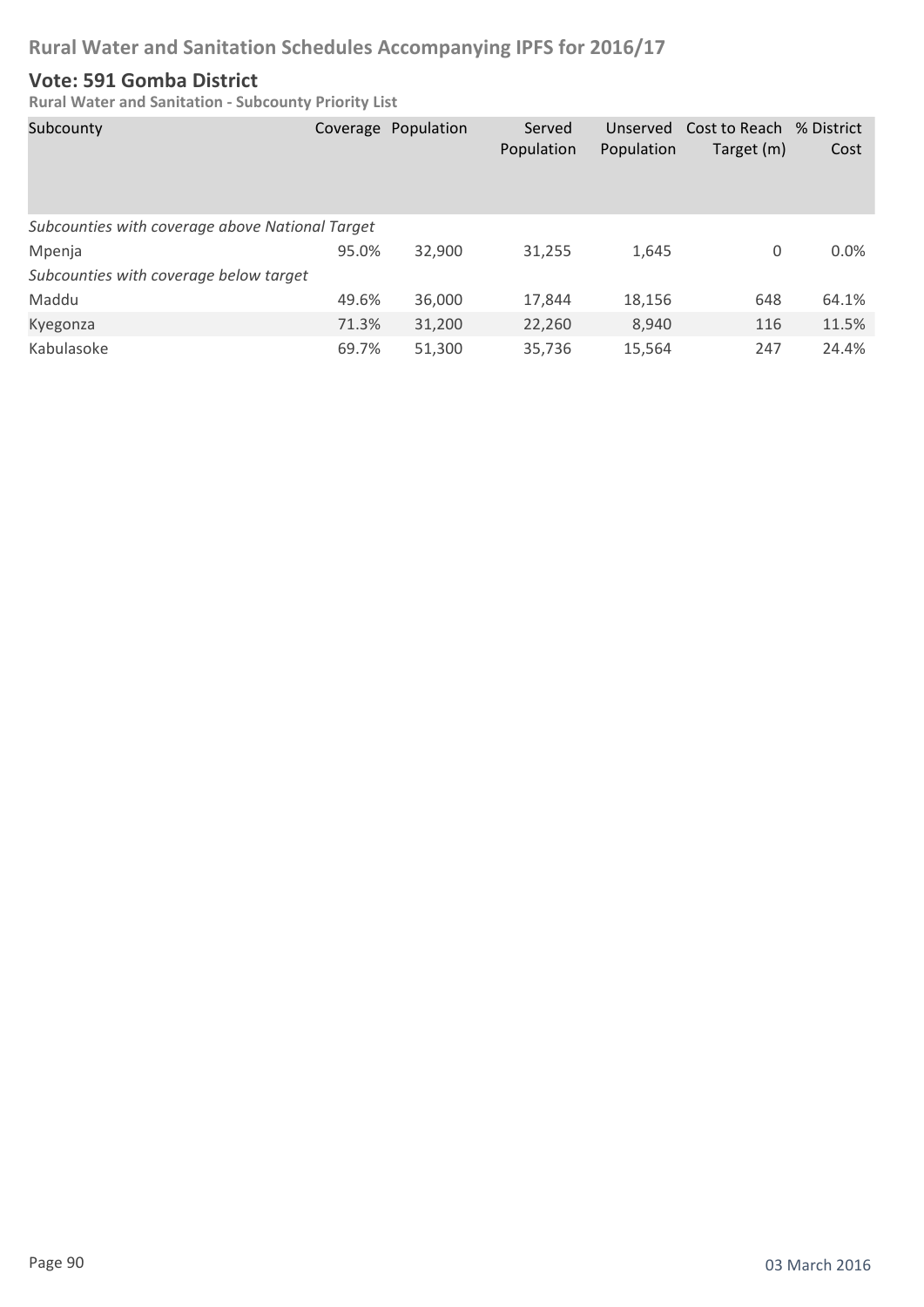#### **Vote: 592 Kiryandongo District**

| Subcounty                                       |       | Coverage Population | Served<br>Population | Unserved<br>Population | Cost to Reach % District<br>Target (m) | Cost    |
|-------------------------------------------------|-------|---------------------|----------------------|------------------------|----------------------------------------|---------|
| Subcounties with coverage above National Target |       |                     |                      |                        |                                        |         |
| Masindi Port                                    | 95.0% | 9,500               | 9,025                | 475                    | 0                                      | $0.0\%$ |
| Kiryandongo                                     | 80.2% | 84,600              | 67,818               | 16,782                 | 0                                      | 0.0%    |
| Kigumba                                         | 95.0% | 47,700              | 45,315               | 2,385                  | 0                                      | 0.0%    |
| Subcounties with coverage below target          |       |                     |                      |                        |                                        |         |
| Mutunda                                         | 56.3% | 67,100              | 37,754               | 29,346                 | 1,157                                  | 100.0%  |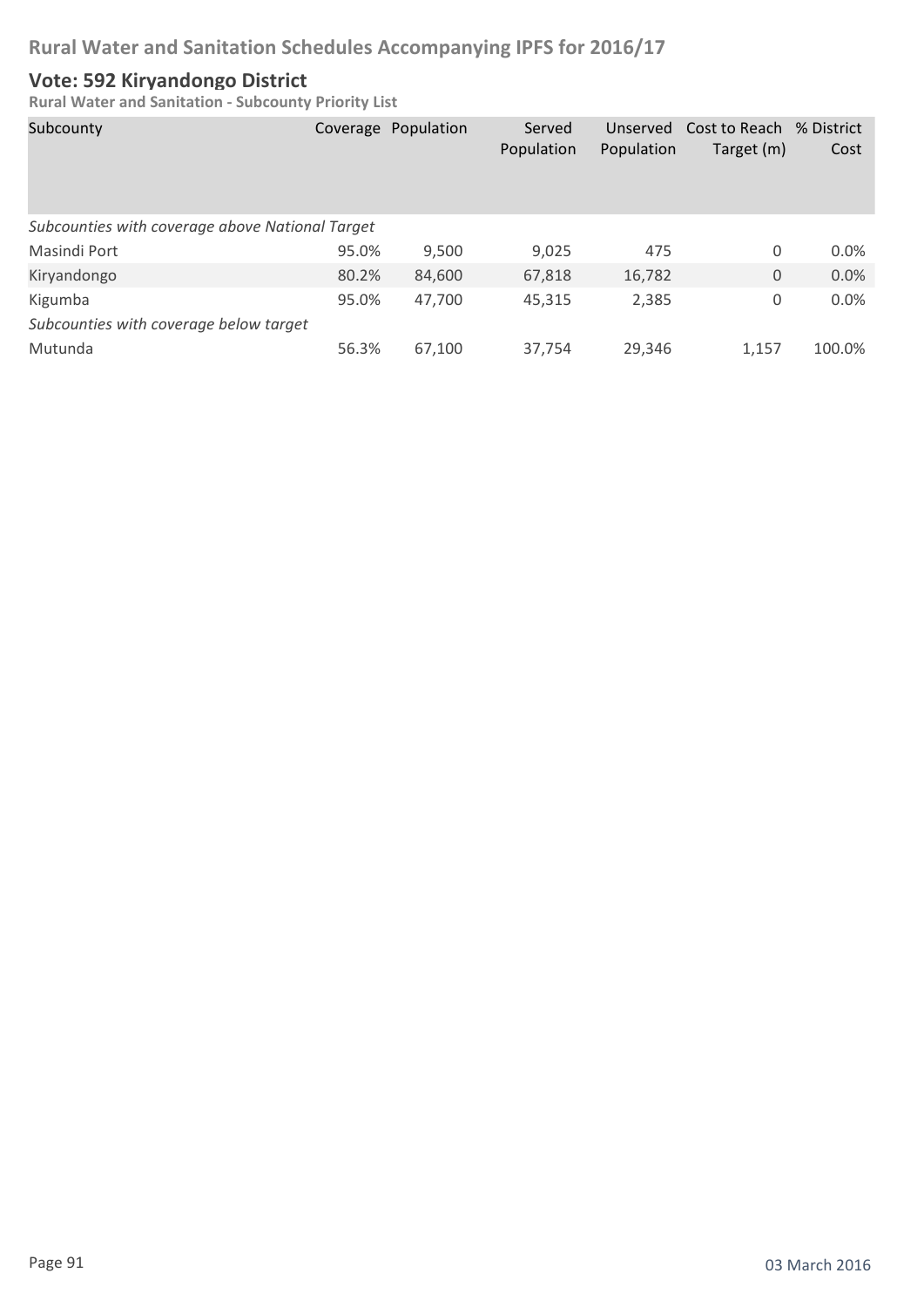#### **Vote: 593 Luuka District**

| Subcounty                                       |       | Coverage Population | Served<br>Population | Unserved<br>Population | Cost to Reach<br>Target (m) | % District<br>Cost |
|-------------------------------------------------|-------|---------------------|----------------------|------------------------|-----------------------------|--------------------|
| Subcounties with coverage above National Target |       |                     |                      |                        |                             |                    |
| Waibuga                                         | 93.3% | 38,500              | 35,906               | 2,594                  | 0                           | 0.0%               |
| Nawampiti                                       | 95.0% | 22,300              | 21,185               | 1,115                  | 0                           | 0.0%               |
| Irongo                                          | 79.6% | 29,700              | 23,636               | 6,064                  | 0                           | 0.0%               |
| <b>Bulongo</b>                                  | 95.0% | 29,300              | 27,835               | 1,465                  | 0                           | 0.0%               |
| Subcounties with coverage below target          |       |                     |                      |                        |                             |                    |
| Ikumbya                                         | 63.1% | 36,000              | 22,730               | 13,270                 | 263                         | 29.6%              |
| <b>Bukooma</b>                                  | 55.4% | 40,600              | 22,500               | 18,100                 | 462                         | 52.0%              |
| <b>Bukanga</b>                                  | 69.9% | 43,500              | 30,412               | 13,088                 | 163                         | 18.3%              |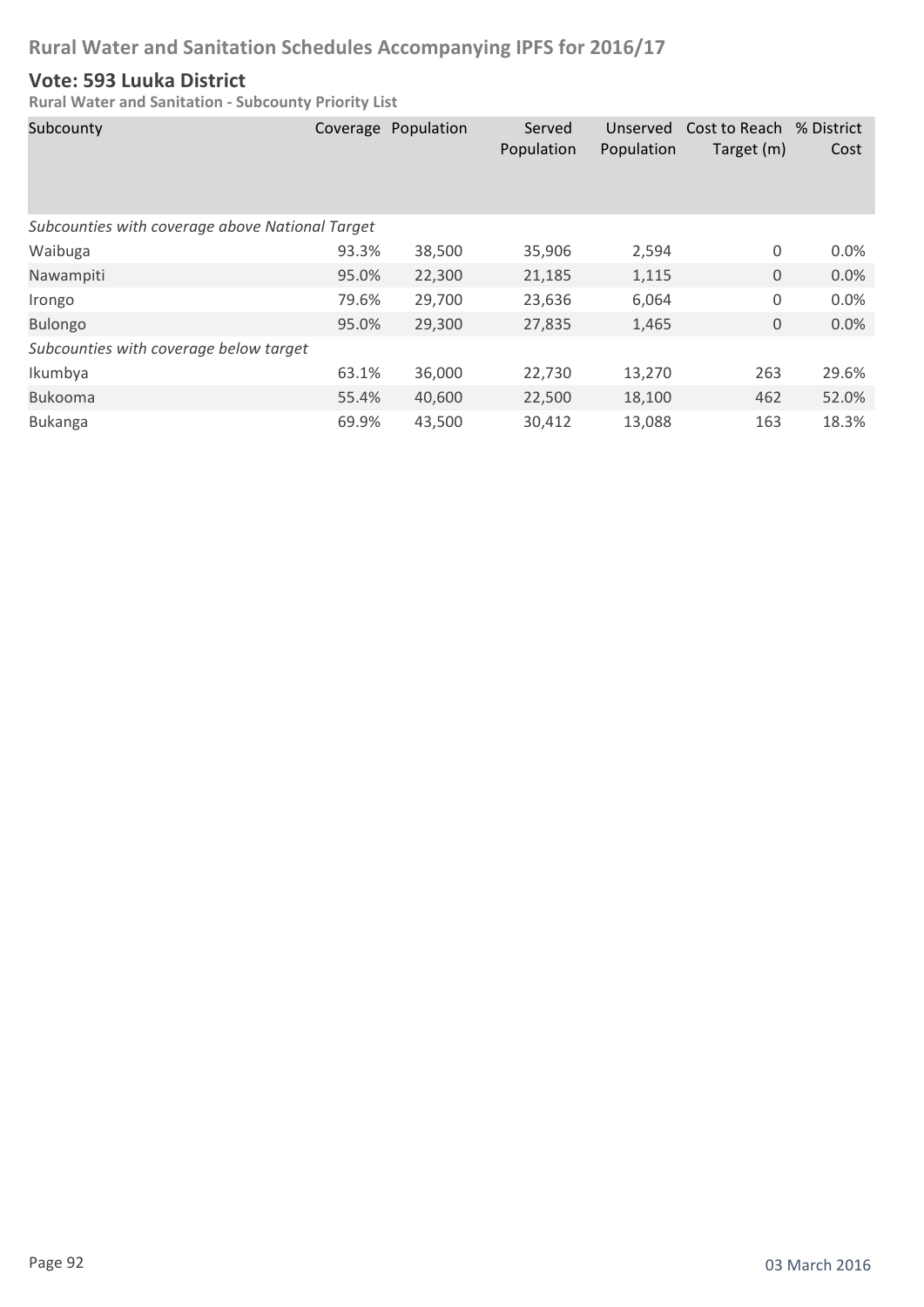#### **Vote: 594 Namayingo District**

| Subcounty                              |       | Coverage Population | Served<br>Population | Unserved<br>Population | Cost to Reach % District<br>Target (m) | Cost  |
|----------------------------------------|-------|---------------------|----------------------|------------------------|----------------------------------------|-------|
| Subcounties with coverage below target |       |                     |                      |                        |                                        |       |
| Sigulu Islands                         | 46.9% | 17,100              | 8,018                | 9,082                  | 449                                    | 8.1%  |
| Mutumba                                | 40.7% | 43,700              | 17,796               | 25,904                 | 1,382                                  | 24.8% |
| Buyinja                                | 47.4% | 26,100              | 12,384               | 13,716                 | 672                                    | 12.1% |
| <b>Buswale</b>                         | 72.5% | 28,300              | 20,530               | 7,770                  | 110                                    | 2.0%  |
| <b>Buhemba</b>                         | 32.3% | 32,600              | 10,542               | 22,058                 | 1,269                                  | 22.8% |
| <b>Banda</b>                           | 34.5% | 45,500              | 15,702               | 29,798                 | 1,685                                  | 30.3% |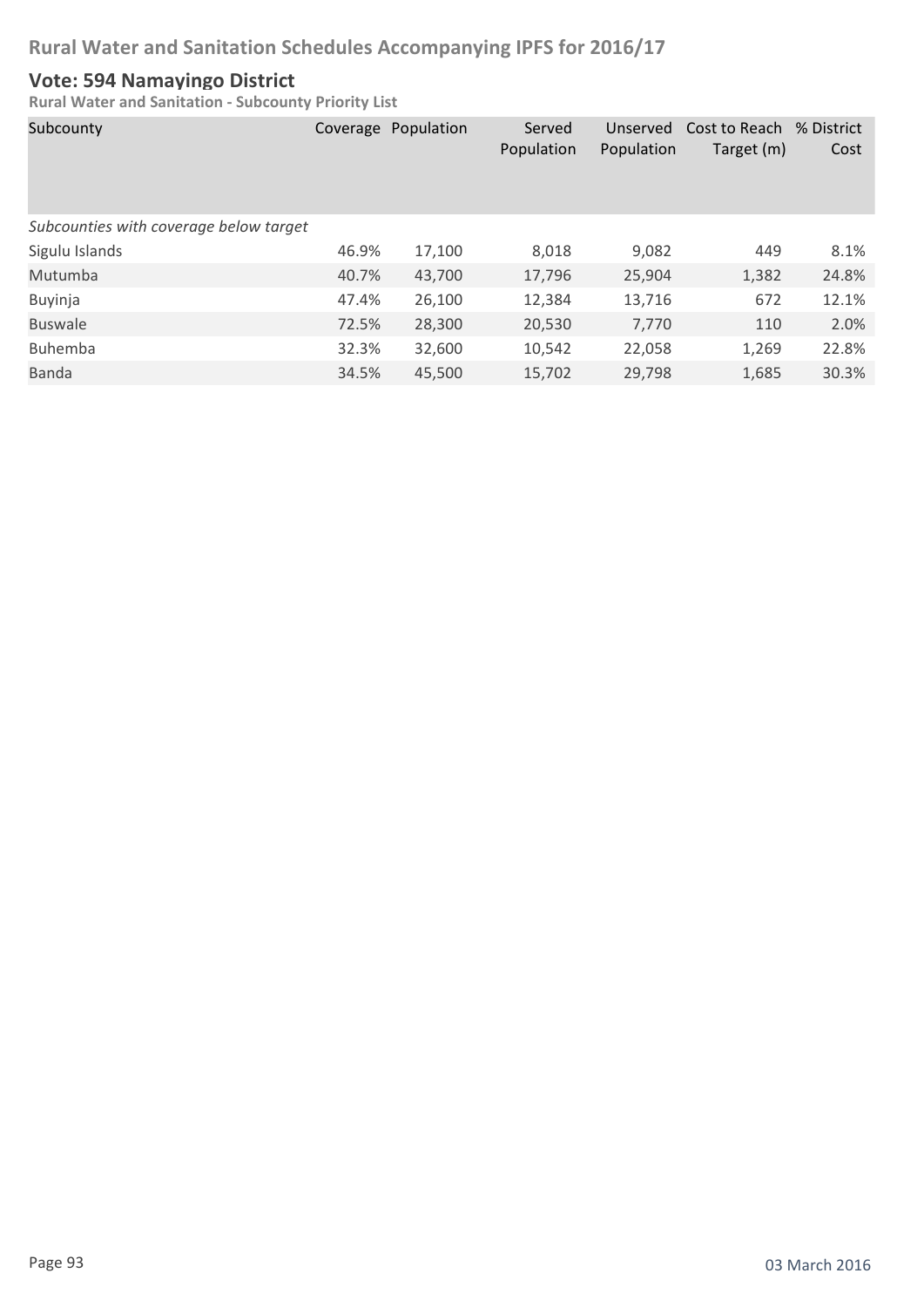#### **Vote: 595 Ntoroko District**

| Subcounty                                       |       | Coverage Population | Served<br>Population | Unserved<br>Population | Cost to Reach<br>Target (m) | % District<br>Cost |
|-------------------------------------------------|-------|---------------------|----------------------|------------------------|-----------------------------|--------------------|
| Subcounties with coverage above National Target |       |                     |                      |                        |                             |                    |
| Rwebisengo                                      | 95.0% | 4,700               | 4,465                | 235                    | 0                           | 0.0%               |
| Nombe                                           | 95.0% | 8,300               | 7,885                | 415                    | $\mathbf 0$                 | 0.0%               |
| Bweramule                                       | 95.0% | 6,500               | 6,175                | 325                    | 0                           | 0.0%               |
| <b>Butungama</b>                                | 95.0% | 10,500              | 9,975                | 525                    | $\mathbf 0$                 | 0.0%               |
| Subcounties with coverage below target          |       |                     |                      |                        |                             |                    |
| Karugutu                                        | 68.6% | 6,500               | 4,456                | 2,044                  | 48                          | 14.0%              |
| Kanara                                          | 36.5% | 8,300               | 3,030                | 5,270                  | 292                         | 86.0%              |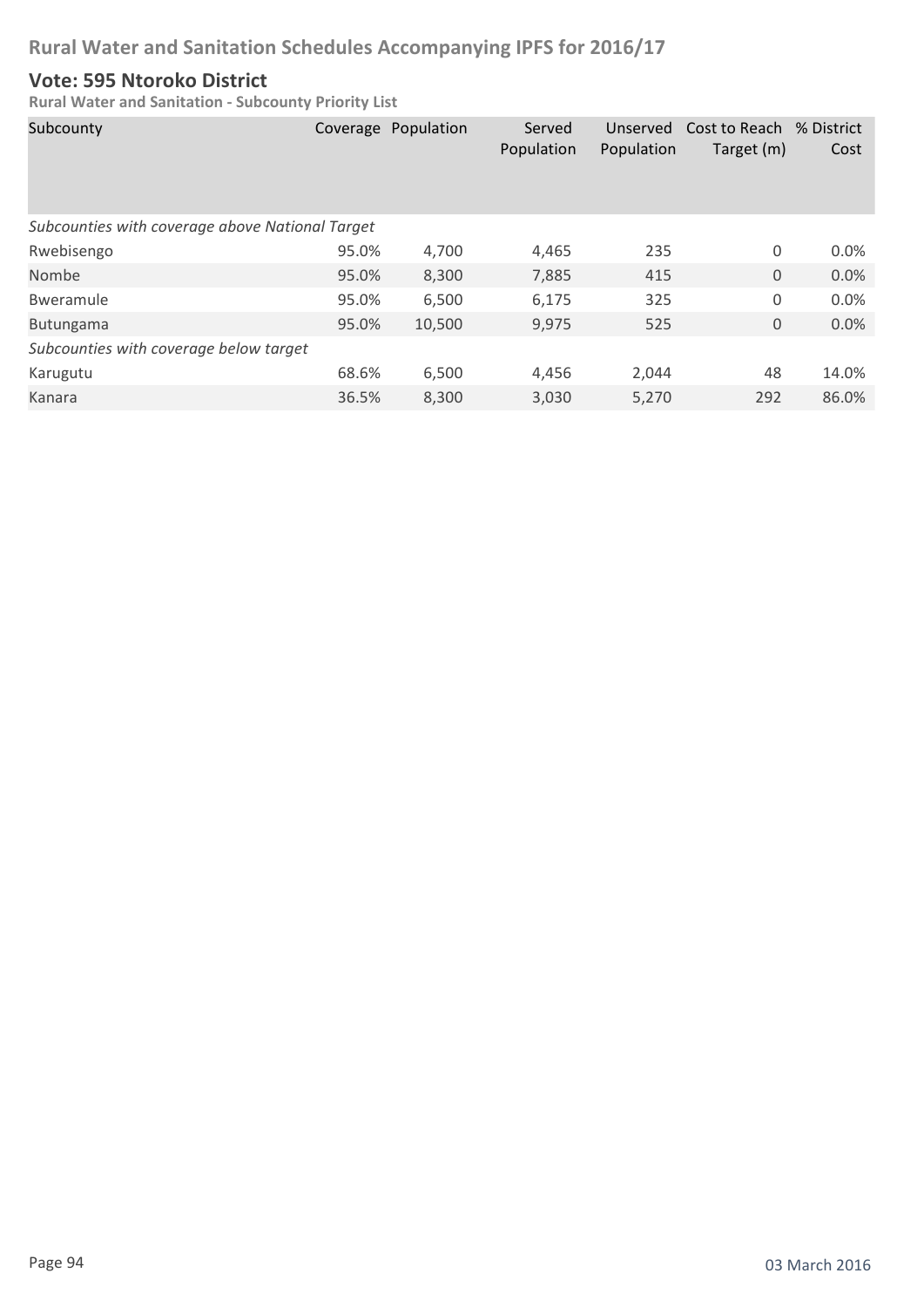#### **Vote: 596 Serere District**

| Subcounty                                       | Coverage | Population | Served<br>Population | Unserved<br>Population | Cost to Reach<br>Target (m) | % District<br>Cost |  |
|-------------------------------------------------|----------|------------|----------------------|------------------------|-----------------------------|--------------------|--|
| Subcounties with coverage above National Target |          |            |                      |                        |                             |                    |  |
| Pingire                                         | 95.0%    | 37,100     | 35,245               | 1,855                  | 0                           | 0.0%               |  |
| Olio                                            | 95.0%    | 30,700     | 29,165               | 1,535                  | $\mathbf{0}$                | 0.0%               |  |
| Bugondo                                         | 81.5%    | 38,000     | 30,966               | 7,034                  | 0                           | 0.0%               |  |
| Atiira                                          | 94.5%    | 21,900     | 20,700               | 1,200                  | 0                           | 0.0%               |  |
| Subcounties with coverage below target          |          |            |                      |                        |                             |                    |  |
| Labori                                          | 33.0%    | 20,900     | 6,900                | 14,000                 | 936                         | 31.1%              |  |
| Kyere                                           | 62.6%    | 51,000     | 31,936               | 19,064                 | 747                         | 24.8%              |  |
| Kateta                                          | 63.8%    | 58,000     | 37,000               | 21,000                 | 780                         | 25.9%              |  |
| Kadungulu                                       | 61.6%    | 35,100     | 21,618               | 13,482                 | 551                         | 18.3%              |  |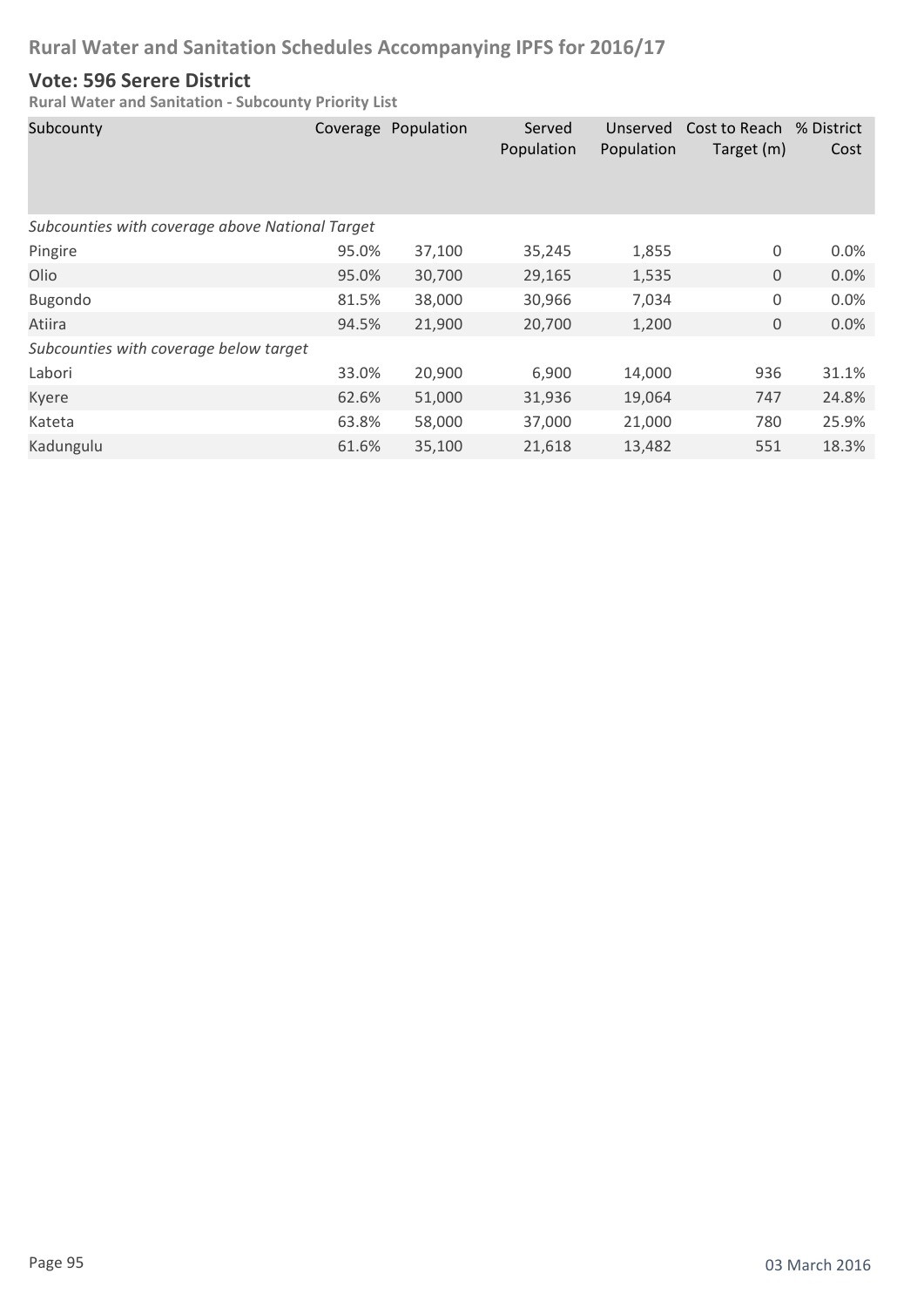#### **Vote: 597 Kyankwanzi District**

| Subcounty                                       |       | Coverage Population | Served<br>Population | Unserved<br>Population | Cost to Reach<br>Target (m) | % District<br>Cost |
|-------------------------------------------------|-------|---------------------|----------------------|------------------------|-----------------------------|--------------------|
| Subcounties with coverage above National Target |       |                     |                      |                        |                             |                    |
| Ntwetwe                                         | 95.0% | 19,000              | 18,050               | 950                    | 0                           | 0.0%               |
| Mulagi                                          | 95.0% | 13,800              | 13,110               | 690                    | $\boldsymbol{0}$            | 0.0%               |
| Subcounties with coverage below target          |       |                     |                      |                        |                             |                    |
| Wattuba                                         | 71.3% | 22,900              | 16,332               | 6,568                  | 130                         | 4.4%               |
| Nsambya                                         | 54.8% | 28,900              | 15,836               | 13,064                 | 639                         | 21.7%              |
| Kyankwanzi                                      | 54.2% | 14,000              | 7,584                | 6,416                  | 318                         | 10.8%              |
| Gayaza                                          | 60.2% | 22,300              | 13,422               | 8,878                  | 373                         | 12.7%              |
| <b>Butemba</b>                                  | 37.6% | 37,700              | 14,160               | 23,540                 | 1,481                       | 50.3%              |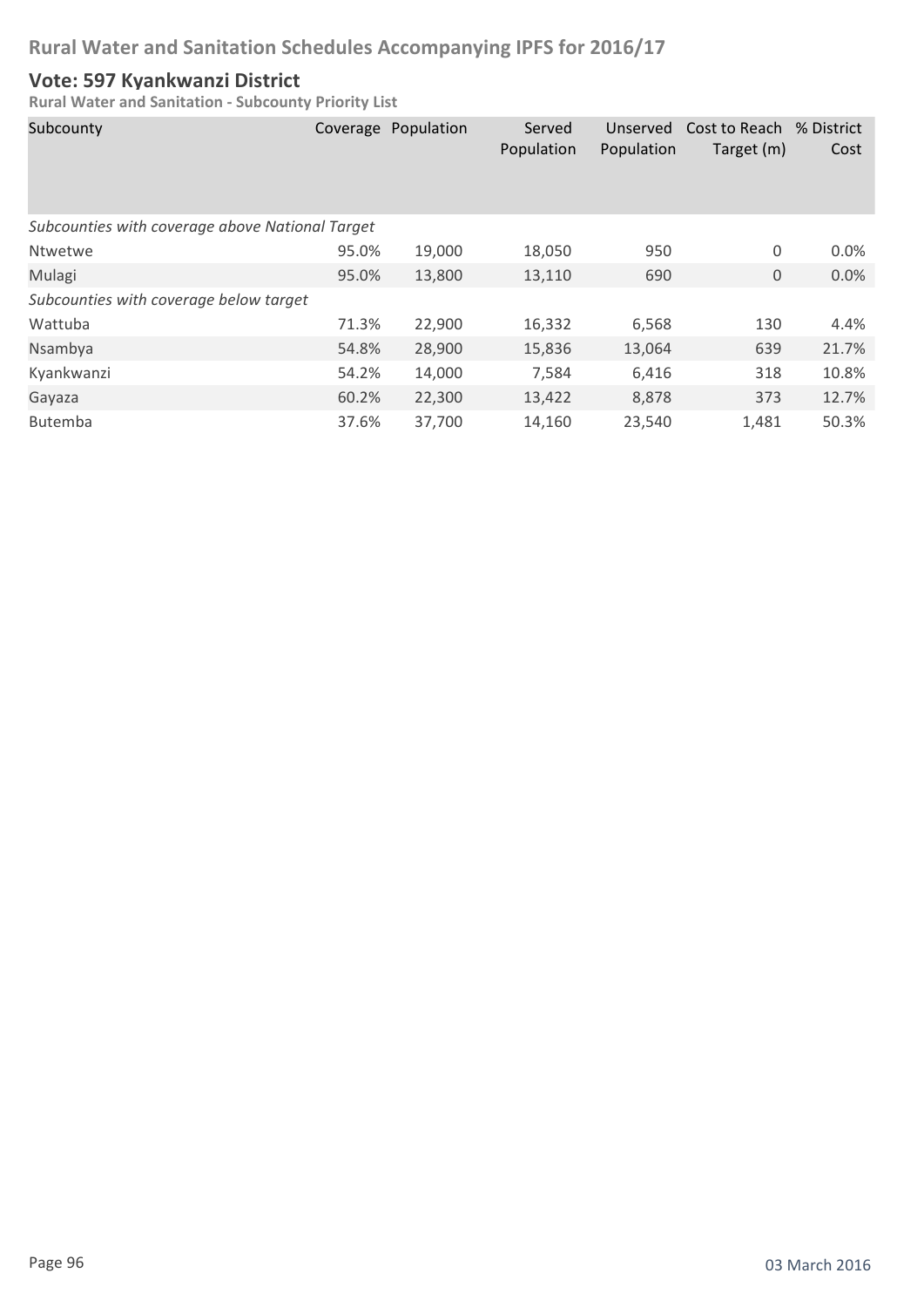#### **Vote: 598 Kalungu District**

| Subcounty                                       |       | Coverage Population | Served<br>Population | Unserved<br>Population | Cost to Reach % District<br>Target (m) | Cost   |
|-------------------------------------------------|-------|---------------------|----------------------|------------------------|----------------------------------------|--------|
| Subcounties with coverage above National Target |       |                     |                      |                        |                                        |        |
| Kyamulibwa                                      | 95.0% | 34,800              | 33,060               | 1,740                  | 0                                      | 0.0%   |
| Kalungu                                         | 95.0% | 40,000              | 38,000               | 2,000                  | 0                                      | 0.0%   |
| <b>Bukulula</b>                                 | 95.0% | 44,800              | 42,560               | 2,240                  | 0                                      | 0.0%   |
| Subcounties with coverage below target          |       |                     |                      |                        |                                        |        |
| Lwabenge                                        | 74.4% | 34,900              | 25,970               | 8,930                  | 42                                     | 100.0% |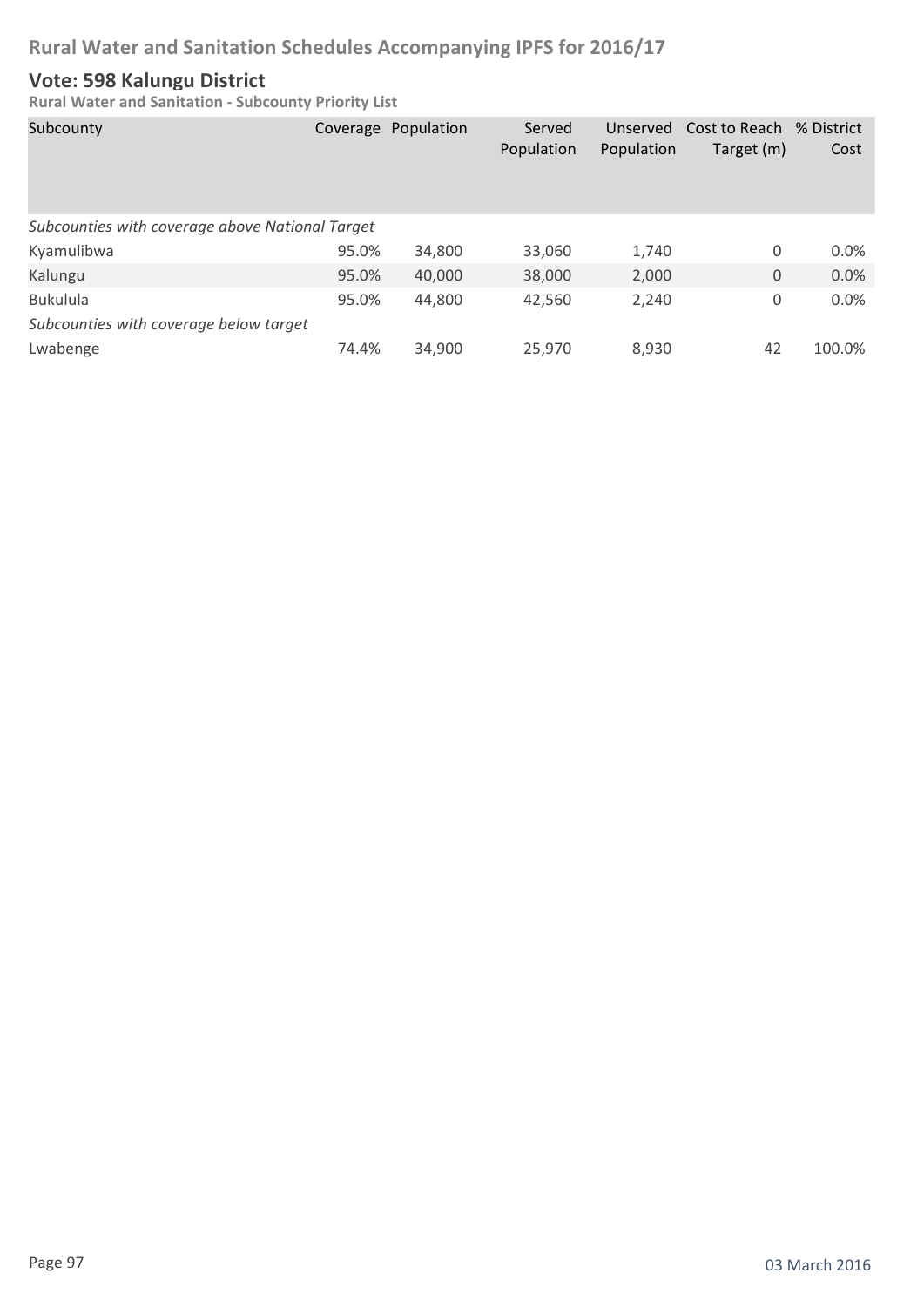#### **Vote: 599 Lwengo District**

| Subcounty                                       |       | Coverage Population | Served<br>Population | Unserved<br>Population | Cost to Reach<br>Target (m) | % District<br>Cost |
|-------------------------------------------------|-------|---------------------|----------------------|------------------------|-----------------------------|--------------------|
| Subcounties with coverage above National Target |       |                     |                      |                        |                             |                    |
| Ndagwe                                          | 95.0% | 38,900              | 36,955               | 1,945                  | 0                           | 0.0%               |
| Kkingo                                          | 95.0% | 34,900              | 33,155               | 1,745                  | $\boldsymbol{0}$            | 0.0%               |
| Kisekka                                         | 95.0% | 50,000              | 47,500               | 2,500                  | 0                           | 0.0%               |
| Subcounties with coverage below target          |       |                     |                      |                        |                             |                    |
| Malongo                                         | 59.8% | 38,500              | 23,006               | 15,494                 | 265                         | 25.1%              |
| Lwengo                                          | 56.7% | 50,900              | 28,842               | 22,058                 | 413                         | 39.1%              |
| Kyazanga                                        | 50.1% | 35,300              | 17,688               | 17,612                 | 379                         | 35.8%              |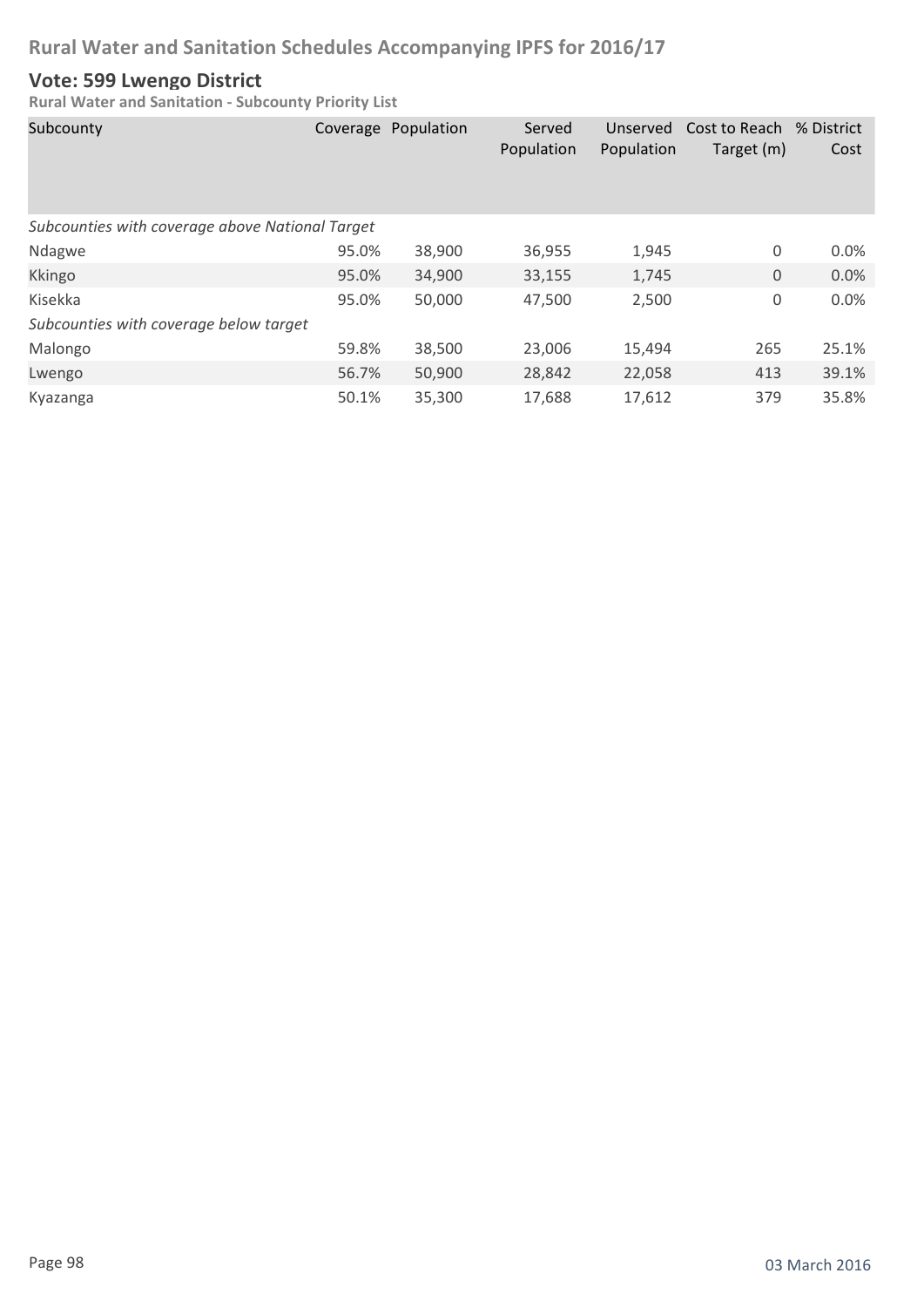#### **Vote: 600 Bukomansimbi District**

| Subcounty                                       |       | Coverage Population | Served<br>Population | Unserved<br>Population | Cost to Reach % District<br>Target (m) | Cost   |
|-------------------------------------------------|-------|---------------------|----------------------|------------------------|----------------------------------------|--------|
| Subcounties with coverage above National Target |       |                     |                      |                        |                                        |        |
| Kitanda                                         | 80.0% | 28,600              | 22,884               | 5,716                  | 0                                      | 0.0%   |
| Kibinge                                         | 95.0% | 33,100              | 31,445               | 1,655                  | 0                                      | 0.0%   |
| <b>Butenga</b>                                  | 95.0% | 38,800              | 36,860               | 1,940                  | 0                                      | 0.0%   |
| Subcounties with coverage below target          |       |                     |                      |                        |                                        |        |
| <b>Bigasa</b>                                   | 67.7% | 42,100              | 28,518               | 13,582                 | 167                                    | 100.0% |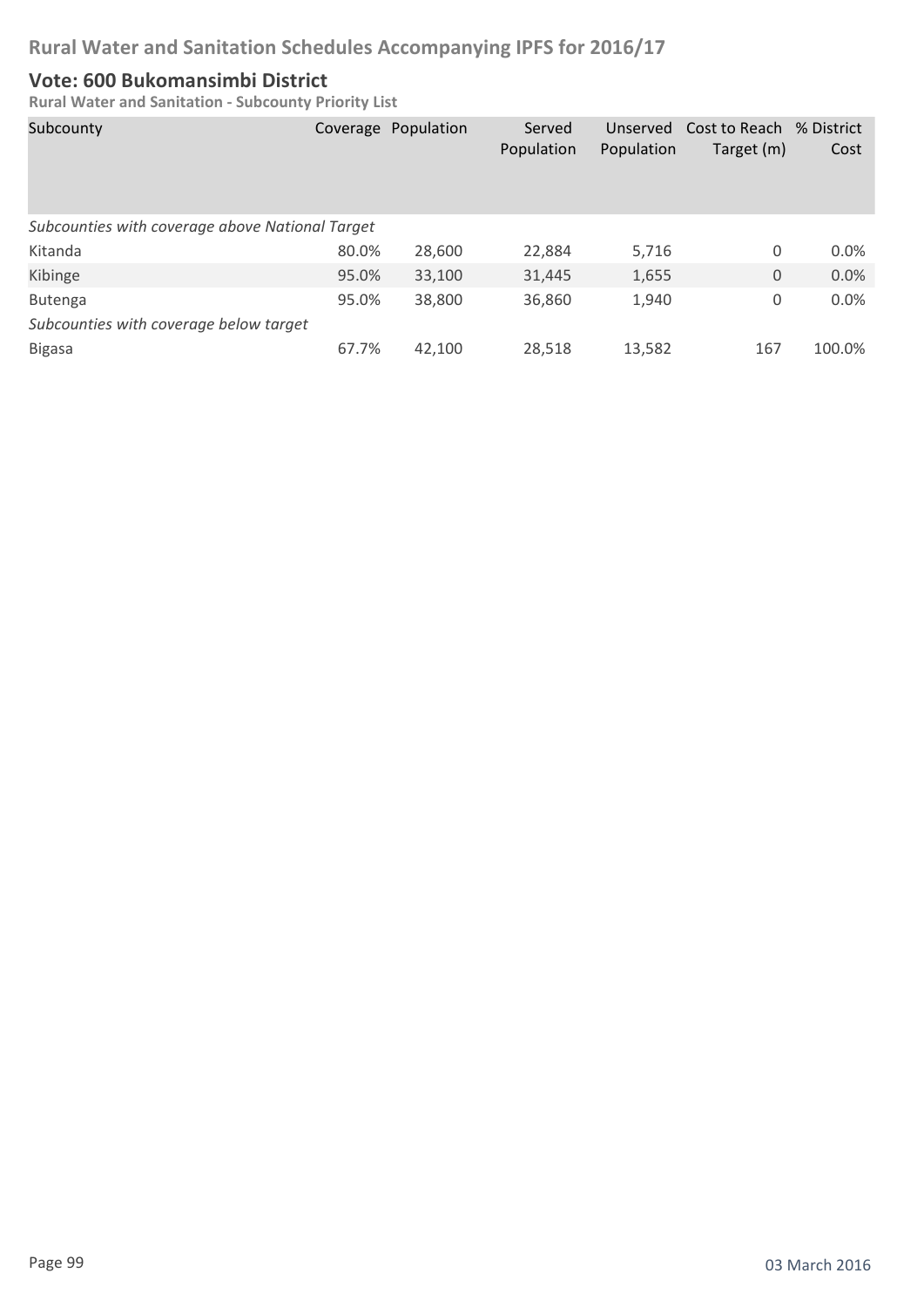#### **Vote: 601 Mitooma District**

| Subcounty                                       |       | Coverage Population | Served<br>Population | Unserved<br>Population | Cost to Reach % District<br>Target (m) | Cost   |  |
|-------------------------------------------------|-------|---------------------|----------------------|------------------------|----------------------------------------|--------|--|
| Subcounties with coverage above National Target |       |                     |                      |                        |                                        |        |  |
| Katenga                                         | 95.0% | 18,100              | 17,195               | 905                    | 0                                      | 0.0%   |  |
| Kashenshero                                     | 95.0% | 12,600              | 11,970               | 630                    | $\mathbf 0$                            | 0.0%   |  |
| Kanyabwanga                                     | 95.0% | 18,700              | 17,765               | 935                    | 0                                      | 0.0%   |  |
| Kabira                                          | 95.0% | 11,700              | 11,115               | 585                    | $\boldsymbol{0}$                       | 0.0%   |  |
| <b>Bitereko</b>                                 | 95.0% | 28,300              | 26,885               | 1,415                  | $\mathbf 0$                            | 0.0%   |  |
| Rurehe                                          | 95.0% | 12,800              | 12,160               | 640                    | $\mathbf{0}$                           | 0.0%   |  |
| Mutara                                          | 95.0% | 24,100              | 22,895               | 1,205                  | 0                                      | 0.0%   |  |
| Mitooma                                         | 95.0% | 18,800              | 17,860               | 940                    | $\mathbf 0$                            | 0.0%   |  |
| Mayanga                                         | 95.0% | 11,400              | 10,830               | 570                    | 0                                      | 0.0%   |  |
| Subcounties with coverage below target          |       |                     |                      |                        |                                        |        |  |
| Kiyanga                                         | 58.1% | 20,800              | 12,080               | 8,720                  | 120                                    | 100.0% |  |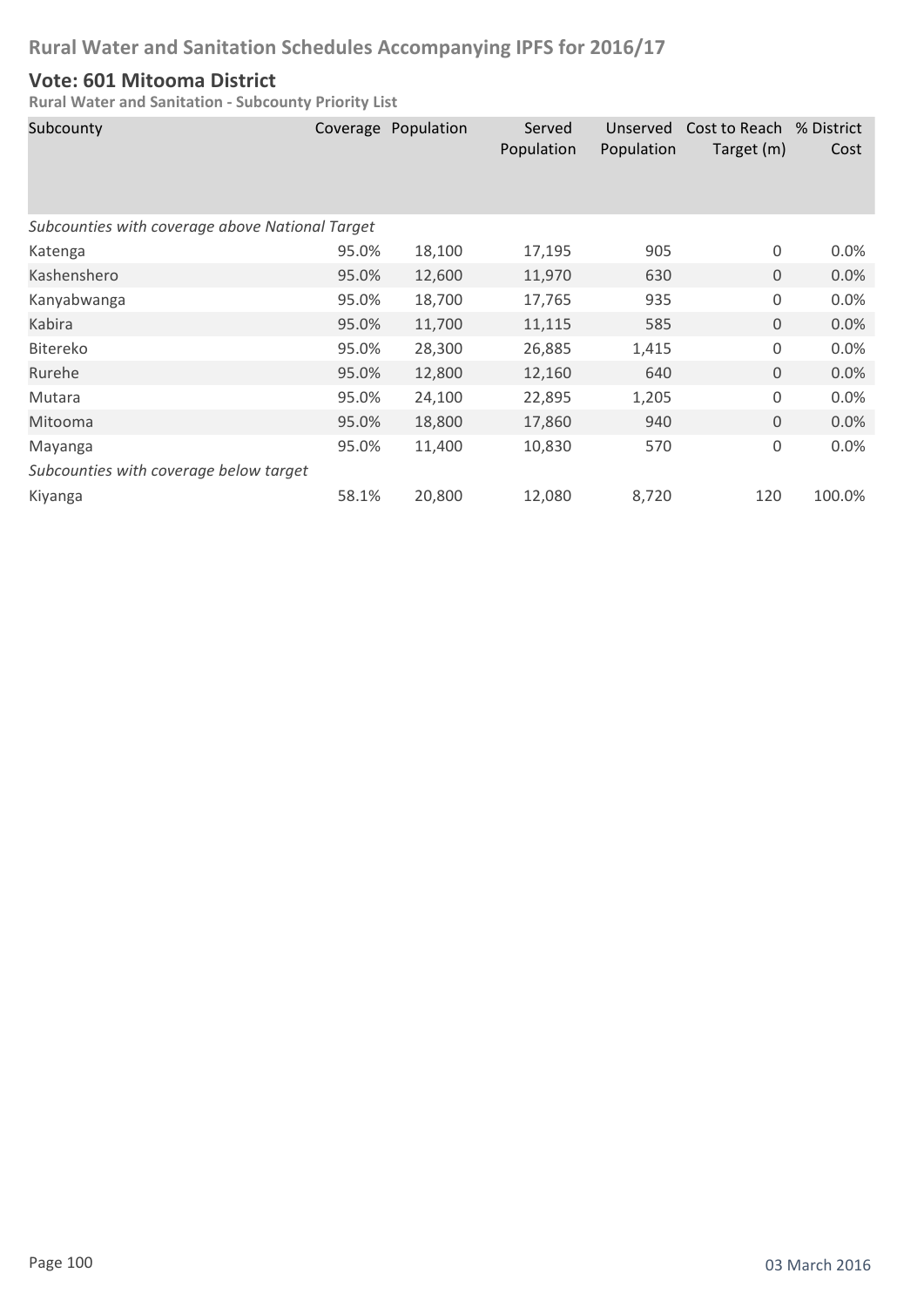#### **Vote: 602 Rubirizi District**

| Subcounty                                       |       | Coverage Population | Served<br>Population | Unserved<br>Population | Cost to Reach % District<br>Target (m) | Cost    |
|-------------------------------------------------|-------|---------------------|----------------------|------------------------|----------------------------------------|---------|
| Subcounties with coverage above National Target |       |                     |                      |                        |                                        |         |
| Ryeru                                           | 95.0% | 13,700              | 13,015               | 685                    | 0                                      | $0.0\%$ |
| Rutoto                                          | 95.0% | 13,600              | 12,920               | 680                    | $\mathbf 0$                            | 0.0%    |
| Kyabakara                                       | 79.5% | 13,100              | 10,410               | 2,690                  | 0                                      | 0.0%    |
| Katerera                                        | 95.0% | 10,800              | 10,260               | 540                    | $\mathbf 0$                            | 0.0%    |
| Subcounties with coverage below target          |       |                     |                      |                        |                                        |         |
| Magambo                                         | 76.3% | 11,900              | 9,074                | 2,826                  | 5                                      | 0.5%    |
| Kirugu                                          | 6.9%  | 11,700              | 806                  | 10,894                 | 416                                    | 50.6%   |
| Kicwamba                                        | 60.9% | 17,200              | 10,470               | 6,730                  | 141                                    | 17.1%   |
| Katunguru                                       | 33.5% | 4,100               | 1,374                | 2,726                  | 90                                     | 11.0%   |
| Katanda                                         | 59.9% | 19,600              | 11,738               | 7,862                  | 170                                    | 20.7%   |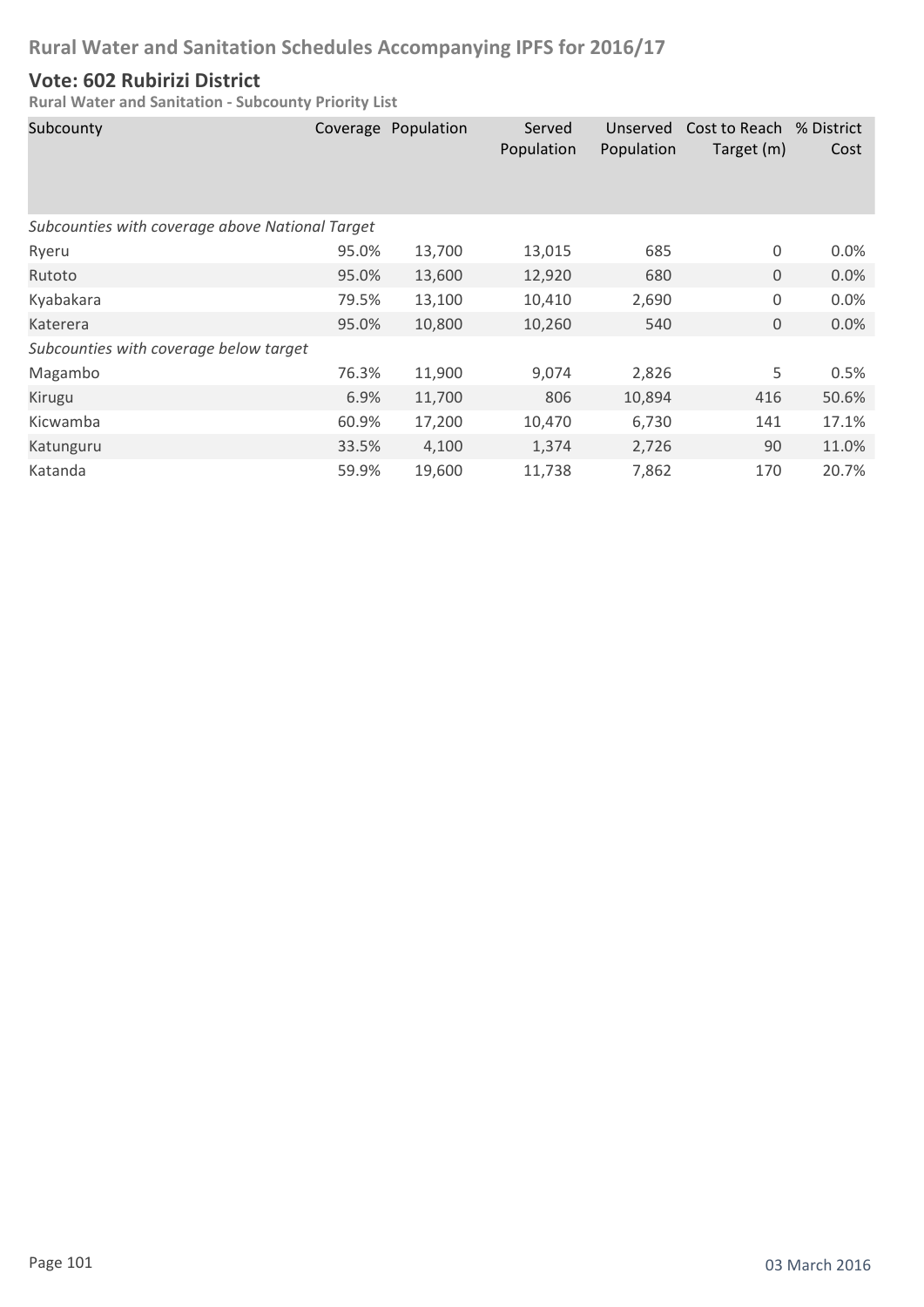### **Vote: 603 Ngora District**

| Subcounty                                       |       | Coverage Population | Served<br>Population | Unserved<br>Population | Cost to Reach % District<br>Target (m) | Cost  |
|-------------------------------------------------|-------|---------------------|----------------------|------------------------|----------------------------------------|-------|
| Subcounties with coverage above National Target |       |                     |                      |                        |                                        |       |
| Ngora                                           | 87.1% | 30,000              | 26,130               | 3,870                  | 0                                      | 0.0%  |
| Subcounties with coverage below target          |       |                     |                      |                        |                                        |       |
| Mukura                                          | 69.7% | 34,300              | 23,900               | 10,400                 | 330                                    | 41.8% |
| Kobwin                                          | 74.2% | 35,700              | 26,500               | 9,200                  | 130                                    | 16.5% |
| Kapir                                           | 69.6% | 33,700              | 23,448               | 10,252                 | 328                                    | 41.7% |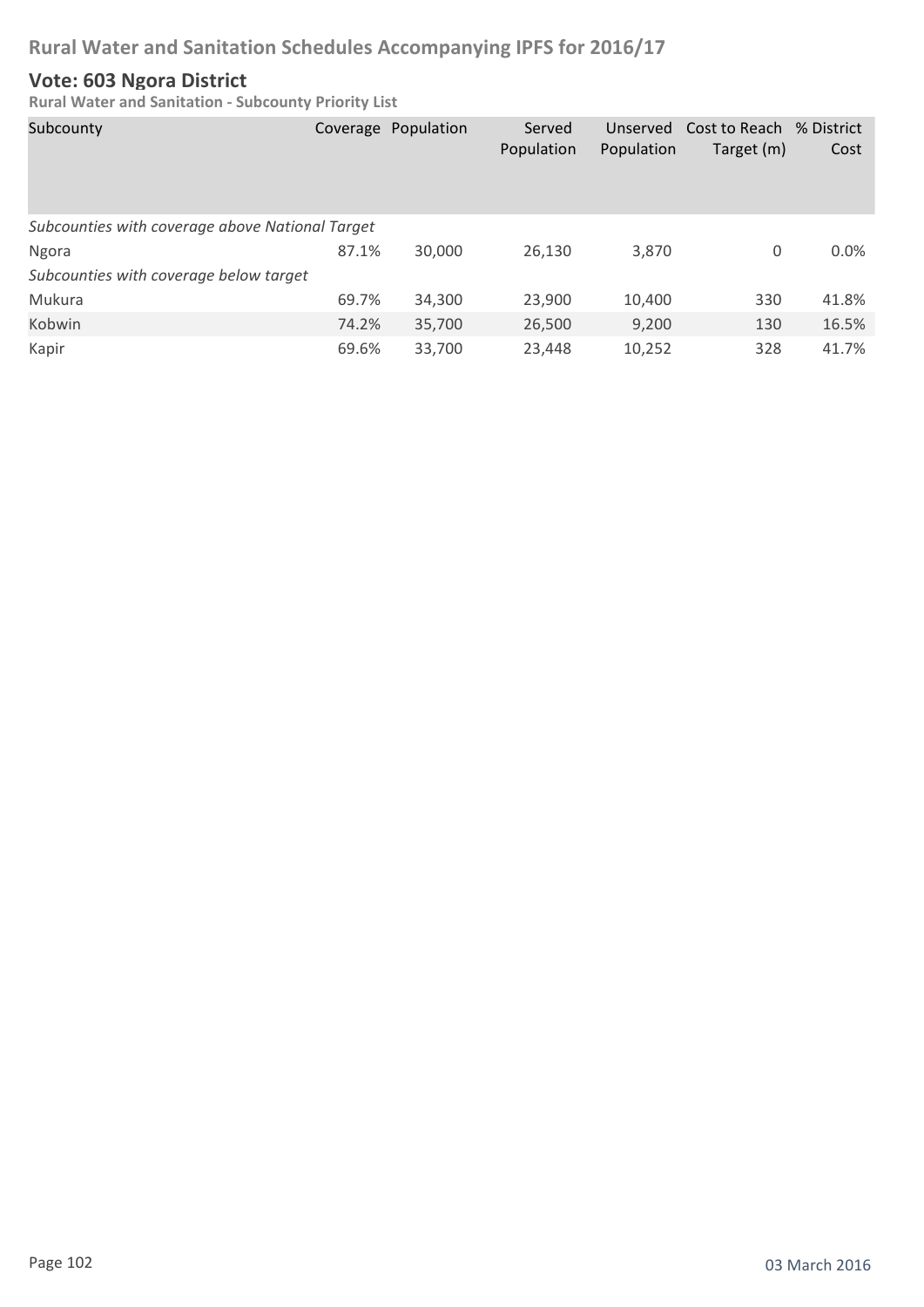#### **Vote: 604 Napak District**

| Subcounty                                       |       | Coverage Population | Served<br>Population | Unserved<br>Population | Cost to Reach % District<br>Target (m) | Cost  |
|-------------------------------------------------|-------|---------------------|----------------------|------------------------|----------------------------------------|-------|
| Subcounties with coverage above National Target |       |                     |                      |                        |                                        |       |
| Ngoleriet                                       | 95.0% | 18,400              | 17,480               | 920                    | 0                                      | 0.0%  |
| Matany                                          | 95.0% | 23,600              | 22,420               | 1,180                  | $\boldsymbol{0}$                       | 0.0%  |
| Lotome                                          | 95.0% | 12,000              | 11,400               | 600                    | $\mathsf 0$                            | 0.0%  |
| Subcounties with coverage below target          |       |                     |                      |                        |                                        |       |
| Lorengecora                                     | 71.4% | 11,500              | 8,212                | 3,288                  | 79                                     | 3.2%  |
| Lopeei                                          | 58.3% | 13,900              | 8,106                | 5,794                  | 320                                    | 13.0% |
| Lokopo                                          | 69.2% | 22,100              | 15,300               | 6,800                  | 212                                    | 8.6%  |
| Iriiri                                          | 42.5% | 43,600              | 18,524               | 25,076                 | 1,854                                  | 75.2% |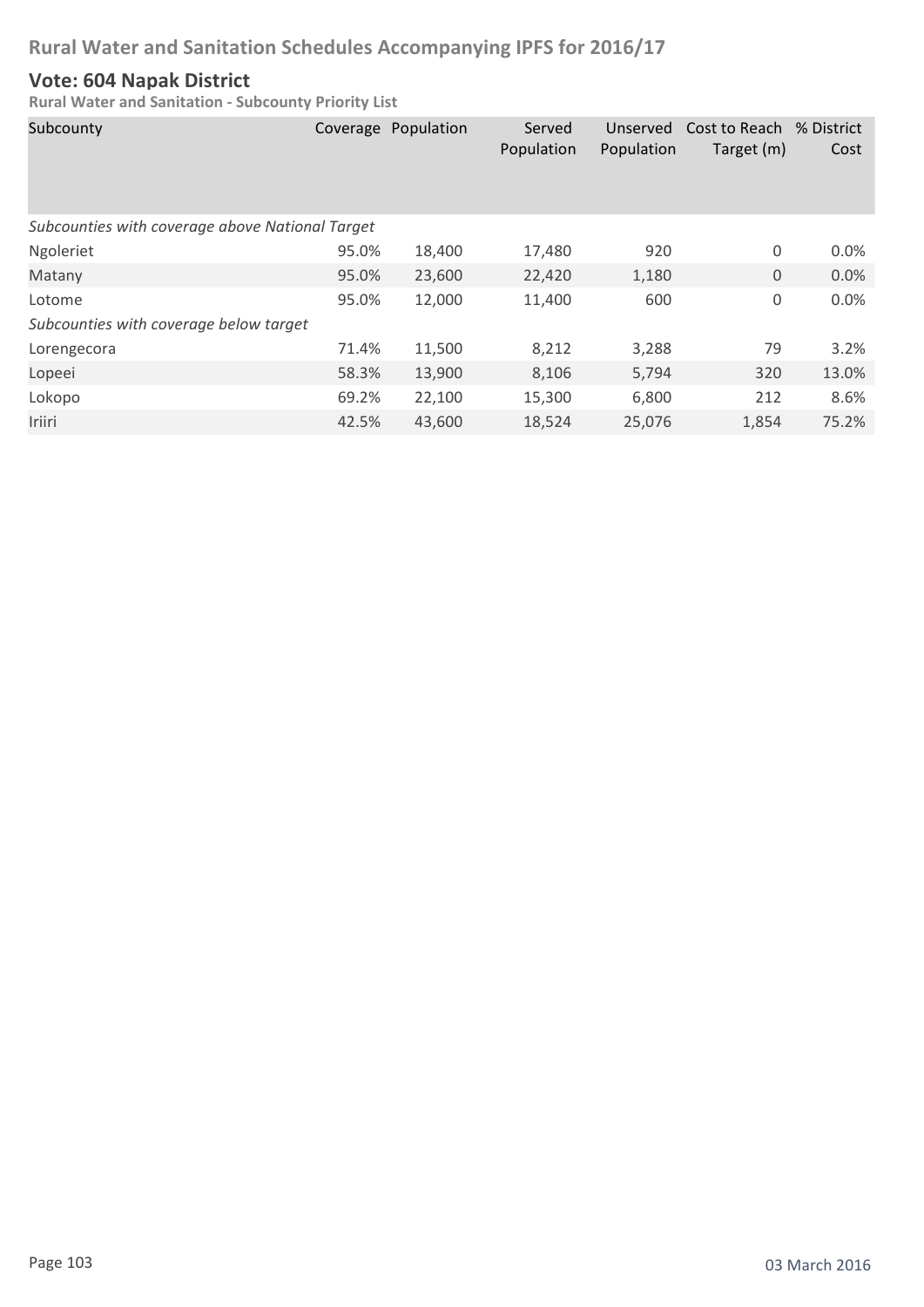#### **Vote: 605 Kibuku District**

| Subcounty                                       |       | Coverage Population | Served<br>Population | Unserved<br>Population | Cost to Reach % District<br>Target (m) | Cost    |
|-------------------------------------------------|-------|---------------------|----------------------|------------------------|----------------------------------------|---------|
| Subcounties with coverage above National Target |       |                     |                      |                        |                                        |         |
| Kibuku                                          | 77.8% | 13,500              | 10,506               | 2,994                  | 0                                      | $0.0\%$ |
| <b>Buseta</b>                                   | 78.8% | 17,900              | 14,100               | 3,800                  | $\mathbf 0$                            | 0.0%    |
| <b>Bulangira</b>                                | 84.6% | 25,900              | 21,900               | 4,000                  | 0                                      | 0.0%    |
| Subcounties with coverage below target          |       |                     |                      |                        |                                        |         |
| Tirinyi                                         | 58.7% | 33,900              | 19,904               | 13,996                 | 457                                    | 17.3%   |
| Kirika                                          | 58.4% | 25,200              | 14,718               | 10,482                 | 346                                    | 13.1%   |
| Kasasira                                        | 41.2% | 23,300              | 9,600                | 13,700                 | 615                                    | 23.3%   |
| Kagumu                                          | 58.9% | 29,200              | 17,206               | 11,994                 | 389                                    | 14.7%   |
| Kadama                                          | 51.2% | 21,500              | 11,006               | 10,494                 | 409                                    | 15.5%   |
| Kabweri                                         | 43.4% | 17,300              | 7,506                | 9,794                  | 429                                    | 16.2%   |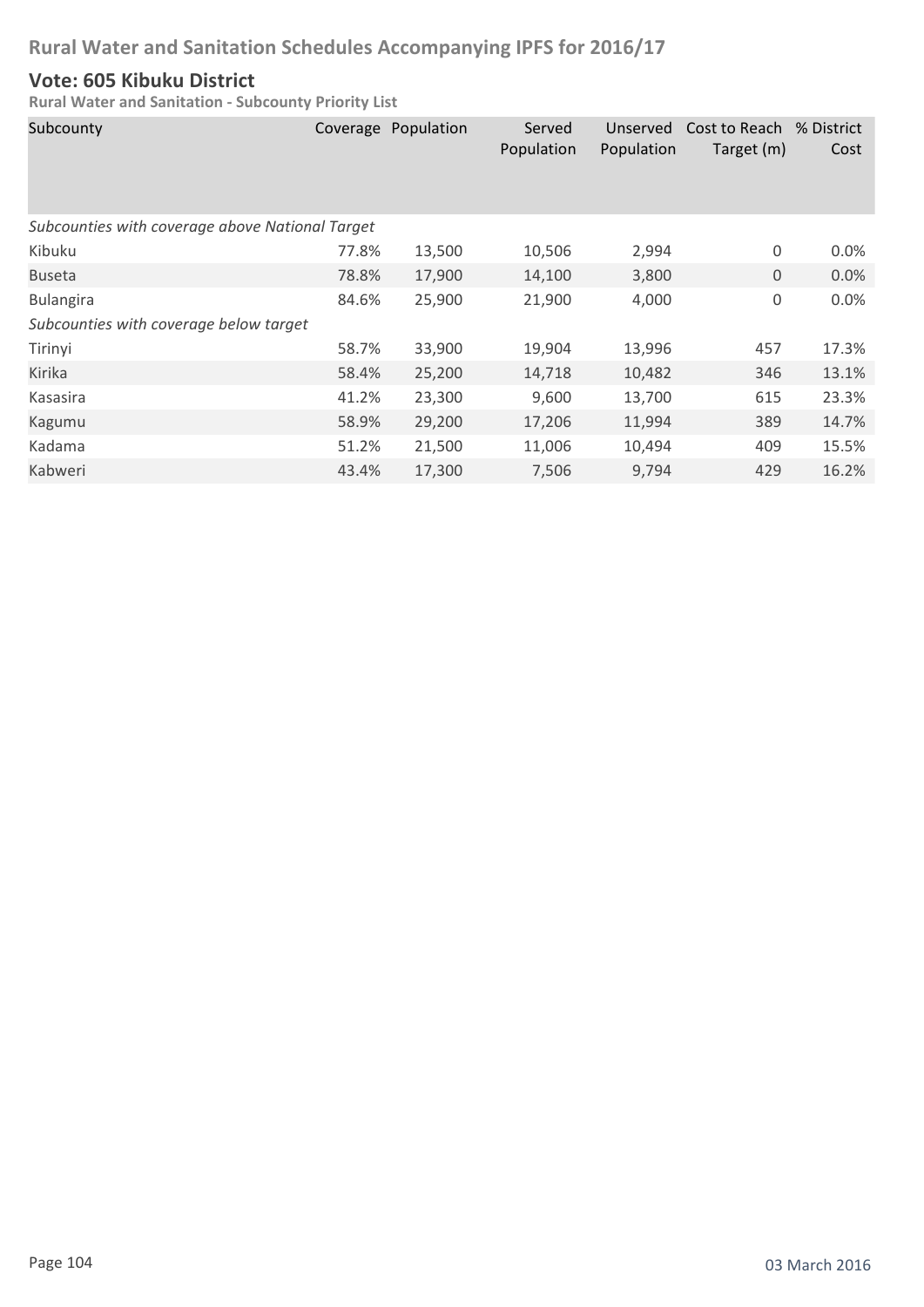#### **Vote: 606 Nwoya District**

| Subcounty                              |       | Coverage Population | Served<br>Population | Unserved<br>Population | Cost to Reach % District<br>Target (m) | Cost  |
|----------------------------------------|-------|---------------------|----------------------|------------------------|----------------------------------------|-------|
| Subcounties with coverage below target |       |                     |                      |                        |                                        |       |
| Purongo                                | 75.3% | 32,400              | 24,412               | 7,988                  | 59                                     | 2.5%  |
| Koch-Goma                              | 58.7% | 42,300              | 24,824               | 17,476                 | 853                                    | 36.0% |
| Alero                                  | 67.7% | 47,900              | 32,442               | 15,458                 | 489                                    | 20.6% |
| Anaka (Payira)                         | 11.2% | 13,400              | 1,500                | 11,900                 | 970                                    | 40.9% |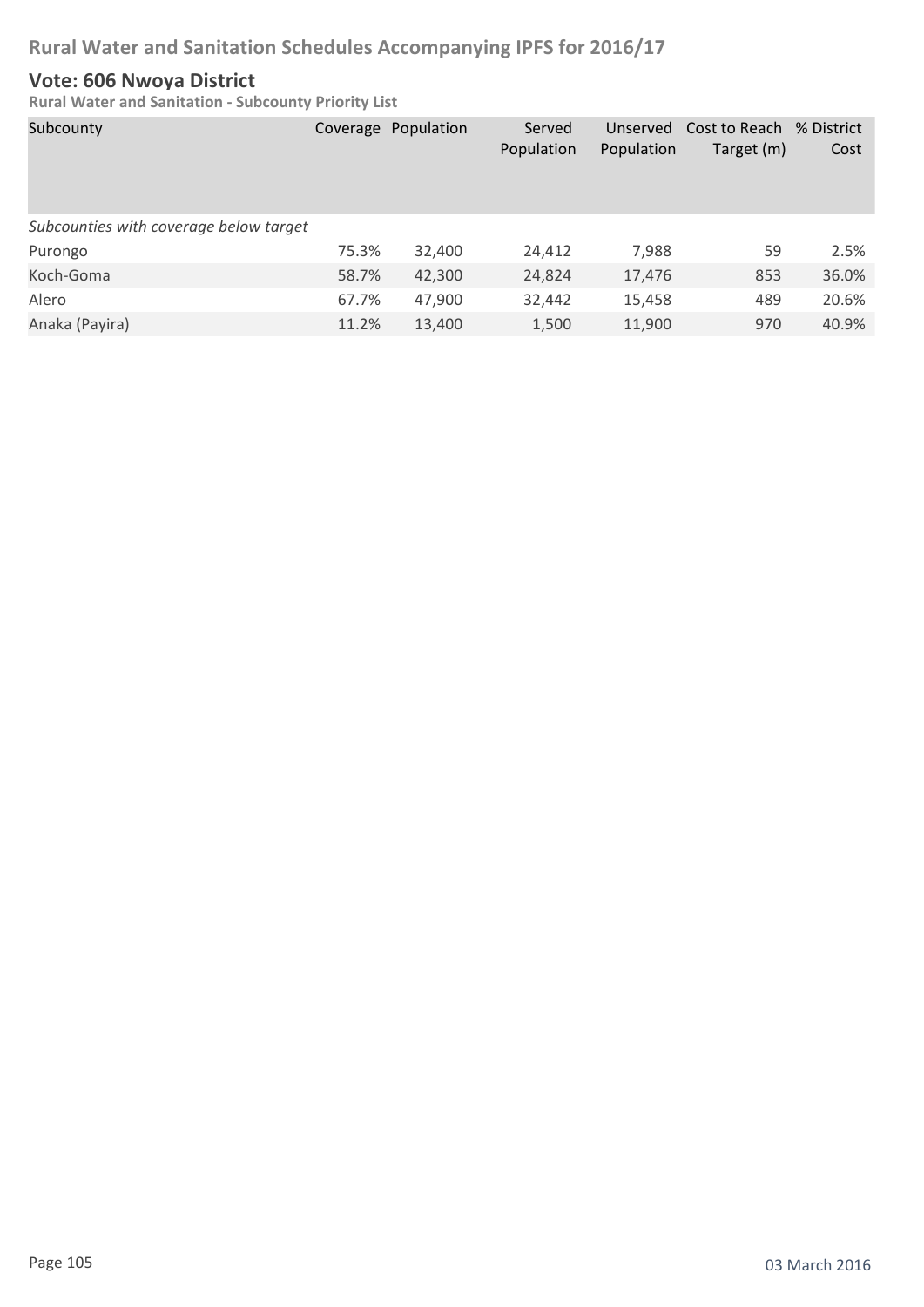#### **Vote: 607 Kole District**

| Subcounty                                       |       | Coverage Population | Served<br>Population | Unserved<br>Population | Cost to Reach % District<br>Target (m) | Cost  |
|-------------------------------------------------|-------|---------------------|----------------------|------------------------|----------------------------------------|-------|
| Subcounties with coverage above National Target |       |                     |                      |                        |                                        |       |
| Alito                                           | 95.0% | 41,400              | 39,330               | 2,070                  | 0                                      | 0.0%  |
| Akalo                                           | 83.2% | 31,100              | 25,878               | 5,222                  | 0                                      | 0.0%  |
| Subcounties with coverage below target          |       |                     |                      |                        |                                        |       |
| Bala                                            | 68.4% | 49,200              | 33,632               | 15,568                 | 417                                    | 35.4% |
| Ayer                                            | 69.0% | 38,500              | 26,558               | 11,942                 | 303                                    | 25.7% |
| Aboke                                           | 67.5% | 49.500              | 33,426               | 16,074                 | 460                                    | 39.0% |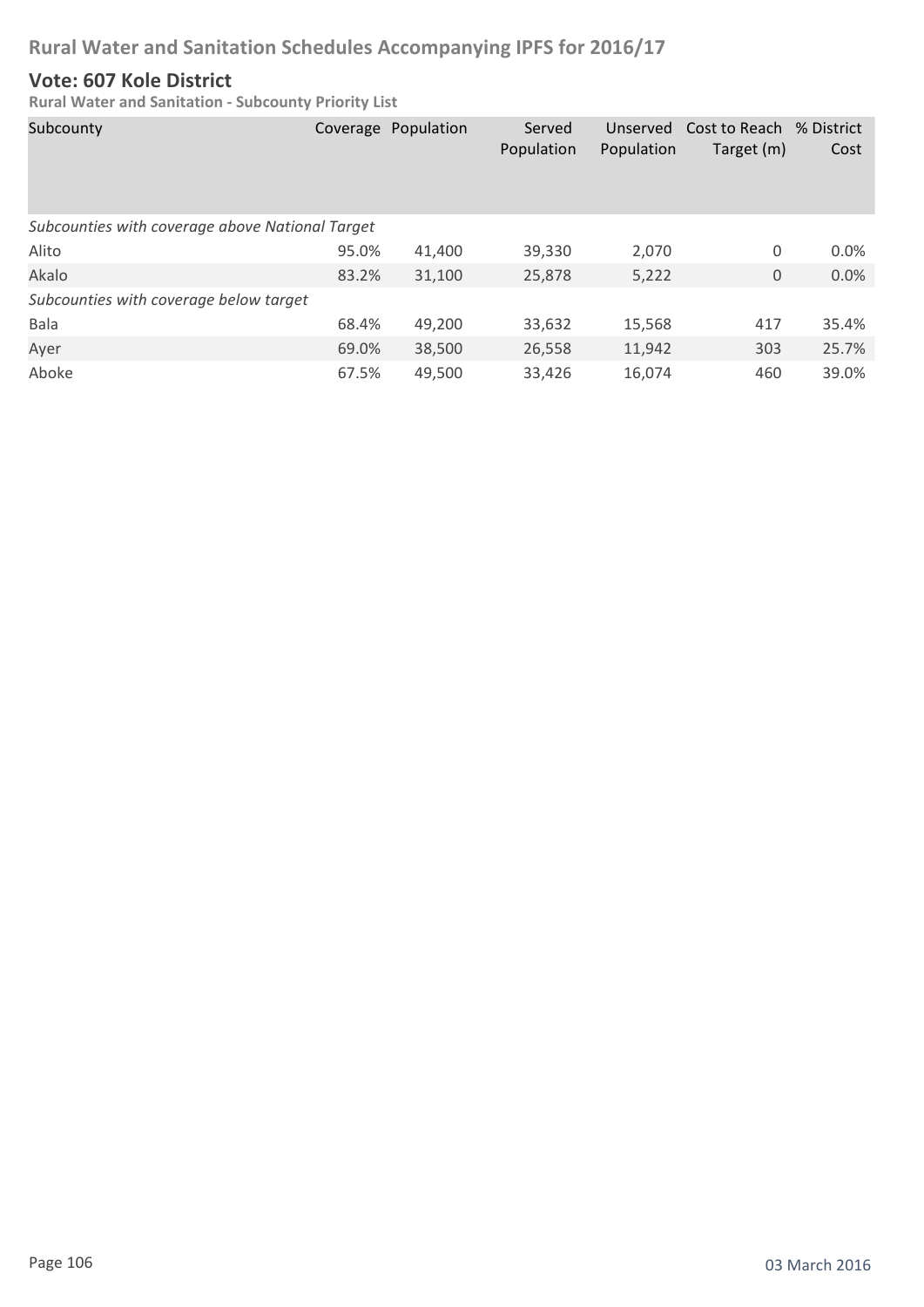#### **Vote: 608 Butambala District**

| Subcounty                                       |       | Coverage Population | Served<br>Population | Unserved<br>Population | Cost to Reach % District<br>Target (m) | Cost    |
|-------------------------------------------------|-------|---------------------|----------------------|------------------------|----------------------------------------|---------|
| Subcounties with coverage above National Target |       |                     |                      |                        |                                        |         |
| Ngando                                          | 95.0% | 18,600              | 17,670               | 930                    | 0                                      | $0.0\%$ |
| Kibibi                                          | 95.0% | 14,900              | 14,155               | 745                    | 0                                      | 0.0%    |
| Kalamba                                         | 95.0% | 20,100              | 19,095               | 1,005                  | 0                                      | 0.0%    |
| <b>Bulo</b>                                     | 95.0% | 19,400              | 18,430               | 970                    | 0                                      | 0.0%    |
| <b>Budde</b>                                    | 95.0% | 14,000              | 13,300               | 700                    | 0                                      | 0.0%    |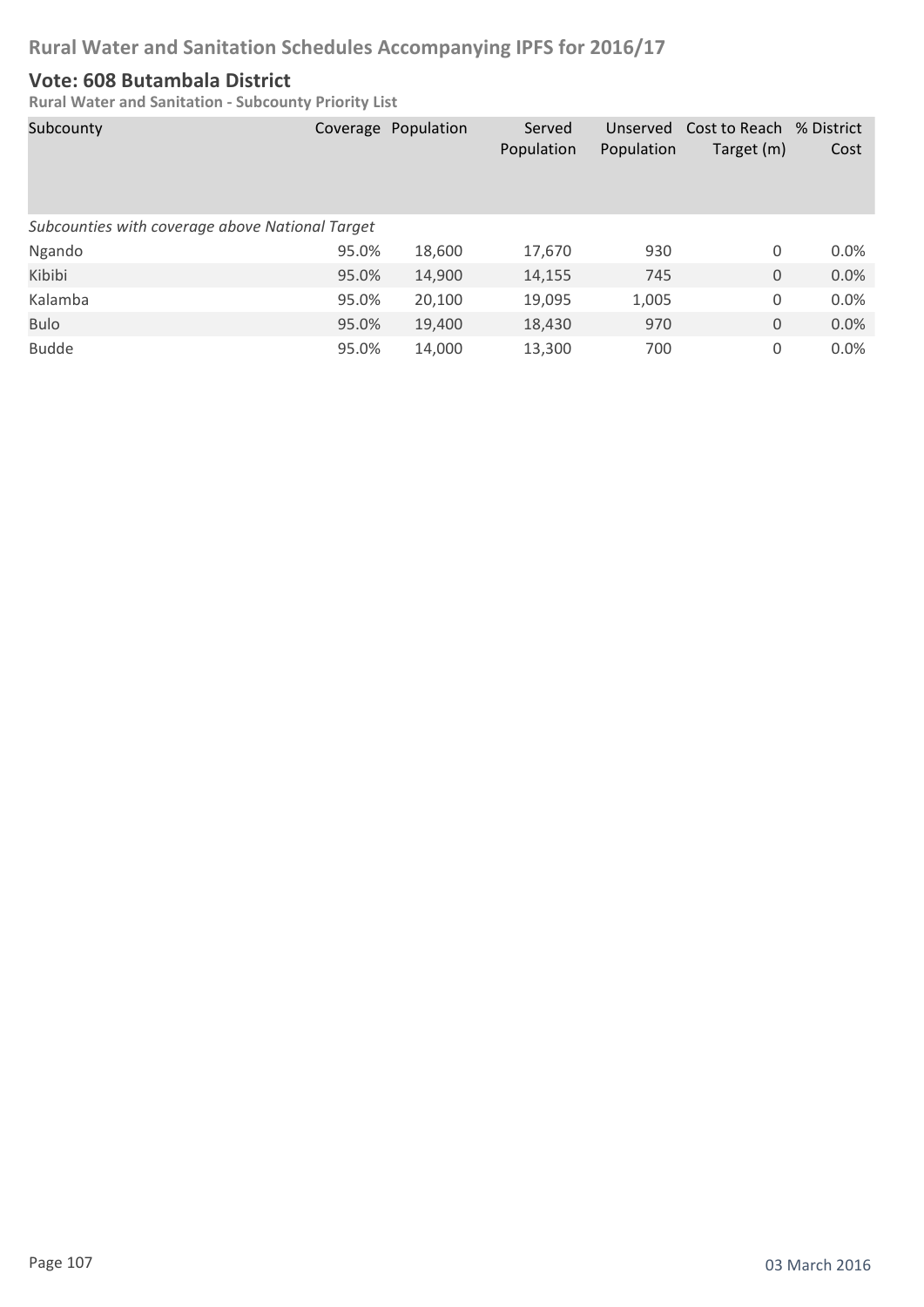#### **Vote: 609 Sheema District**

| Subcounty                                       |       | Coverage Population | Served<br>Population | Unserved<br>Population | Cost to Reach<br>Target (m) | % District<br>Cost |
|-------------------------------------------------|-------|---------------------|----------------------|------------------------|-----------------------------|--------------------|
| Subcounties with coverage above National Target |       |                     |                      |                        |                             |                    |
| Shuuku                                          | 95.0% | 13,200              | 12,540               | 660                    | 0                           | 0.0%               |
| Rugarama                                        | 95.0% | 10,400              | 9,880                | 520                    | 0                           | 0.0%               |
| Kyangyenyi                                      | 95.0% | 20,500              | 19,475               | 1,025                  | 0                           | 0.0%               |
| Kitagata                                        | 88.5% | 19,100              | 16,896               | 2,204                  | 0                           | 0.0%               |
| Kigarama                                        | 83.7% | 22,200              | 18,592               | 3,608                  | 0                           | 0.0%               |
| Kasaana                                         | 95.0% | 17,100              | 16,245               | 855                    | 0                           | 0.0%               |
| Subcounties with coverage below target          |       |                     |                      |                        |                             |                    |
| Masheruka                                       | 74.1% | 18,200              | 13,492               | 4,708                  | 15                          | 100.0%             |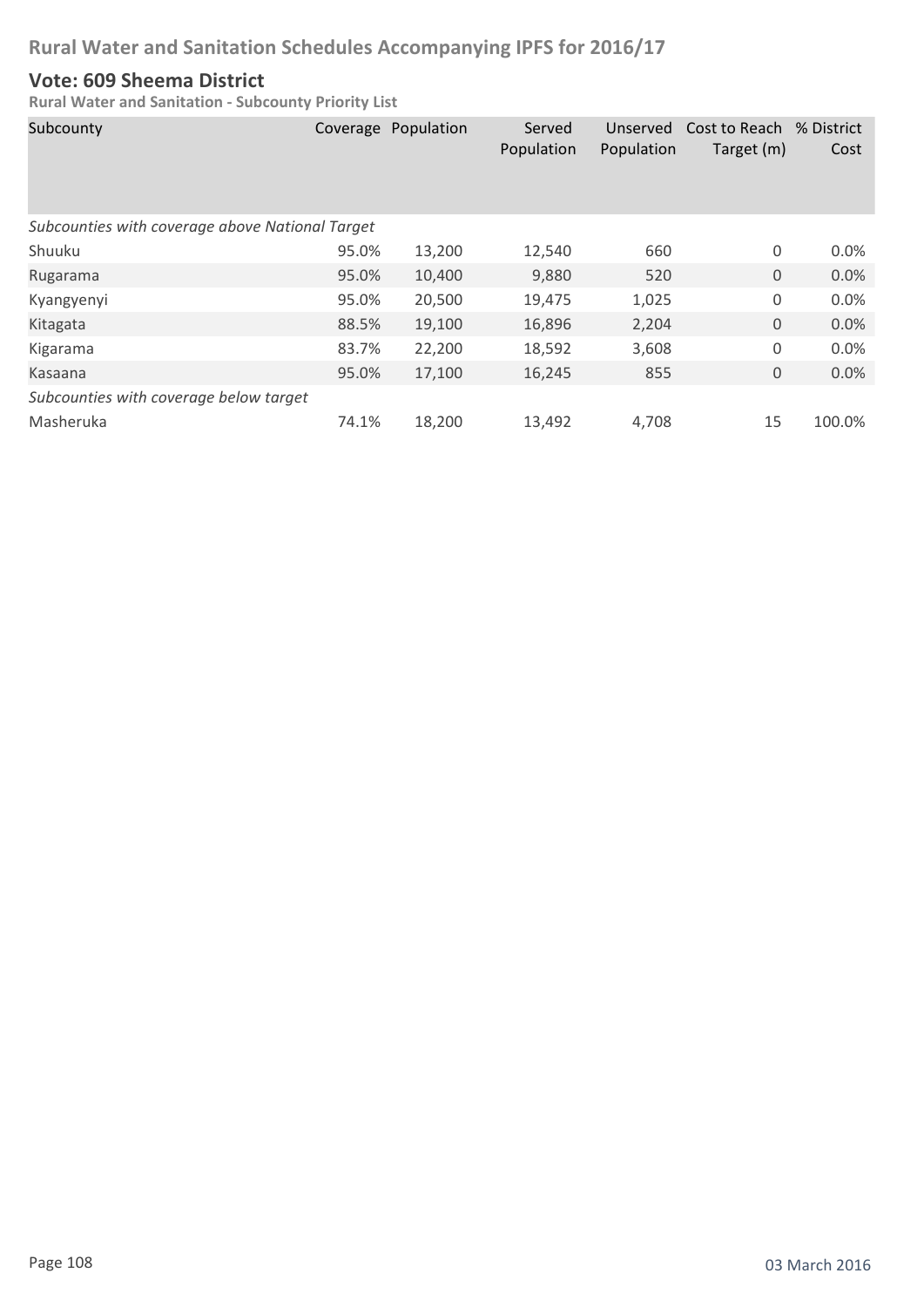### **Vote: 610 Buhweju District**

| Subcounty                                       | Coverage | Population | Served<br>Population | Unserved<br>Population | Cost to Reach % District<br>Target (m) | Cost  |
|-------------------------------------------------|----------|------------|----------------------|------------------------|----------------------------------------|-------|
| Subcounties with coverage above National Target |          |            |                      |                        |                                        |       |
| Rwengwe                                         | 95.0%    | 18,000     | 17,100               | 900                    | 0                                      | 0.0%  |
| Subcounties with coverage below target          |          |            |                      |                        |                                        |       |
| Nyakishana                                      | 44.3%    | 20,500     | 9,080                | 11,420                 | 240                                    | 21.6% |
| Karungu                                         | 50.5%    | 16,400     | 8,280                | 8,120                  | 156                                    | 14.0% |
| Engaju                                          | 30.0%    | 20,700     | 6,206                | 14,494                 | 349                                    | 31.3% |
| <b>Burere</b>                                   | 45.2%    | 20,700     | 9,348                | 11,352                 | 236                                    | 21.2% |
| <b>Bitsya</b>                                   | 57.2%    | 16,900     | 9,662                | 7,238                  | 120                                    | 10.8% |
| <b>Bihanga</b>                                  | 74.8%    | 15,400     | 11,518               | 3,882                  | 12                                     | 1.1%  |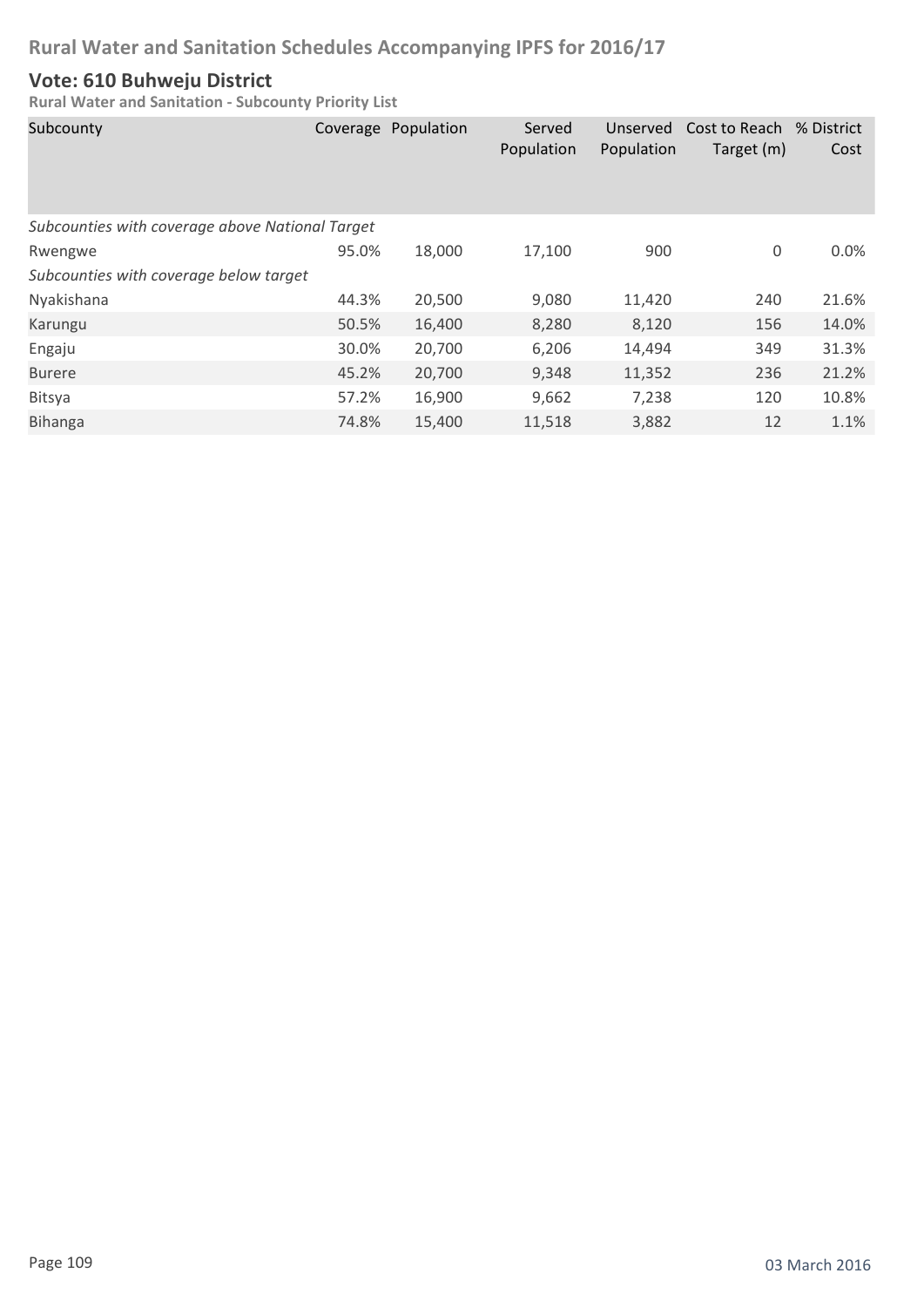### **Vote: 611 Agago District**

| Subcounty                                       |       | Coverage Population | Served<br>Population | Unserved<br>Population | Cost to Reach<br>Target (m) | % District<br>Cost |
|-------------------------------------------------|-------|---------------------|----------------------|------------------------|-----------------------------|--------------------|
| Subcounties with coverage above National Target |       |                     |                      |                        |                             |                    |
| Wol                                             | 95.0% | 22,400              | 21,280               | 1,120                  | 0                           | 0.0%               |
| Patongo                                         | 95.0% | 11,500              | 10,925               | 575                    | $\overline{0}$              | 0.0%               |
| Parabong                                        | 95.0% | 12,300              | 11,685               | 615                    | 0                           | 0.0%               |
| Paimol                                          | 89.1% | 21,400              | 19,066               | 2,334                  | 0                           | 0.0%               |
| Omot                                            | 95.0% | 13,900              | 13,205               | 695                    | 0                           | 0.0%               |
| Omiya Pacwa                                     | 95.0% | 12,100              | 11,495               | 605                    | 0                           | 0.0%               |
| Lira Palwo                                      | 95.0% | 16,600              | 15,770               | 830                    | 0                           | 0.0%               |
| Lapono                                          | 95.0% | 22,800              | 21,660               | 1,140                  | 0                           | 0.0%               |
| Lamiyo                                          | 93.3% | 9,000               | 8,400                | 600                    | 0                           | 0.0%               |
| Kotomol                                         | 94.5% | 12,500              | 11,818               | 682                    | 0                           | 0.0%               |
| Arum                                            | 82.3% | 12,200              | 10,036               | 2,164                  | 0                           | 0.0%               |
| Adilang                                         | 95.0% | 21,000              | 19,950               | 1,050                  | 0                           | 0.0%               |
| Subcounties with coverage below target          |       |                     |                      |                        |                             |                    |
| Lokole                                          | 59.3% | 16,500              | 9,786                | 6,714                  | 774                         | 100.0%             |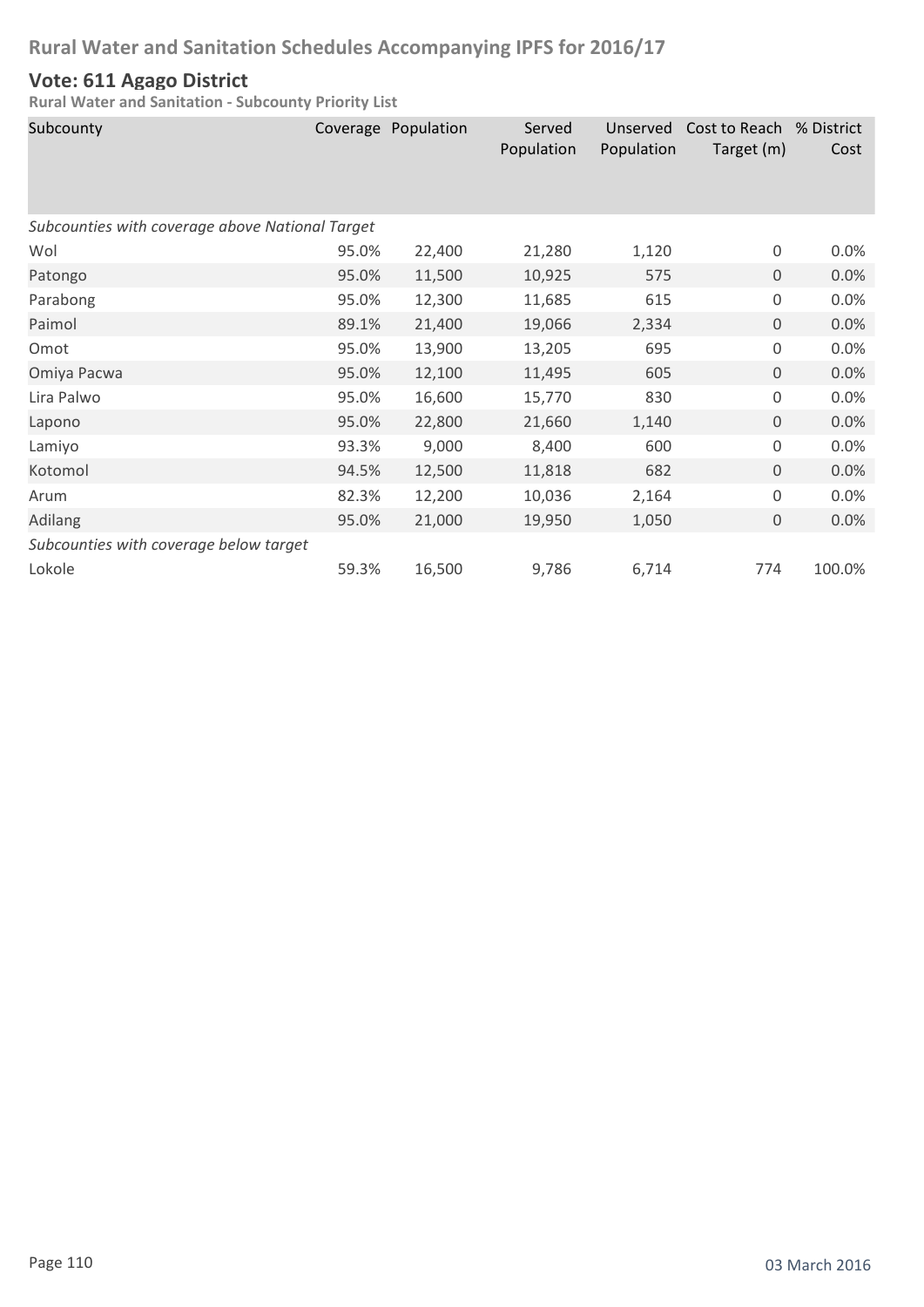### **Vote: 612 Kween District**

| Subcounty                                       |       | Coverage Population | Served<br>Population | Unserved<br>Population | Cost to Reach<br>Target (m) | % District<br>Cost |
|-------------------------------------------------|-------|---------------------|----------------------|------------------------|-----------------------------|--------------------|
| Subcounties with coverage above National Target |       |                     |                      |                        |                             |                    |
| Ngenge                                          | 95.0% | 11,700              | 11,115               | 585                    | $\boldsymbol{0}$            | 0.0%               |
| <b>Binyiny</b>                                  | 95.0% | 5,400               | 5,130                | 270                    | $\mathbf{0}$                | 0.0%               |
| Benet                                           | 86.9% | 11,800              | 10,250               | 1,550                  | $\boldsymbol{0}$            | 0.0%               |
| Subcounties with coverage below target          |       |                     |                      |                        |                             |                    |
| Moyok                                           | 30.0% | 6,000               | 1,800                | 4,200                  | 453                         | 9.9%               |
| Kwosir                                          | 6.5%  | 13,000              | 850                  | 12,150                 | 1,472                       | 32.0%              |
| Kwanyiy                                         | 61.0% | 10,900              | 6,650                | 4,250                  | 280                         | 6.1%               |
| Kitawoi                                         | 34.9% | 8,300               | 2,900                | 5,400                  | 561                         | 12.2%              |
| Kiriki                                          | 25.5% | 4,700               | 1,200                | 3,500                  | 389                         | 8.5%               |
| Kaptum                                          | 59.7% | 10,000              | 5,974                | 4,026                  | 277                         | 6.0%               |
| Kaptoyoy                                        | 6.7%  | 8,900               | 600                  | 8,300                  | 1,005                       | 21.9%              |
| Kaproron                                        | 60.3% | 6,000               | 3,618                | 2,382                  | 161                         | 3.5%               |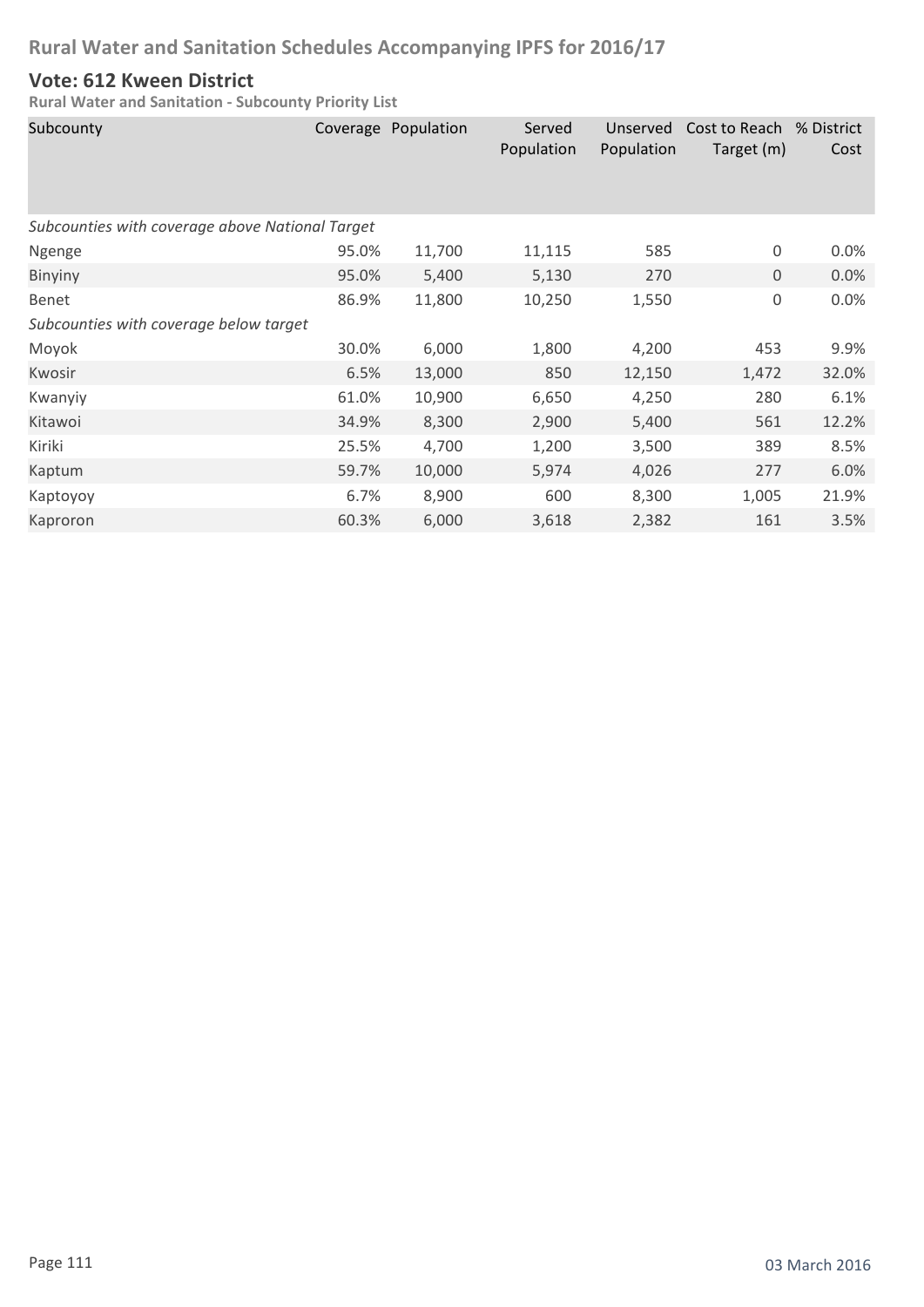### **Vote: 613 Kagadi District**

| Subcounty                                       |       | Coverage Population | Served<br>Population | Unserved<br>Population | Cost to Reach % District<br>Target (m) | Cost  |
|-------------------------------------------------|-------|---------------------|----------------------|------------------------|----------------------------------------|-------|
| Subcounties with coverage above National Target |       |                     |                      |                        |                                        |       |
| Kyenzige                                        | 95.0% | 17,900              | 17,005               | 895                    | 0                                      | 0.0%  |
| Kagadi                                          | 95.0% | 14,400              | 13,680               | 720                    | $\mathbf{0}$                           | 0.0%  |
| Kyakabadiima                                    | 95.0% | 10,400              | 9,880                | 520                    | $\boldsymbol{0}$                       | 0.0%  |
| Mabaale                                         | 95.0% | 23,600              | 22,420               | 1,180                  | $\mathbf 0$                            | 0.0%  |
| Subcounties with coverage below target          |       |                     |                      |                        |                                        |       |
| <b>Bwikara</b>                                  | 62.5% | 46,700              | 29,198               | 17,502                 | 334                                    | 6.4%  |
| Kabamba                                         | 22.1% | 19,100              | 4,218                | 14,882                 | 518                                    | 9.9%  |
| Kiryanga                                        | 10.0% | 27,200              | 2,724                | 24,476                 | 900                                    | 17.2% |
| <b>Burora</b>                                   | 44.5% | 14,600              | 6,500                | 8,100                  | 234                                    | 4.5%  |
| Kyaterekera                                     | 30.7% | 26,500              | 8,148                | 18,352                 | 605                                    | 11.6% |
| Ruteete                                         | 74.8% | 13,300              | 9,948                | 3,352                  | 14                                     | 0.3%  |
| Mpeefu                                          | 20.3% | 43,200              | 8,754                | 34,446                 | 1,210                                  | 23.2% |
| Muhorro                                         | 72.8% | 20,100              | 14,624               | 5,476                  | 42                                     | 0.8%  |
| Ndaiga                                          | 4.7%  | 9,800               | 456                  | 9,344                  | 350                                    | 6.7%  |
| Paacwa                                          | 17.1% | 17,700              | 3,024                | 14,676                 | 524                                    | 10.0% |
| Rugashari                                       | 50.4% | 17,500              | 8,812                | 8,688                  | 230                                    | 4.4%  |
| Kyanaisoke                                      | 45.7% | 17,100              | 7,818                | 9,282                  | 264                                    | 5.1%  |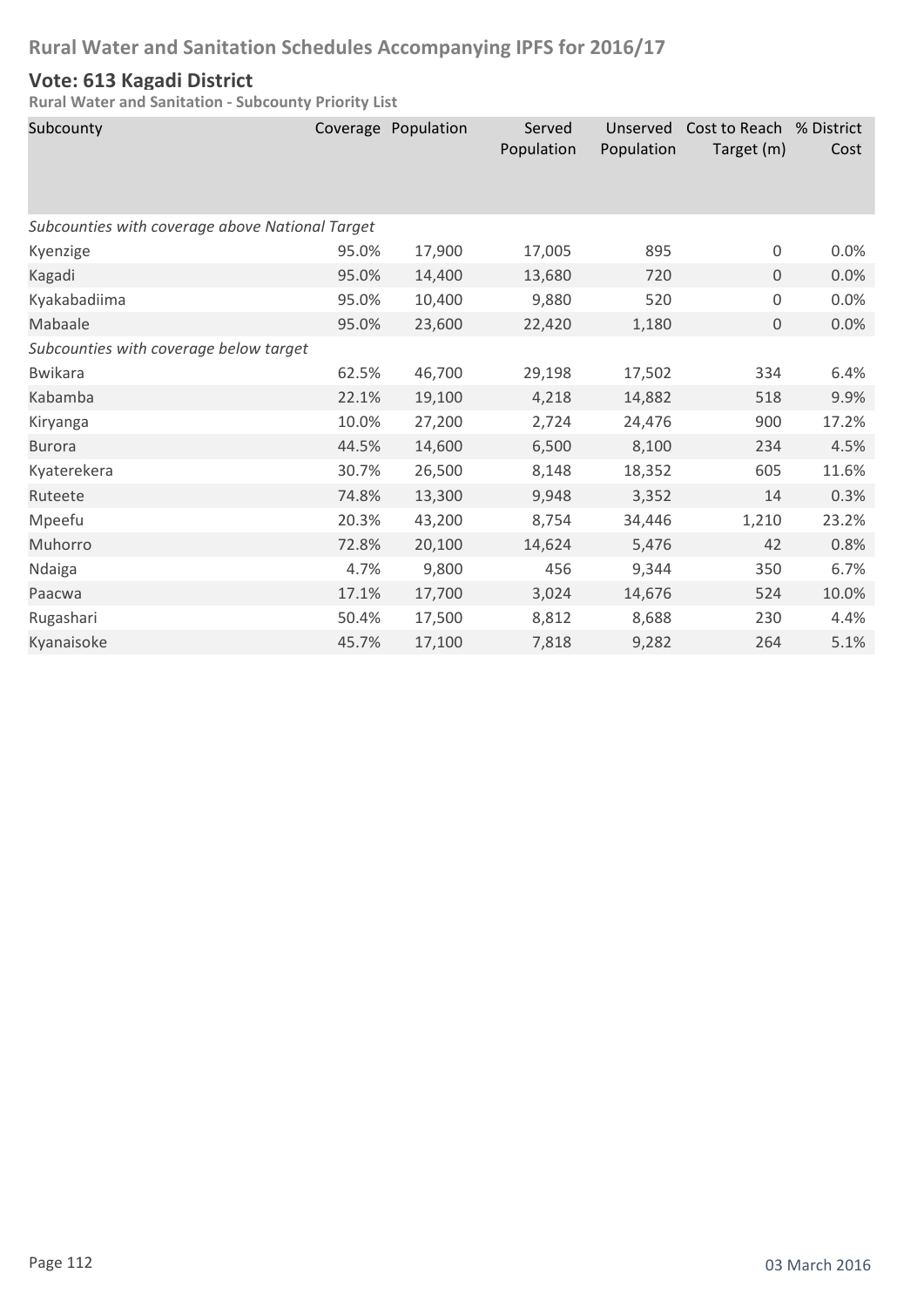### **Vote: 614 Kakumiro District**

| Subcounty                                       | Coverage | Population | Served<br>Population | Unserved<br>Population | Cost to Reach<br>Target (m) | % District<br>Cost |
|-------------------------------------------------|----------|------------|----------------------|------------------------|-----------------------------|--------------------|
| Subcounties with coverage above National Target |          |            |                      |                        |                             |                    |
| Kasambya                                        | 95.0%    | 36,100     | 34,295               | 1,805                  | 0                           | 0.0%               |
| <b>Bwanswa</b>                                  | 95.0%    | 18,400     | 17,480               | 920                    | $\mathbf{0}$                | 0.0%               |
| Subcounties with coverage below target          |          |            |                      |                        |                             |                    |
| Nkooko                                          | 28.6%    | 38,400     | 10,978               | 27,422                 | 918                         | 14.0%              |
| Nalweyo                                         | 60.7%    | 35,500     | 21,548               | 13,952                 | 286                         | 4.3%               |
| Mpasaana                                        | 16.4%    | 26,400     | 4,336                | 22,064                 | 790                         | 12.0%              |
| Kasiita                                         | 18.3%    | 65,000     | 11,908               | 53,092                 | 1,883                       | 28.6%              |
| Kakindo                                         | 11.3%    | 66,200     | 7,506                | 58,694                 | 2,146                       | 32.6%              |
| Birembo                                         | 39.6%    | 30,100     | 11,918               | 18,182                 | 556                         | 8.5%               |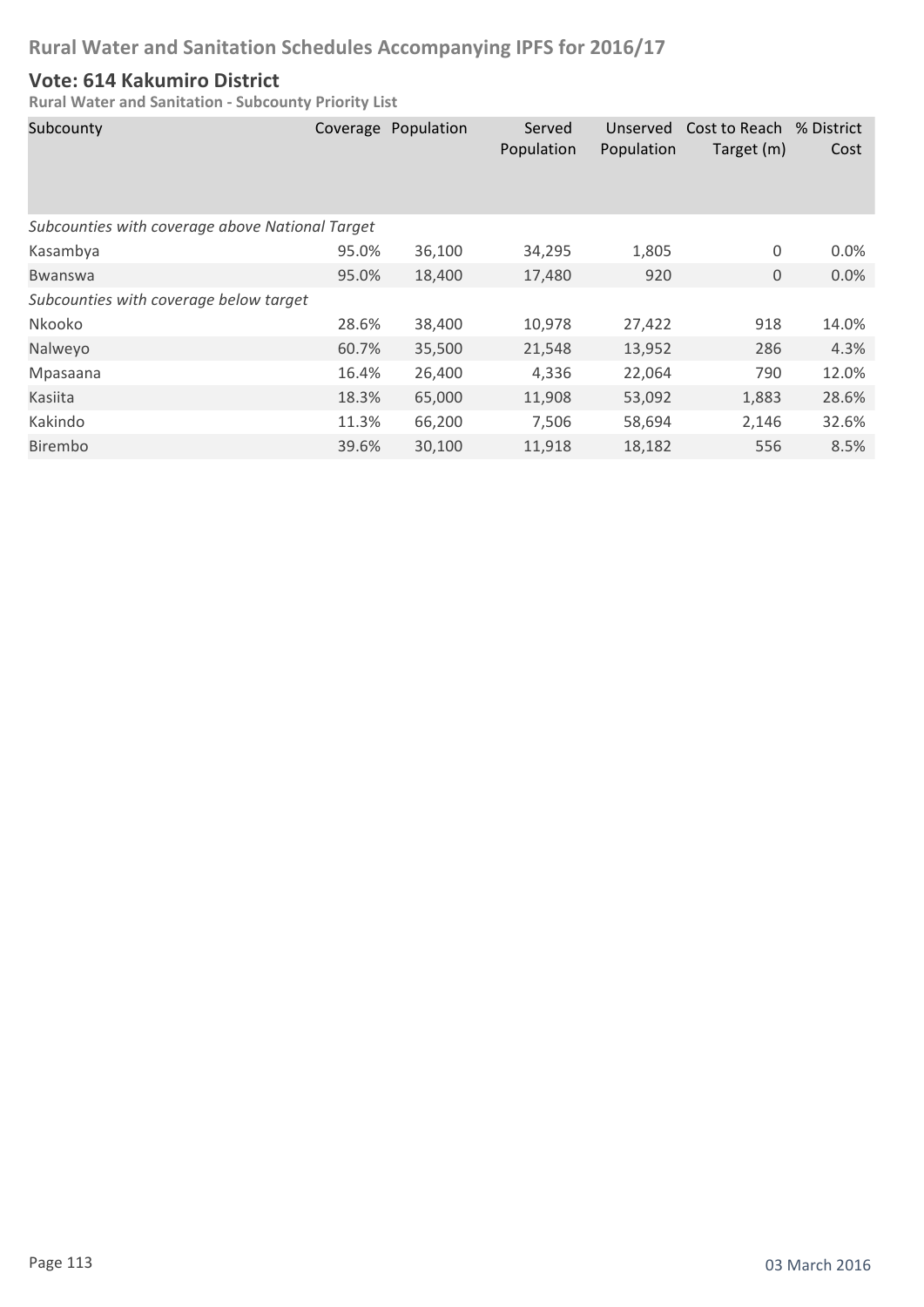### **Vote: 615 Omoro District**

| Subcounty                                       |       | Coverage Population | Served<br>Population | Unserved<br>Population | Cost to Reach % District<br>Target (m) | Cost    |
|-------------------------------------------------|-------|---------------------|----------------------|------------------------|----------------------------------------|---------|
| Subcounties with coverage above National Target |       |                     |                      |                        |                                        |         |
| Ongako                                          | 92.1% | 24,600              | 22,668               | 1,932                  | 0                                      | $0.0\%$ |
| Odek                                            | 95.0% | 34,200              | 32,490               | 1,710                  | $\mathbf 0$                            | 0.0%    |
| Lakwana                                         | 95.0% | 20,600              | 19,570               | 1,030                  | 0                                      | 0.0%    |
| Koro                                            | 92.0% | 31,200              | 28,690               | 2,510                  | $\mathbf 0$                            | 0.0%    |
| Bobi                                            | 94.3% | 33,100              | 31,212               | 1,888                  | 0                                      | 0.0%    |
| Subcounties with coverage below target          |       |                     |                      |                        |                                        |         |
| Lalogi                                          | 71.3% | 31,900              | 22,740               | 9,160                  | 142                                    | 100.0%  |